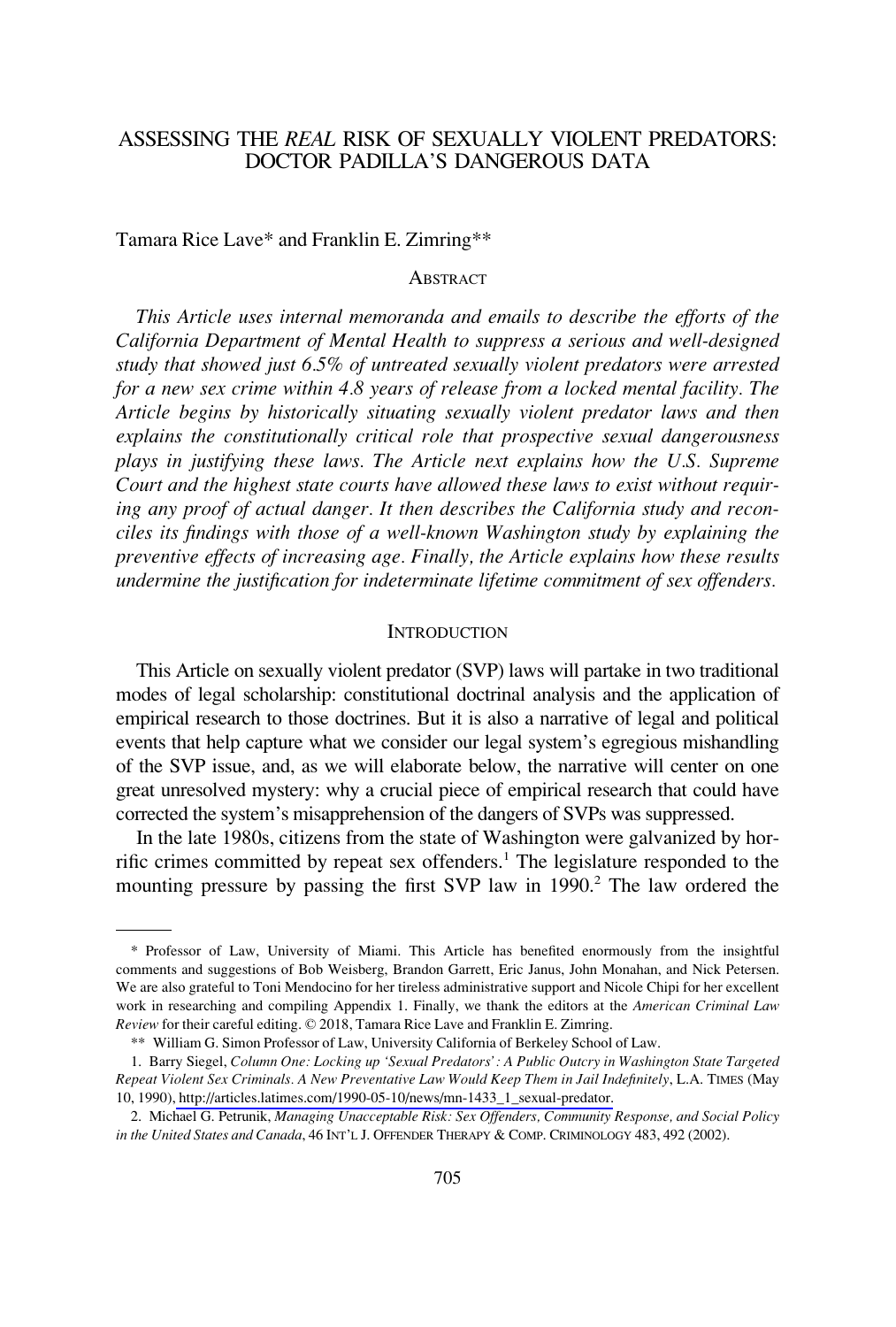indefinite commitment of persons deemed to be sexually violent predators<sup>3</sup> after they had completed their maximum prison term. To qualify, a person must have been convicted (or found not guilty by reason of insanity) of at least one prior crime of sexual violence and must currently suffer from a mental abnormality or personality disorder that makes him likely to engage in future predatory acts of sexual violence.<sup>4</sup> Currently, twenty states<sup>5</sup> and the federal government<sup>6</sup> have laws calling for the involuntary civil commitment of SVPs. As of 2016, there were 5,355 persons committed as SVPs across the country with an additional 1,001 detained pending commitment.7

SVP laws allow the state to use civil law to lock people away in what constitutes the functional equivalent of punishment. They are forced to reside in a secure facility with armed guards.<sup>8</sup> In Kansas, for instance, SVPs are housed in a maximum-security facility operated by the Department of Corrections, and they share dining, shower, and recreation facilities with the general inmate population. SVPs are not free to leave and are subject to important limitations regarding diet, visitors, and activities. Most significantly, they have no idea when, or if, they will ever be released.<sup>9</sup>

Because SVP laws are specifically targeted at those who have served their maximum prison sentence, the classification of these laws as civil or criminal is critical. The Fifth and Fourteenth Amendments bar the state from punishing a person twice for the same crime, and so if the law were criminal, it would constitute an impermissible second punishment.<sup>10</sup> If the law is civil, however, the state may continue

9. Kansas v. Hendricks, 521 U.S. 346, 363 (1997). The Court stated:

Hendricks focuses on his confinement's potentially indefinite duration as evidence of the State's punitive intent. That focus, however, is misplaced. Far from any punitive objective, the confinement's duration is instead linked to the stated purpose of the commitment, namely, to hold the person until his mental abnormality no longer causes him to be a threat to others.

<sup>3.</sup> *See* WASH. REV. CODE §§ 71.09.020(18), 71.09.040 (2017).

<sup>4.</sup> ROXANNE LIEB, WASH. STATE INST. FOR PUB. POLICY, WASHINGTON'S SEXUALLY VIOLENT PREDATOR LAW: LEGISLATIVE HISTORY AND COMPARISONS WITH OTHER STATES 2 (1996).

<sup>5.</sup> Arizona, California, Florida, Illinois, Iowa, Kansas, Massachusetts, Minnesota, Missouri, Nebraska, New Hampshire, New Jersey, New York, North Dakota, Pennsylvania, South Carolina, Texas, Virginia, Washington, and Wisconsin. For a detailed discussion of each of these statutes including date of passage and procedural protections, *see* Tamara Rice Lave, *Throwing Away the Key: Has the Adam Walsh Act Lowered the Threshold for Sexually Violent Predator Commitments Too Far?*, 14 U. PA. J. CONST. L. 391, 409–17 (2011).

<sup>6. 18</sup> U.S.C. §§ 4247–4248(a) (2012). The Adam Walsh Act was passed by both houses of Congress and signed by the President in 2006. *See* Adam Walsh Child Protection and Safety Act of 2006, Pub. L. No. 109-248, 120 Stat. 587.

<sup>7.</sup> JENNIFER E. SCHNEIDER ET AL., SOCCPN ANNUAL SURVEY OF SEX OFFENDER CIVIL COMMITMENT PROGRAMS (2016), at 8 [hereinafter SOCCPN 2016 ANNUAL SURVEY].

*See* ERIC S. JANUS, FAILURE TO PROTECT: AMERICA'S SEXUAL VIOLENT PREDATOR LAWS AND THE RISE OF 8. THE PREVENTIVE STATE 21–22 (2006). For a representative look at a treating hospital, see *DSH Coalinga— Security*, CAL. DEP'T ST. HOSPITALS, <http://www.dsh.ca.gov/Coalinga/Security.aspx>(describing the "state-ofthe-art security system" that surrounds the hospital and lists security measures such as random shakedowns, metal detectors, and uniforms of inmates and noting "all patients are constantly and directly supervised").

*Id.*; *see also* JANUS, *supra* note 8, at 22.

<sup>10.</sup> *Ex parte* Lange, 85 U.S. 163, 168 (1873). The Court stated: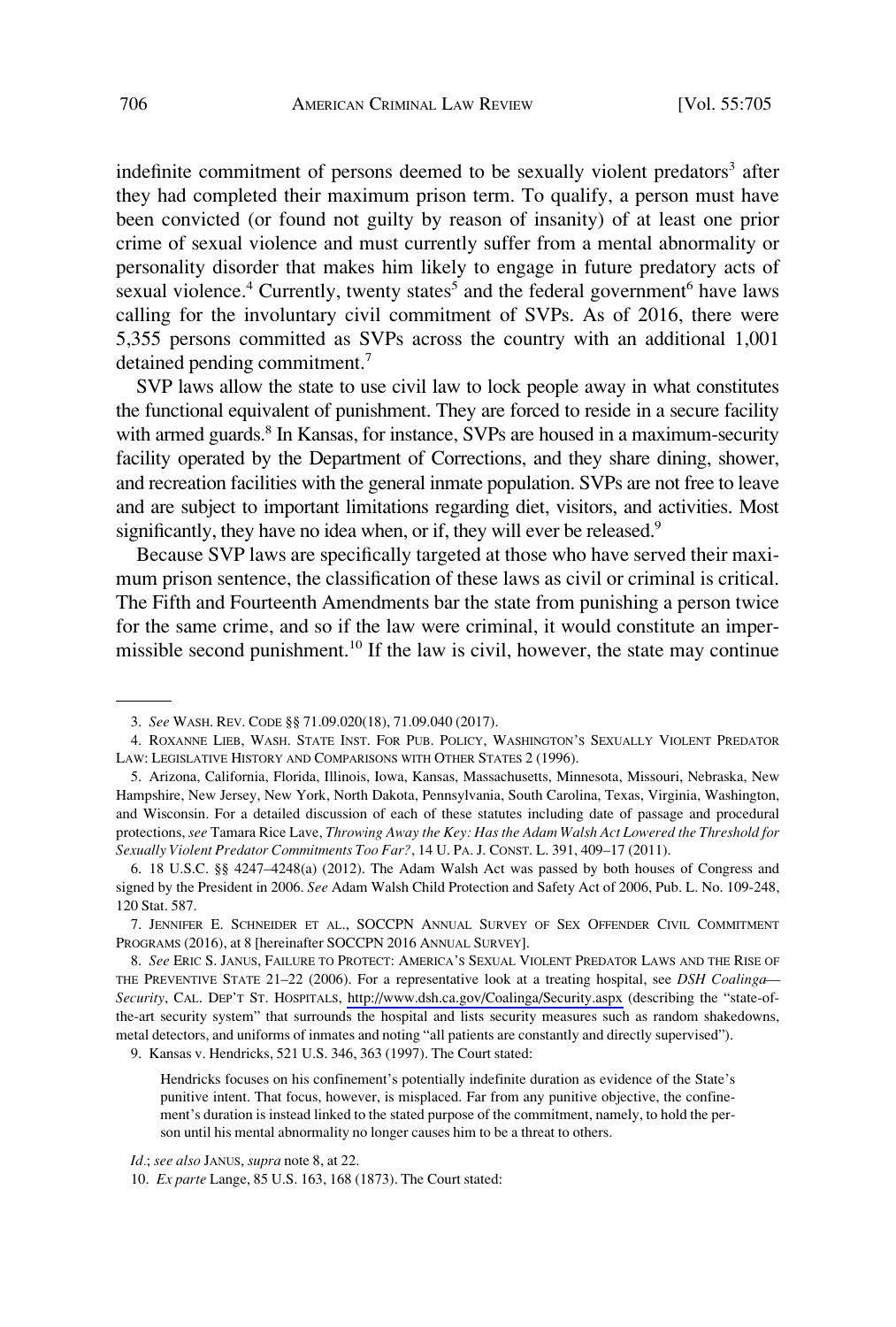to hold a person indefinitely because the prohibition on double jeopardy does not apply. $^{11}$ 

In *Kansas v. Hendricks*, the United States Supreme Court upheld the constitutionality of Kansas's SVP law. The majority began its analysis in *Kansas v. Hendricks* by noting that in narrow circumstances "an individual's constitutionally protected interest in avoiding physical restraint may be overridden even in the civil context."12 To justify such a commitment, the state must prove that a person is dangerous and suffers from mental illness or a mental abnormality:

A finding of dangerousness, standing alone, is ordinarily not a sufficient ground upon which to justify indefinite involuntary commitment . . . [C]ivil commitment statutes [have been] sustained when they have coupled proof of dangerousness with the proof of some additional factor, such as a "mental illness" or "mental abnormality." . . . These added statutory requirements serve to limit involuntary civil commitment to those who suffer from a volitional impairment rendering them dangerous beyond their control.<sup>13</sup>

The Court accepted as true the legislature's empirical claims about SVPs: they are "extremely dangerous"14; their "likelihood of engaging in repeat acts of predatory sexual violence is high"15; "the prognosis for rehabilitating [them] in a prison setting is poor,"<sup>16</sup> and their treatment needs are "very long term."<sup>17</sup> The Court did not offer *any* proof for these assertions, and even though there was a wide body of research studying the recidivism rate of sex offenders, *none* of it was cited. Perhaps the Court omitted this analysis because dangerousness was not a contested issue in the *Hendricks* case. During his trial, Hendricks admitted that he was an uncured pedophile who could not control his desire to molest children.<sup>18</sup> Whatever the reason, the fact remains that in upholding Kansas's SVP law, the Court *never*  asked for proof of the central justifying premise for the law—*that an identifiable group of sex offenders is highly likely to commit new predatory sex crimes if released into the community*.

- 13. *Id.* at 358 (citations omitted).
- 14. *Id.* at 351.
- 15. *Id.*
- 16. *Id.*
- 17. *Id.*
- 18. *Id.* at 355.

If there is anything settled in the jurisprudence of England and America, it is that no man can be twice lawfully punished for the same offence. And . . . there has never been any doubt of its entire and complete protection of the party when a second punishment is proposed in the same court, on the same facts, for the same statutory offence.

*Id.* 

<sup>11.</sup> *Hendricks*, 521 U.S. at 369–70 (acknowledging *Baxstrom v. Herold*, 383 U.S. 107 (1966), as the case where the Court "expressly recognized that civil commitment could follow the expiration of a prison term without offending double jeopardy principles").

<sup>12.</sup> *Id.* at 356.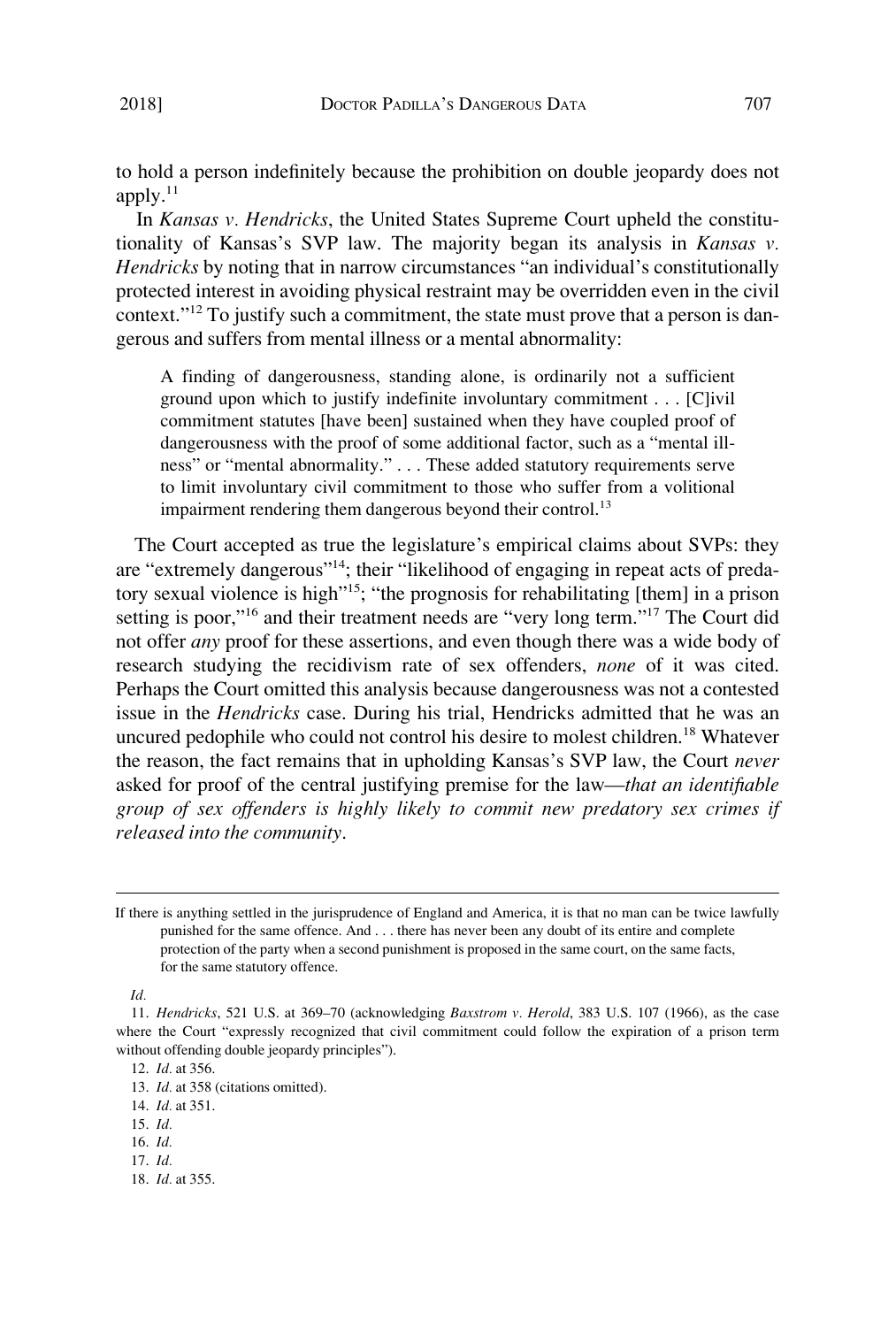The Court's holding in *Hendricks* has been criticized for a number of reasons.<sup>19</sup> One such criticism focuses on the distinction between civil and criminal law, and whether the SVP law is actually criminal which would make it an unconstitutional second punishment. Rollman argued that various factors show the law is really criminal, including "the fact that implementation of the Act is delayed until the 'anticipated release' of a prisoner, thereby lessening the effect of any treatment while simultaneously maximizing punishment."<sup>20</sup> Campbell criticized the majority for allowing states to "[m]erely redefine any [punitive] measure . . . as 'regulation,' and magically, the Constitution no longer prohibits its imposition."21 Janus argued that by inappropriately blurring the line between punishment and civil commitment, SVP laws undermine the Constitution's due process protections.<sup>22</sup> Carlsmith, Monahan, and Evans conducted experiments to determine how the law should be classified and found that civil commitment of sexually violent predators was primarily motivated by retributive goals, thus demonstrating that it is impermissibly criminal in effect.

Others have focused attention on the nebulous quality of a "mental abnormality." Morse argued that "the term 'mental abnormality' is circularly defined . . . collaps[ing] all badness into madness,"<sup>23</sup> and Winick contended that the definition of mental abnormality is so broad that it can apply to any behavior.<sup>24</sup> In 1999, the American Psychiatric Association created a task force to evaluate SVP laws and concluded, "sexual predator commitment laws represent a serious assault on the integrity of psychiatry, particularly with regard to defining mental illness and the clinical conditions for compulsory treatment."<sup>25</sup>

Still another line of critique focuses on the use of actuarial instruments to prove dangerousness. Harcourt criticized the actuarial nature of SVP laws for treating offenders as objects,<sup>26</sup> while Wollert<sup>27</sup> and Lave<sup>28</sup> contended that we simply do not have the ability to accurately predict future dangerousness. This means that due to

<sup>19.</sup> *See generally* ROBERT A. PRENTKY ET AL., SEXUAL PREDATORS: SOCIETY, RISK, AND THE LAW (2015).

<sup>20.</sup> Eli M. Rollman, *"Mental Illness": A Sexually Violent Predator is Punished Twice for One Crime*, 88 J. CRIM. L. & CRIMINOLOGY 985, 1013 (1998).

<sup>21.</sup> Andrew D. Campbell, Note, Kansas v. Hendricks*: Absent a Clear Meaning of Punishment, States Are Permitted to Violate Double Jeopardy Clause* 30 LOY. U. CHI. L.J. 87, 87, 124–29 (1998) (quoting United States v. Salerno, 481 U.S. 739, 760 (1987) (Marshall, J., dissenting)).

<sup>22.</sup> JANUS, *supra* note 8.

<sup>23.</sup> Stephen J. Morse, *Fear of Danger, Flight From Culpability*, 4 PSYCHOL. PUB. POL'Y & L. 250, 261 (1998).

<sup>24.</sup> *See* Bruce J. Winick, *Sex Offender Law in the 1990s: A Therapeutic Jurisprudence Analysis*, 4 PSYCHOL. PUB. POL'Y & L. 505, 525–30 (1998).

<sup>25.</sup> AM. PSYCHIATRIC ASS'N, DANGEROUS SEX OFFENDERS: A TASK FORCE REPORT OF THE AMERICAN PSYCHIATRIC ASSOCIATION 173 (1999).

<sup>26.</sup> *See* BERNARD E. HARCOURT, AGAINST PREDICTION: PROFILING, POLICING, AND PUNISHING IN AN ACTUARIAL AGE (2007).

<sup>27.</sup> *See* Richard Wollert, *Low Base Rates Limit Expert Certainty When Current Actuarials Are Used to Identify Sexually Violent Predators: An Application of Bayes's Theorem*, 12 PSYCHOL. PUB. POL'Y & L. 56, 72 (2006).

<sup>28.</sup> *See* Tamara Rice Lave, *Controlling Sexually Violent Predators: Continued Incarceration at What Cost?*  14 NEW CRIM. L. REV. 213, 217 (2011).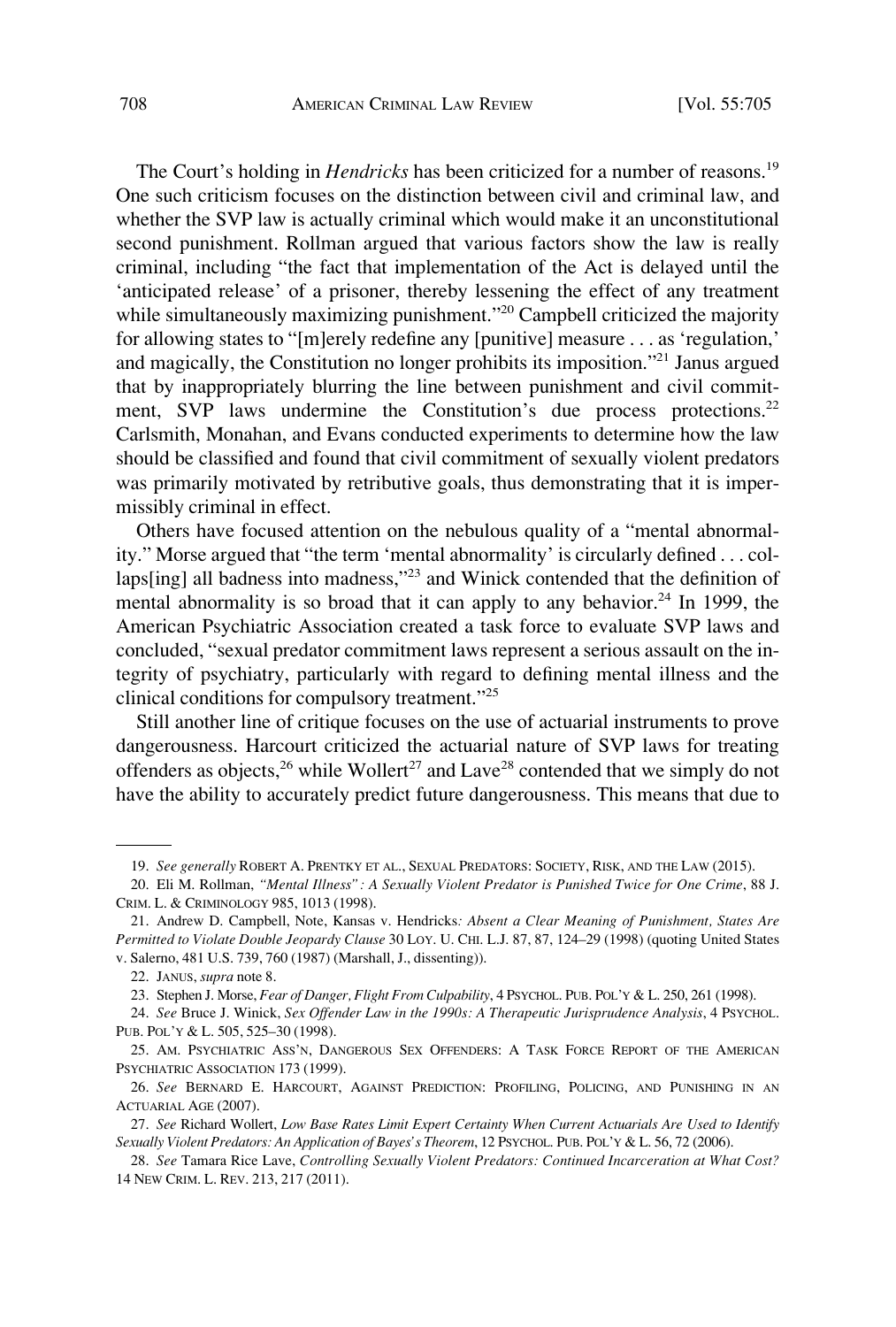the low base rate of recidivism, we are locking away people who would not reoffend if released. Monahan, on the other hand, observed that actuarial instruments (unlike clinicians) have significantly improved over the past twenty years in predicting future violence.<sup>29</sup> However, Monahan agreed that if SVP laws were criminal, then instruments should not be permitted to consider factors that a person has no control over, like their gender. $30$  This would in effect prohibit the state from "using the very risk factors that scientifically permit high-risk classifications to be made."<sup>31</sup>

Others have explicitly questioned the laws' empirical justification. Lave and McCrary used panel data on U.S. states for the last few decades to examine the impact of SVP laws on the incidence of sex-related homicide, forcible rape, nonfatal child sexual abuse, and gonorrhea, a common proxy for the prevalence of sexual abuse.<sup>32</sup> They found that SVP laws had *no* discernible impact on the incidence of sex crimes or gonorrhea, the exact opposite of what would be expected if SVP laws were locking away violent sex offenders. In a related inquiry, Ellman and  $Ellman<sup>33</sup>$  showed how the Supreme Court relied on misleading and unsubstantiated statements about sex offender danger in upholding what would otherwise be an unconstitutional second punishment<sup>34</sup> or an unconstitutional ex post facto law.<sup>35</sup> Although Justice Kennedy described sex offender recidivism as "frightening and high,"<sup>36</sup> Ellman and Ellman pointed to multiple studies that have shown the opposite to be true. $37$ 

We expand on these criticisms by telling the story of a serious and well-designed study, the Padilla study, which the California Department of Mental Health quashed after the study showed that untreated sex offenders with all of the risk factors of committed SVPs had just a 6.5% rate of contact sex crimes during an almost five-year exposure in the community.<sup>38</sup> Such a low recidivism rate undermines the state's authority to confine these persons under the rationale that they are too

- 36. *See McKune*, 536 U.S. at 34; *see also Smith*, 538 U.S. at 103.
- 37. Ellman & Ellman, *supra* note 33, at 501–05 (internal citations omitted).

<sup>29.</sup> John Monahan, *A Jurisprudence of Risk Assessment: Forecasting Harm among Prisoners, Predators, and Patients* 92 VA. L. REV. 391, 405–06 (2006); *see also* John Monahan & Jennifer L. Skeem, *The Evolution of Violence Risk Assessment*, 19 CNS SPECTRUMS 419, 423 (2014) (writing that, although such instruments are useful in predicting individual risk and may continue to improve, "'the contingencies of life' will place an upper limit on what can be achieved in many risk assessment contexts").

<sup>30.</sup> Monahan, *supra* note 29, at 434.

<sup>31.</sup> *Id.* at 433.

<sup>32.</sup> Tamara Rice Lave & Justin McCrary, *Do Sexually Violent Predator Laws Violate Double Jeopardy or Substantive Due Process: An Empirical Inquiry*, 78 BROOK. L. REV. 1391, 1396 (2013).

<sup>33.</sup> Ira Mark Ellman & Tara Ellman, *"Frightening and High": The Supreme Court's Crucial Mistake About Sex Crime Statistics*, 30 CONST. COMMENT. 495, 495–97, 499 (2015).

<sup>34.</sup> McKune v. Lile, 536 U.S. 24, 29, 35–38 (2002).

<sup>35.</sup> *See* Smith v. Doe, 538 U.S. 84, 103–04 (2003).

<sup>38.</sup> *See* Deposition of Jesus Padilla at 57–58, 67–68, People v. Tighe, No. MH100903(Cal. Sup. Nov. 23, 2009) (on file with authors) [hereinafter Padilla Deposition]. For a discussion of the recidivism rate for other types of offenders, see *infra* notes 102–07 and accompanying text.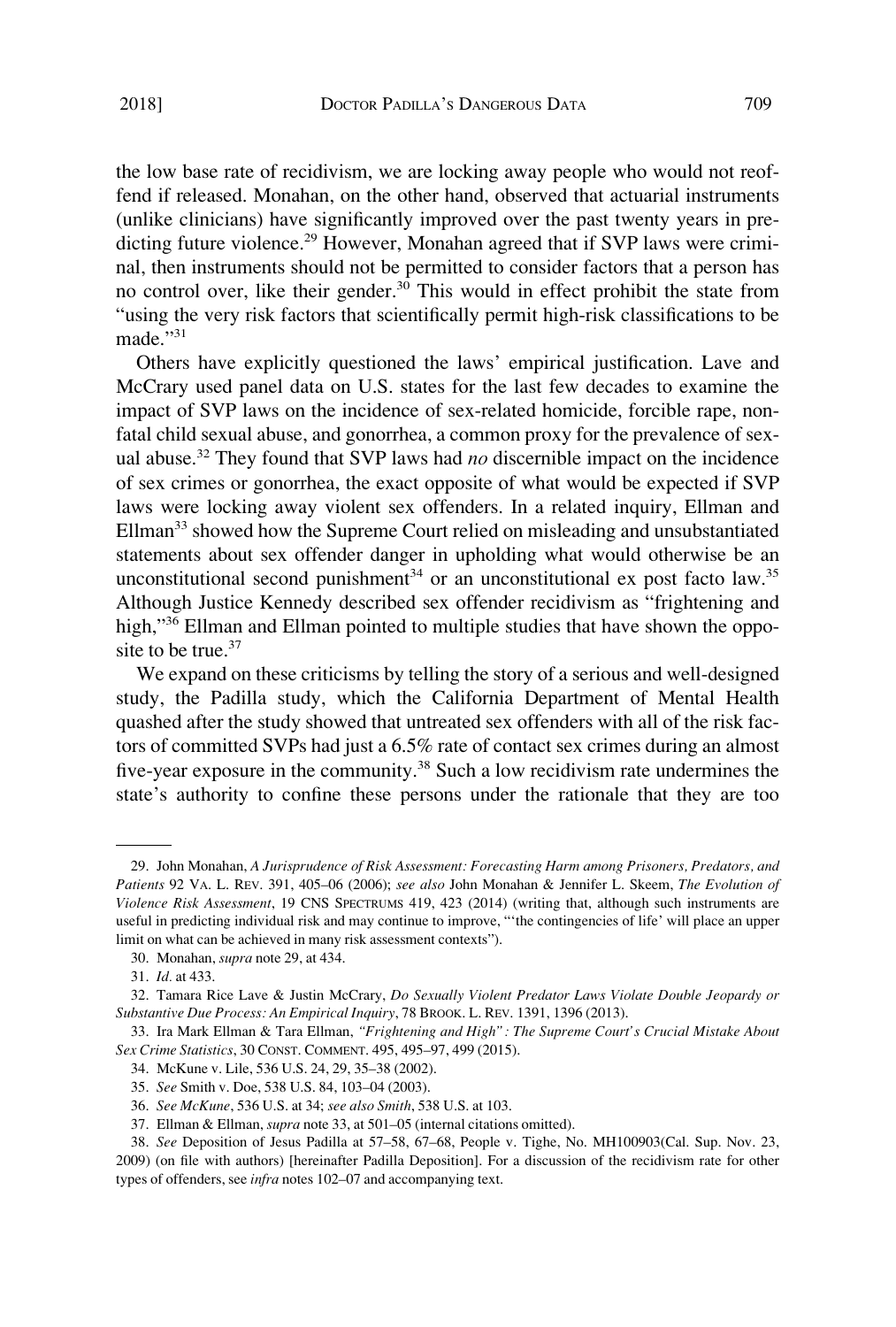dangerous to be released. Our Article is part investigative report, part empirical study, part traditional doctrinal argument, and a pinch of old-fashioned who-doneit. It involves an unusual array of research, including data files obtained only after an extended FOIA fight with the California Department of State Hospitals, internal memoranda and emails from Atascadero State Hospital, twenty-five-year-old Kansas legislative records copied from microfiche, and information obtained directly from SVP states.

The Article proceeds as follows. Section I provides a brief comparison of two separate generations of sex offender civil commitment systems. Section II outlines the specific elements of prospective sexual danger that provide the only constitutionally permissible justification for civil commitment, the characteristics these systems assume SVPs have. It then compares the assumptions these systems make with the empirical data available on sex offenders generally and the almost complete absence of data assessing the risk of persons with the criminal histories, record of institutional confinement, and advanced age of those committed to, and retained by, civil confinement systems. Section III describes the Padilla study and California's efforts to suppress it. Section IV turns to other data sources to corroborate Padilla's findings and addresses the Washington State Institute study that apparently finds a higher recidivism rate and is frequently cited for highlighting the risk posed by released SVPs. Section V concludes by discussing the constitutional and public policy implications of this ARTICLE.

## I. A BRIEF HISTORY OF POST-PENAL CIVIL COMMITMENT

Special civil commitment laws that confine convicted sexual offenders after their release from prison were passed in two waves a half-century apart.<sup>39</sup> The first came in the 1930s and 1940s—so-called "sexual psychopath" laws—which were passed in twenty-six states and the District of Columbia and provided for a mix of compulsory treatment and secure confinement for protracted periods of time.<sup>40</sup> The era of their passage was an optimistic period for belief in what was later termed "the rehabilitative ideal," and the legislation assumed that successful treatment in an institutional setting could cure the risk generating condition and render the former sexual psychopath no longer a danger to the community. A 1948 article in the *Saturday Evening Post* revealed the tenor of the times. After describing the kidnapping and brutal murder of a six-year-old girl, David Wittels wrote:

The Chicago City Council voted to add 1000 policemen to the force. That was laudable, but it would have done better to hire 500 policemen and 50 psychiatrists, even if it meant paying for the training of young medical students for the jobs. Fifty psychiatrists, backed by sensible laws, could do more to halt crime waves in a city like Chicago than 5000 extra policemen could.<sup>41</sup>

<sup>39.</sup> *See* Tamara Rice Lave, *Only Yesterday: The Rise and Fall of Twentieth Century Sexual Psychopath Laws*, 69 LA. L. REV 549, 549 (2009).

<sup>40.</sup> *Id.* 

<sup>41.</sup> David G. Wittels, *What Can We Do About Sex Crimes*, SATURDAY EVENING POST, Dec. 11, 1948, at 30.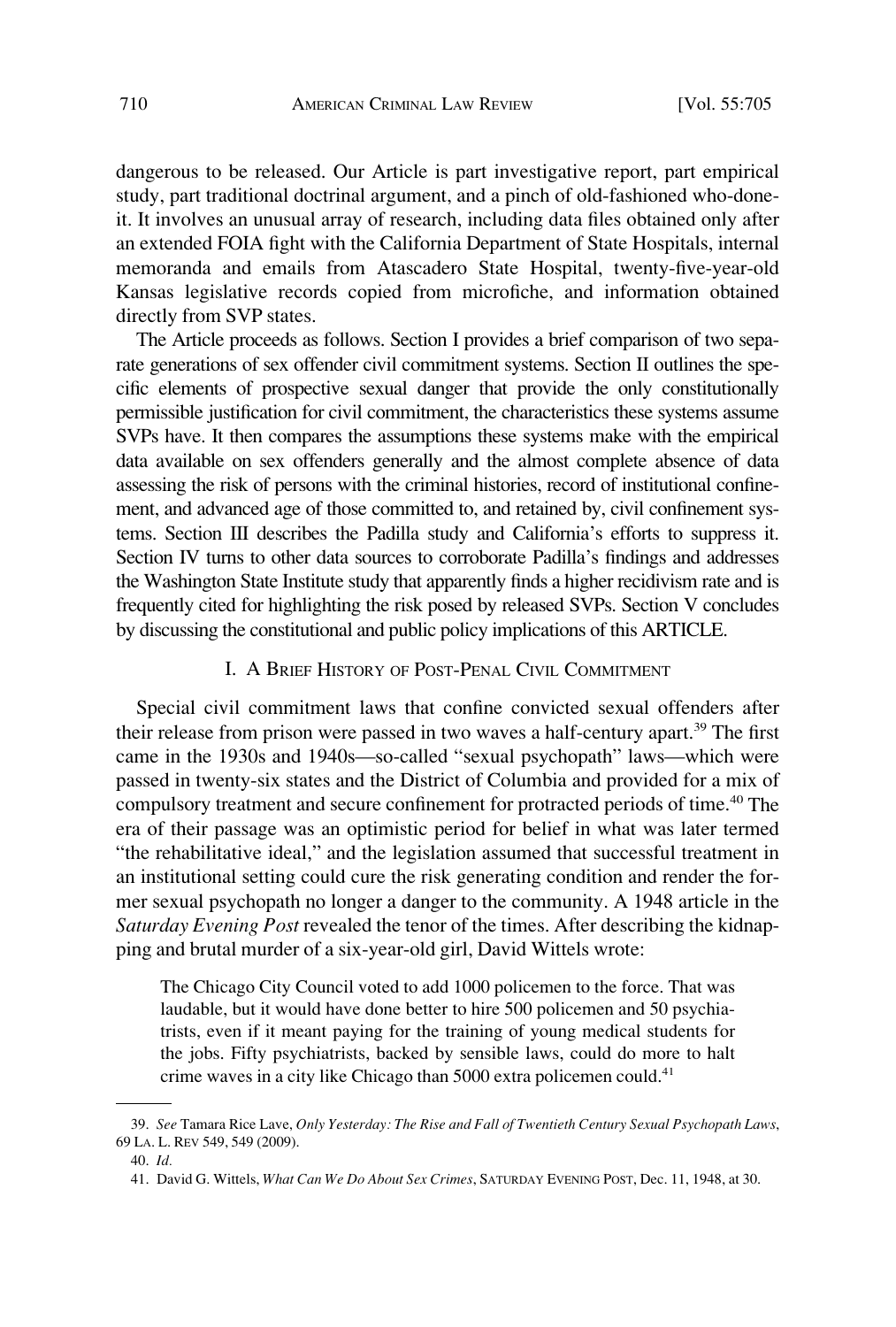### *A. The Demise of Sexual Psychopath Laws*

The sexual psychopath model was intended to be a collaboration of medicine, psychology, and law, but the performance of the laws and the institutions they created was a failure of both medicine and justice. The incarceration in these "civil" prisons was protracted and far from therapeutic. When Professor Norval Morris reviewed the records of the Illinois Menard Correctional Center, he discovered eighteen men who had been illegally detained for a quarter century.<sup>42</sup> Paul Tappan's 1950 report for the state of New Jersey was perhaps the most damning. It challenged the central justification for the laws, that sex offenders had a high recidivism rate,<sup>43</sup> and demonstrated that prosecutors were using the statutes in otherwise weak cases to lock away nuisance offenders for indefinite periods of time.<sup>44</sup> Tappan also shattered once and for all the illusion that sexual psychopath laws were concerned with helping people get better:

The states that have passed special laws on the sex deviate do not attempt treatment! The "patients" are kept in bare custodial confinement. This point is central to the atrocious policy of those jurisdictions that commit non-criminals and minor deviates for indefinite periods to mental hospitals where no therapy is offered . . . The point should be stressed that commitment of a sex deviate to a state mental hospital *does not imply clinical treatment.* These institutions lack the space, the personnel, the treatment methods, or even the desire to handle deviated sex offenders who are non-psychotic.<sup>45</sup>

Soon the medical community started to distance itself from these laws. Benjamin Karpman wrote in his 1954 book, *The Sexual Offender,* "[t]he term 'sexual psychopath' and 'sexual psychopathy' have no legitimate place in psychiatric nosology or dynamic classification."46 In 1977, the Group for the Advancement of Psychiatry concluded that the sexual psychopath laws had not met their goals and should be overturned:

First and foremost, sex psychopath and sexual offender statutes can best be described as approaches that have failed. . . . The mere assumption that such a heterogeneous legal classification ["sex psychopath" or "sex offender"] could define treatability and make people amenable to treatment is not only fallacious; it is startling . . . [i]f the assessment of the statute in terms of achieving certain goals, for whatever reasons, leads to the conclusion that an experiment has not been successful, it should be halted.<sup>47</sup>

<sup>42.</sup> Albert W. Alschuler, *In Memoriam: Norval Morris (1923-2004*), 72 U. CHI. L. REV. 455, 465 (2005).

<sup>43.</sup> PAUL W. TAPPAN, THE HABITUAL SEX OFFENDER: REPORT AND RECOMMENDATIONS OF THE COMMISSION ON THE HABITUAL SEX OFFENDER 24 (1950).

<sup>44.</sup> *Id.* at 30.

<sup>45.</sup> *Id.* at 15–16 (emphasis original).

<sup>46.</sup> Benjamin Karpman, *The Sexual Psychopath*, 42 J. CRIM. L. & CRIMINOLOGY 184, 185 (1951).

<sup>47.</sup> AM. PSYCHIATRIC ASS'N, *supra* note 25, at 14.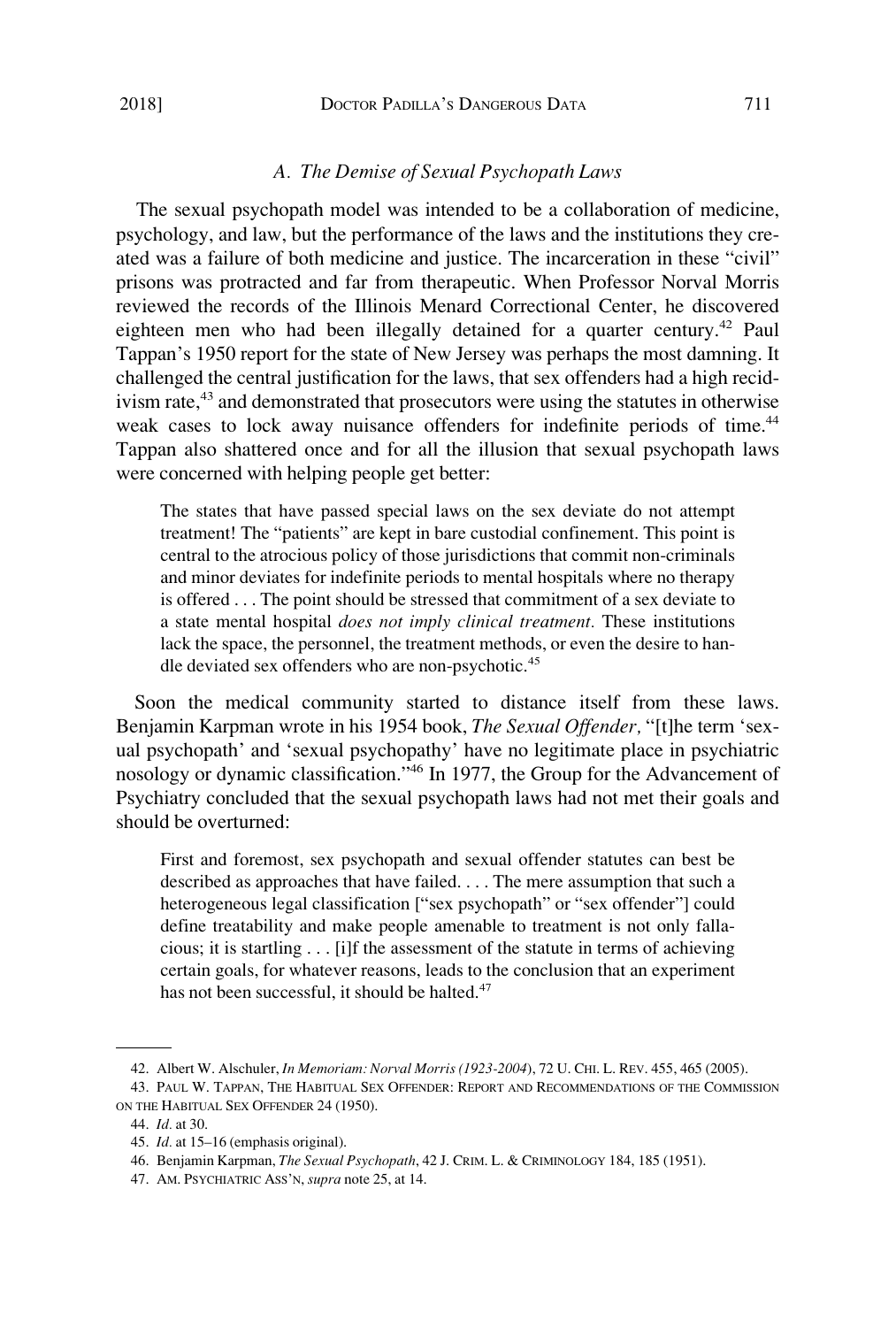By the mid-1970s, the reputation of these facilities and the laws that created them was dismal and the consensus for reforming sexual psychopath laws was repeal and repudiation.

The disrepute of sexual psychopath laws was also part of a larger decline in confidence in medical models of crime causation and medical cures for repetitive criminal activity. Professor Francis Allen, who had coined the term "the rehabilitative ideal" in the 1950s, observed and analyzed the changing mood of professionals and the public in one of his later books, *The Decline of the Rehabilitative Ideal*. 48 By the 1990s, the critical era for passage of what we shall call the second generation of sexually violent predator laws, what had been the rehabilitative ideal and medical models of criminal behavior had little standing in scientific and policy communities.

The second wave of civil commitment laws for sex offenders began in Washington State in 1990.<sup>49</sup> It was almost certainly motivated by the same "war on crime" ideology that characterized much of the penal legislation of the early 1990s. Like the "Three Strikes and You're Out" law in California,50 states enacted SVP laws in response to high profile sex crimes by repeat offenders. However, SVP laws were unique among legislation of the period in that they allowed politicians to show they were tough on crime with a population of offenders so universally reviled that there was no risk of political backlash for perceived excessive or unfair incarceration. When it came to sex offenders, especially those who offended against a child, the only risk a politician faced was not being severe enough.

While the terminology of the legislation turned from psychology to legalism, from "sexual psychopath" to "sexually violent predator," the indeterminate structure, medical personnel, and treatment rationale in the new generation of laws was similar to the older SVP regimes. Since the targets of these new laws had already served prison sentences, the only permissible basis for continuing to restrain them was their future sexual danger which the laws hypothesized was linked to psychological or personality conditions. Could these dangerous people be fixed? Did the people who drafted these new laws believe medical treatment could cure sexual danger?

Almost certainly they did not. The real agenda of the prosecutors and politicians who drafted the second generation of laws was incapacitation; the "cure" for sexual dangerousness in 1990 was permanent confinement. But if that was the central objective of the new systems, why did they use medical terms and personnel?

They had to. Because the new incarceration only started after subjects had completed serving their prison terms, any further confinement that could be regarded as punishment would constitute double jeopardy and violate the Constitution.51 If the

<sup>48.</sup> FRANCIS ALLEN, THE DECLINE OF THE REHABILITATIVE IDEAL 1–2 (1981).

<sup>49.</sup> *See* WASH. REV. CODE § 71.09 (1991).

<sup>50.</sup> *See* FRANKLIN E. ZIMRING ET AL., PUNISHMENT AND DEMOCRACY: THREE STRIKES AND YOU'RE OUT IN CALIFORNIA 5–6 (2001).

<sup>51. &</sup>quot;If there is anything settled in the jurisprudence of England and America, it is that no man can be twice lawfully punished for the same offence. And . . . there has never been any doubt of its entire and complete protection of the party when a second punishment is proposed in the same court, on the same facts, for the same statutory offence." *Ex parte* Lange, 85 U.S. 163, 168 (1873).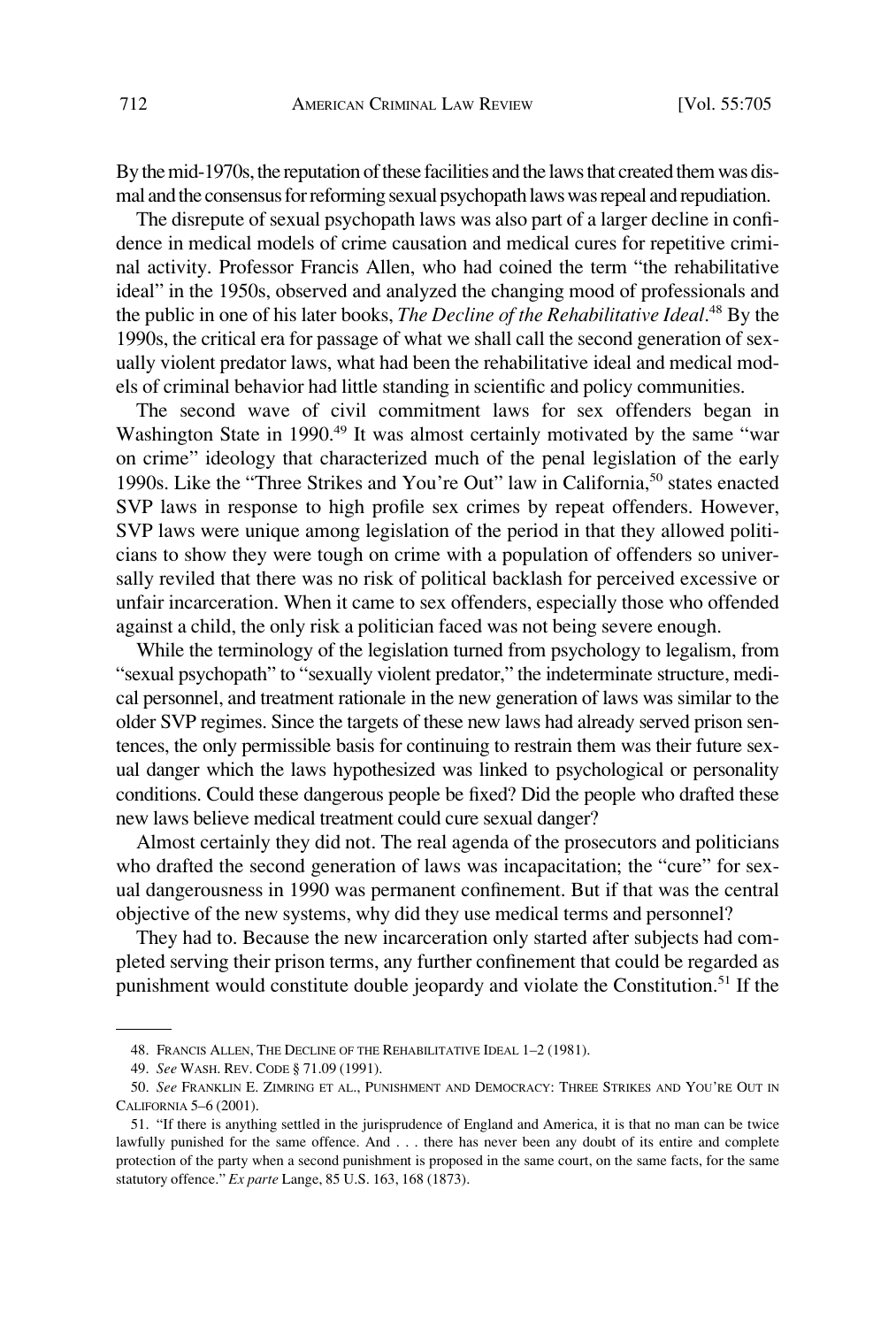additional confinement were classified as civil, however, the prohibition on double jeopardy would not apply.52 In *Foucha v Louisiana*, the Supreme Court laid out the blueprint for civil commitment.<sup>53</sup> Proof of future dangerousness was not enough to withstand constitutional scrutiny; the person must also be mentally ill.<sup>54</sup>

Thus, the medical treatment rationale of the old sexual psychopath regime provided a convenient precedent for justifying confinement as non-punitive and continuing its duration as long as the subjects' mental illness and sexual danger to the community had not been cured. But using this cover story required that those committed actually be mentally ill, which was a problem since most sex offenders are not. It also required calling the institution a hospital and staffing it with professionals who specialized in the clinical treatment of sexual offenders in an era when public confidence in clinical cures for sex offending was non-existent.

It is an understatement to say that the medical establishment was skeptical about the pretense of medical motives for this new wave of civil commitment laws. Here is the judgment issued in 1999 by a task force of the American Psychiatric Association:

In the opinion of the task force, sexual predator commitment laws represent a serious assault on the integrity of psychiatry, particularly with regard to defining mental illness and the clinical conditions for compulsory treatment. Moreover, by bending civil commitment to serve essentially non-medical purposes, statutes threaten to undermine the legitimacy of the medical model of commitment<sup>55</sup>

The battle lines for this second generation of civil commitment laws constituted a sharply different matter than the sexual psychopath laws of the earlier era. Organized medical science labeled the new enterprise essentially fraudulent as evidenced by the amicus brief filed by the American Psychiatric Association, which criticized the new sexually violent predator laws for locking up people who were not mentally ill.<sup>56</sup> But the United States Supreme Court held that the Kansas version of the new laws did not violate the Constitution despite the uncertain link between any clear clinical diagnosis of mental illness and the propensity to commit sex crimes. In an opinion authored by Justice Thomas, the Supreme Court wrote: "the term mental illness is devoid of talismanic significance" thereby leaving legislatures free to define the term however they want.<sup>57</sup>

<sup>52.</sup> Kansas v. Hendricks, 521 U.S. 346, 369–70 (1997) ("[The Court] expressly recognized that civil commitment could follow the expiration of a prison term without offending double jeopardy principles.") (citing Baxstrom v. Herold, 383 U.S. 107 (1966)).

<sup>53.</sup> Foucha v. Louisiana, 504 U.S. 71, 82 (1992).

<sup>54.</sup> *Id.* at 82–83.

<sup>55.</sup> AM. PSYCHIATRIC ASS'N, *supra* note 25, at 174.

<sup>56.</sup> Amicus Brief for the Am. Psychiatric Ass'n, *Hendricks*, 521 U.S. 346 (Nos. 95-–649, 95–9075).

<sup>57.</sup> *Hendricks*, 521 U.S. at 359.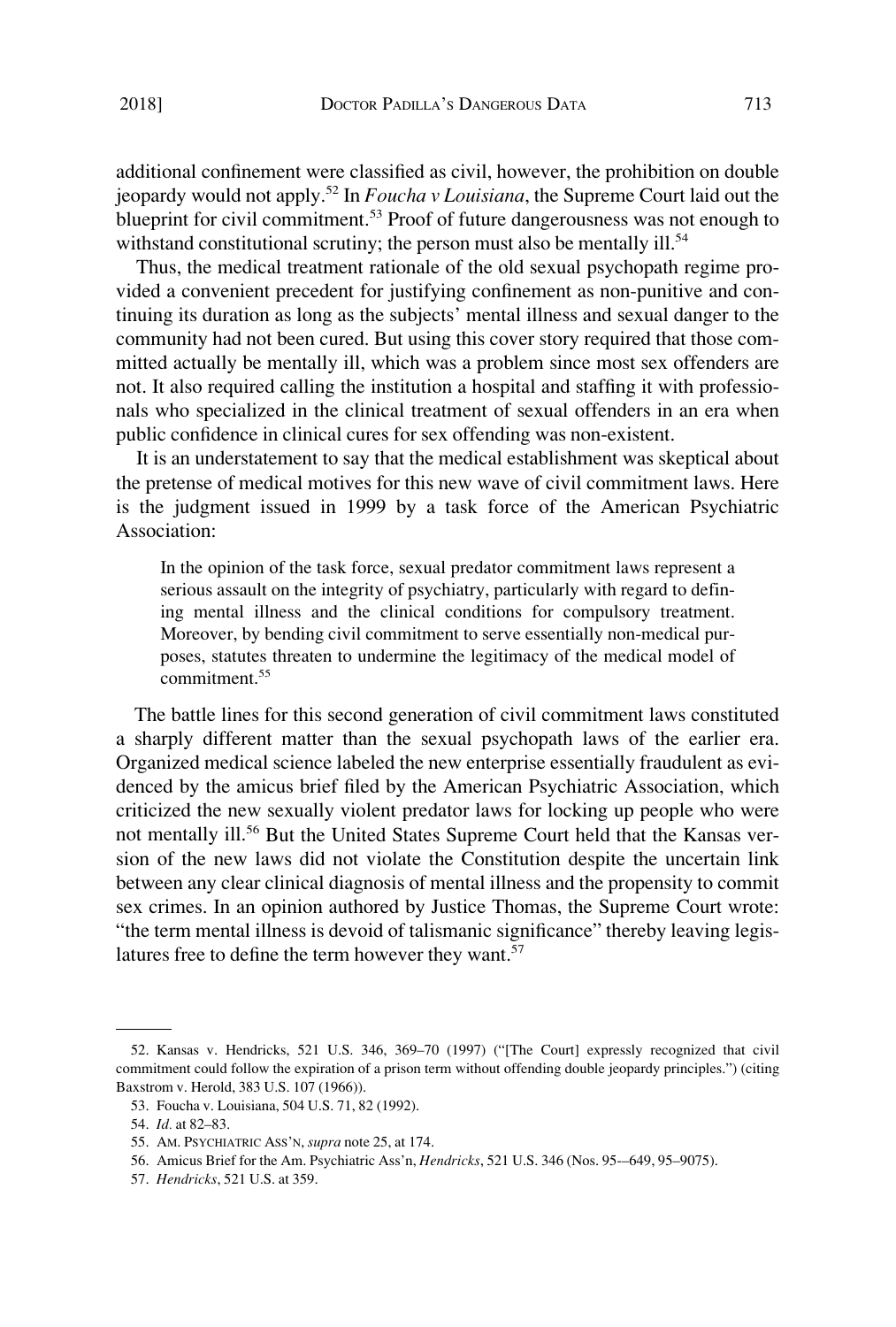#### II. THE PAUCITY OF PROSPECTIVE DANGEROUSNESS DATA

The fact that SVP confinement comes after punishment is complete significantly limits the state's power to confine. In the era of *Ewing v. California*,<sup>58</sup> state penal codes can, if they choose, impose lifelong incarceration on offenders convicted of glorified misdemeanors. That means the punitive power of state criminal law has few limits on the duration of punitive confinement, and states have used this power to dramatically increase sentences for sex crimes over the past thirty years, especially when the victim is a child.<sup>59</sup> This increase in sentences occurred despite broad public support for lowering incarceration rates in the United States.<sup>60</sup> For example, existing plans to reduce the number of persons in prison—like the realignment plan in California—explicitly exclude sex offenders from any kind of early release.<sup>61</sup> The state's power to punish is immense, but once the punitive rationale has been removed, it is only mental illness plus the prospect of future danger that can provide a constitutionally permissible justification for compulsory treatment or confinement.<sup>62-63</sup>

### *A. How Dangerous Is Dangerous Enough?*

But how substantial must the risk of future sexual danger be to justify commitment and confinement?64 The majority opinion in *Hendricks* stated that the

60. MELLMAN GROUP & PUB. OPINION STRATEGIES, NATIONAL SURVEY KEY FINDINGS—FEDERAL SENTENCING & PRISONS 1 (2016). The report found that:

Americans are ready and willing to change the way the federal justice system deals with drug offenders, phase out mandatory minimum sentences for a variety of offenses, allow people in federal prison to earn time off their prison terms by participating in programs proven to reduce recidivism, and make other reforms that would reduce a federal prison population they see as too large, too expensive, and too often incarcerating the wrong people.

*Id.* 

61. J. RICHARD COUZENS & TRICIA A. BIGELOW, FELONY SENTENCING AFTER REALIGNMENT 7, 48–49 (2017).

62. *Hendricks*, 521 U.S. at 358 ("A finding of dangerousness, standing alone, is ordinarily not a sufficient ground upon which to justify indefinite involuntary commitment. We have sustained civil commitment statutes when they have coupled proof of dangerousness with the proof of some additional factor, such as a 'mental illness' or 'mental abnormality'.").

63. Even though *Hendricks* clearly requires both mental illness and future dangerousness, the only factor that actually matters is future danger. *See* PRENTKY ET AL., *supra* note 19, at 41. The authors state:

Though the constitutional underpinnings of SVP laws appear to put the "mental disorder" and "dangerousness" prongs on equal footing, in reality it is fair to say that most of the focus in the implementation of these laws falls on dangerousness. The mental disorder prong has little or no role in determining who is committed and who is not.

#### *Id.*

64. For a look at how SVP states define "likely to reoffend," see Jefferson C. Knighton et al., *How Likely Is "Likely to Reoffend" in Sex Offender Civil Commitment Trials*? 38 LAW & HUM. BEHAV. 293, 293 (2014). See also infra Appendix 1.

<sup>58.</sup> Ewing v. California, 538 U.S. 11, 15–16 (2003).

<sup>59.</sup> See Tracy Velázquez, Vera Inst. of Justice, The Pursuit of Safety: Sex Offender Policy in the UNITED STATES 3–4 (2008); NAT'L CONFERENCE OF STATE LEGISLATURES, SIGNIFICANT STATE LEGISLATION 1996- 2004 ON SEX OFFENDERS SENTENCING (2006); Jazmine Ulloa, *California Toughens Laws Against Rape after Brown Signs Bills Inspired by Brock Turner Case*, L.A. TIMES (Sept. 30, 2016), [http://www.latimes.com/politics/essential/](http://www.latimes.com/politics/essential/la-pol-sac-essential-politics-updates-california-expands-punishment-for-rape-1475260488-htmlstory.html)  [la-pol-sac-essential-politics-updates-california-expands-punishment-for-rape-1475260488-htmlstory.html](http://www.latimes.com/politics/essential/la-pol-sac-essential-politics-updates-california-expands-punishment-for-rape-1475260488-htmlstory.html).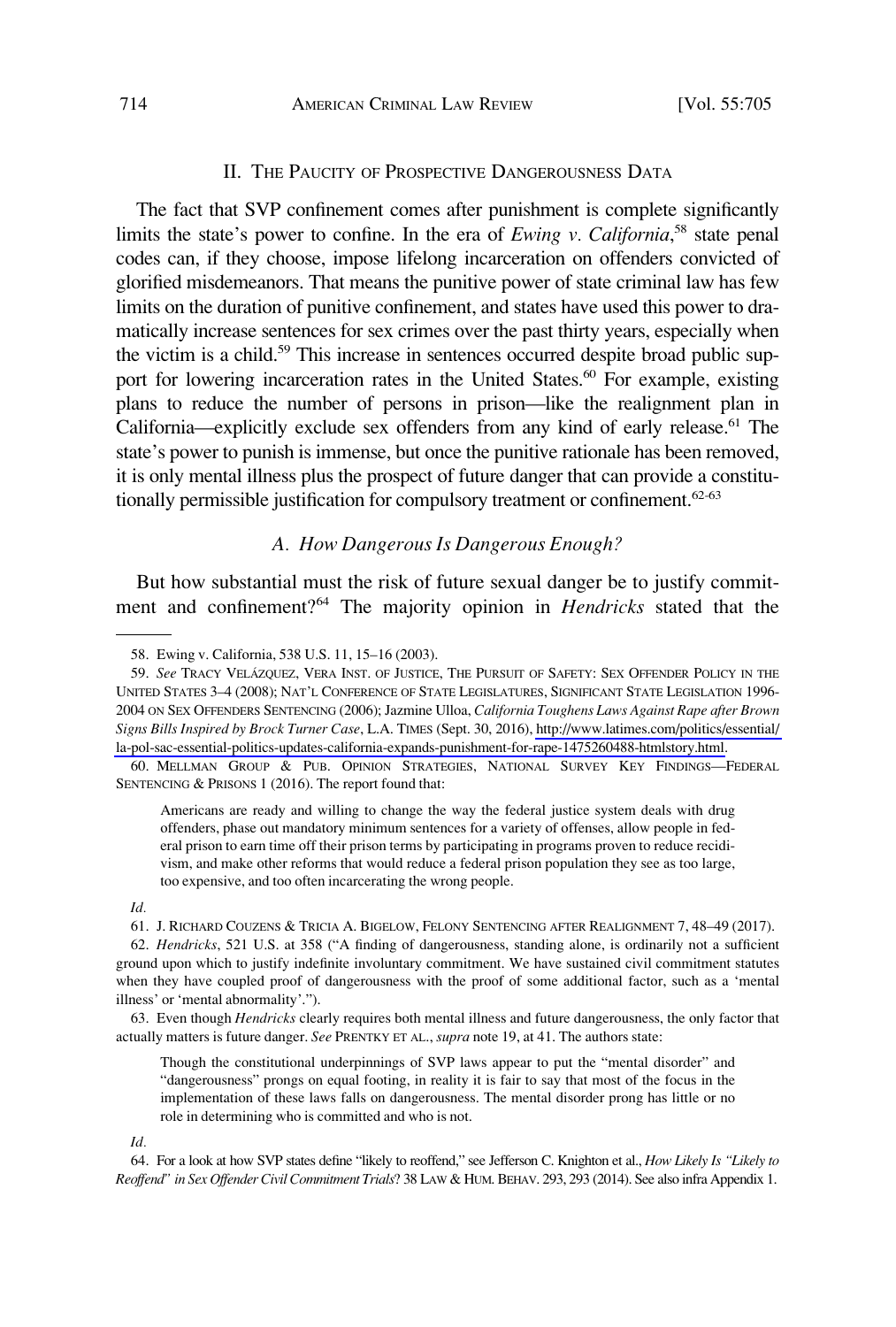person's "mental abnormality" or "personality disorder" must make it "difficult if not impossible for the person to control his behavior"<sup>65</sup> and later described the law as being akin to those that provided for the "forcible civil detainment of people who are *unable* to control their behavior."<sup>66</sup> In *Kansas v. Crane*, the Court realized that the "unable to control" standard would pose too high a burden for the state, but it rejected Kansas's position that a person could be committed as an SVP "without any lack-of-control determination."<sup>67</sup> Instead, the Court held that the "mental abnormality" or "personality disorder" must make it "difficult, if not impossible, for the person to control his dangerous behavior."68 To ensure that the confinement remained civil and not criminal, the Court stated that the SVP must be distinguishable from other sex offenders: "[T]he severity of the mental abnormality itself, must be sufficient to distinguish the dangerous sexual offender whose serious mental illness, abnormality, or disorder subjects him to civil commitment from the dangerous but typical recidivist convicted in an ordinary criminal case."<sup>69</sup>

SVP states for the most part have translated this rather ambiguous language to require that the person's risk of reoffending is "likely" should they be released into the community.<sup>70</sup> Some states further interpret "likely" in probabilistic terms such as, "highly probable,"71 "more probably than not,"72 "substantially probable,"73 and "more likely than not."74 Others define "likely" to mean that the person's propensity to engage in repeat acts of sexual violence would "pose a menace to the health and safety of others."<sup>75</sup> The state has the burden of proving this risk of reoffending by a constitutional minimum of "clear and convincing evidence,"76 and nine states require that this risk be proved "beyond a reasonable doubt."77

#### *B. Are SVPs Actually That Dangerous?*

Since future danger is *critical* to the constitutionality of SVP commitment, one might have expected the Supreme Court to require proof that the class of individuals being committed was actually dangerous. After all, the Court was not just determining

<sup>65.</sup> *Hendricks*, 521 U.S. at 358 (citing KAN. STAT. ANN. § 59-29a02(b) (1994)).

<sup>66.</sup> *Id.* at 357 (emphasis added).

<sup>67.</sup> Kansas v. Crane, 534 U.S. 407, 412 (2002).

<sup>68.</sup> *Id.* at 410 (quoting *Hendricks*, 521 U.S. at 358).

<sup>69.</sup> *Id.* at 413.

<sup>70.</sup> *See infra* Appendix 1.

<sup>71.</sup> *In re* Leon G., 59 P.3d 779, 782 (Ariz. 2002) (en banc).

<sup>72.</sup> *See* WASH. REV. CODE § 71.09.020(7) (2017).

<sup>73.</sup> *In re* Commitment of Dodge, 989 N.E.2d 1159, 1167 (Ill. App. Ct. 2013).

<sup>74.</sup> *See* IOWA CODE § 229A.2 (2017); Underwood v. State, 519 S.W. 3d 861, 871 (Mo. Ct. App. 2017).

<sup>75.</sup> FLA. STAT. § 394.912(4) (2017); KAN. STAT. ANN. § 59–29a02(b) (2012); *see also* NEB. REV. STAT. § 83- 174.01(2) (2012); S.C. CODE ANN. § 44-48-30(9) (2017); VA. CODE ANN. § 37.2–900 (2017).

<sup>76.</sup> According to the U.S. Supreme Court, the burden of proof that the state must meet is "clear and convincing evidence," not the more stringent standard of "beyond a reasonable doubt." Foucha v. Louisiana, 504 U.S. 71, 75–76 (1992).

<sup>77.</sup> These nine states are: Arizona, California, Illinois, Iowa, Kansas, Massachusetts, Missouri, South Carolina, Texas, Washington and Wisconsin. *See* Lave, *supra* note 5, at 413 (internal citations omitted).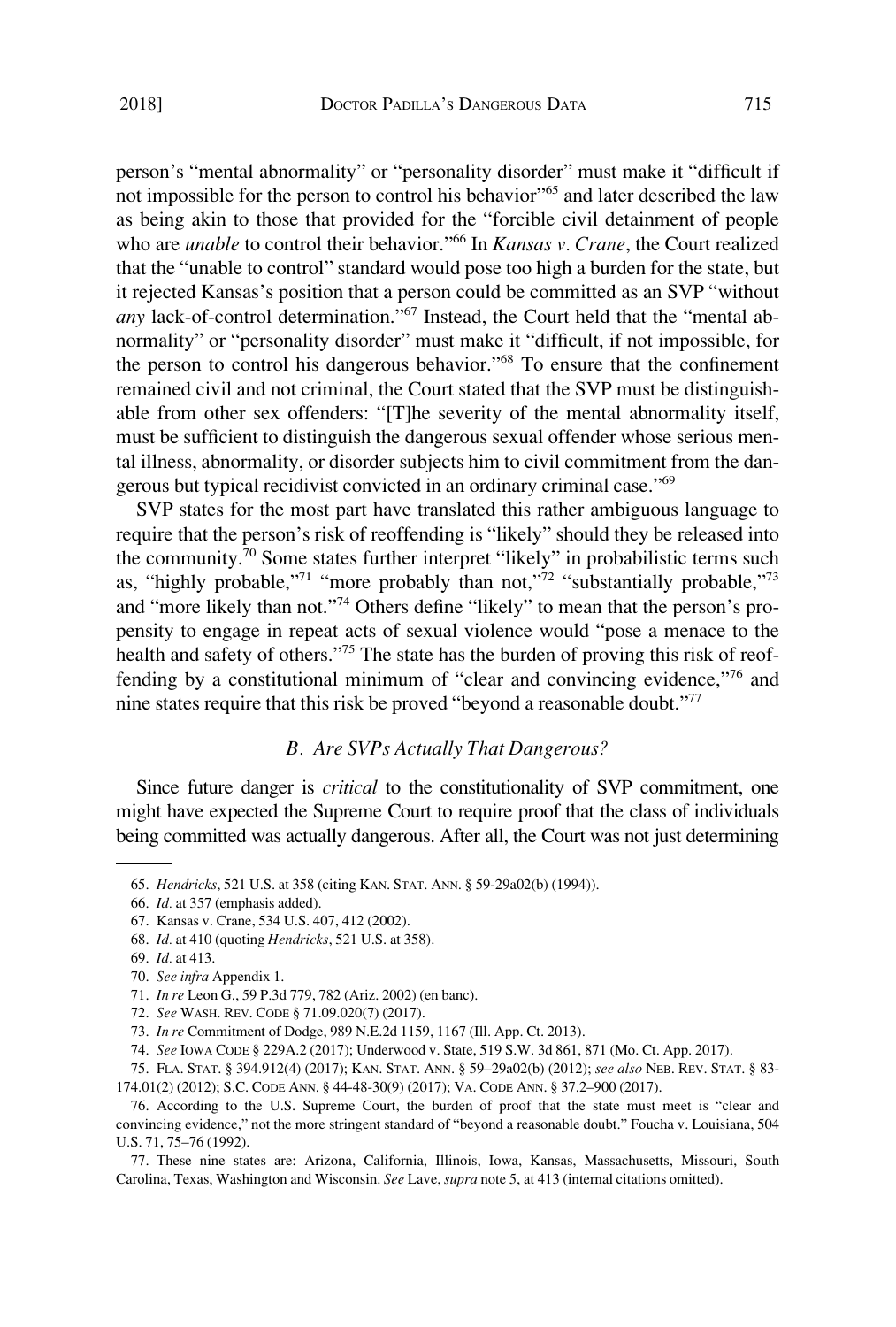whether Mr. Hendricks was dangerous; rather, it was passing judgment on SVP programs in many American states. Despite the importance of the issue, the Justices simply took as true the statement in the preamble to Kansas's SVP law: "The legislature further finds that sexually violent predators' likelihood of engaging in repeat acts of predatory sexual violence is high."78 If the Court had asked what the basis was for this conclusion, they would have been sorely disappointed. We searched the legislative minutes for the 1994 Kansas law and found *no* citations to data on prospective danger.

### *1. A Dearth of Data on SVP Danger in Kansas Law*

In July 2016, we contacted the reference librarian for the State of Kansas to request the legislative history of Kansas's 1994 Sexually Violent Predator Act (S. B. 525, otherwise known as Stephanie's Law), which was passed in response to the high profile rape and murder of a young college student named Stephanie Schmidt by a convicted sex offender.<sup>79</sup> The legislative record contained information about the man who murdered Schmidt, but there was no indication of data presented about the post-release danger of sex offenders as a class. For example, one threepage fragment of an article on self-reported career histories of sex offenders was reproduced twice in the records, but it did not cover the post-release records of offenders.80 This omission matters because SVP legislation is premised on the idea that persons will continue to reoffend even after they have been formally held accountable by the state for a sexually predatory crime. In addition, although two witnesses made factual assertions about multiple victim career offenders, they did not provide support for their testimony. On February 22, 1994, Kansas Attorney General Carla Stovall testified that "an FBI study of serial rapists showed an average of 20 rapes each in their history,"<sup>81</sup> but she provided no reference to the source and no indication of how this information would impact the population covered by S.B. 525. Representative Gary Haulmark—a member of the Ad Hoc Sexual Offender Task Force created in the wake of Schmidt's murder that recommended S.B. 525 to the legislature—testified that "our task force saw statistic after statistic which indicated that these people will reoffend 50% to 90% of the time if allowed the opportunity."82 Like Stovall, Haulmark did not reference any specific study.

<sup>78.</sup> *See* Kansas v. Hendricks, 521 U.S. 346, 351 (1997). As Appendix 2 shows, courts across the country have upheld SVP laws without requiring any proof that the class of persons being committed pose a risk of committing violent sex crimes if they were released.

<sup>79.</sup> *See* 1994 Kan. H. Judiciary Comm., Minutes on S.B. 525; 1994 Kan. S. Judiciary Comm. Minutes on S.B. 525, (Feb. 22, 1994); 1994 Kan. S. Judiciary Comm. Minutes on S.B. 525 (Feb. 23, 1994); 1994 Kan. H. Judiciary Comm. Minutes on S.B. 525 (Feb. 24, 1994); 1994 Kan. H. Judiciary Comm. Minutes on S.B. 525 (Feb. 25, 1994. The librarian was able to provide some basic legislative history, but most of what we needed was on microfilm. We hired a for-fee service recommended by the librarian to copy all the testimony and attachments to minutes for the hearings related to the bill. We received and reviewed all the documents electronically.

<sup>80.</sup> *See* 1994 Kan. H. Judiciary Comm. Minutes on S.B. 525; 1994 Kan. S. Judiciary Comm. Minutes on S.B. 525, at 14–6, 14–7, 14–8, I–6, I–7 (Feb. 23, 1995) (on file with authors).

<sup>81.</sup> Carla Stovall, Feb. 22, 1994, p. 5,416 (on file with authors).

<sup>82.</sup> Rep. Gary Haulmark, Testimony in Support of S.B. 525, 1994 Kan. H. Judiciary Attachment 3 (Mar. 21, 1994) (on file with authors).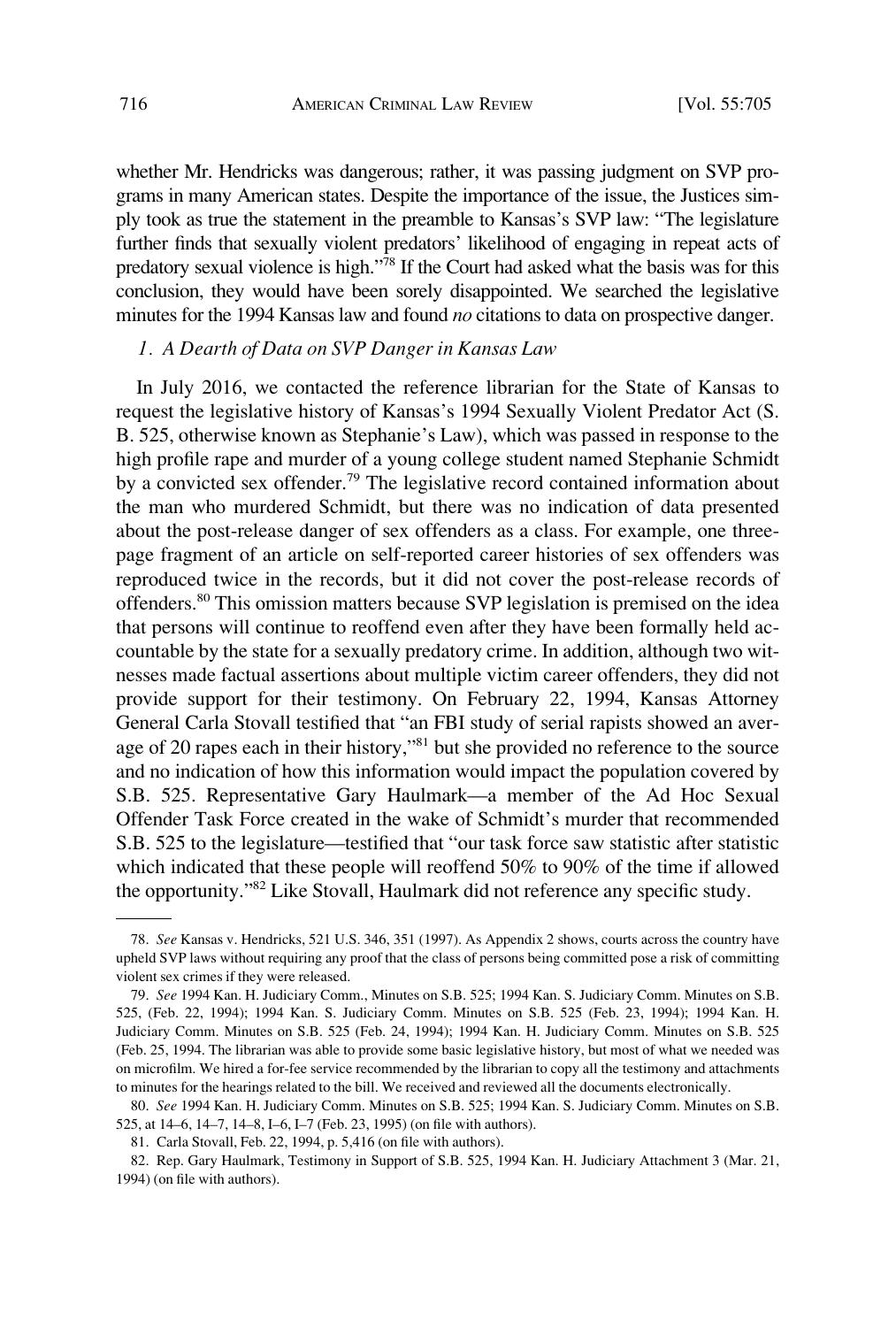Nor was there any data presented by the Kansas Department of Corrections on sex offender recidivism. Although a former member of the state's Parole Commission testified in favor of the bill, he did not provide any data to support his position. Indeed, no prison release follow-ups of any class of sex offender were requested by the legislative committees considering S.B. 525, much less actually submitted to the House or Senate committees.<sup>83</sup> The release and parole data could have shown the danger posed by Kansas's sex offenders. Instead, the legislature defined a class of offenders without ever asking correctional or parole authorities how many such offenders leave the state's prisons every year or how they perform in the community after release.

#### *2. What Do Existing Studies Show?*

It may not have occurred to the justices to require proof of sex offender danger when it seems so intuitively obvious. After all, a 2010 national opinion poll developed by the Center for Sex Offender Management found that seventy-two percent of respondents believed that at least half, if not most, of convicted sex offenders would commit additional sex crimes in the future. Of these, thirty-three percent believed that more than seventy-five percent of convicted sex offenders would reoffend.84 Politicians across the political spectrum proclaim that sex offenders cannot control themselves,<sup>85</sup> and Congress changed the Federal Rules of Evidence to allow propensity evidence in sex cases under the theory that sex offenders (especially child molesters) are especially likely to reoffend.<sup>86</sup> The Supreme Court appears to have accepted this alleged common wisdom, asserting in *Smith v. Doe*  that sex offenders have a "high rate of recidivism."87 In 2002, Justice Kennedy penned the opinion for a four person plurality in *McKune v. Lile*, writing that the recidivism rate "of untreated offenders has been estimated to be as high as 80%."88

If the Supreme Court had inquired, they would have seen that contrary to popular belief, most sex offenders do not recidivate. In 1989, the United States Department of Justice (DOJ) released a study that analyzed the recidivism rate of rapists released from prison in 1983.<sup>89</sup> It found that just 7.7% of rapists were rearrested for rape within three years of release.<sup>90</sup> nine years later, in 1998, Hanson and Bussière conducted a meta-analysis of sixty-one studies from six different

<sup>83. 1994</sup> Kan. H. Judiciary Comm. Minutes on S.B. 52; 1994 Kan. S. Judiciary Comm. Minutes on S.B. 525 (on file with authors).

<sup>84.</sup> CTR. FOR SEX OFFENDER MGMT., EXPLORING PUBLIC AWARENESS AND ATTITUDES ABOUT SEX OFFENDER MANAGEMENT: FINDINGS FROM A NATIONAL PUBLIC OPINION POLL 3 (2010).

<sup>85.</sup> *See* Tamara Rice Lave, *Inevitable Recidivism—The Origin and Centrality of an Urban Legend*, 34 INT'L J. L. & PSYCHIATRY 186, 187–88 (2011).

<sup>86.</sup> Tamara Rice Lave & Aviva Orenstein, *Empirical Fallacies of Evidence Law: A Critical Look at the Admission of Prior Sex Crimes*, 81 U. CIN. L. REV. 795, 808–11 (2013).

<sup>87.</sup> Smith v. Doe, 538 U.S. 84, 103 (2003).

<sup>88.</sup> McKune v. Lile, 536 U.S. 24, 33 (2002).

<sup>89.</sup> ALLEN J. BECK & BERNARD E. SHIPLEY, BUREAU OF JUSTICE STATISTICS, RECIDIVISM OF PRISONERS RELEASED IN 1983, at 6 (1989).

<sup>90.</sup> *Id.*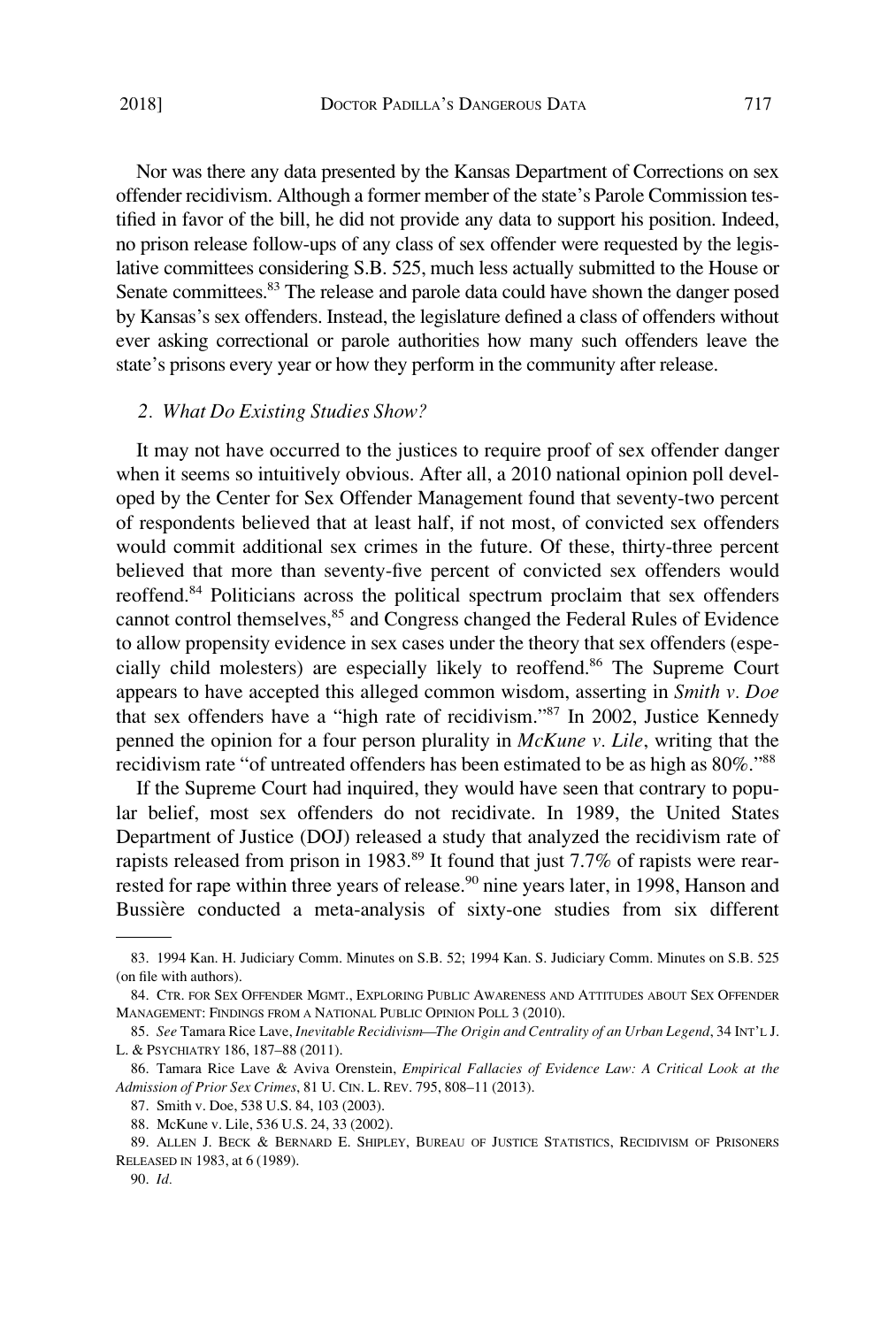countries including the United States.<sup>91</sup> They found that over an average follow-up period of four to five years, the sex offense recidivism rate was  $13.4\%$ .<sup>92</sup>

These numbers are strikingly lower than the eighty percent figure claimed by Justice Kennedy in *McKune v. Lile*. 93 Yet these lower recidivism rates are consistent with those of more recent studies. A 2016 DOJ study found that just 5.6% of sex offenders were rearrested for rape or sexual assault within five years of release from prison.<sup>94</sup> In 2009, Hanson and Morton-Bourgnon conducted a meta-analysis of twenty-one sex offender studies, and they found an overall sexual recidivism rate of  $11.5\%$ <sup>95</sup> In 2007, using arrest data from 1990–1997 collected by the Illinois State Police,<sup>96</sup> Sample and Bray found that fewer than four percent of convicted child molesters were rearrested for any sex offense within one, three, or five years after their release from custody.97 They also found that approximately seven percent of convicted rapists were rearrested for any sex offense within five years after release.<sup>98</sup> In 2003, the DOJ studied the recidivism of 9,691 sex offenders released from prison in fifteen states across the country.<sup>99</sup> Although they found that sex offenders were four times more likely to be rearrested for a sex crime than other types of offenders,<sup>100</sup> the vast majority of sex offenders did not sexually recidivate. Indeed, just 5.3% were rearrested for a new sex crime within three years of release from prison.<sup>101</sup>

To give these numbers some context, it helps to look more generally at recidivism. In the 2016 DOJ study cited above, analysts found that 67.8% of the 404,638 state prisoners released in 2005 were arrested within three years, and 76.6% were arrested within five years of release.<sup>102</sup> Interestingly, the 2003 DOJ study found that sex offenders were much less likely to be rearrested than non-sex offenders.<sup>103</sup> Analysts found that forty-three percent of sex offenders were rearrested for a new crime within three years of release from prison as opposed to sixty-eight percent of

103. *Id.* 

<sup>91.</sup> R. Karl Hanson & Monique T. Bussière, *Predicting Relapse: A Meta-Analysis of Sexual Offender Recidivism Studies*, 66 J. CONSULTING & CLINICAL PSYCHOL. 348, 350 (1998).

<sup>92.</sup> *Id.* at 357.

<sup>93.</sup> *McKune*, 536 U.S. at 33.

<sup>94.</sup> MATTHEW R. DUROSE ET AL., BUREAU OF JUSTICE STATISTICS, NCJ 244205, RECIDIVISM OF PRISONERS RELEASED IN 30 STATES IN 2005: PATTERNS FROM 2005 TO 2010, 1 tbl.2 (2016).

<sup>95.</sup> R. Karl Hanson & Kelley E. Morton-Bourgon, *The Accuracy of Recidivism Risk Assessments for Sexual Offenders: A Meta-Analysis of 118 Prediction Studies*, 21 PSYCHOL. ASSESSMENT 1, 3–4, 6 (2009) (evaluating accuracy of prediction models). The recidivism rate is higher if other types of crimes are included. For prior sexcrime perpetrators, the sexual or violent recidivism rate is 19.5%. It is 33.2% if all types of crimes are considered. *Id.* 

<sup>96.</sup> Lisa L. Sample & Timothy M. Bray, *Are Sex Offenders Different? An Examination of Rearrest Patterns*, 17 CRIM. JUST. POL'Y REV. 83, 88 (2006).

<sup>97.</sup> *Id.* at 95.

<sup>98.</sup> *Id.* 

<sup>99.</sup> PATRICK A. LANGAN ET AL., BUREAU OF JUSTICE STATISTICS, NCJ 198281, RECIDIVISM OF SEX OFFENDERS RELEASED FROM PRISON IN 1994 1 (2003) [hereinafter 2003 DOJ STUDY].

<sup>100.</sup> *Id.* 

<sup>101.</sup> *Id.* 

<sup>102.</sup> DUROSE ET AL., *supra* note 94, at 1.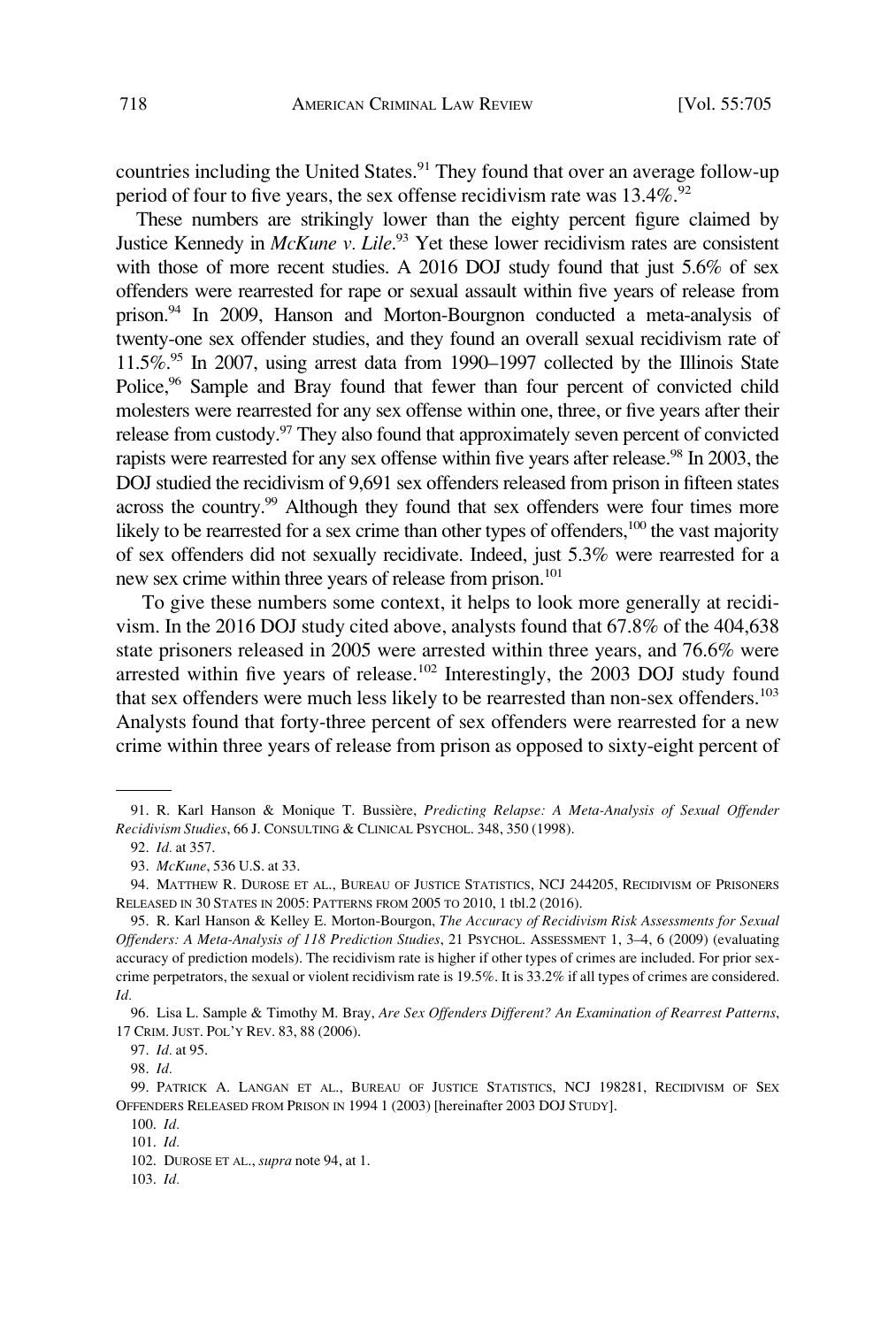released non-sex offenders who were rearrested for a new crime during that same period.104

Ironically, the 2003 DOJ study found that sex offenders were among the *least*  likely to be rearrested for the same crime. Bureau of Justice Statisticians Langan and Levin found that 2.5% of rapists were rearrested for rape within three years of release from prison, $105$  and the DOJ found that 3.3% of child molesters were arrested for another sex crime against a child during that same period.<sup>106</sup> In contrast, during that same three year period, Langan and Levin found that 13.4% of robbers were rearrested for robbery; twenty-two percent of assailants were rearrested for assault; 23.4% of burglars were rearrested for burglary; 33.9% of thieves were rearrested for larceny/theft; 11.5% of car thieves were rearrested for the same; and 41.2% of drug offenders were rearrested for a drug crime. The only released offenders who had a lower specialized recidivism rate than rapists and child molesters were those who had been convicted of homicide. Just 1.2% of offenders were rearrested for homicide within three years after release from prison.<sup>107</sup>

Other studies have found significantly higher sex offender recidivism rates, but no study comes close to the eighty percent number pronounced by Justice Kennedy. Hanson, Scott, and Steffy studied the long-term recidivism of 191 child molesters released between 1958 and 1974 from a maximum-security provincial correctional institution in Ontario, Canada.<sup>108</sup> Their recidivism rate, as defined by conviction for a new sex crime over a fifteen- to thirty-year period, was  $35.1\%$ .<sup>109</sup> As another example, Rice, Harris, and Quinsey followed fifty-four rapists (defined as anyone who had sexually assaulted or attempted to sexually assault a female age fourteen or older)<sup>110</sup> released from a maximum-security psychiatric hospital in Canada.<sup>111</sup> Their average age was thirty, which as will be discussed later, is markedly younger than that of committed SVPs.112 The average follow-up period was forty-six months, and recidivism, defined as conviction for a new sex crime, was twentyeight percent.113 These results are significantly higher than the 2003 and 2016 DOJ studies, but we think there are important reasons to discount them. First, both

<sup>104.</sup> *See* 2003 DOJ STUDY, *supra* note 97, at 2.

<sup>105.</sup> PATRICK A. LANGAN & DAVID J. LEVIN, BUREAU OF JUSTICE STATISTICS, NCJ 193427, RECIDIVISM OF PRISONERS RELEASED IN 1994 9 (2002).

<sup>106.</sup> *Id.* at 1.

<sup>107.</sup> *Id.* at 9.

<sup>108.</sup> R. Karl Hanson et al., *A Comparison of Child Molesters and Non-Sexual Criminals: Risk Predictors and Long-Term Recidivism*, 32 J. RES. CRIME & DELINQ. 325, 327 (1995).

<sup>109.</sup> *Id.* at 332. For an in-depth discussion of the differences between these two studies, *see* Lave, *supra* note 28, at 245–47.

<sup>110.</sup> Marnie E. Rice et al., *A Follow-Up of Rapists Assessed in a Maximum-Security Psychiatric Facility*, 5 J. INTERPERSONAL VIOLENCE 435, 437 (1990). This study utilized a broader definition of rape than would be employed under U.S. criminal law.

<sup>111.</sup> *Id.* 

<sup>112.</sup> *Id.* at 439. The average age at the time of release for those who reoffended and those who did not was 29.9, but the standard deviation for those who did not recidivate was 10.2 and for those who did was 29.9. *Id.* at 439.

<sup>113.</sup> *Id.* at 442.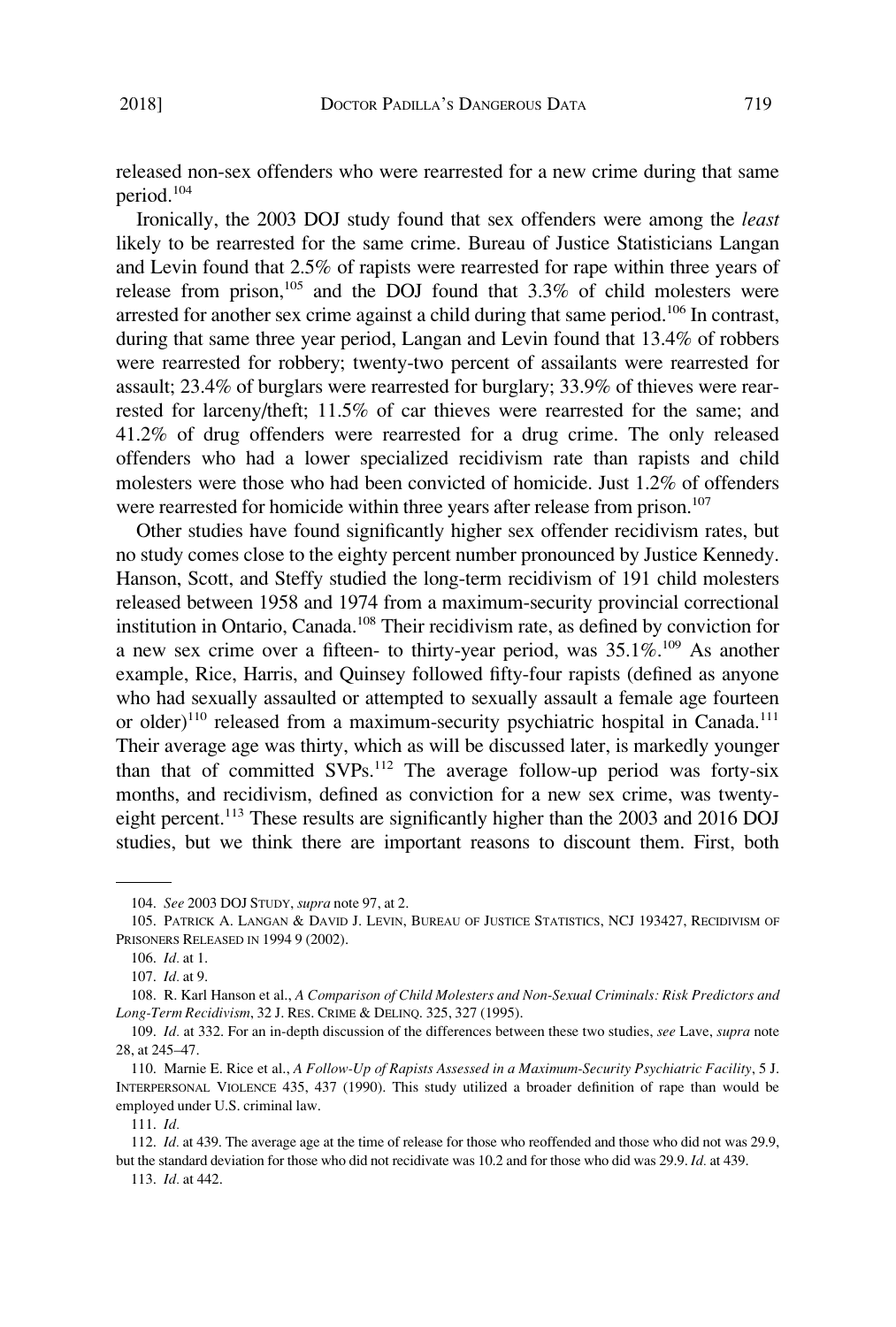studies looked at offenders who were released many years ago in Canada. Second, the sample sizes are significantly smaller than that studied by the DOJ, with sample sizes of 191 and 54 as opposed to 9,691 and 20,422.

Even if the 2003 and 2016 DOJ studies are a more accurate account of the risk posed by U.S. sex offenders, they may not be relevant for SVPs. The whole premise behind sexually violent predator legislation is that SVPs are different. They supposedly have a mental abnormality that makes them high risk for committing new sex offenses, which means the low recidivism rates found by the DOJ may not be useful in assessing how dangerous they are. What we really need to study is the behavior in community settings of persons who share the special characteristics of the SVP population. Enter the Padilla Study.

### III. THE PADILLA STUDY

In 2000, Dr. Jesus Padilla was hired as a clinical psychologist at Atascadero State Hospital.<sup>114</sup> The institution held all committed California SVPs from the inception of the program in 1995 until September 2005 when they were moved to a new facility. Two years after arriving at Atascadero, Padilla became a member of the SVP Design Team,<sup>115</sup> the group responsible for devising the treatment program for SVPs.<sup>116</sup> Padilla soon began working with another team member—a social worker named Kabe Russell—on a long-range study of how SVPs who had completed treatment fared in the community as compared with SVPs who had not. The study was approved through the established chain of command at the Atascadero facility.<sup>117</sup> Until the study was abruptly terminated in 2007, Padilla and Russell were in constant contact with administrators from Atascadero and the Department of Mental Health (DMH), arranging for necessary data and providing updates of their progress.<sup>118</sup>

### *A. Study Design and Findings*

The gold standard for testing clinical treatment is the random assignment of persons eligible for treatment into test and control groups without the subjects or those

<sup>114.</sup> Padilla Deposition, *supra* note 38, at ll. 22–23 (on file with authors).

<sup>115.</sup> *See* Direct Examination of Jesus Padilla, Tr., Mar. 11, 2011, San Diego, CA at 1219, l. 12 (on file with authors).

<sup>116.</sup> Padilla Deposition, *supra* note 38, at 30, ll. 24–25 (on file with authors).

<sup>117.</sup> The study was actually approved two times. Melvin Hunter, the Executive Director of Atascadero State Hospital, approved the study on Mar. 9, 2004. *See* E-mail from Melvin Hunter to Christine Mathiesen, Jesus Padilla, Kabe Russell, and Karen Dubiel, cc Dave Bourne, Gary Renzaglia, Jeanne Garcia and Linda Wilkes (Mar. 9, 2004, 08:25:13 AM) (on file with authors). On July 21, 2004, Padilla and Russell formally requested to expand their study to individuals who had been released from ASH earlier in the SVP commitment process. *See*  Memorandum from Jesus Padilla and Kabe Russell to Silva Blount (July 21, 2004) (on file with authors) [hereinafter Memorandum to Blount]. That request was formally approved on July 20, 2004. *See* Memorandum from Silva Blount to Jesus Padilla and Kabe Russell (signed and approved by Diane Inrem, Chief, SVP Design Team (July 20, 2004), Christine Mathiesen, Dir., EOS (July 26, 2004), Dave Bourne, Clinical Admin. (July 27, 2004), and Melvin Hunter, Exec. Dir., Atascadero State Hosp. (July 28, 2004)) (on file with authors).

<sup>118.</sup> *See* internal memoranda and emails on file with authors.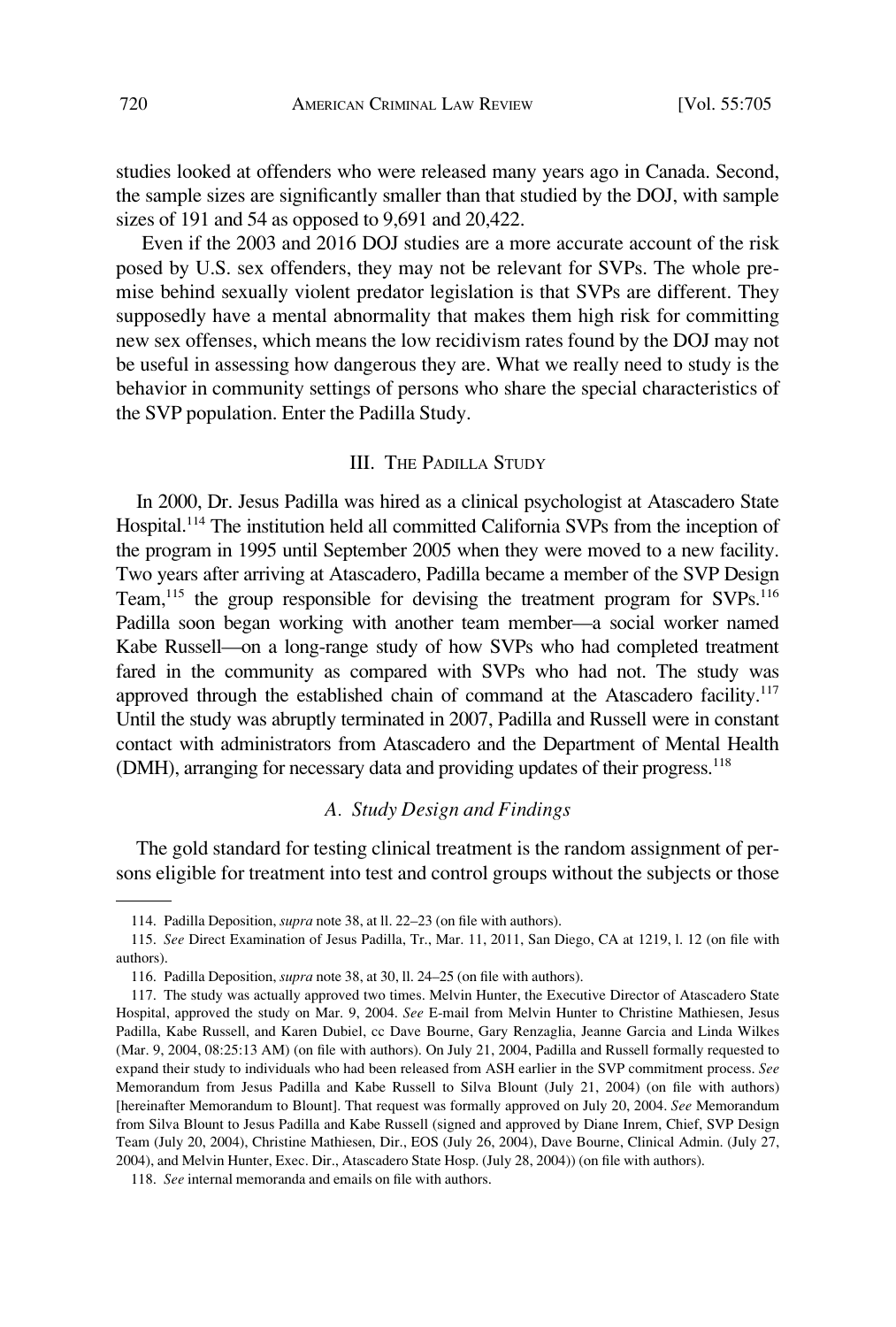who treated them knowing whether they were treatment or controls. A few things complicated this testing protocol for SVPs. To begin with, "blind" treatment was impossible for sustained clinical interventions in an SVP institution, and random assignment into non-custodial non-treatment groups would never be approved because prosecutors and judges would not tolerate the risk of community exposure with or without treatment. Furthermore, committing but not treating a control group would be unconstitutional. $119$ 

In addition, although it would have been better to study how treated and untreated SVPs fared in the community during the same time period, this proved impossible. Padilla knew that:

[G]iven the political situation for SVPs in California . . . it was going to be many, many years before a sufficient number of the treated individuals were in the community completely free from supervision (and) you can't really compare them until they are off supervision because supervision is really a great deterrent.<sup>120</sup>

However, Padilla was still able to study released, untreated SVPs because at the time, California was the only state in the country that limited SVP commitment to two-year periods.<sup>121</sup> This meant that every two years the state had to go through the entire SVP commitment process again for each offender: filing a motion with the court within a certain time period, having two mental health providers determine the person had a currently diagnosed mental disorder that made him a danger if released, convincing a judge there was probable cause to hold that person, and then persuading a jury beyond a reasonable doubt that the person was an SVP.<sup>122</sup> The recommitment process meant that there were multiple opportunities for people to fall out of the system.

Padilla collected detailed data on each individual who was released without treatment including their age, criminal history, and where the subject went after leaving the program's control.123 Padilla accessed criminal records by inputting a person's unique California Identification and Index (CII) number into the California Law Enforcement Telecommunications System

<sup>119.</sup> Not providing treatment to someone who has already served his prison sentence may reveal that the law is punitive and thus unconstitutional. *See* Kansas v. Hendricks, 521 U.S. 346, 382 (1997) (Breyer, J., dissenting) ("The Allen Court, looking behind the statute's 'civil commitment' label, found the statute civil—in important part because the State had 'provided for the treatment of those it commits.'"). Not providing treatment to someone who can't be treated however would not seem to have that same problem. *See id.* at 366 ("While we have upheld state civil commitment statutes that aim both to incapacitate and to treat . . . we have never held that the Constitution prevents a State from civilly detaining those for whom no treatment is available, but who nevertheless pose a danger to others.").

<sup>120.</sup> *See* Padilla Deposition, *supra* note 38 at 32 ll. 15–23.

<sup>121.</sup> *See* Ballot Pamp., Gen. Elec. (Nov. 7, 2006), text of Prop. 83, 127 ("California is the only state, of the number of states that have enacted laws allowing involuntary civil commitments for persons identified as sexually violent predators, which does not provide for indeterminate commitments.").

<sup>122.</sup> *See* CAL. WELF. & INST. CODE §§ 6600–04 (West 2017).

<sup>123.</sup> *See* Padilla Deposition, *supra* note 38.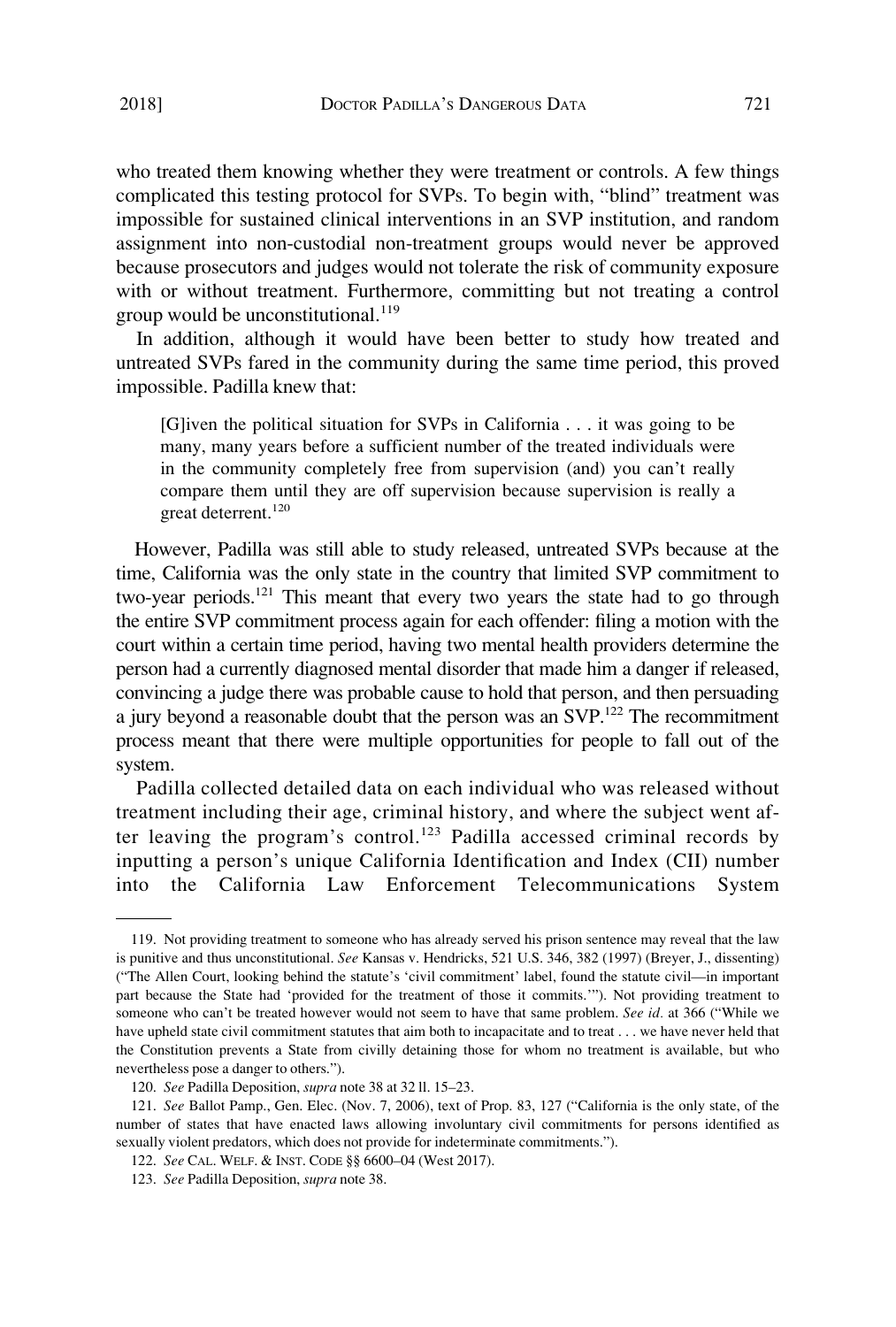(CLETS).124 Although Atascadero could get criminal records on currently committed SVPs, it could not access records on persons who had been released. Since the data was necessary to conduct the study, a point person at DMH was appointed to provide it to Padilla and Russell.<sup>125</sup> The fact that DMH went out of its way to provide the criminal record data to Padilla and Russell is especially ironic since they would later be accused of accessing it illegally.<sup>126</sup>

But Padilla did not just rely on recidivism data provided in the CLETS database; he also went to the Megan's Law website to see if the SVPs were properly registered.127 Then, he contacted the prosecutors in the counties where the SVPs were released to see if they had been rearrested.<sup>128</sup> Padilla subtracted any time that the subjects spent in custody, which meant that the arrest rate was only based on periods of being at risk in community settings.129 Padilla explained that:

there are times when people are not in the community, not available to commit an offense, because they have suffered parole violations or some other reason; they have had other minor crimes for which they went to jail and were there for a while. So we had to subtract that time from the actual time at risk.<sup>130</sup>

Padilla also collected data where available on each individual's Static-99 score.<sup>131</sup> The Static-99 is an actuarial instrument that uses an individual's characteristics, such as age, marital status, sex of victims, and number of prior offenses to predict re-offending.<sup>132</sup> The Static-99 is still the most commonly used instrument in SVP commitment hearings.<sup>133</sup>

129. *Id.* at 32 ll. 21–24.

<sup>124.</sup> *See* Memorandum from Jesus Padilla and Kabe Russell to Silva Blount, Subject: Program Evaluation Data Request (July 21, 2004) (on file with authors); Jesus Padilla, Timeline Relevant to Recidivism Study (Jan. 30, 2007) (on file with authors) [hereinafter Padilla, Timeline]; *see also* Padilla Testimony at 1224 ll. 4–13, People v. McKee, No. MH97752 (Cal. Super. Ct. Mar. 11, 2011) (on file with authors) [hereinafter *McKee*  Padilla Testimony].

<sup>125.</sup> *See* Padilla, Timeline, *supra* note 124.

<sup>126.</sup> *See* text surrounding *infra* notes 146–49.

<sup>127.</sup> Padilla Testimony at 47 ll. 2–6.

<sup>128.</sup> *Id.* at 34 ll. 10–25.

<sup>130.</sup> *Id.* at 32 ll. 17–22.

<sup>131.</sup> *See* Memorandum from Jesus Padilla and Kabe Russell to Janice Marques 1 (Jan. 5, 2004) (on file with authors) [hereinafter Memorandum to Marques].

<sup>132.</sup> R. KARL HANSON & DAVID THORNTON, STATIC 99: IMPROVING ACTUARIAL RISK ASSESSMENTS FOR SEX OFFENDERS 1999-2002 AT 1-3; [https://www.publicsafety.gc.ca/cnt/rsrcs/pblctns/sttc-mprvng-actrl/sttc-mprvng](https://www.publicsafety.gc.ca/cnt/rsrcs/pblctns/sttc-mprvng-actrl/sttc-mprvng-actrl-eng.pdf)[actrl-eng.pdf](https://www.publicsafety.gc.ca/cnt/rsrcs/pblctns/sttc-mprvng-actrl/sttc-mprvng-actrl-eng.pdf).

<sup>133.</sup> Brian Abbott & Karen Franklin, *Static-99: A Bumpy Developmental Path*, NEWS: FORENSIC PSYCHOL., CRIMINOLOGY & PSYCHOL.-L. (Apr. 19, 2015), [http://forensicpsychologist.blogspot.com/2015/04/static-99-yet](http://forensicpsychologist.blogspot.com/2015/04/static-99-yet-more-bumps-on-rocky.html)[more-bumps-on-rocky.html.](http://forensicpsychologist.blogspot.com/2015/04/static-99-yet-more-bumps-on-rocky.html) See also SOPHIE G. REEVES ET AL., The Predictive Validity of the Static-99, Static-99R, and Static-2002/R: Which One to Use? SEXUAL ABUSE 1, 2 (2017). There are four versions of the instrument: Static-99, Static-99R, Static-2002, and Static-2002R. The Static-99 uses ten items to assess a person's risk, including number of prior sexual offenses and any stranger victims. REEVES ET AL. at 3. The Static-99R is identical to the Static-99 except it has revised age weights, which will be described in footnote 248 infra. REEVES ET AL. at 8. The Static-2002 uses fourteen items to assess a person's risk; eight are identical to those used in the Static-99. Id. at 8. The Static-2002R is identical to the Static-2002 except it uses revised age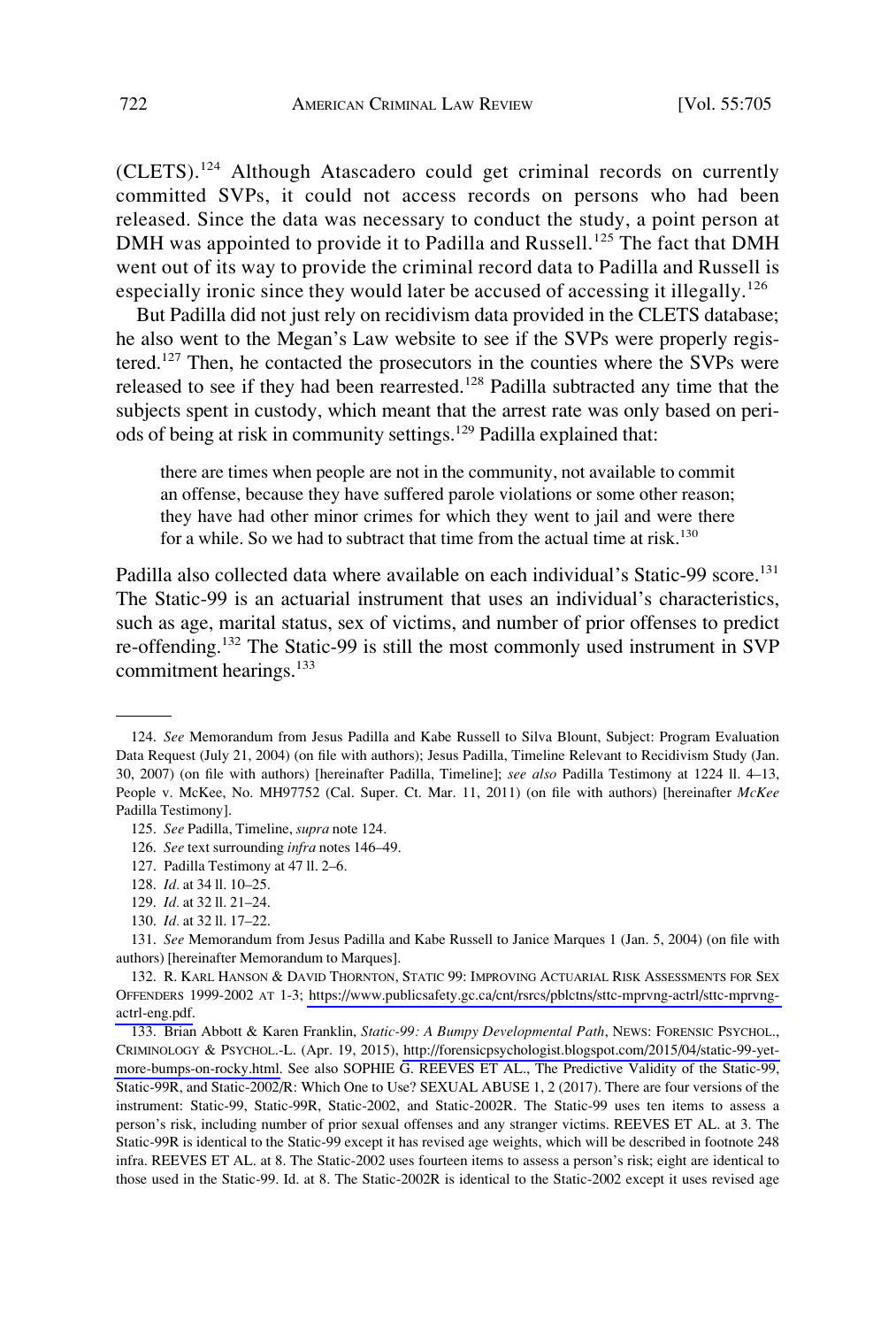A total of 121 persons left Atascadero without significant exposure to its treatment program. Of these 121 persons, Padilla was able to obtain clear records of extensive time in the community and detailed criminal record information for 93, with an average documented time of 4.71 years living in community settings. As Table 1, below, shows, just 6.5% were arrested for a contact sex crime, which equates to an average annual rate of 1.27% per year. This was despite the fact that their average Static-99 score was a six, which the scoring manual equates to a high risk of recidivating.<sup>134</sup>

# **Table 1. California Non-Treated SVP Controls, Five-Year Prevalence for Offending, Ninety-Three Untreated SVP Candidates.<sup>135</sup>**

| Any Sex Offense 6.5% ( $N = 6$ ) |  |  |  |
|----------------------------------|--|--|--|
| Any Other Arrest $30\%$ (N = 28) |  |  |  |
| $100\%$ (N = 93)                 |  |  |  |

A person with a score of six on the Static-99 was estimated as having a 36% chance of being convicted of a new sexually violent offense within five years of release, a 44% chance of being convicted of a new sexually violent offense within ten years of release, and a 53% chance of being convicted of a new sexually violent offense within fifteen years of release.<sup>136</sup> That means that the released SVPs performed much better than expected based on their Static-99 score. The difference is that much more striking considering that Padilla used arrests to measure recidivism, and the creators of the Static-99 used convictions. Since many arrests do not end up in a conviction, the disparity would have been even greater if they had both used arrests as their basis of measurement.

There were three elements of the Padilla design that made it a plausible indication of community risk levels for SVPs if not confined. First, those who were almost committed but then released were "highly similar" to committed SVPs.<sup>137</sup> Not only

weights, similar to what is used in the Static-99R. Id. Each instrument has moderate accuracy in predicting sexual recidivism, and using multiple instruments does not increase predictive accuracy. Id. at 17-18.

<sup>134.</sup> According to the scoring manual for the Static-99, a score of six is equal to a high risk of reoffending. *See* L. HELMUS ET AL., STATIC-99R: REVISED AGE WEIGHTS (2009), [http://www.static99.org/pdfdocs/static-](http://www.static99.org/pdfdocs/static-99randage20091005.pdf)[99randage20091005.pdf.](http://www.static99.org/pdfdocs/static-99randage20091005.pdf)

*See* ANDREW HARRIS ET AL., STATIC-99 CODING RULES REVISED-2003 77 app. 10 (2003), [http://www.](http://www.static99.org/pdfdocs/static-99-coding-rules_e.pdf) 135. [static99.org/pdfdocs/static-99-coding-rules\\_e.pdf.](http://www.static99.org/pdfdocs/static-99-coding-rules_e.pdf) Originally, the coding manual for the Static-99 recommended that risk be conveyed as a numerical percentage. SEE HARRIS ET AL. at 71. In 2009, coding rules were changed to recommend that risk instead be conveyed as a category ranging from low to high. SEE LESLIE HELMUS ET AL., Reporting Static-99 in Light of New Research on Recidivism Norms, The Forum 21 (1) Winter 2009, 38, 43. The individuals whom Padilla and Russell studied were evaluated using the Static-99 before this change from percentages to categories was made, and so we will use the published risk associated with this instrument.

<sup>136.</sup> See Memorandum from Jesus Padilla to Jim McEntee, October 10, 2008 (on file with authors).

<sup>137.</sup> Memorandum to Marques, *supra* note 131 (on file with authors).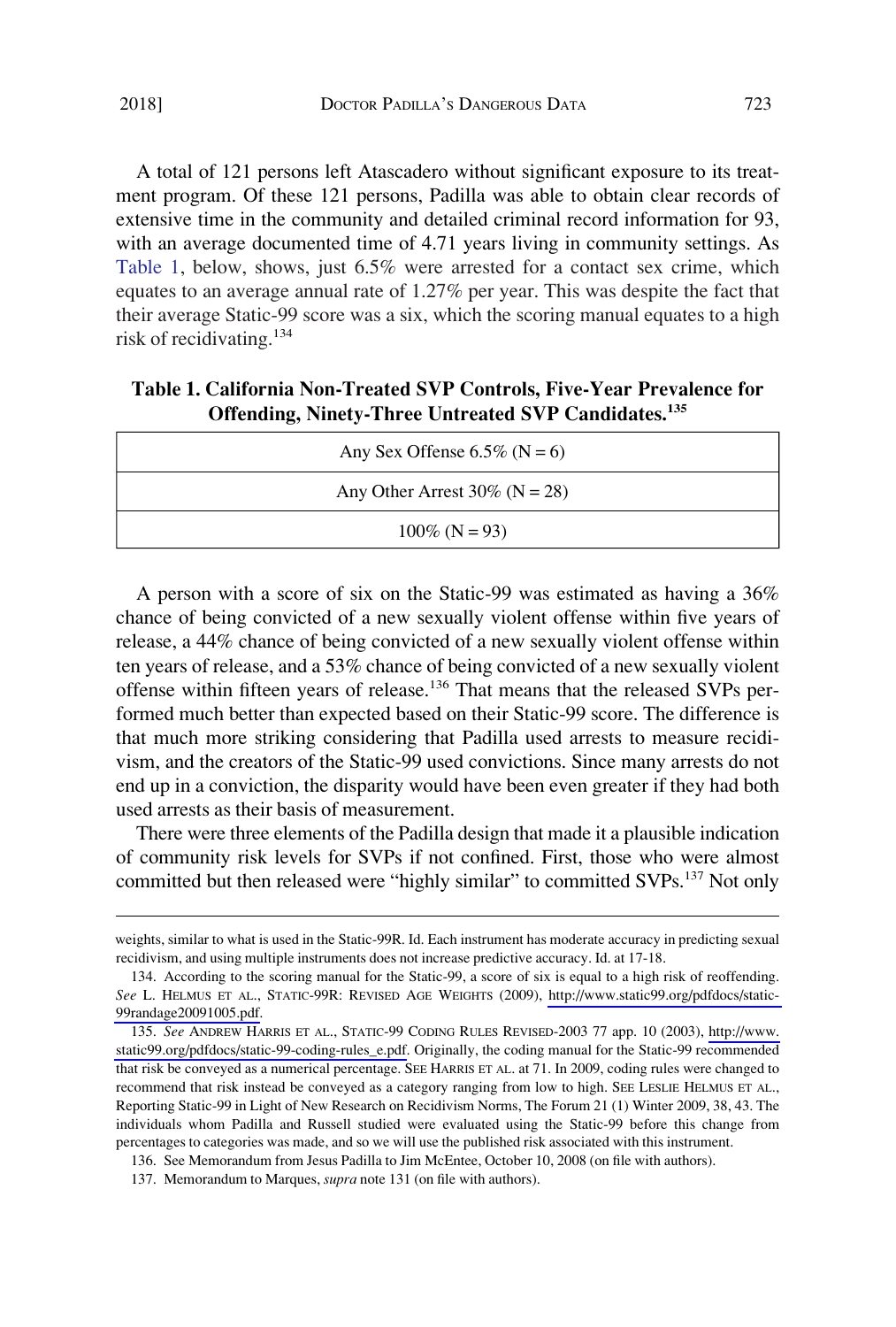were they the same average age, but they also had the same average Static-99 score of six.138 Second, the subjects also all had at least two or more sexually violent predatory offenses. In addition, all of them had been found to be an SVP by two or more DMH mental health providers based on having a currently diagnosed mental disorder that caused them to be at risk for committing a sexually violent offense.<sup>139</sup> Last, the research team did not exclude any member of the group of 121 for whom they had reliable data.<sup>140</sup> The numbers were probably too small for Dr. Padilla's ambitions to serve as controls for a sustained study of differential treatment effects. But we know of no other careful follow up on community risk of a recently released untreated population so close to the profile of locked-up SVPs.

### *C. DMH's Efforts to Quash the Study*

In 2006, a public defender fighting his client's SVP commitment heard about the study and subpoenaed Padilla to appear in court. DMH tried unsuccessfully to quash the subpoena<sup> $141$ </sup> on the grounds that the information was privileged and protected by HIPAA.<sup>142</sup> The judge ordered Padilla to testify, but instructed him to provide only summary information.143 Padilla explained under oath that untreated subjects who had all of the risk factors of the sexually violent predators committed in California had just a 6.5% sexual recidivism rate after almost five years without formal supervision in the community.<sup>144</sup>

After Padilla's testimony, the study was halted in midcourse.<sup>145</sup> Jon de Morales, the new head of the Sex Offender Commitment Program (replacing someone who had supported the study), accused Padilla and Russell of illegally accessing criminal history from the CELTS.146 Padilla showed Morales all the documentation demonstrating that they had authorization to obtain this data, but it made no difference to Morales.<sup>147</sup> DMH appointed an independent investigator, and on May 7, 2007, after a six-month investigation, Padilla and Russell were cleared of all wrongdoing.148 The investigation determined that there was no violation of a CLETS policy, practice, or procedure, and allowed the Atascadero staff whose access to CLETS had been suspended to resume access.<sup>149</sup>

<sup>138.</sup> California data on file with authors.

<sup>139.</sup> *See* Memorandum to Blount, *supra* note 117; *see also* McKee Padilla Testimony. at 1231––32.

<sup>140.</sup> *See* Memorandum from Jesus Padilla to Jim McEntee (Oct. 10, 2006) (on file with authors).

<sup>141.</sup> *See* Dep't of Mental Health, Notice of Compliance with Court Order RE: Motion to Quash Subpoena, California v. Miller, CR 105735, July 15, 2008 (on file with authors).

<sup>142.</sup> *See McKee* Padilla Testimony, *supra* note 124, at 1275 ll. 7–12.

<sup>143.</sup> *Id.* at 1275 ll. 6–15.

<sup>144.</sup> *See* Padilla Deposition, *supra* note 38, at 57–58, 67–68.

<sup>145.</sup> *See McKee* Padilla Testimony, *supra* note 124, at 1228 ll. 8–27.

<sup>146.</sup> *See* Padilla Deposition *supra* note 38 , at 37 ll.

<sup>147.</sup> *Id.* at 38 ll. 7–12.

<sup>148.</sup> Email from James Rostron to Melvin Hunter (May 7, 2007, 09:19:56 AM), forwarded from Robert Knapp to Jesus Padilla (May 7, 2007,10:34:37 AM) (on file with authors).

<sup>149.</sup> *Id.*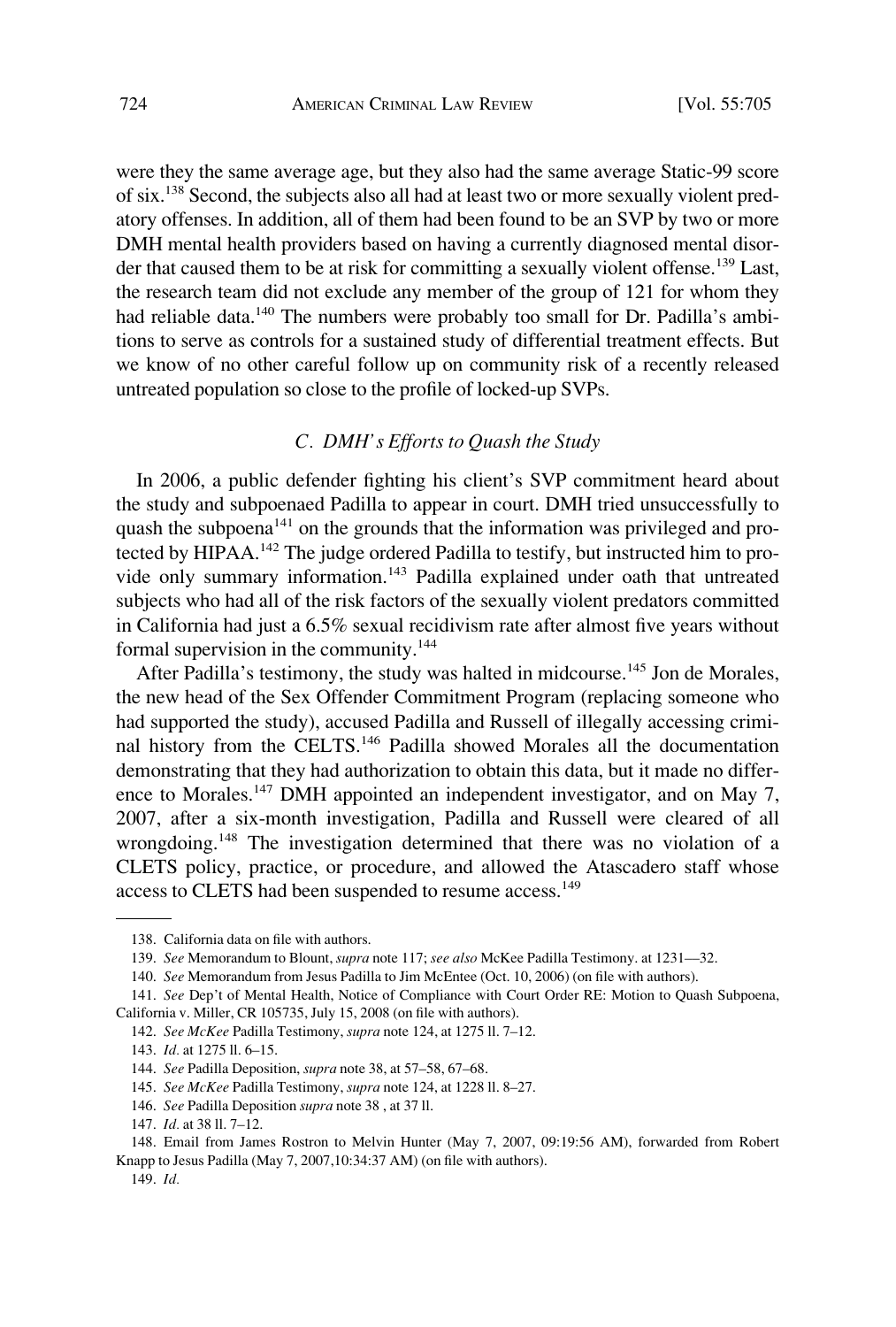On June 5, 2007, Atascadero Chief Executive Melvin Hunter (who had approved and supported the Padilla study) "abruptly retired" without offering any reason why.<sup>150</sup> Hunter was replaced by none other than Jon De Morales. On June 8, Morales sent Padilla a memorandum stating that his research project had been terminated and that he was not authorized to use the previously gathered data for publication, research, testimony, or any other purpose.151 The data was never returned, and the physical boxes of documents were destroyed.152 Padilla was forced to turn over his electronic copy when he left Atascadero later that summer to become a member of the SVP Evaluators Panel.<sup>153</sup>

Despite this setback, Padilla and Russell attempted to continue the study. They were told that because they were doing basic research and not program evaluation, they would have to reapply.<sup>154</sup> They submitted a new proposal to Atascadero, but were told to go through DMH.155 They sent the proposal to DMH, but DMH said they could not evaluate the proposal because they did not have a human subjects committee.<sup>156</sup> They then sent the proposal to the Health and Human Services committee which oversaw DMH.157 Padilla received a call from the Head of Human Subjects who told him that it was program evaluation and not basic research.<sup>158</sup> They then went back to DMH, but DMH said they had to go through Atascadero.<sup>159</sup> They were now eighteen months into the process, and it took Atascadero a few more months to respond.<sup>160</sup> Finally, on March 13, 2008, Morales sent them a memorandum informing them that they could not conduct the recidivism study because they would need "legislation or approval from the Department of Mental Health" to access the CLETS, and "[n]either ASH nor DMH would permit 'volunteers' to conduct this research."161

At this point, Padilla gave up trying to complete the study. He explained why during a 2009 deposition:

<sup>150.</sup> Stephen Curran, *ASH Executive Director Abruptly Retires Today*, TRIBUNE (June 6, 2007), http://www. [sanluisobispo.com/news/article39104976.html.](http://www.sanluisobispo.com/news/article39104976.html)

<sup>151.</sup> Memorandum from Jon De Morales to Jesus Padilla (June 8, 2007) (on file with authors). Interestingly, in July 2017, one of us (Lave) contacted the Department of State Hospitals to find out when Jon De Morales became Director of Atascadero State Hospital. According to DSH's official records, Jon De Morales became the Interim Executive Director of Atascadero State Hospital on August 24, 2007, and he stayed in that position until October 30, 2009. DSH also stated via email that Melvin Hunter began transitioning out of his position as Executive Director of Atascadero on August 24, 2007 and formally left on September 14, 2007. DSH had no explanation for why Morales was identifying himself as Executive Director of Atascadero State Hospital more than two months before he became Interim Director. *See* Emails from Department of State Hospitals (July 27–July 31, 2007) (on file with authors).

<sup>152.</sup> Padilla Deposition, *supra* note 38, at 43 ll. 15–18.

<sup>153.</sup> *Id.* at 43 ll. 18–24; *see also* Email from Jesus Padilla to Brenda Epperly-Ellis (June 6, 2007, 09:17 AM) (on file with authors).

<sup>154.</sup> *See* Padilla Deposition, *supra* note 38, at 43 ll. 4–10.

<sup>155.</sup> *Id.* at 46 ll. 10–11.

<sup>156.</sup> *Id.* at 13–14.

<sup>157.</sup> *Id.* at 45 ll. 22–25.

<sup>158.</sup> *Id.* at 45 ll. 2–4.

<sup>159.</sup> *Id.* at 45 ll. 17–18.

<sup>160.</sup> *Id.* at 45 ll. 19–21.

<sup>161.</sup> Memorandum from Jon De Morales to Jesus Padilla and Kabe Russell (Mar. 13, 2008) (on file with authors).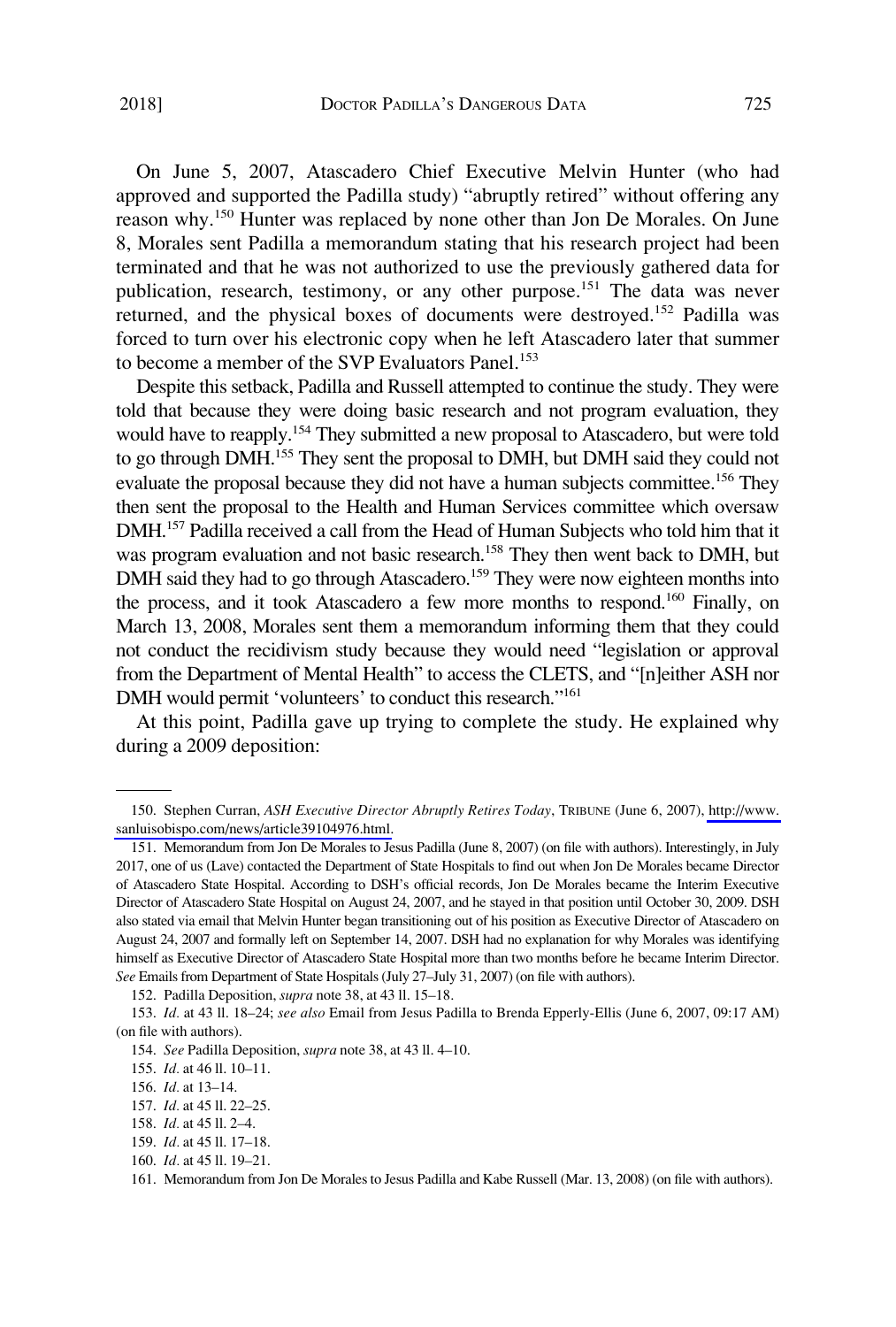So the next step is to go to (Governor) Jerry Brown and say: Please, you guys need to do this research. We need it. You can't not do it. You can't just hide your head in the sand and—you know. So that's where it ended. I got tired of pursuing it. . . . It's too  $\frac{d}{dt}$  it's too hard to fight the system, you know. It's too hard to get them to do this.<sup>162</sup>

The authors of this article heard about the study from a former public defender who is now a Superior Court judge in San Diego. We emailed Dr. Padilla<sup>163</sup> and arranged a telephone call to discuss the study.164 Dr. Padilla was very responsive and gave us a detailed account of what had happened. We then submitted a FOIA request to the newly created Department of State Hospitals (DSH),<sup>165</sup> but we were told that they were "unable to verify any study on recidivism conducted by Jesus Padilla, PhD."<sup>166</sup> We shared DSH's response with Dr. Padilla, $167$  and he sent us a packet of documents pertaining to the study including internal memoranda, emails, and the signatory page granting approval for the study.168 We cite to many of these documents in this article.

It was not until we sent a copy of Padilla's 2004 research proposal with signed approvals from multiple administrators—including Melvin Hunter, the Executive Director of Atascadero State Hospital—that DSH agreed to continue looking into our original request.<sup>169</sup> It still took months of fighting before we received the underlying data, and when we showed Dr. Padilla what we had received, he told us that the Excel files had been tampered with.<sup>170</sup> We had hoped that Dr. Padilla would be able to help us repair the files so that we would be able to work with them, but he died of stomach cancer in 2013.171 We then contacted Kabe Russell by telephone, but he told us that he did not remember the files well enough to discuss and would not look at them.<sup>172</sup>

<sup>162.</sup> Padilla Deposition, *supra* note 38, at 42, 68.

<sup>163.</sup> *See* Email from Tamara Lave to Jesus Padilla (Sept.19, 2011, 06:41 AM) (on file with authors).

<sup>164.</sup> *See* Email from Jesus Padilla to Tamara Lave (Sept. 19, 2011, 11:39 AM) (on file with authors).

<sup>165.</sup> On July 1, 2012 DMH became the Department of State Hospitals. *California's Department of Mental Health Transition to the New Department of State Hospitals*, CAL. DEP'T STATE HOSPS., [http://www.dsh.ca.gov/](http://www.dsh.ca.gov/Publications/Transition_and_Reorg.aspx)  [Publications/Transition\\_and\\_Reorg.aspx](http://www.dsh.ca.gov/Publications/Transition_and_Reorg.aspx) (last visited Mar. 12, 2018).

<sup>166.</sup> *See* Letter from Alice Lee, Staff Counsel, Cal. Dep't of Mental Health (Oct. 18, 2011) (on file with authors).

<sup>167.</sup> *See* Email from Tamara Lave to Jesus Padilla (Oct. 26, 2011, 02:56 PM) (on file with authors).

<sup>168.</sup> *See* Email from Jesus Padilla to Tamara Lave (Nov. 27, 2011, 12:17 PM) (on file with authors).

<sup>169.</sup> *See* Letter from Franklin Zimring and Tamara Rice Lave to Alice Lee, Staff Counsel, Cal. Dep't of Mental Health (Dec. 12, 2011) (on file with authors)*; see* Letter from Alice Lee to Franklin Zimring (Feb. 17, 2012) (on file with authors).

<sup>170.</sup> Interview with Jesus Padilla, Ph.D. (June 25, 2012); Interview with Jesus Padilla Ph.D. (July 11, 2013); *see also* Notes taken by Brian R. Abbott, Ph.D. from telephone consultation with Jesus Padilla (Dec. 4, 2008) at 5 ("An attorney, Todd Melnik, subpoenaed DMH to provide him with the excel spreadsheets that contained all of Dr. Padilla's data. DMH provided Mr. Melnik pdf files containing excel spreadsheet information. Dr. Padilla reviewed the pdf files Mr. Melnik obtained from DMH and found DMH had carved up spreadsheet and placed into files that were essentially useless. Also, the data sent by DMH to Mr. Melnik was incomplete.") (on file with authors).

<sup>171.</sup> *See* Email from Tamara Lave to Jesus Padilla (July 8, 2013, 03:06 PM) (on file with authors); Email from Jesus Padilla to Tamara Lave (July 10, 2013, 1:05 PM) (on file with authors); Email from Tamara Lave to Jesus Padillla (July 22, 2013, 04:15 PM) (on file with authors); Email from Tamara Lave to Jesus Padilla (July 24, 2013, 05:08 PM) (on file with authors); Email from Jesus Padilla to Tamara Lave, (July 25, 2013, 11:35 PM) (on file with authors); Email from Tamara Lave to Jesus Padilla, (Aug. 6, 2013, 2:09 PM) (on file with authors); Email from Jesus Padilla to Tamara Lave, (Aug. 6, 2013, 8:13 PM); Notes by Tamara Lave, (Dec. 17, 2013) (on file with authors).

<sup>172.</sup> *See* notes by Tamara Lave, (Mar. 17, 2014) (on file with authors).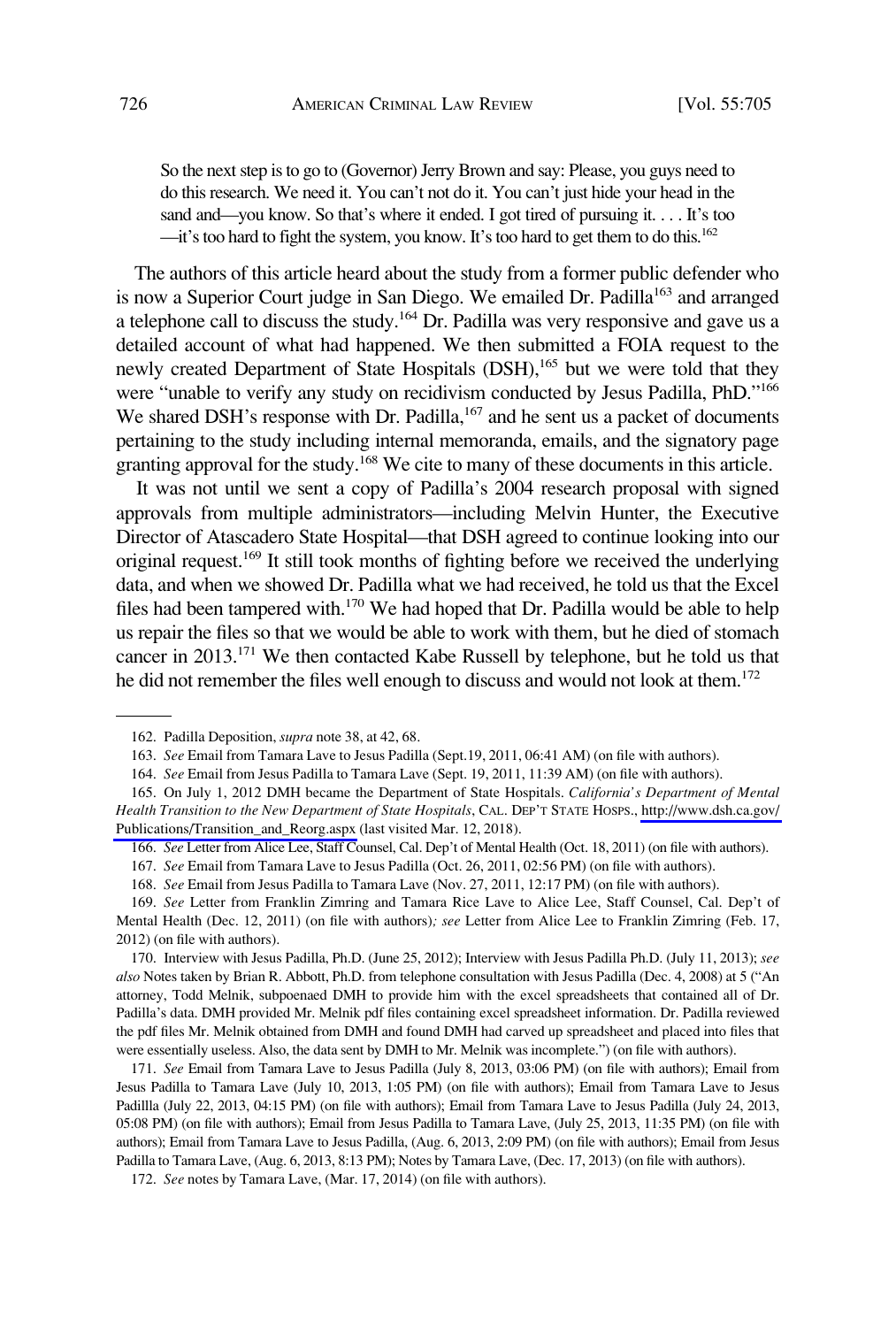We have no way of knowing the real reason why California halted the Padilla study and then tried to bury it. Although our FOIA request asked why the study was terminated, we never received an answer. The only explanation we have comes from Jon De Morales's June 8, 2007 memorandum in which he writes, "to conduct research of this type, one would need to follow Special Order 288 and gain separate approval from the DOJ to have access to criminal Offender records."<sup>173</sup> We are dubious of this explanation for two reasons. First, we reviewed Special Order No. 228, and it does not say anything about the special approval Morales claimed was necessary.<sup>174</sup> Second, just one month before, the independent investigation had determined that Padilla and Russell did nothing wrong in accessing these records, even without the special approval supposedly necessary.

However, we can theorize as to why the study was terminated. To begin with, it is certainly true that the recidivism results were much lower than anyone anticipated. In 2004, immediately after the study was approved, Kabe Russell wrote then Director Hunter: "I'm hopeful that this data will confirm the importance of providing supervision and treatment for this high-risk group of patients."175 Later, looking back on the study, Padilla testified: "we were surprised by the recidivism rates. We expected the recidivism rates to be thirty-seven, thiry-eight percent. Much higher [which] would be consistent with . . . what the Static 99 [score] was showing."176 Although the numbers were lower than expected, Padilla and Russell did not shy away from completing the study, and neither did Director Hunter. Even after a preliminary analysis showed that just  $4\%$  of untreated SVPs were rearrested for a new sex crime,<sup>177</sup> Hunter approved Padilla's request to expand the study to include more people.<sup>178</sup>

Unfortunately, not everyone shared this same thirst for knowledge. Perhaps higher-ups at DMH had not initially paid attention to the study because they did not expect the results. Once Padilla testified, DMH may have realized the study had to be stopped because it threatened the legitimacy of the entire SVP program. As explained earlier, the only constitutionally acceptable rationale for SVP commitment is that offenders are so dangerous that they must be locked away, and this study showed otherwise. If the SVP law were to be declared unconstitutional, it would threaten the \$147.3 million annual budget DMH (and now Department of State Hospitals) receives for the civil commitment program. People have done far worse than bury a study for a hundred million dollars.

<sup>173.</sup> Memorandum from Jon De Morales, *supra* note 151.

<sup>174.</sup> *See* Cal. Dep't of Mental Health Special Order No. 228 (July 15, 1995).

<sup>175.</sup> Email from Kabe Russell to Melvin Hunter (Mar. 9, 2004, 09:03:48 AM).

<sup>176.</sup> *McKee* Padilla Testimony, *supra* note 124.

<sup>177.</sup> *See* Memorandum to Melvin Hunter from Jesus Padilla and Kabe Russell (July 14, 2004) (on file with authors).

<sup>178.</sup> *See* Memorandum to Silva Blount from Jesus Padilla and Kabe Russell (July 21, 2004) (on file with authors).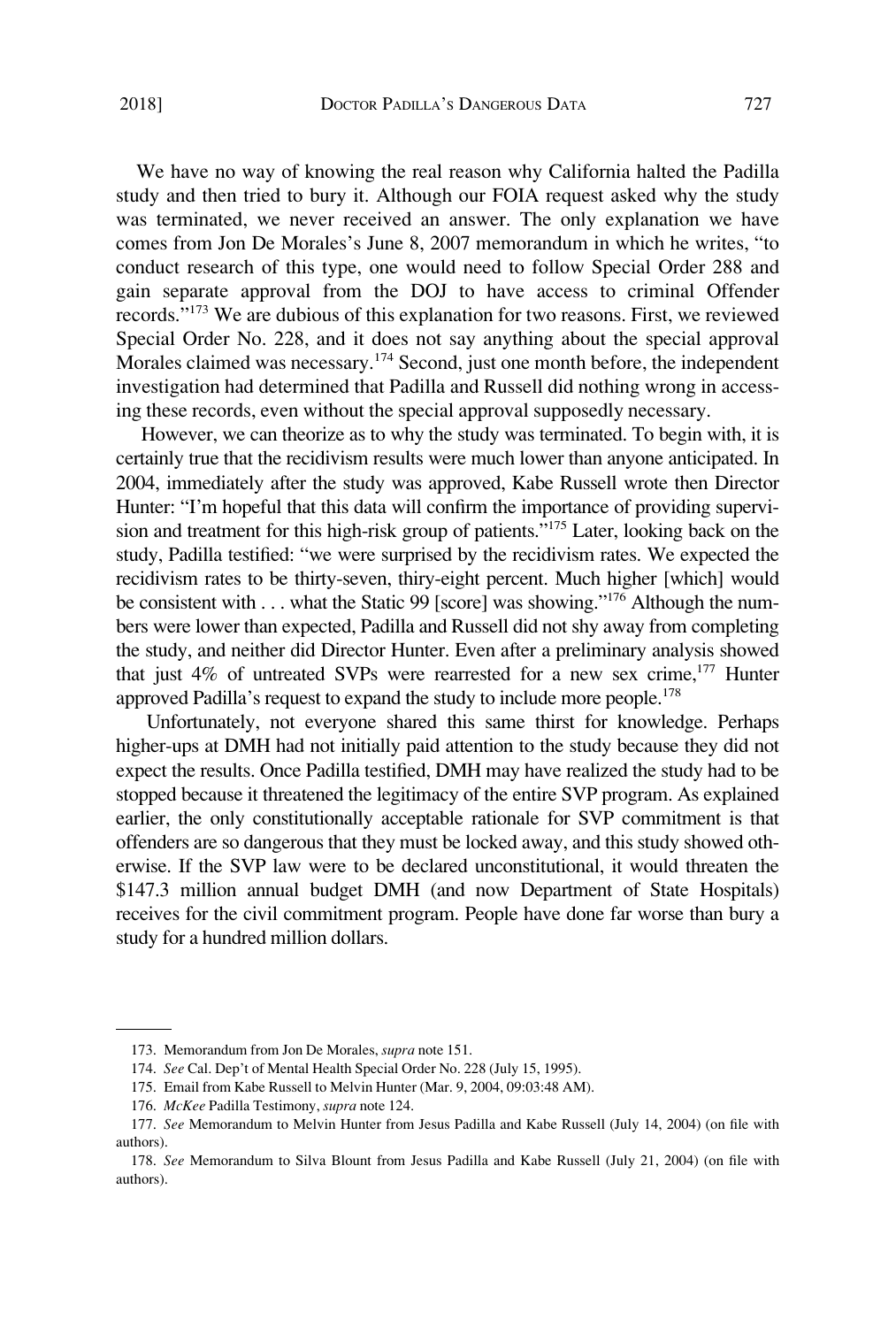### IV. ARE THE PADILLA RESULTS ACCURATE?

Although we had hoped to replicate Padilla's findings, this proved impossible due to the damaged data files.<sup>179</sup> That left us to try and find other ways to test the accuracy of the data.

### *A. General Data on Sex Offender Recidivism*

Although the Padilla results may seem surprising, they are actually consistent with other studies of sex offender recidivism. The largest U.S. follow-up study of released sex offenders was published by the DOJ in 2016.<sup>180</sup> It analyzed the recidivism of 20,422 persons released from prison in 2005 from thirty states after conviction for rape or sexual assault.<sup>181</sup> Recidivism was defined as re-arrest for a new crime, and the follow-up period was five years.<sup>182</sup> Figure 1 reports that 60.1% were rearrested for any offense, but just 5.6% were rearrested for rape or sexual assault.<sup>183</sup>

Unfortunately, the DOJ researchers did not provide demographic data about the sex offenders in their published report. In March 2017, we contacted Matthew Durose, the chief author of the 2016 study, to ask for more detailed demographics on the released sex offenders. Durose indicated that he would be unable to provide that information at this time because it was still being analyzed. Since the 2003 DOJ study provides more fine-grained analysis, we will turn to it now.

# **Figure 1. Five Year Rearrest Rate for 20,422 Sex Offenders Released from Prison, 30 U.S. States (2016).**



179. Although DSH sent us an Excel version of the data, it had been internally divided. Because they had removed names and any other identifying information, we had no way of following individuals from one Excel sheet to the next. In addition, there were more individuals in the dataset than in the original study. We knew that some of them had been dropped due to death or insufficient information, but we couldn't determine who those individuals were. Exacerbating things further was the fact that some files appeared to have been distorted. Padilla's memorandum provided information about those few released SVPs who had recidivated, and so we should have been able to identify them in the Excel spread sheet, however, we were unable to do so.

<sup>180.</sup> DUROSE ET AL., *supra* note 94.

<sup>181.</sup> *Id.* at tbl. 1.

<sup>182.</sup> *Id*. at tbl. 2.

<sup>183.</sup> *Id*.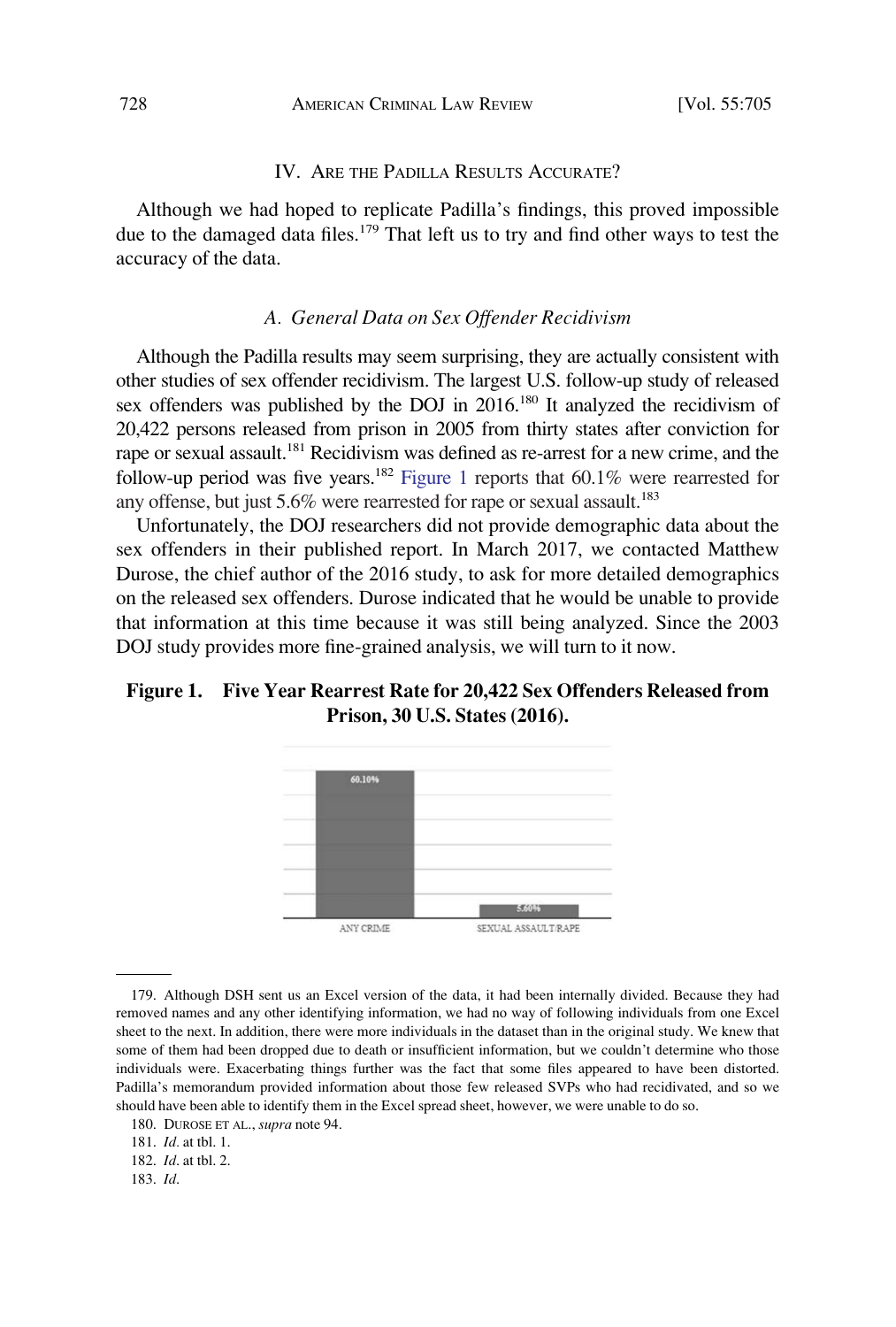In 2003, the DOJ published what was then the largest study of American sex offenders.<sup>184</sup> Figure 2 reports the rate of re-arrests noted for all 9,691 men released from prison in 1994 from fifteen states after conviction for a sex crime. Just as with the 2016 study, the measure of possible recidivism is re-arrest rather than reconviction, a much looser standard than proven guilt. $185-186$ 

The overall arrest rate for released sex offenders was just over 40% in three years, lower than the re-arrest frequencies for other types of incarcerated offenders.<sup>187</sup> Additionally, the overwhelming majority of re-arrests were not for sexual offenses. For every 100 offenders placed on a Megan's Law list to warn the public of sexual danger, ninety-five showed no indication of repeat sexual offenses in a three-year follow up.

### *1. Relevance of DOJ Studies for SVPs*

One obvious problem with relying on the 2003 and 2016 DOJ studies to assess the accuracy of the Padilla study is that released SVPs may be more dangerous than released sex offenders. For that reason, it is critical to determine to what extent the targets of SVP legislation differ from other sex offenders.188 Our research demonstrated that there are two important respects in which persons confined as sexually violent predators differ from other sex offenders sentenced to, or released from, prison:

# **Figure 2. Three Year Rearrest Rate for Sex Offenders Released from Prison, 15 U.S. States (2003).**



Source: U.S. Dep't of Just.

<sup>184. 2003</sup> DOJ STUDY, *supra* note 99, at 1.

<sup>185.</sup> *See id.* 

<sup>186.</sup> *Id.* at 1–2.

<sup>187.</sup> *Id.* at 2.

<sup>188.</sup> To answer that question, one of us wrote to each SVP state and requested information on SVP commitments. Each state required more than one contact to provide information, and typically there were several exchanges. Some states required requests in writing, and California mandated a formal FOIA request. Since no state was willing to provide the criminal history of those committed, one of us read each of the SVP statutes to learn how much prior sexual misconduct was required.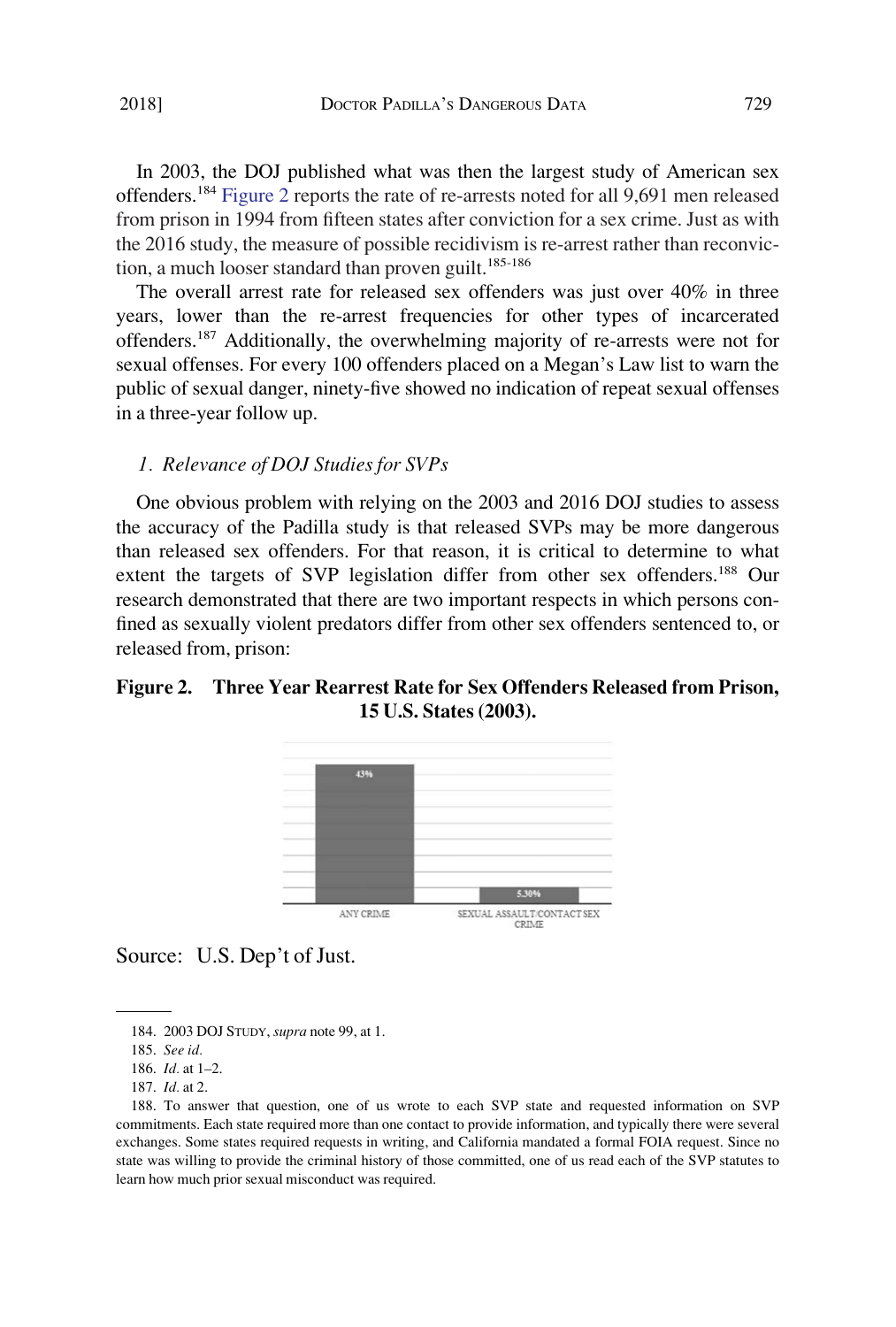- (1) The SVP population has longer records of sex offense convictions than other sex offenders. (It should be noted, however, that no state currently requires that a person have committed multiple crimes in order to qualify as a sexually violent predator. Indeed, the laws specifically state that one conviction for a qualifying offense is enough. The federal government does not even require that the qualifying offense stem from a conviction.)
- (2) SVPs are much older than other sex offenders.

Of these distinctive attributes of the SVP population, one is associated with higher sex crime re-arrests,<sup>189</sup> and the other is associated with lower re-arrests.<sup>190</sup> The 2003 DOJ study reported that if a released sex offender was being punished for his first sex crime arrest, his re-arrest rate for a sex offense in three years was  $4.2\%$ <sup>191</sup> However, released sex offenders with multiple priors were re-arrested at nearly double that rate, 8.3%.<sup>192</sup>

So a longer record does have some impact on prospective risk in this population—an 8.3% probability instead of 4.2% probability.<sup>193</sup> But older age at release in the 2003 DOJ report cuts the re-arrest rate for sex crimes almost in half, with 3.3% of the forty-five-and-over persons released re-arrested for a sex crime versus 5.8% for the three youngest groups.<sup>194</sup> Length of confinement in the DOJ report was not associated with any trend in re-arrest for sex crimes, with the four lowest sentence categories averaging a 4.5% sex crime re-arrest rate as did the four highest of the eight-time served category.<sup>195</sup>

[Figure 3](#page-26-0) compares the ages of persons released from prison for sex crimes in the DOJ study with the average age on entry to the California SVP program and the current average age of a confined SVP.<sup>196</sup> At that time there were 1,334 individuals committed as SVPs in California.

#### *B. Comparison with Other Studies*

A better way to measure the empirical merit of Dr. Padilla's sample of ninety-three SVP candidates is to compare this study to other similar data sets in the United States. The problem, as McReynolds and Sanders pointed out, is that "by the nature of the laws themselves, almost all of those offenders who get civilly confined are never in the community" because "only a small percentage of those sex offenders who have been civilly confined have been

<sup>189.</sup> *See* Monahan, *supra* note 29, at 423–24 ("Criminologists have repeatedly demonstrated that prior violence and criminality are strongly associated with future violence and criminality. Indeed, no risk factor has been more thoroughly studied and none have generated more reliable results.").

<sup>190.</sup> Increased age is associated with lower recidivism. *See infra* notes 193–97.

<sup>191. 2003</sup> DOJ STUDY, *supra* note 99, at 28.

<sup>192.</sup> *Id.* 

<sup>193.</sup> *Id.* at 28 tbl. 30.

<sup>194.</sup> *Id.* at 25 tbl. 25.

<sup>195.</sup> *Id.* at 26 tbl. 26.

<sup>196.</sup> We computed the age as of May 13, 2014, which was the date that the Department of Hospitals generated the data.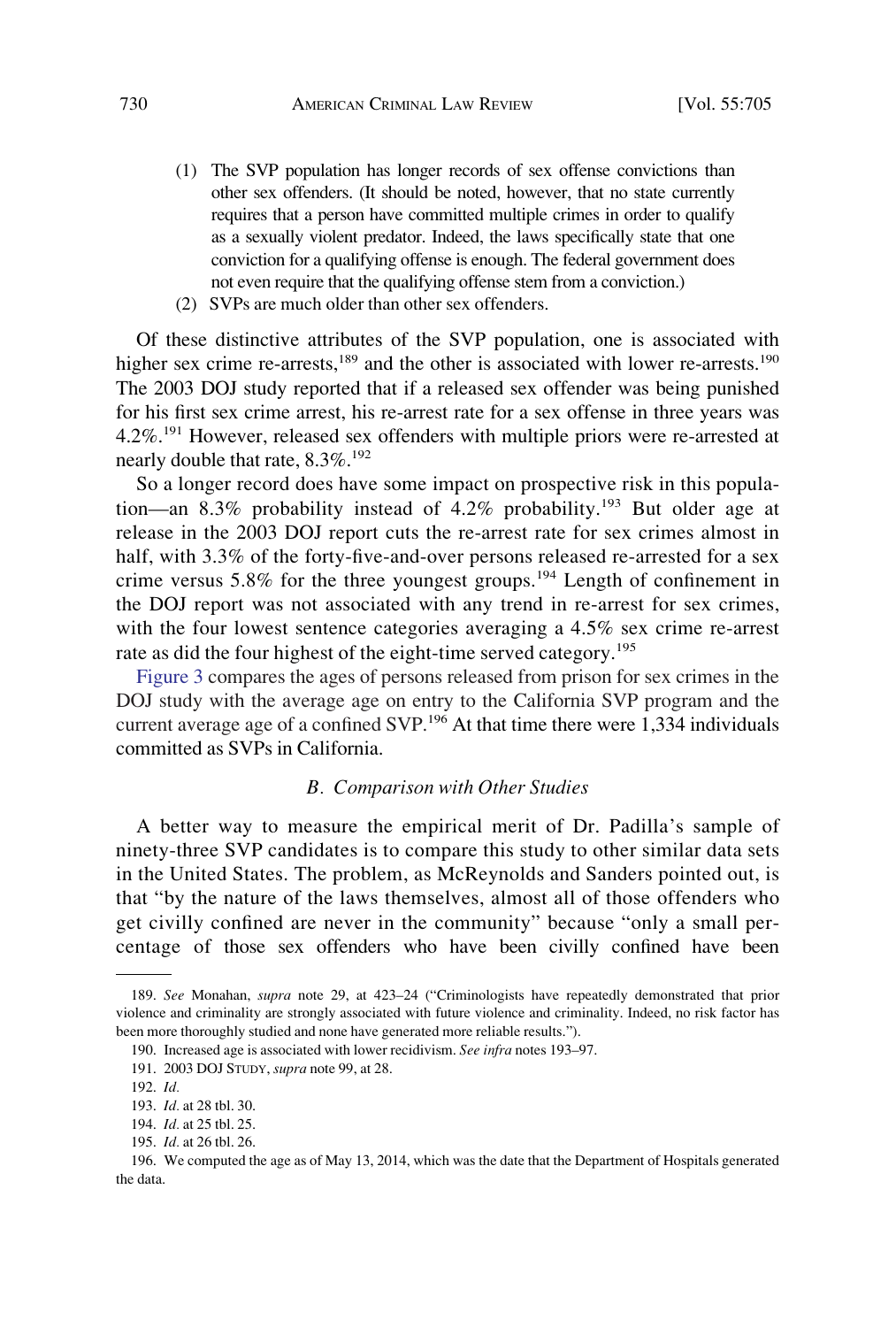# <span id="page-26-0"></span>**Figure 3. The Median Age of Released Sex Offenders in 15 States and California SVPs.**



Source: U.S. Dep't of Just. and Cal. Dep't of State Hosps.<sup>197</sup> 2003 DOJ STUDY, *supra* note 99, at 32; California data on file with authors.

released."198 As a result, "it is difficult to determine whether those offenders who become civilly confined are in fact the most likely to sexually recidivate."<sup>199</sup>

Wilson, Looman, Abracen, and Pake were able to study the recidivism of thirty-one SVPs who were released into the community after completing treatment in Florida.<sup>200</sup> Their average Static-99 score  $(5.86)$  was about the same as that in the Padilla study (6), but the mean age at release (45.72) was lower than in the Padilla study  $(50)^{201}$  Wilson et al. found that 3.2%  $(1/31)$  of the SVPs committed a new sexual offense within 2.54 years of release from the Florida Civil Commitment Center.<sup>202</sup> These recidivism rates were "considerably below" the  $26.2\%$  projected by the Static-99.203 "This suggests," Wilson et al. wrote, "that, even though these two programs may provide treatment to offenders substantively meeting the 'highrisk/needs' standard, the attendant actuarial normative data may not apply."204 In other words, the offenders may meet the criteria associated with being high risk, but the risk of reoffending associated with that criteria may not apply to them.

Other researchers have looked at persons who were similar from a risk perspective to committed SVPs,<sup>205</sup> including those who were referred for SVP evaluation but not

<sup>198.</sup> *See* Larkin S. McReynolds & Jeffrey C. Sandler, *Evaluating New York State's Sex Offender Management and Treatment Act: A Matched Historical Cohort Analysis*, 23 CRIM. JUST. POL'Y REV. 164, 168 (2012).

<sup>199.</sup> *Id.* 

<sup>200.</sup> Robin J. Wilson et al., *Comparing Sexual Offenders at the Regional Treatment Centre (Ontario) and the Florida Civil Commitment Center*, 57 INT'L J. OFFENDER THERAPY & COMP. CRIMINOLOGY 377, 390 (2012).

<sup>201.</sup> *See id.* at 385.

<sup>202.</sup> I*d*. at 385.

<sup>203.</sup> *Id.* at 390.

<sup>204.</sup> *Id.* (citation omitted).

<sup>205.</sup> *See* McReynolds & Sandler, *supra* note 198, at 177 (created a matched historical cohort of offenders by matching offenders who were almost committed under the Sex Offender Management and Treatment Act to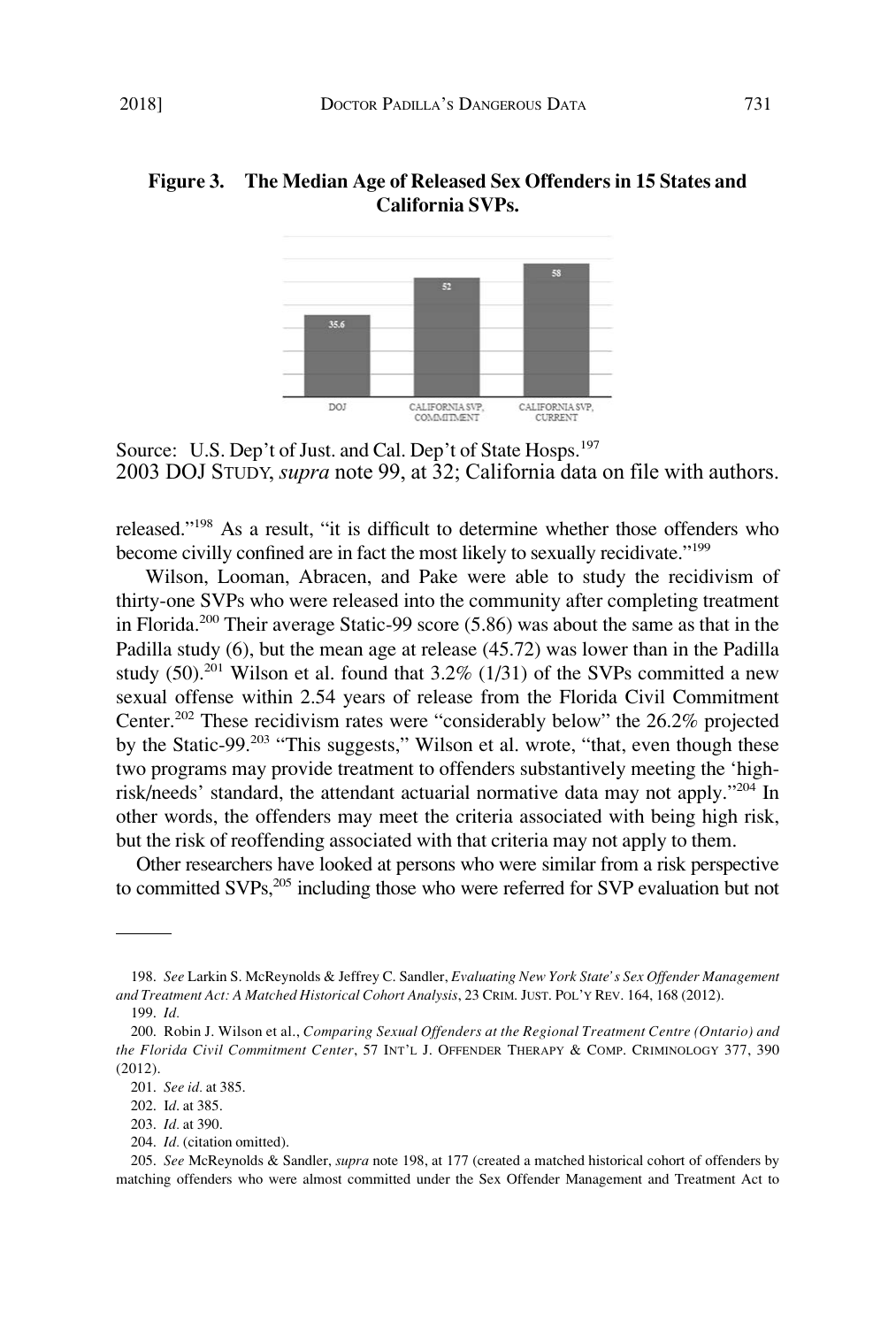ultimately committed. Mercado, Jeglic, Markus, Hanson, and Levenson studied 102 "nearly committed" SVPs in New Jersey.<sup>206</sup> These persons were independently evaluated and recommended for commitment by two mental health providers, but for assorted reasons were not ultimately referred for commitment by the Attorney General.<sup>207</sup> Ten-and-a-half percent were convicted of a new sex offense during the average 6.5-year follow-up.<sup>208</sup> The authors concluded:

Even among this highest risk group . . . detected rates of sexual recidivism were still quite low. Given the exceptionally high cost of SVP commitment and the fact that most new sexual offenses are not committed by known offenders, policymakers should be encouraged to better balance estimated crime prevention associated with SVP commitment with that of primary prevention techniques that may cast a wider net in terms of reducing sexual violence in the community.<sup>209</sup>

Duwe studied SVPs who were almost committed in Minnesota.<sup>210</sup> By state law, the Department of Corrections is required to refer high-risk offenders to counties for civil commitment review.<sup>211</sup> Duwe found that of the 161 persons who were referred for civil commitment but not ultimately committed, just 6.5% were reconvicted of a new sex crime within four years of release. $212$ Duwe wrote, "What is worth emphasizing, however, is that although referred (but not committed) offenders were more likely to reoffend sexually than the non-referred offenders, their overall rate of reoffending (6.5%) was still  $low.^{"213}$ 

offenders who were released from prison before SOMTA and finding that 11.6% were rearrested for a new sex crime within five years of release from prison); *see also* Jeffrey Abracen & Jan Looman, *Evaluation of Civil Commitment Criteria in a High Risk Sample of Sexual Offenders*, 1 J. SEXUAL OFFENDER CIV. COMMITMENT: SCI. & L. 124, 131, 135 (2006) (studied 188 persons released from Regional Centre for Sex Offender Treatment program who had been diagnosed with a mental disorder and had scored at least five on the Static-99; mean age 35.1; found that 13.3% were convicted for a new sexual offense within a 4.8-year period; "[t]he results of the present study fail to support the validity of the criteria commonly used in SVP assessments . . . recidivism rates were well below the standard set by SVP commitment criteria").

<sup>206.</sup> CYNTHIA CALKINS MERCADO ET AL., SEX OFFENDER MANAGEMENT, TREATMENT, AND CIVIL COMMITMENT: AN EVIDENCE BASED ANALYSIS AIMED AT REDUCING SEXUAL VIOLENCE 61 (2013), [http://www.](http://www.ncdsv.org/images/SO-management-treatment-and-civil-commitment_9-2013.pdf)  [ncdsv.org/images/SO-management-treatment-and-civil-commitment\\_9-2013.pdf.](http://www.ncdsv.org/images/SO-management-treatment-and-civil-commitment_9-2013.pdf) Unfortunately, these authors did not include data on the age or Static-99 score of the almost committed.

<sup>207.</sup> *Id.* 

<sup>208.</sup> *Id.* 

<sup>209.</sup> *Id.* at 6.

<sup>210.</sup> Grant Duwe, *To What Extent Does Civil Commitment Reduce Sexual Recidivism? Estimating the Selective Incapacitation Effects in Minnesota*, 42 J. CRIM. JUST. 193, 194 (2014).

<sup>211.</sup> *Id.* at 194.

<sup>212.</sup> *Id.* at 196–197.

<sup>213.</sup> *Id.* at 197.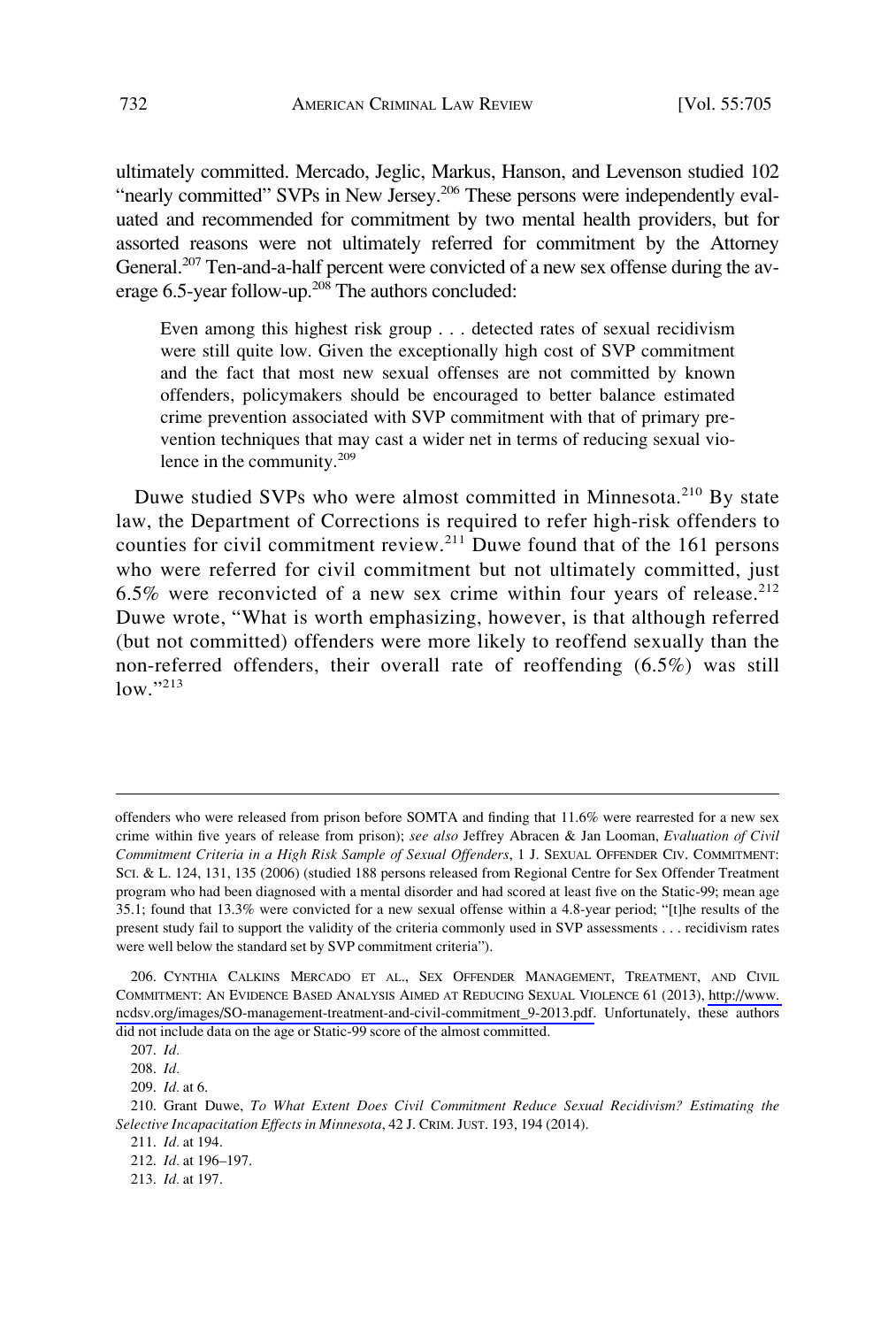The Washington State Institute for Public Policy has published the most influential studies of risk posed by committed  $SVPs$ ,<sup>214</sup> but that may be because until 2012 there were no other published studies.<sup>215</sup>

The Institute followed a group of 135 SVP-eligible persons released from prison who did not get civil commitment.<sup>216</sup> These subjects were followed in communities for a total of six years, and research showed a much higher rate of sex

| <b>Type of Offense</b>                                                                               | <b>Number of Offenders</b> | <b>Percentage of Offenders</b>     |  |
|------------------------------------------------------------------------------------------------------|----------------------------|------------------------------------|--|
| Felony                                                                                               |                            |                                    |  |
| <b>Sex</b><br>Violent (not sex)<br><b>Violent Total</b><br><b>Non-Violent</b><br><b>Felony Total</b> | 31<br>14<br>45<br>22<br>67 | 23%<br>$10\%$<br>33%<br>16%<br>50% |  |
| <b>Misdemeanor</b>                                                                                   |                            |                                    |  |
| <b>Sex</b><br>Violent (not sex)<br><b>Non-Violent</b><br><b>Misdemeanor Total</b>                    | 3<br>5<br>13<br>21         | $2\%$<br>$4\%$<br>$10\%$<br>16%    |  |
| Failure to Register                                                                                  | 5                          | $4\%$                              |  |
| <b>Total Recidivism</b>                                                                              | 93                         | 69%                                |  |

*Exhibit 1217* **Most Serious New Offense.** 

**Source:** Milloy, *Six Year Follow-Up* (2007)

*See* CHERYL MILLOY, WASH. STATE INST. FOR PUB. POL'Y, SIX-YEAR FOLLOW-UP OF 135 RELEASED SEX 214. OFFENDERS RECOMMENDED FOR COMMITMENT UNDER WASHINGTON'S SEXUALLY VIOLENT PREDATOR LAW, WHERE NO PETITION WAS FILED 1 (June 2007) [hereinafter MILLOY, SIX YEAR FOLLOW-UP 2007], [http://www.wsipp.wa.gov/](http://www.wsipp.wa.gov/ReportFile/985/Wsipp_Six-Year-Follow-Up-of-135-Released-Sex-Offenders-Recommended-for-Commitment-Under-Washington-s-Sexually-Violent-Predator-Law-Where-No-Petition-Was-Filed_Full-Report.pdf)  [ReportFile/985/Wsipp\\_Six-Year-Follow-Up-of-135-Released-Sex-Offenders-Recommended-for-Commitment-](http://www.wsipp.wa.gov/ReportFile/985/Wsipp_Six-Year-Follow-Up-of-135-Released-Sex-Offenders-Recommended-for-Commitment-Under-Washington-s-Sexually-Violent-Predator-Law-Where-No-Petition-Was-Filed_Full-Report.pdf)[Under-Washington-s-Sexually-Violent-Predator-Law-Where-No-Petition-Was-Filed\\_Full-Report.pdf;](http://www.wsipp.wa.gov/ReportFile/985/Wsipp_Six-Year-Follow-Up-of-135-Released-Sex-Offenders-Recommended-for-Commitment-Under-Washington-s-Sexually-Violent-Predator-Law-Where-No-Petition-Was-Filed_Full-Report.pdf) CHERYL MILLOY, WASH. STATE INST. FOR PUB. POL'Y, SIX YEAR FOLLOW-UP OF RELEASED SEX OFFENDERS RECOMMENDED FOR COMMITMENT UNDER WASHINGTON'S SEXUALLY VIOLENT PREDATOR LAW, WHERE NO PETITION WAS FILED 1 (2003) [hereinafter MILLOY, SIX YEAR FOLLOW-UP 2003], [http://www.wsipp.wa.gov/](http://www.wsipp.wa.gov/ReportFile/844/Wsipp_Six-Year-Follow-Up-of-Released-Sex-Offenders-Recommended-for-Commitment-Under-Washingtons-Sexually-Violent-Predator-Law-Where-No-Petition-Was-Filed_Full-Report.pdf)  [ReportFile/844/Wsipp\\_Six-Year-Follow-Up-of-Released-Sex-Offenders-Recommended-for-Commitment-](http://www.wsipp.wa.gov/ReportFile/844/Wsipp_Six-Year-Follow-Up-of-Released-Sex-Offenders-Recommended-for-Commitment-Under-Washingtons-Sexually-Violent-Predator-Law-Where-No-Petition-Was-Filed_Full-Report.pdf)[Under-Washingtons-Sexually-Violent-Predator-Law-Where-No-Petition-Was-Filed\\_Full-Report.pdf.](http://www.wsipp.wa.gov/ReportFile/844/Wsipp_Six-Year-Follow-Up-of-Released-Sex-Offenders-Recommended-for-Commitment-Under-Washingtons-Sexually-Violent-Predator-Law-Where-No-Petition-Was-Filed_Full-Report.pdf) *See generally* DONNA SCHRAM & CHERYL DARLING MILLOY, WASH. STATE INST. FOR PUB. POL'Y, SEXUALLY VIOLENT PREDATORS AND CIVIL COMMITMENT: A STUDY OF THE CHARACTERISTICS AND RECIDIVISM OF SEX OFFENDERS CONSIDERED FOR CIVIL COMMITMENT BUT FOR WHOM PROCEEDINGS WERE DECLINED 1 (1998), [http://www.wsipp.wa.gov/ReportFile/1278/Wsipp\\_Sexually-Violent-Predators-and-Civil-Commitment\\_](http://www.wsipp.wa.gov/ReportFile/1278/Wsipp_Sexually-Violent-Predators-and-Civil-Commitment_Full-Report.pdf)  [Full-Report.pdf.](http://www.wsipp.wa.gov/ReportFile/1278/Wsipp_Sexually-Violent-Predators-and-Civil-Commitment_Full-Report.pdf)

215. *See* McReynolds & Sandler, *supra* note 198, at 168 ("The only three studies on the public safety impact of sex offender civil commitment published to date . . . were conducted by the Washington State Institute for Public Policy.")

216. *See* MILLOY, SIX YEAR FOLLOW-UP 2007, *supra* note 214, at 1.

217. *Id.* at 3.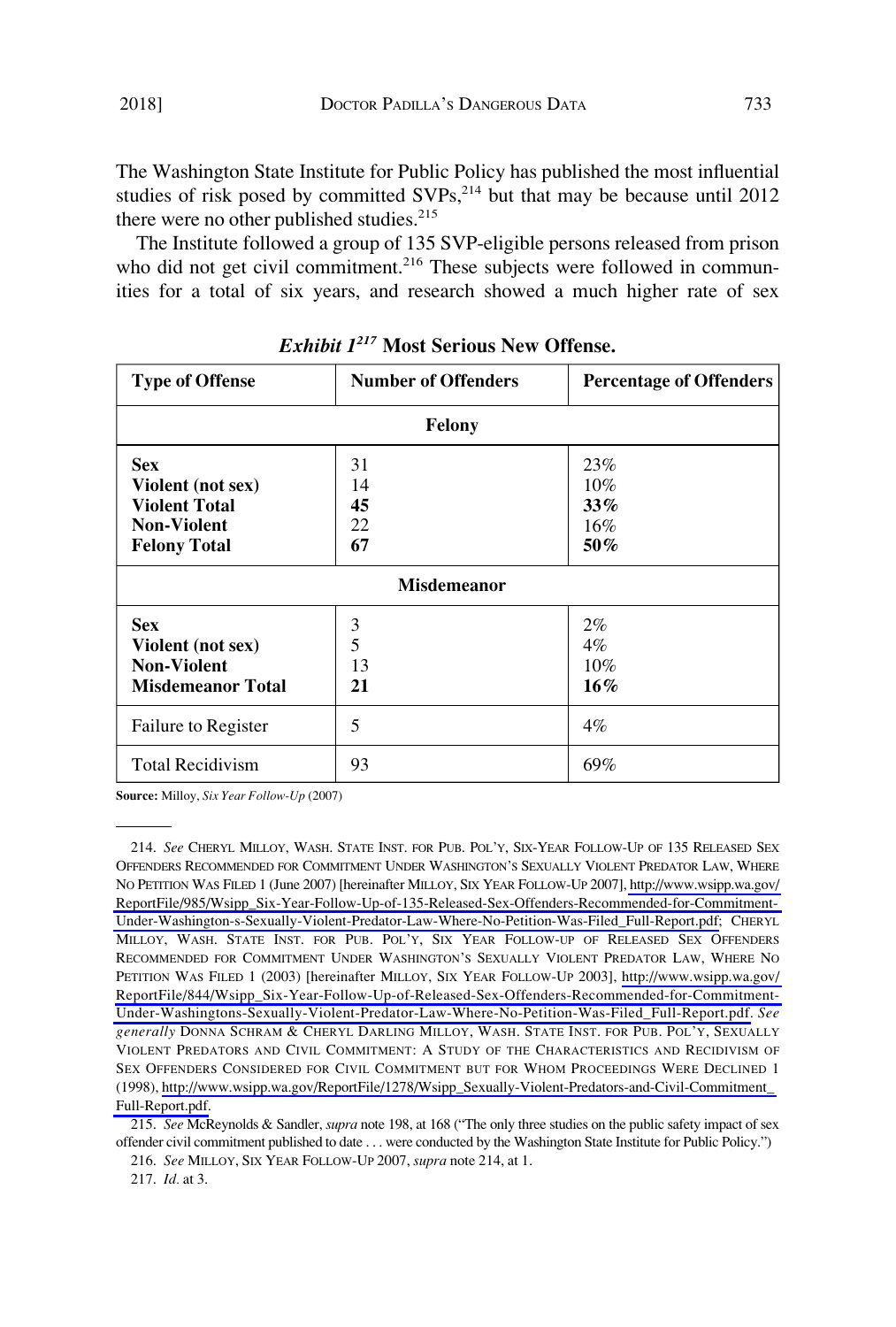offending recidivism than the five-year follow up reported by Padilla or that of the other studies described above. Washington State reported 33% of the released SVP candidates were later convicted of a sex offense felony; an additional 2% were convicted of a misdemeanor sex offense, and almost 70% of the group was convicted of some offense. What the authors called Exhibit 1 is reproduced here.

This data was presented as evidence that the SVP classification was a highly significant predictor of future danger:

[T]he distinctiveness of the select subpopulation of sex offenders in the current study is clearly illustrated by a comparison of this group's recidivism rates to those of an overall population of released Washington State sex offenders. The offenders who were referred for possible civil commitment have a much higher pattern of recidivism  $\dots$ <sup>218</sup>

The difference in results between the Padilla and Washington State study is particularly striking considering the study designs. The Washington State study had an identical six-year follow up period for each person.<sup>219</sup> The Padilla study, by contrast, followed all offenders from the time they were released, which for some was as early as 1996.<sup>220</sup> Even though the study was halted in 2007, Padilla was still able to follow some offenders for eleven years. Furthermore, in contrast to Washington State, Padilla subtracted any time that subjects spent in custody from the duration of the follow-up period, which meant that the arrest rate was only based on periods of being at risk in community settings.<sup>221</sup> In addition, unlike the Washington State study, $222$  Padilla did not just rely on recidivism data provided in government databases. He contacted the prosecutors in the counties where SVPs were released to see if they had been rearrested.<sup>223</sup> With more time in the community to reoffend and more ways of detecting it, we would have expected to see higher rates of reoffending in Padilla's study, not lower.

### *1. Reconciling the Data Conflict*

The most significant difference in results between the Padilla and the Washington State Institute studies is the estimate of the prevalence of sex offending, as this is the central justification for SVP commitment. In just under five years of street time, 6.5% of the Padilla group was arrested for a contact sex crime, or an average of 1.27% per year. In contrast, the reported rate of sex crime convictions was twenty-five percent over six years in Washington or an average of 4.2% per

<sup>217.</sup> *Id.* at 3.

<sup>218.</sup> *Id.* at 8.

<sup>219.</sup> *Id.* at 1.

<sup>220.</sup> *See* Memorandum to Jim McEntee (Oct. 10, 2008) (on file with authors); Excel Data File on file with authors.

<sup>221.</sup> *See* Padilla Deposition, *supra* note 38, at 50 l. 10, 52 l. 20.

<sup>222.</sup> *See* MILLOY, SIX YEAR FOLLOW-UP 2007, *supra* note 214, at 3.

<sup>223.</sup> *See* Padilla Deposition, *supra* note 38, at 50 l. 10, 52 l. 20.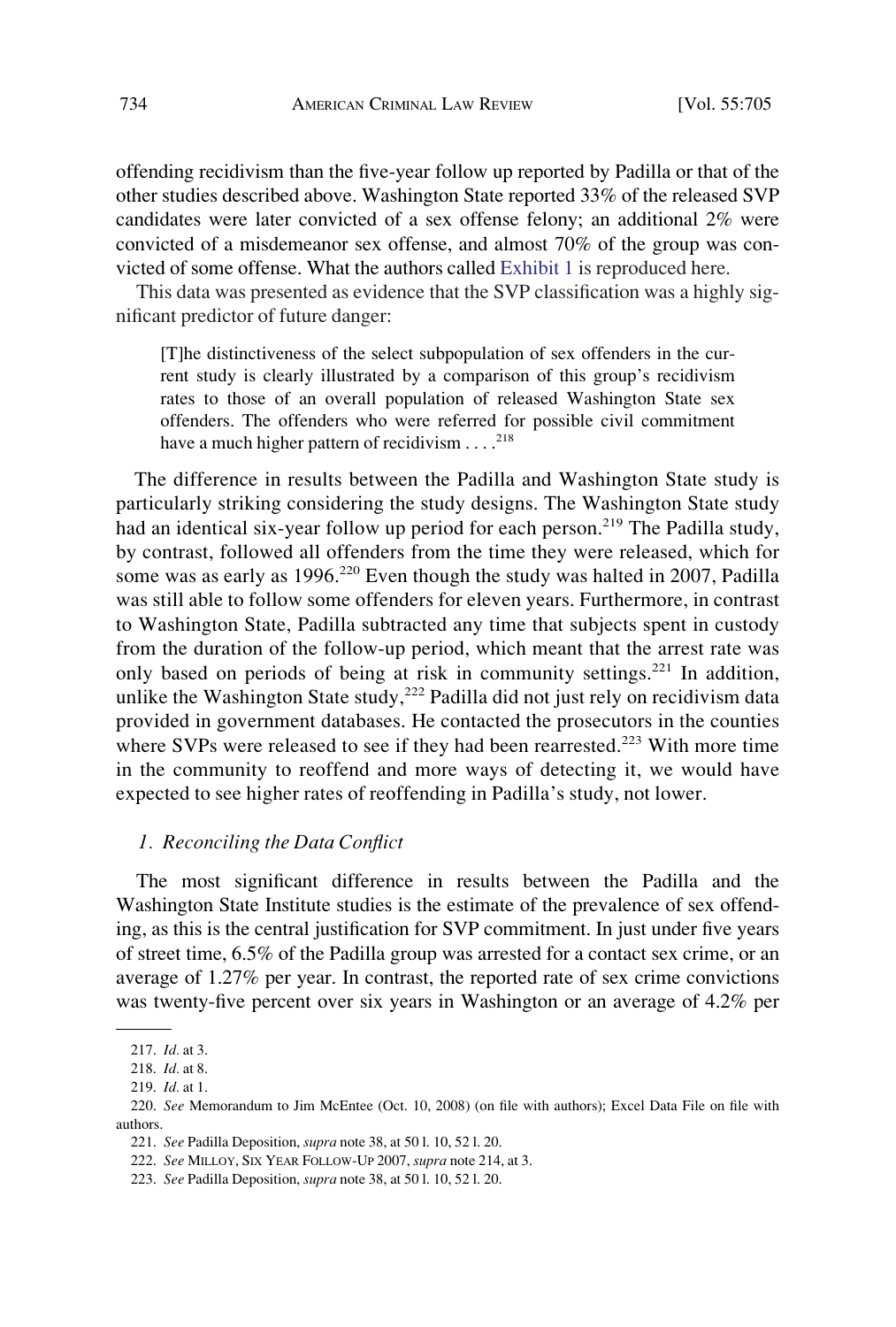<span id="page-30-0"></span>year.<sup>224</sup> Although the prevalence rates in both studies are far below the 50% to 90% prospective dangerousness estimate put forth by the Kansas legislature in justifying its SVP law, they are still very different. How can these results be reconciled?

Age is a key difference between the groups studied by Padilla and Washington State that can explain the significant difference in recidivism rates. The Washington group is much younger on average than the SVP population in California, and the effect of age on sex crime risk is huge in the Washington data.

Here is the age-specific sex offense risk published in detail for the first time in 2007 by the Washington authors in their third report on the project. Only average age of release was published in the 1998 study,  $225$  and the 2003 study contained no age information at all. $^{226}$ 

Age **Conviction of Sex Felony** Number of Persons **18–29**  $\bigg| 39\%$  (N = 28) **30–39**  $18\%$  (N = 57) **40–49** 29% (N = 34)  $50 +$  0  $(N = 16)$ **TOTAL** 23% (31) (N= 135)

**Table 2. Washington Sex Offense Recidivism by Age at Inclusion in Risk Group** 

**Source:** Milloy, *Six Year Follow-Up*  $(2007)^{227}$ 

The 33% aggregate rate for sex felony combines age groups with radically different risks of sexual recidivism, ranging from 39% to 0%. In the Washington study, no offenders who were fifty or older when released had *any* later reconvictions.228 The reason this extremely low risk group does not have more impact on

*See* MILLOY, SIX YEAR FOLLOW-UP 2007, *supra* note 214, at 3. The authors use an average to emphasize 224. the difference between the two studies. The authors acknowledge, however, that recidivism is most likely to occur the first year after release, dropping every year after that. As Harris and Hanson explained, "For all crimes (and almost all behaviours) the likelihood that the behaviour will reappear decreases the longer the person has abstained from that behaviour. The recidivism rate within the first two years after release from prison is much higher than the recidivism rate between years 10 and 12 after release from prison." ANDREW J.R. HARRIS & R. KARL HANSON, PUB. SAFETY & EMERGENCY PREPAREDNESS CANA, SEX OFFENDER RECIDIVISM: A SIMPLE QUESTION 1 (2004), [https://www.publicsafety.gc.ca/cnt/rsrcs/pblctns/sx-ffndr-rcdvsm/sx-ffndr-rcdvsm-eng.pdf.](https://www.publicsafety.gc.ca/cnt/rsrcs/pblctns/sx-ffndr-rcdvsm/sx-ffndr-rcdvsm-eng.pdf) Harris and Hanson found that the rate of recidivism in the populations they studied decreased by half every five years. *Id.* at 9.

<sup>225.</sup> SCHRAM & MILLOY, *supra* note 214, at 4.

<sup>226.</sup> *See* MILLOY, SIX YEAR FOLLOW-UP 2003, *supra* note 214.

<sup>227.</sup> MILLOY, SIX YEAR FOLLOW-UP 2007, *supra* note 214, at 6–7.

<sup>228.</sup> *Id.* at 7.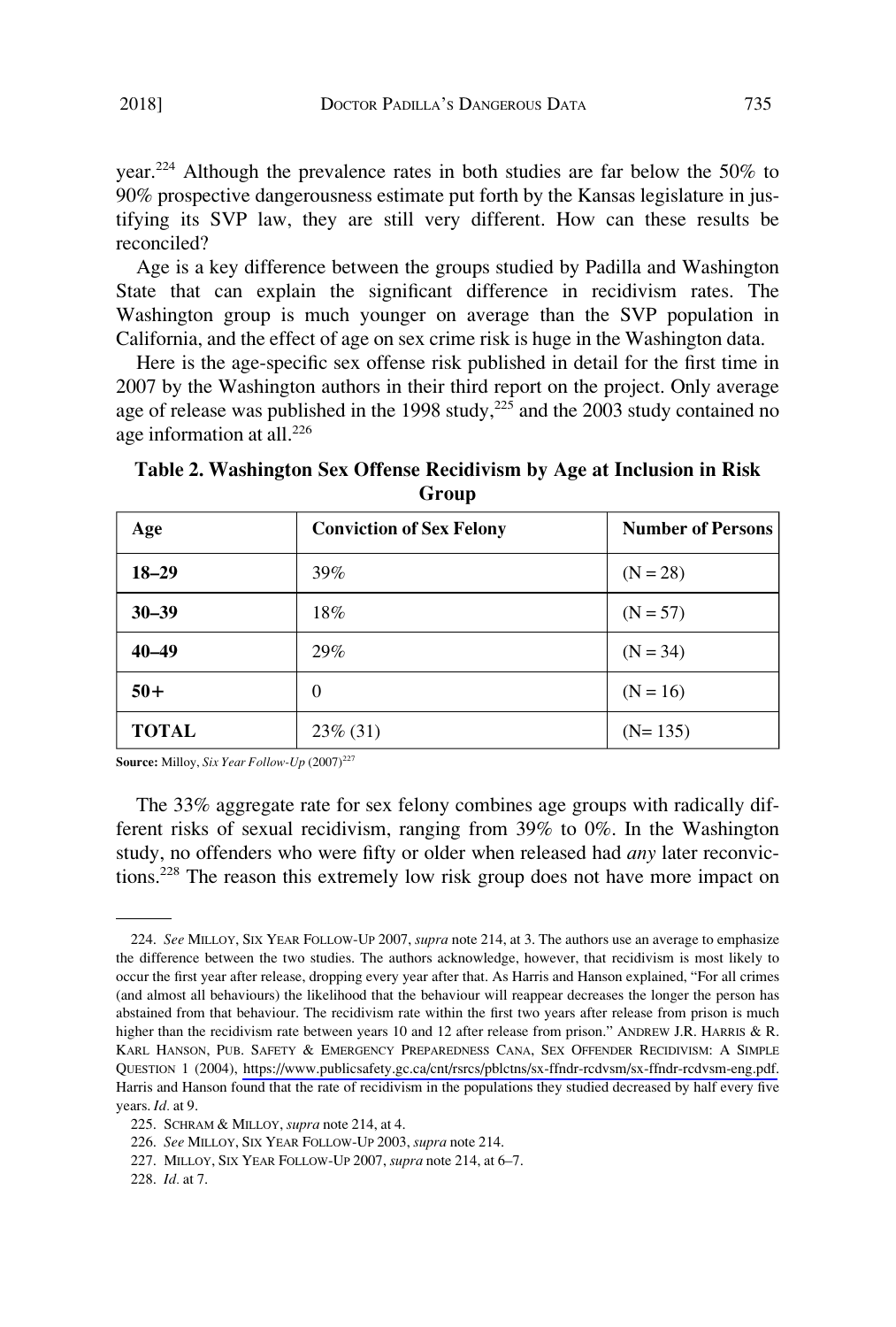the aggregate is because the Washington group is a very young one—63% of the SVP-eligible offenders in this group were under forty, and only 12% were over fifty. Because there were so many more high-risk young offenders than low risk older ones, the overall recidivism rate was skewed higher.

In contrast, the California group of SVPs that Padilla studied was almost certainly vastly older. Padilla testified that the average age of the subjects was "about fifty."<sup>229</sup> We were unable to get more specific information about Padilla's dataset because he was barred from discussing his findings in detail, and as noted earlier, the excel files we received from the Department of State Hospitals had been tampered with. Fortunately, we were able to obtain commitment data from the Department of State Hospitals on the 1,334 currently committed SVPs in California. The median and average age at commitment was the same: fifty-two. The median and average age of the currently committed was fifty-eight.<sup>230</sup> Therefore, we can be confident that the population that Padilla studied was much older than that studied by the Washington State Institute.

Once age is accounted for, the California data is perfectly consistent with the Washington data, and California risks are the correct estimates for the current California SVP population. Rather than serving as a basis for confining all these older SVPs, the Washington data suggests they will pose a low risk of sexually offending if they are released into the community.

The irony is that Padilla and Russell were specifically interested in looking at the impact of age on recidivism when they designed their study. "We know that the FBI crime data shows that men over 50 have a very low recidivism rate," Russell wrote,<sup>231</sup> "[w]hat we don't know is whether that same trend holds for high risk offenders such as SVPs."232 The much higher average age in their ninety-three-person group (and in California's SVP lock ups) provides a good test of the sexual dangerousness of older SVPs. The aggregate rate at 6.5% is much more representative of the risks of sexual recidivism posed by the usually older SVP populations.

#### *B. Other Studies on Age and Recidivism*

Importantly, Padilla's findings are consistent with other studies that examined the impact of age on sex offending. In 2002, Hanson used data from ten followup studies of adult male sex offenders ages eighteen to seventy and above (combined sample of 4,673) to study the relationship between age and sexual recidivism. He found that, "[i]n the total sample, the recidivism rate declined steadily with age," and "[t]he association was linear."<sup>233</sup> Similarly, Prentky and Lee

<sup>227.</sup> MILLOY, SIX YEAR FOLLOW-UP 2007, *supra* note 214, at 6–7.

<sup>229.</sup> *See* Padilla Deposition, *supra* note 38, at 63, l. 19.

<sup>230.</sup> Data on file with authors.

<sup>231.</sup> Email from Kabe Russell to [mlispcomb@flacc.om,](mailto:mlispcomb@flacc.om) cc. Diane Inrem, Jesus Padilla, [rbriody@flacc.com](mailto:rbriody@flacc.com), (Mar. 3, 2004, 03:49:23 PM) (on file with authors).

<sup>232.</sup> *Id.* 

<sup>233.</sup> R. Karl Hanson, *Recidivism and Age: Follow-Up Data from 4,673 Sexual Offenders*, 17 J. INTERPERSONAL VIOLENCE 1046, 1053 (2002).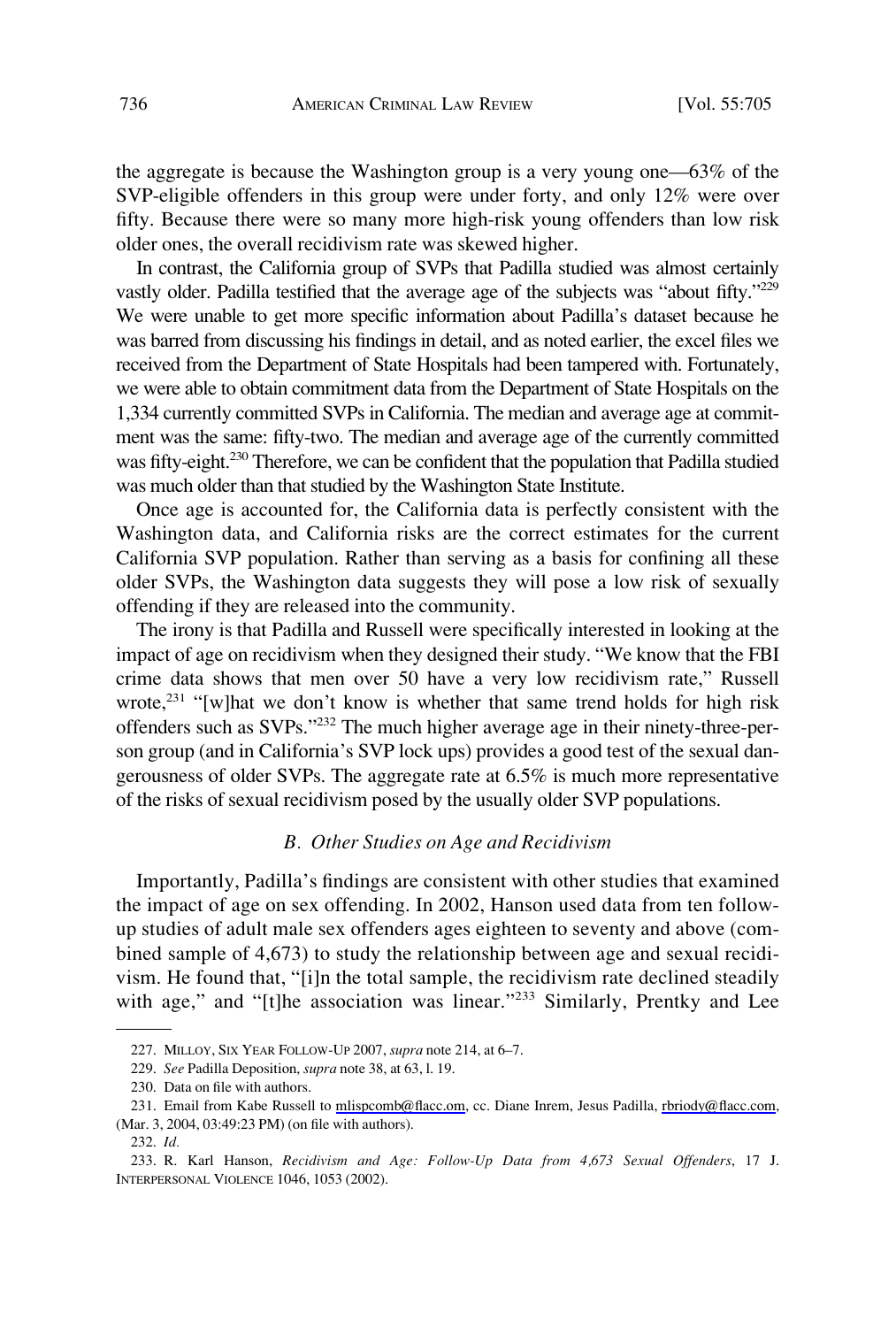studied the age effect on a cohort of 136 rapists and 115 child molesters with multiple priors who had been civilly committed to a Massachusetts prison and then released in 1959 and followed for twenty-five years.<sup>234</sup> They found that with rapists, recidivism dropped linearly as a function of age. With child molesters they found that recidivism increased from age twenty to age forty and then declined slightly at age fifty and significantly at age sixty.<sup>235</sup> Other researchers have reported similar results.<sup>236</sup>

### IV. WHY THE PADILLA STUDY MATTERS

It would be hard to ignore a study showing that the vast majority of recently released individuals committed under the current SVP regime did not recidivate. The range of sexual danger found in the Padilla study is not substantial enough to justify permanent confinement, and this finding threatens the entire SVP apparatus. If SVPs are no different than the "dangerous but typical recidivist convicted in an ordinary criminal case,"237 then the state has no constitutionally permissible reason to continue locking them away.

And make no mistake; if SVP laws were to be declared unconstitutional, it would have a tremendous financial impact on the institutions used to house and treat SVPs. In 2006, the total civil commitment budget across the country totaled \$454.7 million, with SVP states spending an average of \$94,017 per year on each

*Id.* at 58.

235. *Id.* at 53.

<sup>234.</sup> Robert Alan Prentky & Austin F.S. Lee, *Effect of Age-at-Release on Long Term Sexual Re-offense Rates in Civilly Committed Sexual Offenders*, 19 SEXUAL ABUSE: J. RES. & TREATMENT 43, 45–47 (2007). Prentky and Lee's sample was small and included offenders with a higher base rate of recidivism than those drawn from the general prison population.

Although this latter consideration must be regarded as a limitation in terms of generalizability, it may also be seen as a strength of the study. Presumably, using a higher risk sample is a more severe test of the age-crime hypothesis, providing confirmatory support for the rapists and "amplifying" or exaggerating the quadratic blip in Hanson's (2002) data for child molesters.

<sup>236.</sup> *See* Howard E. Barbaree et al., *Aging Versus Stable Enduring Traits as Explanatory Constructs in Sex Offender Recidivism: Partitioning Actuarial Prediction into Conceptually Meaningful Components*, 36 CRIM. JUST. & BEHAV. 443, 443, 459, 463 (2009) ("A large body of evidence has recently accumulated indicating that recidivism in sex offenders decreases with the age of the offender at the time of his release . . . ."); Patrick Lussier et al., *Criminal Trajectories of Adult Sex Offenders and the Age Effect: Examining the Dynamic Aspect of Offending in Adulthood*, 20 INT'L CRIM. JUST. REV. 147, 164 (2010) (offering "several explanations as to why older sex offenders represent a lower risk of recidivism"); Patrick Lussier & Jay Healey, *Rediscovering Quetelet, Again: The "Aging" Offender and the Prediction of Reoffending in a Sample of Adult Sex Offenders*, 26 JUST. Q. 827, 838–40 (2009) (finding that the risk of recidivism decreases with age); John Monahan et al., *Age, Risk Assessment, and Sanctioning: Overestimating the Old, Underestimating the Young*, 41 LAW & HUM. BEHAV. 191, 197 (2017) (After finding that the Post Conviction Risk Assessment Instrument (PCRA) overestimates recidivism risk among older offenders, the authors argue that all instruments should better take age into account); Richard Wollert et al., *Recent Research (N = 9,305) Underscores the Importance of Using Age-Stratified Actuarial Tables in Sex Offender Risk Assessments*, 22 SEXUAL ABUSE: J. RES. AND TREATMENT 471, 471, 484 (2010) (concluding that "evaluators should report recidivism estimates from age stratified tables when they are assessing sexual recidivism risk, particularly when evaluating the aging sex offender").

<sup>237.</sup> Kansas v. Crane, 534 U.S. 407, 413 (2002).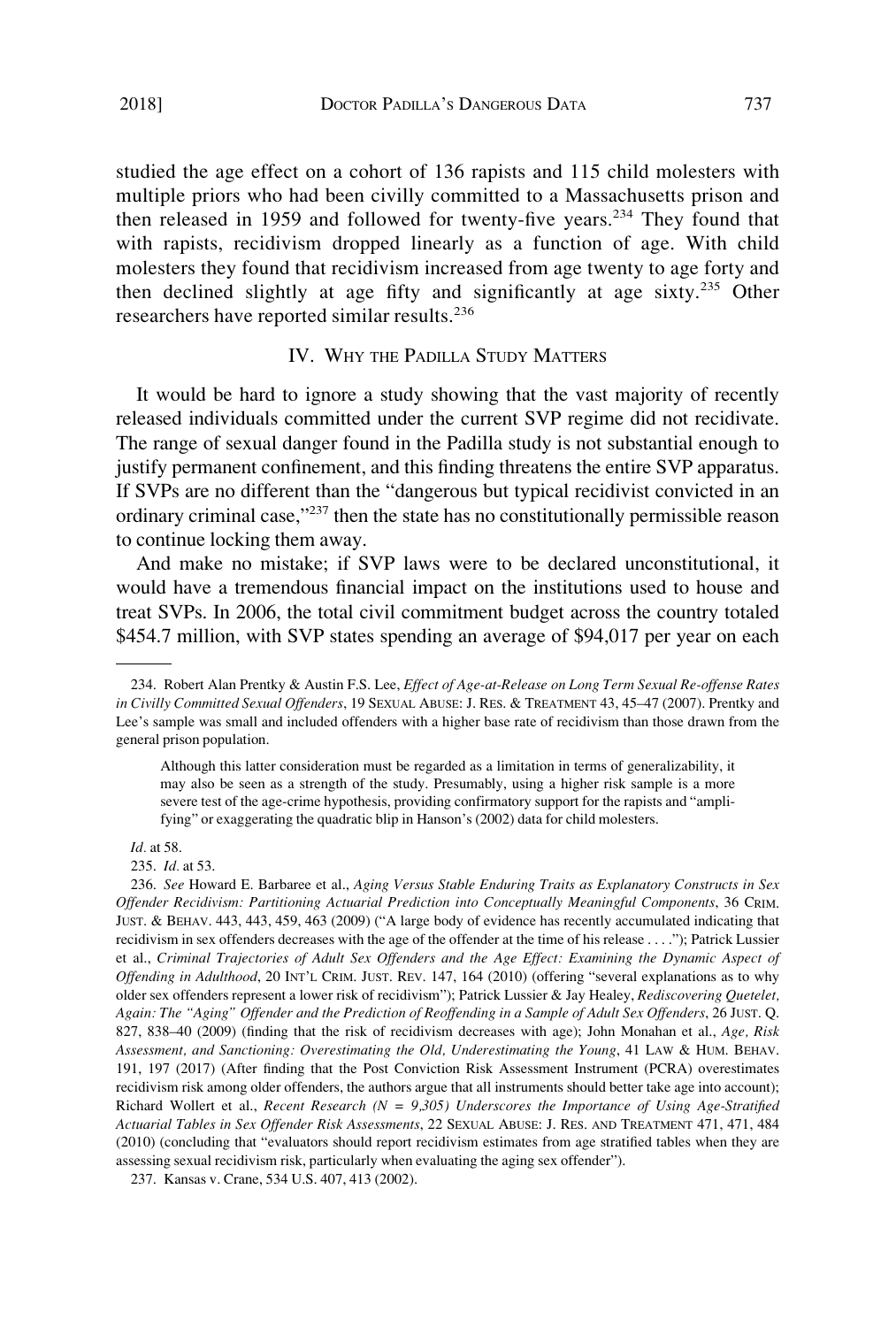committed SVP.<sup>238</sup> California's civil commitment budget was the highest at \$147.3 million,<sup>239</sup> and it has grown to at least \$288.8 million per year.<sup>240</sup>

The implications of the Padilla findings extend beyond California. As noted above, an important protective factor against recidivism is advanced age, and the group Padilla studied is similar in age to currently committed SVPs across the country. According to the 2016 SOCCPN report, the age range of residents across programs was nineteen to eightyfive, and the average age was fifty-two, with a standard deviation of 6.96.<sup>241</sup> This average includes Pennsylvania, which only has an SVP civil commitment program for juveniles.<sup>242</sup> The average age of residents in Pennsylvania's program is twenty-five.<sup>243</sup> With Pennsylvania subtracted, the average age of SVPs across programs was fifty-three.<sup>244</sup>

In addition, we have gathered some age-specific information from several SVP states. Table 3 shows the median age at admission and the median age of all incarcerated SVPs for six states, including Washington.

|                   | <b>Median Age at Admission</b> | <b>Median Age of Currently Confined</b> |
|-------------------|--------------------------------|-----------------------------------------|
| Arizona           | 44                             | 48                                      |
| Iowa              | 49                             | 52                                      |
| <b>Missouri</b>   | 46                             | 51                                      |
| <b>New Jersey</b> | 42                             | 48                                      |
| Washington        | 41                             | 48                                      |
| Wisconsin         | 40                             | 47                                      |

**Table 3. Median Age of Incarcerated SVPs.** 

Source: Data from SVP States (on file with authors).

239. *Id.* 

241. SOCCPN 2016 ANNUAL SURVEY, *supra* note 7, at 19.

*See* KATHY GOOKIN, WASH. STATE INST. FOR PUB. POL'Y, COMPARISON OF STATE LAWS AUTHORIZING 238. INVOLUNTARY COMMITMENT OF SEXUALLY VIOLENT PREDATORS: 2006 UPDATE, REVISED 5 (2007), [http://www.](http://www.wsipp.wa.gov/ReportFile/899/Wsipp_Involuntary-Commitment-of-Sexually-Violent-Predators-Comparing-State-Laws_Full-Report.pdf) [wsipp.wa.gov/ReportFile/899/Wsipp\\_Involuntary-Commitment-of-Sexually-Violent-Predators-Comparing-](http://www.wsipp.wa.gov/ReportFile/899/Wsipp_Involuntary-Commitment-of-Sexually-Violent-Predators-Comparing-State-Laws_Full-Report.pdf)[State-Laws\\_Full-Report.pdf.](http://www.wsipp.wa.gov/ReportFile/899/Wsipp_Involuntary-Commitment-of-Sexually-Violent-Predators-Comparing-State-Laws_Full-Report.pdf)

<sup>240.</sup> According to the California Sex Offender Management Board, the in-patient cost to the state of treating SVPs is about \$200,000 per person. CAL. SEX OFFENDER MGMT. BD., ANNUAL REPORT 2016 39 (2016), [http://](http://www.casomb.org/docs/2016_CASOMB_Annual_Report-FINAL.PDF)  [www.casomb.org/docs/2016\\_CASOMB\\_Annual\\_Report-FINAL.PDF.](http://www.casomb.org/docs/2016_CASOMB_Annual_Report-FINAL.PDF) After serving a FOIA request on the Department of State Hospitals, we were provided with an Excel file giving us information about the currently committed SVPs in California. According to that information, there were 1,334 SVPS committed as of May 13, 2014. Confining 1,334 SVPs at a cost of \$200,000 per person would cost \$266.8 million per year.

<sup>242.</sup> Under Pennsylvania's program, a determination is made as to whether a juvenile can be released into the community upon turning 21 or whether he should be committed to the state's inpatient civil commitment program. *Frequently Asked Questions*, PA. SEXUAL OFFENDERS ASSESSMENT BD., [http://www.soab.pa.gov/](http://www.soab.pa.gov/FortheCommunity/FAQs/Pages/default.aspx)  [FortheCommunity/FAQs/Pages/default.aspx](http://www.soab.pa.gov/FortheCommunity/FAQs/Pages/default.aspx) (last visited Mar. 12, 2018).

<sup>243.</sup> SOCCPN 2016 ANNUAL SURVEY, *supra* note 7, at 19.

<sup>244.</sup> Email from Jennifer Schneider, Principle Author, (July 11, 2017) (on file with author).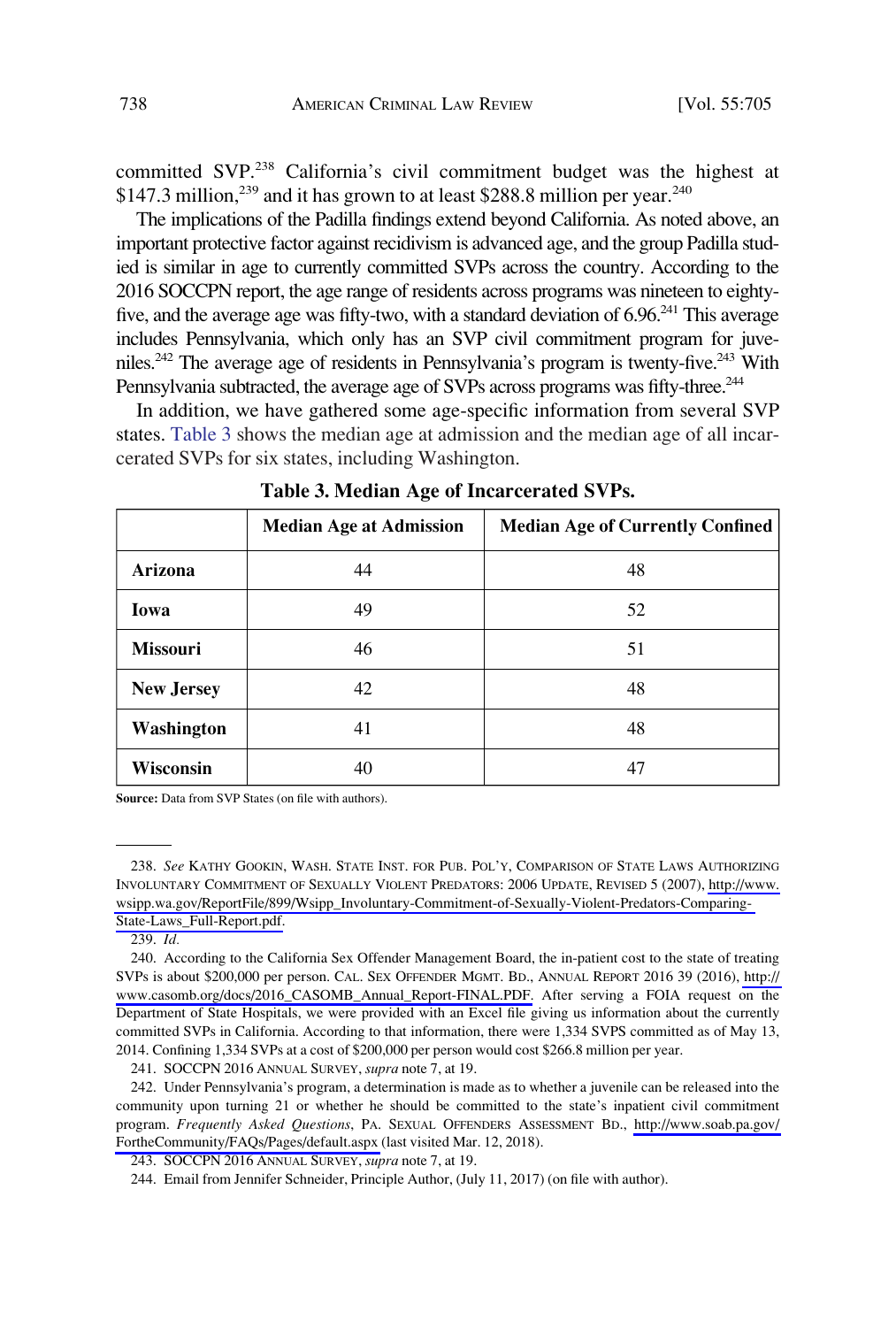In all six states, the average SVP was forty or older when admitted to the program, and the median age of these prospectively dangerous persons was forty-eight, within two years of the category that demonstrated no risk in the Washington study. A majority of the California, Missouri, and Iowa SVPs were over fifty. In Washington, even with the second youngest age at admission of those states we were able to gather data from, the average age in the state program **was** forty-eight. Almost half of the Washington program population **was** in the group with no recorded sex re-arrests in the Washington study.

Even more remarkable is that the Padilla subjects had two characteristics that should have placed them at *higher* risk of reoffending than currently committed SVPs. First, California law at the time required that a person have two or more sexually violent predatory prior offenses in order to be committed as an SVP. Now every state, including California, requires just one. This difference matters because increased criminal history is correlated with higher risk of recidivating. In addition, the average Static-99 score of currently committed SVPs across the country is actually *lower* than in Padilla's sample. According to the Static 99 and 2016 SOCCPN annual report, the average Static-99 score across programs was  $4.69<sup>245</sup>$ which is below the average score from Padilla's study. According to the scoring manual for the Static-99R, a score of five would actually place those individuals at moderate-high risk of reoffending.<sup>246</sup> As previously noted, the average score in the Padilla study was six, which equates to a high risk of reoffending. That means that SVPs across the country would be expected to do even better than Padilla's sample if released into the community.

#### **CONCLUSION**

SVP laws are premised on the fact that they are incapacitating dangerous sex offenders who would be committing sexually violent crimes if released into the community. The only other possible justification—that these individuals deserve to be punished because they committed reprehensible crimes—would violate

<sup>245. 2016</sup> SOCCPN ANNUAL SURVEY, *supra* note 7, at 27.

<sup>246.</sup> HELMUS ET AL., *supra* note 134. The creators of the instrument recommend that evaluators switch from the Static-99 to the Static-99R. Regardless of which instrument they choose, they should use the coding rules for the Static-99R. However, the age weights are different between the two instruments. AMY PHENIX ET. AL., Static-99R Coding Rules, Revised-2016 at 4. [http://static99.org/pdfdocs/Coding\\_manual\\_2016\\_InPRESS.pdf.](http://static99.org/pdfdocs/Coding_manual_2016_InPRESS.pdf) The Static-99 instrument was criticized for failing to adequately take into account how advancing age lowers the risk of recidivism. See REEVES ET AL. supra note 133 at 4 (internal citations omitted). In 2009, HELMUS ET AL. modified the Static-99 to try and address this problem. The Static-99 asks evaluators to score someone on whether they are older or younger than 25, but the Static-99R breaks age into four sub-categories. Evaluators are instructed to add one point to a person's risk score if they are between the ages of 18-34.9, add zero points if they are between the ages of 35-49.9, subtract one point if they are between the ages of 40-59.9, and subtract three points if they are over the age of 60. See HELMUS ET AL., supra note 134 at Static-99R Coding Form. The Static-99R does not address the problems raised by this article for two major reasons. First, many evaluators have not switched from the Static-99 to the Static–99R. Even if they have switched, the Static-99R has only been in existence since 2009, and so many SVPs could only have been committed using the Static-99. Second, the Static-99R has been criticized within the research literature on a number of serious grounds, which calls into question its accuracy in predicting risk. See REEVES ET AL., supra note 133 at 4.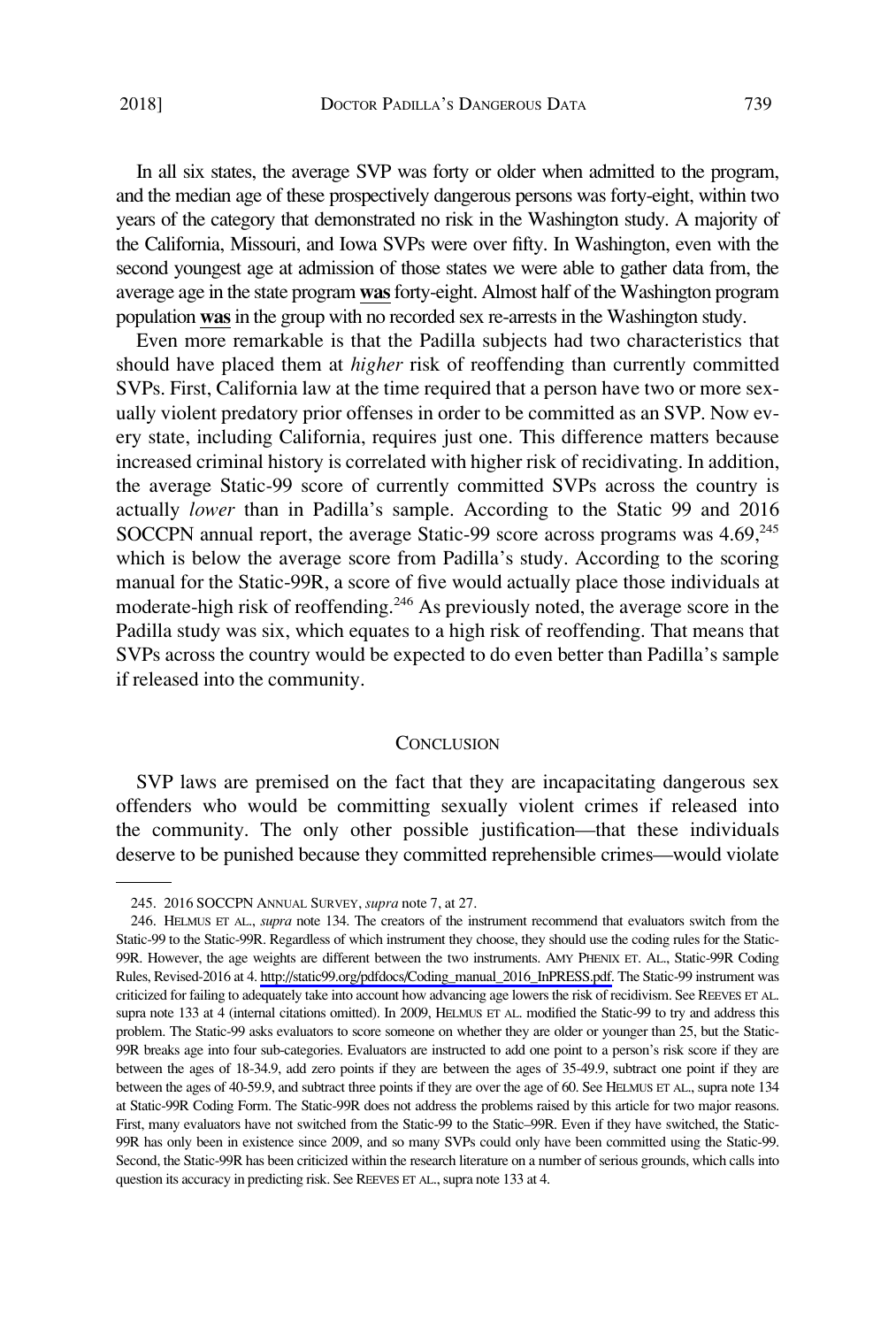the Constitution's double jeopardy prohibition.<sup>247</sup> Thus, prevention is not merely the most important objective of SVP strategy; it is the *only* legitimate legal objective.

Despite the critical importance of dangerousness, the Supreme Court upheld the constitutionality of Kansas's SVP law without requiring any actual proof that SVPs would commit predatory sex crimes if released. If the justices had looked for empirical proof instead of simply deferring to the assertions of the Kansas legislature, they would have seen that sex offenders actually have a low recidivism rate. Indeed, the DOJ has published three major studies—in 1997, 2003, and 2016—that have all shown that the vast majority of convicted sex offenders do not recidivate once released from prison. Of particular note is the 2016 DOJ study, which found just 5.6% of 20,422 convicted sex offenders were rearrested for rape or sexual assault within five years of release from prison.<sup>248</sup>

And yet sexually violent predator laws are necessarily premised on the idea that SVPs are different than run-of-the-mill sex offenders, which means the DOJ studies may be irrelevant in assessing their danger. What we really need then are studies that look specifically at how released SVPs perform in the community, but conducting such a study is difficult because most SVPs are never released. Indeed, we know of only two studies that have examined how released SVPs fare in the community. The Padilla study was shut down after it showed a 6.5% recidivism rate for 4.8 years at risk in the community. The Washington State Institute study, which initially appeared to support the notion that SVPs are extremely dangerous, ended up being consistent with the Padilla results once attention was focused on the offenders' age.

Padilla's study and the statistics in [Table 2](#page-30-0) from the Washington study undermine any theory of fixed levels of sexual violence risk. The men in Washington who were fifty or older when eligible for SVP status had historical records of prior sex offending that were almost certainly as long as the younger group. When had they become so low risk that no member of the population re-offended? It can't have been that a treatment program succeeded, because they weren't treated. Age alone seems to have diminished the propensity to sexually offend. If so, the notion of fixed and immutable danger requires reconsideration.

Even though most of the SVPs that California locks up are over fifty now, it is unlikely that they will ever be released. Like all other SVP states, California now makes commitment indeterminate<sup>249</sup>—in effect presuming that the risk a person poses at the age of forty remains the same when he is fifty, sixty, or even ninety. The Padilla study demonstrates why states should be required at the very least to prove recidivism danger at regular intervals, as California used to do. Putting the burden on the committed person to prove he is no longer dangerous is not a legitimate alternative. The politics of crime and fear of sex offenders mean that someone like Mr. Hendricks, who is now eighty-three-years-old and confined to a wheelchair, will never prevail.

<sup>247.</sup> *See* Jones v. United States, 463 U.S. 354, 374 (1983) (Brennan, J., dissenting).

<sup>248.</sup> See DUROSE ET AL., *supra* note 94, at tbl. 2.

<sup>249.</sup> DEIRDRE M. D'ORAZIO ET AL., CAL. COAL. ON SEXUAL OFFENDING, THE CALIFORNIA SEXUALLY VIOLENT PREDATOR STATUTE: HISTORY, DESCRIPTION, & AREAS FOR IMPROVEMENT 17 (2009), [https://ccoso.org/](https://ccoso.org/sites/default/files/CCOSO%20SVP%20Paper.pdf)  [sites/default/files/CCOSO%20SVP%20Paper.pdf.](https://ccoso.org/sites/default/files/CCOSO%20SVP%20Paper.pdf)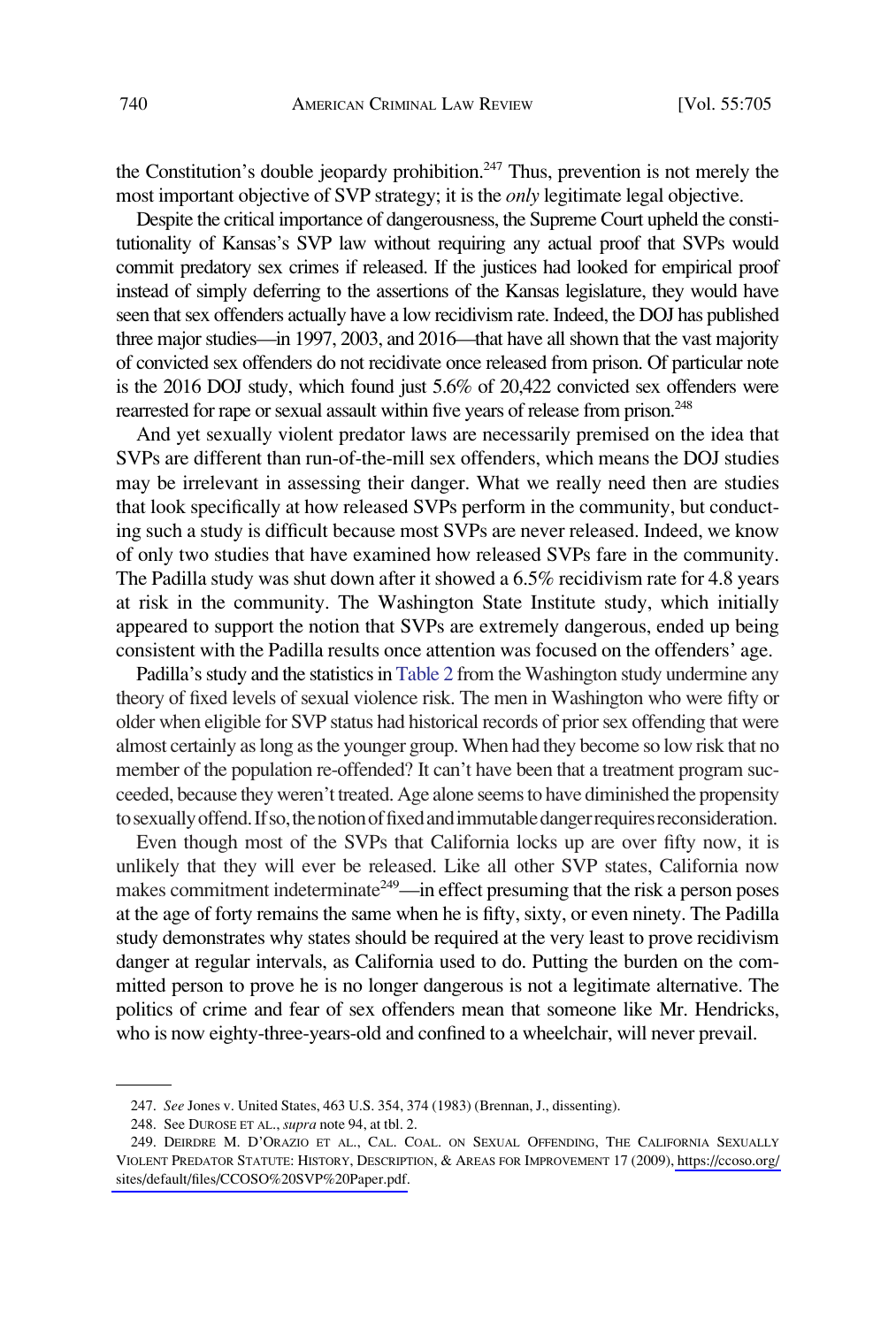The ironic result of allowing state governments to make up their own theories of prospective sexual danger and never to test their hunches goes beyond the wasteful and unjust incarceration of elderly men with histories of sex offenses. Detailed and careful empirical study could provide much better evidence of the age and other characteristics of persons who have significant offending risks. For that reason, we urge the Bureau of Justice Statistics to resurrect and continue the Padilla study with what would now be a significant follow-up period. Until such research is conducted, we will never know whether the true legacy of *Kansas v. Hendricks*  includes not just unjust confinement but also an allocation of limited resources with no focus on populations of maximum danger. Justice and community safety demand the truth.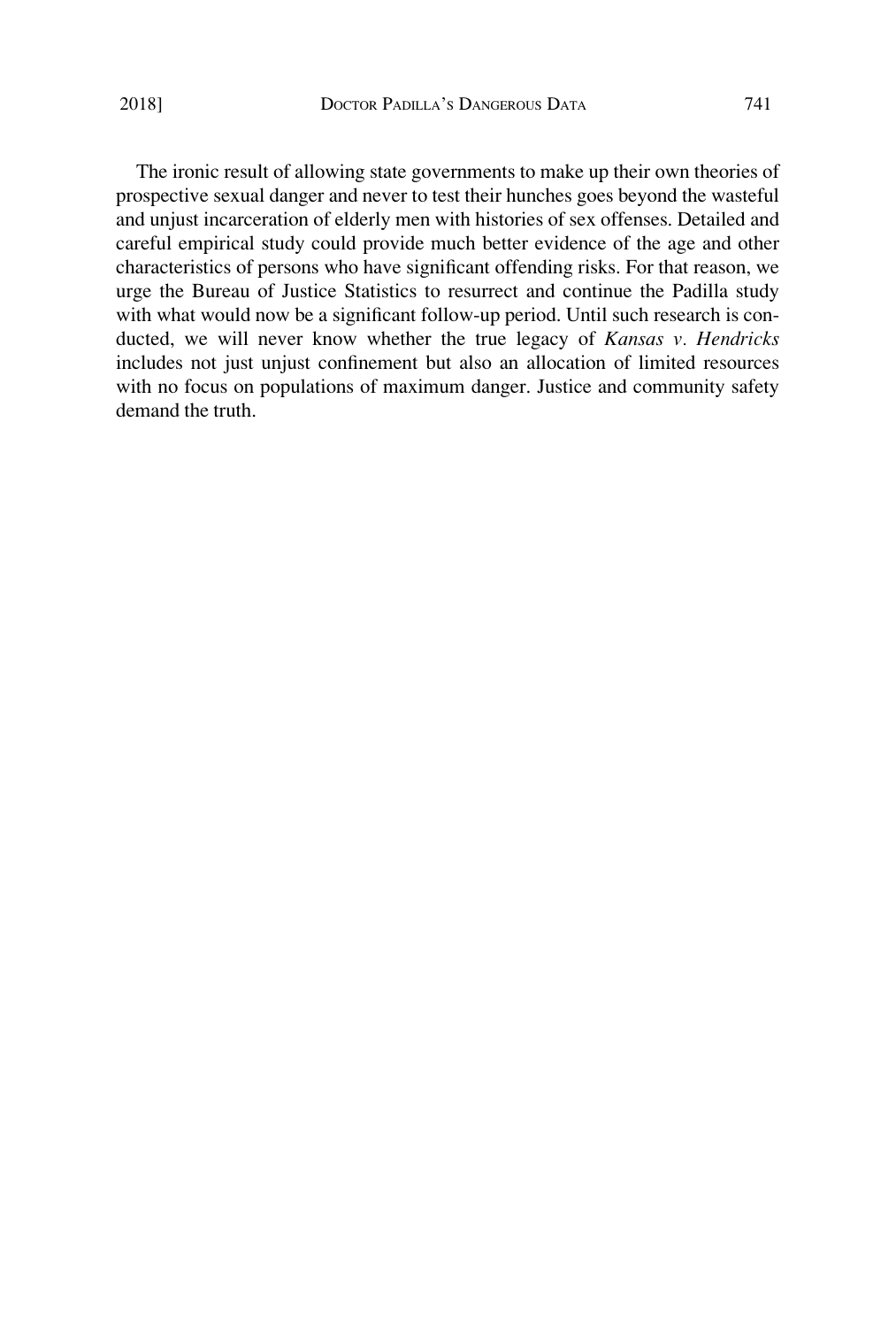#### APPENDIX 1

## **SVP Danger Requirement – All States and Federal Government**

| <b>State</b> | <b>Statute</b>                                                              | <b>Standard for SVP</b><br>commitment                                                                                                                                                                                                                                                                                                                                                                                  | <b>Definition</b>                                                                                                                                                                                                                                                                                                                                                                                    |
|--------------|-----------------------------------------------------------------------------|------------------------------------------------------------------------------------------------------------------------------------------------------------------------------------------------------------------------------------------------------------------------------------------------------------------------------------------------------------------------------------------------------------------------|------------------------------------------------------------------------------------------------------------------------------------------------------------------------------------------------------------------------------------------------------------------------------------------------------------------------------------------------------------------------------------------------------|
| Arizona      | Ariz. Rev.<br>Stat. Ann.<br>§§ 36-<br>3701(7)<br>(a), (b)<br>(West<br>2017) | 7. "Sexually violent per-<br>son" means a person to<br>whom both of the follow-<br>ing apply:<br>(a) Has ever been con-<br>victed of or found guilty<br>but insane of a sexually<br>violent offense or was<br>charged with a sexually<br>violent offense and was<br>determined incompetent<br>to stand trial.<br>(b) Has a mental disorder<br>that makes the person<br>likely to engage in acts of<br>sexual violence. | Term "likely" in<br><b>Sexually Violent Persons</b><br>(SVP) Act's requirement<br>that an SVP must exhibit<br>"a mental disorder that<br>makes the person likely<br>to engage in acts of sex-<br>ual violence" means<br>more than probable or<br>highly probable. In re<br>Leon G., 59 P.3d 779,<br>786-87 (Ariz. 2002).                                                                             |
| California   | Cal. Welf.<br>& Inst.<br>Code §§<br>6600(a)(1)<br>(West<br>2014)            | $(a)(1)$ "Sexually violent"<br>predator" means a person<br>who has been convicted<br>of a sexually violent<br>offense against one or<br>more victims and who has<br>a diagnosed mental disor-<br>der that makes the person<br>a danger to the health and<br>safety of others in that it<br>is likely that he or she<br>will engage in sexually<br>violent criminal behavior.                                           | Under the Sexually<br><b>Violent Predator Act</b><br>(SVPA), a person is<br>"likely" to engage in sex-<br>ually violent criminal<br>behavior, i.e., reoffend, if<br>he or she presents a sub-<br>stantial danger, that is, a<br>serious and well-founded<br>risk, that he or she will<br>commit such crimes if<br>free in the community.<br>People v. McKee, 223<br>P.3d 566 (Cal. 2010), at<br>571. |
| D.C.         | D.C. Code<br>Ann. §§<br>22-3803<br>(West<br>1994)                           | (1) The term "sexual psy-<br>chopath" means a person,<br>not insane, who by a<br>course of repeated mis-<br>conduct in sexual matters<br>has evidenced such lack<br>of power to control his or<br>her sexual impulses as to<br>be dangerous to other                                                                                                                                                                   | "Likely" is not defined.<br>The following was found<br>in the notes of decision:<br>Habeas corpus petitioner,<br>who was under hospital<br>commitment as a sexual<br>psychopath, was not enti-<br>tled to release on the<br>ground that he was not                                                                                                                                                   |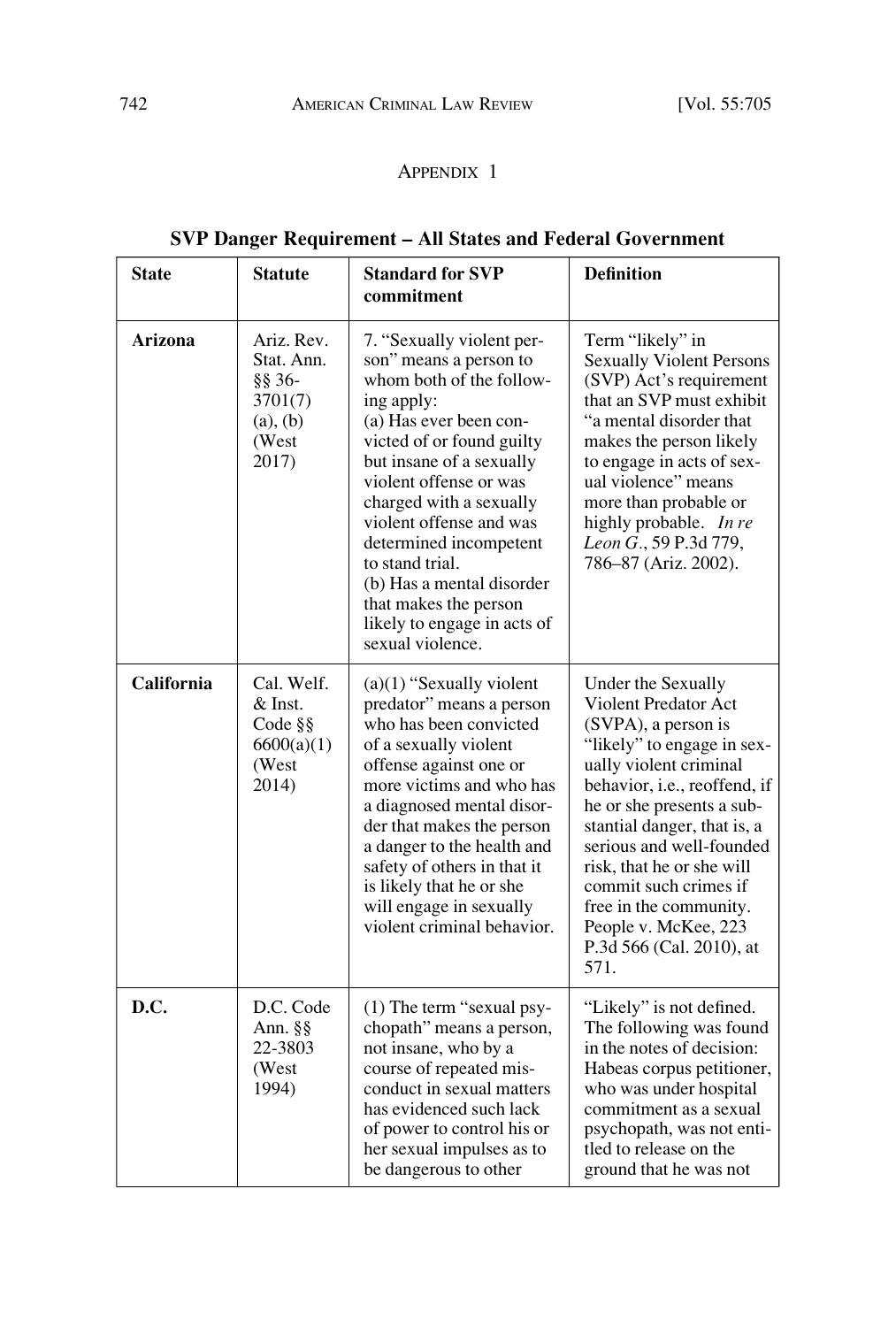| <b>Continued</b> |  |
|------------------|--|
|                  |  |

| <b>State</b> | <b>Statute</b>                         | <b>Standard for SVP</b><br>commitment                                                                                                                                                                                                        | <b>Definition</b>                                                                                                                                                                                                                                                                                                                                                                                                                                                                                                                                                                                                                                                                                                                                                                                                                       |
|--------------|----------------------------------------|----------------------------------------------------------------------------------------------------------------------------------------------------------------------------------------------------------------------------------------------|-----------------------------------------------------------------------------------------------------------------------------------------------------------------------------------------------------------------------------------------------------------------------------------------------------------------------------------------------------------------------------------------------------------------------------------------------------------------------------------------------------------------------------------------------------------------------------------------------------------------------------------------------------------------------------------------------------------------------------------------------------------------------------------------------------------------------------------------|
|              |                                        | persons because he or she<br>is likely to attack or other-<br>wise inflict injury, loss,<br>pain, or other evil on the<br>objects of his or her<br>desire.                                                                                   | mentally ill, as psychiat-<br>ric testimony established<br>that petitioner was still a<br>sexual psychopath who<br>was likely to be of danger<br>to others if permitted to<br>return to society. D.C.<br>C.E. $\S$ 22-3503(1).<br>Clatterbuck v. Harris,<br>295 F. Supp. 84, 85 (D.D.<br>C. 1968).<br>No case law clarifies def-<br>inition of 'likely'                                                                                                                                                                                                                                                                                                                                                                                                                                                                                 |
| Federal      | 18 U.S.C.<br>$§$ 4247(5),<br>(6)(2012) | Definitions from Adam<br>Walsh Act. "(5) 'sexually<br>dangerous person' means<br>a person who has engaged<br>or attempted to engage in<br>sexually violent conduct<br>or child molestation and<br>who is sexually danger-<br>ous to others." | "(6) '(S) exually danger-<br>ous to others' with<br>respect to a person,<br>means that the person<br>suffers from a serious<br>mental illness, abnormal-<br>ity, or disorder as a result<br>of which he would have<br>serious difficulty in<br>refraining from sexually<br>violent conduct or child<br>molestation if released."<br>"While "likely" indicates<br>more than a mere propen-<br>sity or possibility, it is<br>not bound to the statisti-<br>cal probability inherent<br>in a definition such as<br>"more likely than not,"<br>and the terms are not<br>interchangeable. To con-<br>clude that "likely"<br>amounts to a quantifiable<br>probability, absent a<br>more specific statutory<br>expression of such a<br>quantity, is to require<br>mathematical precision<br>from a term that, by its<br>plain meaning, demands |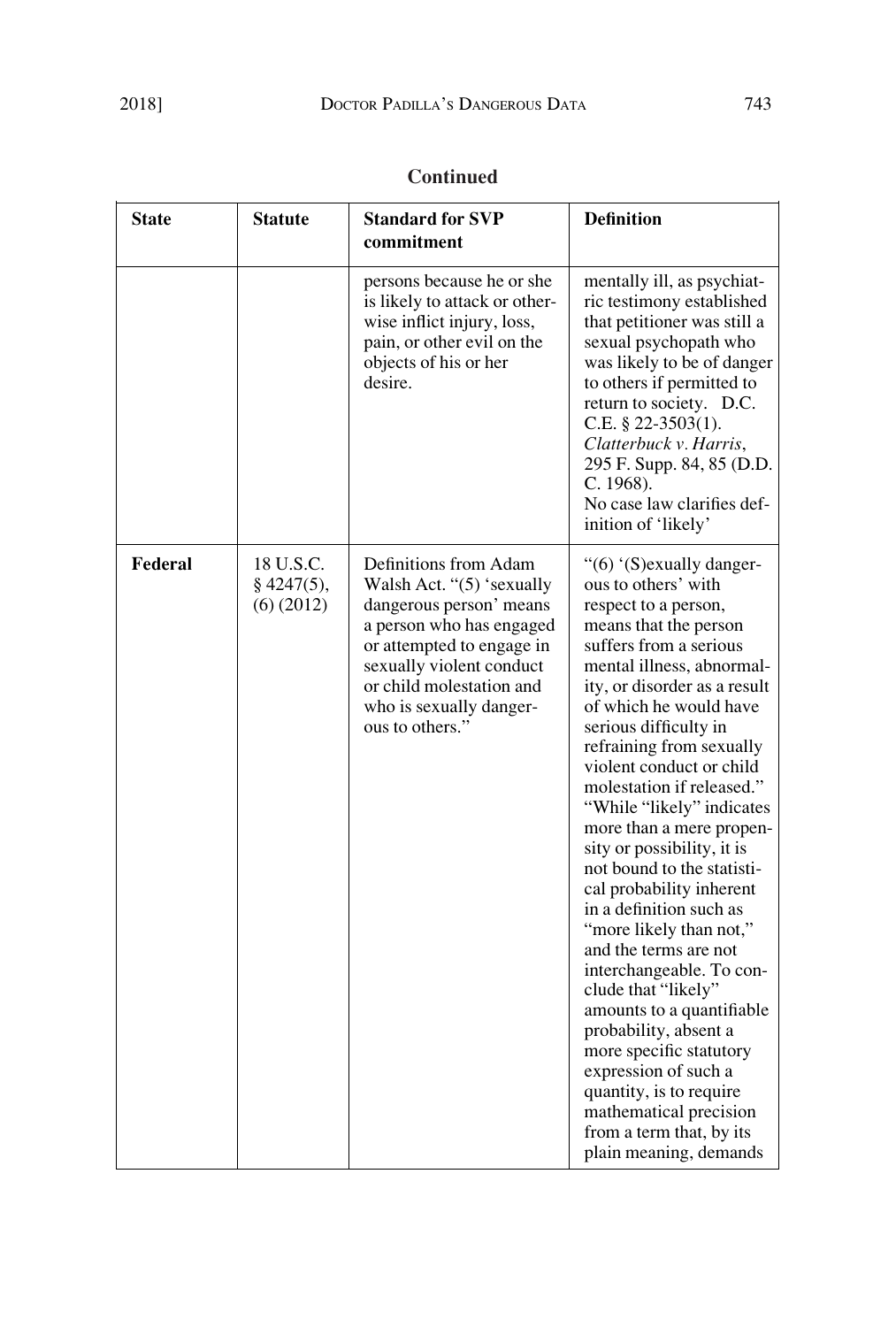| <b>State</b>    | <b>Statute</b>                                             | <b>Standard for SVP</b><br>commitment                                                                                                                                                                                                                                                                                                                                                                                                                                      | <b>Definition</b>                                                                                                                                                                                                                                                                                                                                                                                                                                                                                                                                                                                                     |
|-----------------|------------------------------------------------------------|----------------------------------------------------------------------------------------------------------------------------------------------------------------------------------------------------------------------------------------------------------------------------------------------------------------------------------------------------------------------------------------------------------------------------------------------------------------------------|-----------------------------------------------------------------------------------------------------------------------------------------------------------------------------------------------------------------------------------------------------------------------------------------------------------------------------------------------------------------------------------------------------------------------------------------------------------------------------------------------------------------------------------------------------------------------------------------------------------------------|
|                 |                                                            |                                                                                                                                                                                                                                                                                                                                                                                                                                                                            | contextual, not statistical,<br>analysis." Common-<br>wealth v. Boucher, 880<br>N.E.2d 47, 50 (Mass.<br>2002).                                                                                                                                                                                                                                                                                                                                                                                                                                                                                                        |
| Florida         | Fla. Stat.<br>Ann. §<br>394.912<br>(West<br>2016)          | (10) "Sexually violent"<br>predator" means any per-<br>son who:<br>(a) Has been convicted of<br>a sexually violent offense;<br>and<br>(b) Suffers from a mental<br>abnormality or personal-<br>ity disorder that makes<br>the person likely to<br>engage in acts of sexual<br>violence if not confined in<br>a secure facility for long-<br>term control, care, and<br>treatment.                                                                                          | (4) "Likely to engage in<br>acts of sexual violence"<br>means the person's pro-<br>pensity to commit acts of<br>sexual violence is of such<br>a degree as to pose a<br>menace to the health and<br>safety of others.                                                                                                                                                                                                                                                                                                                                                                                                  |
| <b>Illinois</b> | 725 Ill.<br>Comp.<br>Stat. Ann.<br>207/5<br>(West<br>2013) | (f) "Sexually violent per-<br>son" means a person who<br>has been convicted of a<br>sexually violent offense,<br>has been adjudicated<br>delinquent for a sexually<br>violent offense, or has<br>been found not guilty of a<br>sexually violent offense<br>by reason of insanity and<br>who is dangerous because<br>he or she suffers from a<br>mental disorder that<br>makes it substantially<br>probable that the person<br>will engage in acts of sex-<br>ual violence. | "Likely" is not defined<br>within the statute. The<br>following came from the<br>Notes of Decision: Term<br>"substantially probable,"<br>as used in statute defining<br>a sexually violent person,<br>in part, as a person who<br>suffers from a mental dis-<br>order that makes it sub-<br>stantially probable that<br>the person will engage in<br>acts of sexual violence,<br>means "much more likely<br>than not." In re<br>Commitment of Dodge,<br>989 N.E.2d 1159 (Ill.<br>App. 1st Dist. 2013).<br>The term "substantially<br>probable," for purposes<br>of the statute defining a<br>sexually violent person, |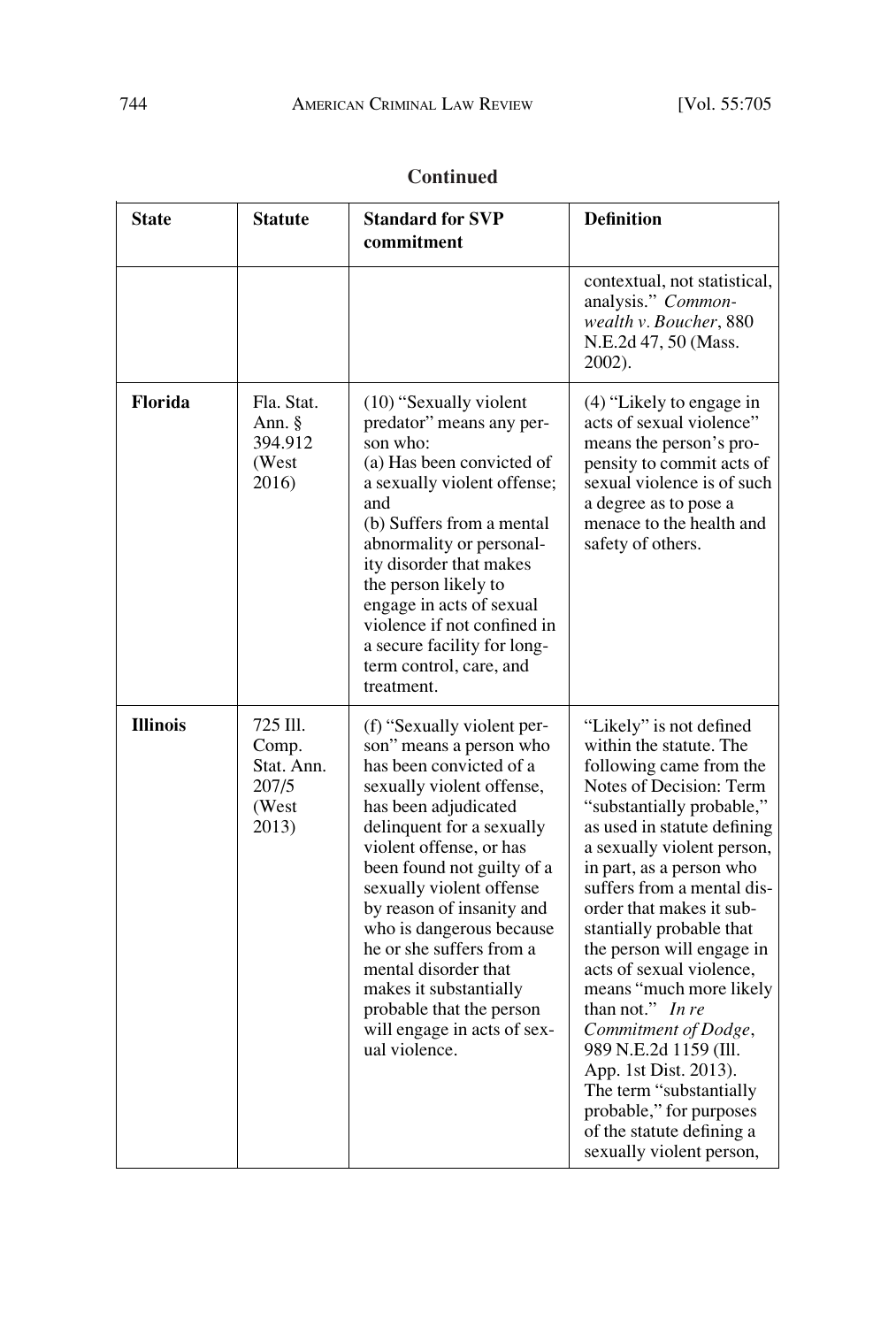|  | <b>Continued</b> |
|--|------------------|
|  |                  |

| "practically<br>requiring a finding<br>the constitutional<br>behavior. In re<br>Dist. 2001).<br>phrase 'substantially | <b>State</b> | Statute | <b>Standard for SVP</b> | <b>Definition</b>                                                                                                                                                                                                                                                                                                                                                                                                                                                                                                                                                                                                                                                                                                                                                                                                                                                                                  |
|-----------------------------------------------------------------------------------------------------------------------|--------------|---------|-------------------------|----------------------------------------------------------------------------------------------------------------------------------------------------------------------------------------------------------------------------------------------------------------------------------------------------------------------------------------------------------------------------------------------------------------------------------------------------------------------------------------------------------------------------------------------------------------------------------------------------------------------------------------------------------------------------------------------------------------------------------------------------------------------------------------------------------------------------------------------------------------------------------------------------|
|                                                                                                                       |              |         |                         |                                                                                                                                                                                                                                                                                                                                                                                                                                                                                                                                                                                                                                                                                                                                                                                                                                                                                                    |
|                                                                                                                       |              |         | commitment              | in part, as a person who<br>suffers from a mental dis-<br>order that makes it sub-<br>stantially probable that<br>the person will engage in<br>acts of sexual violence,<br>means "much more likely<br>than not" rather than<br>certain." <sup>5</sup> The statute<br>relating to involuntary<br>commitment of a sexu-<br>ally violent person, by<br>beyond a reasonable<br>doubt that the individual<br>is dangerous because he<br>or she suffers from men-<br>tal disorder that makes it<br>substantially probable<br>that he or she will engage<br>in further acts of sexual<br>abuse, sufficiently nar-<br>rows the persons eligible<br>for confinement to satisfy<br>requirement of serious<br>difficulty in controlling<br>Commitment of Curtner,<br>972 N.E.2d 351 (Ill. App.<br>Ct. 4th Dist. 2012); In re<br>Detention of Hayes, 747<br>N.E.2d 444 (Ill. App. 2d<br>"We determine that the |
|                                                                                                                       |              |         |                         | probable' in the Act also<br>means 'much more likely<br>than not,' a standard<br>higher than or equal to<br>the 'likely' standard                                                                                                                                                                                                                                                                                                                                                                                                                                                                                                                                                                                                                                                                                                                                                                  |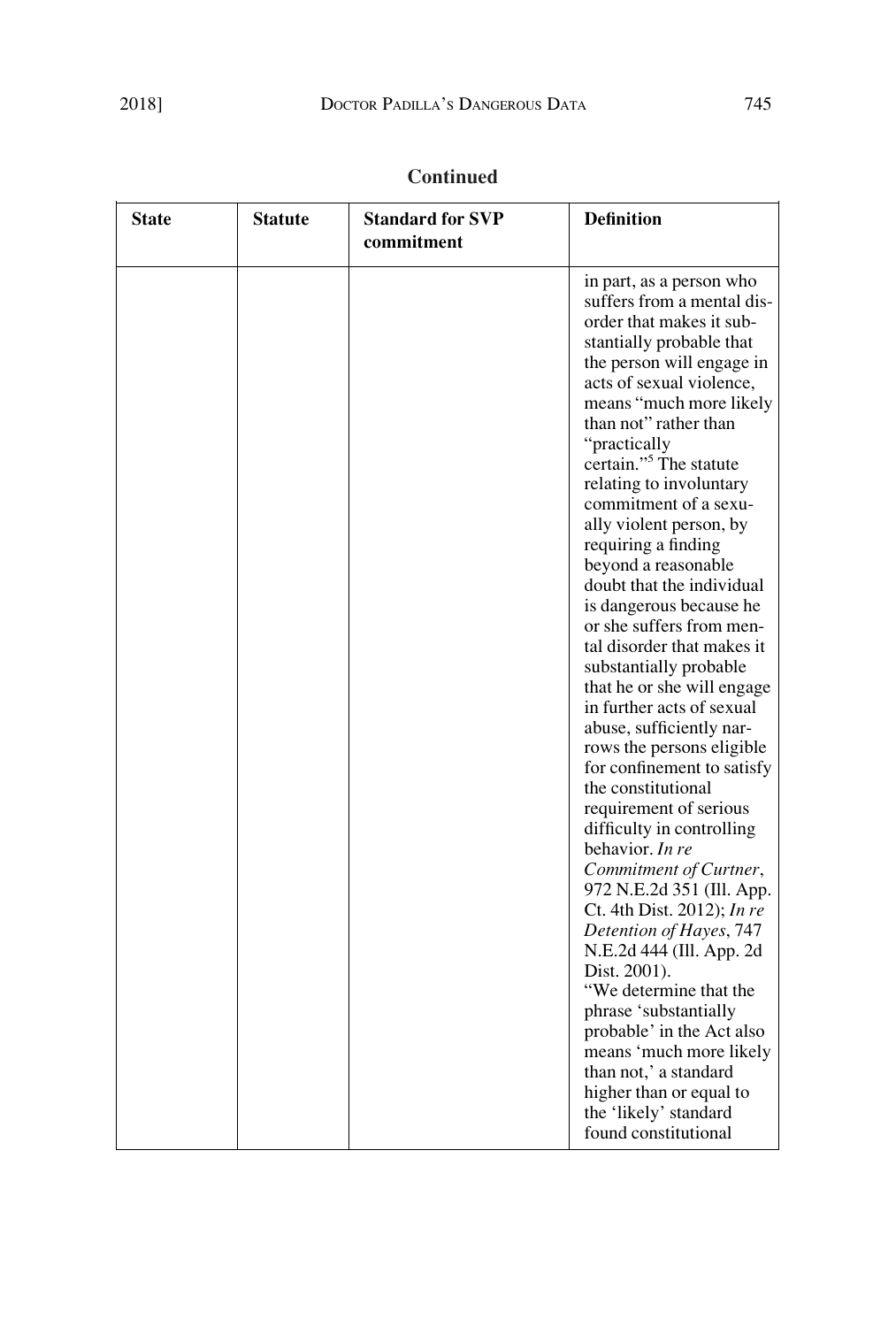| <b>State</b>  | <b>Statute</b>                                          | <b>Standard for SVP</b><br>commitment                                                                                                                                                                                                                                                                                                                                                                                                                                                                 | <b>Definition</b>                                                                                                                                                                                                                                                                                                                                                                    |
|---------------|---------------------------------------------------------|-------------------------------------------------------------------------------------------------------------------------------------------------------------------------------------------------------------------------------------------------------------------------------------------------------------------------------------------------------------------------------------------------------------------------------------------------------------------------------------------------------|--------------------------------------------------------------------------------------------------------------------------------------------------------------------------------------------------------------------------------------------------------------------------------------------------------------------------------------------------------------------------------------|
|               |                                                         |                                                                                                                                                                                                                                                                                                                                                                                                                                                                                                       | in <i>Hendricks</i> . However,<br>we emphasize that this<br>definition cannot be<br>reduced to a mere mathe-<br>matical formula or statis-<br>tical analysis." People v.<br>Hayes (In re Hayes), 747<br>N.E.2d 444, 453 (Ill.<br>App. 2d Dist. 2001).                                                                                                                                |
| Iowa          | <b>Iowa Code</b><br>Ann. §<br>229A.12<br>(West<br>2014) | "Sexually violent preda-<br>tor" means a person who<br>has been convicted of or<br>charged with a sexually<br>violent offense and who<br>suffers from a mental ab-<br>normality which makes<br>the person likely to<br>engage in predatory acts<br>constituting sexually vio-<br>lent offenses, if not con-<br>fined in a secure facility."                                                                                                                                                           | "Likely to engage in<br>predatory acts of sexual<br>violence" means that the<br>person more likely than<br>not will engage in acts of<br>a sexually violent nature.<br>If a person is not confined<br>at the time that a petition<br>is filed, a person is<br>"likely to engage in pred-<br>atory acts of sexual vio-<br>lence" only if the person<br>commits a recent overt<br>act. |
| <b>Kansas</b> | Kan. Stat.<br>Ann. § 59-<br>29a02.<br>(West<br>2014)    | K.S.A. 59-29a02.<br>Commitment of sexually<br>violent predators; defini-<br>tions.<br>(a) "Sexually violent<br>predator" means any per-<br>son who has been con-<br>victed of or charged with<br>a sexually violent offense<br>and who suffers from a<br>mental abnormality or<br>personality disorder<br>which makes the person<br>likely to engage in repeat<br>acts of sexual violence.<br>(b) "Mental abnormality"<br>means a congenital or<br>acquired condition affect-<br>ing the emotional or | (c) "Likely to engage in<br>repeat acts of sexual vio-<br>lence" means the per-<br>son's propensity to<br>commit acts of sexual<br>violence is of such a<br>degree as to pose a men-<br>ace to the health and<br>safety of others.                                                                                                                                                   |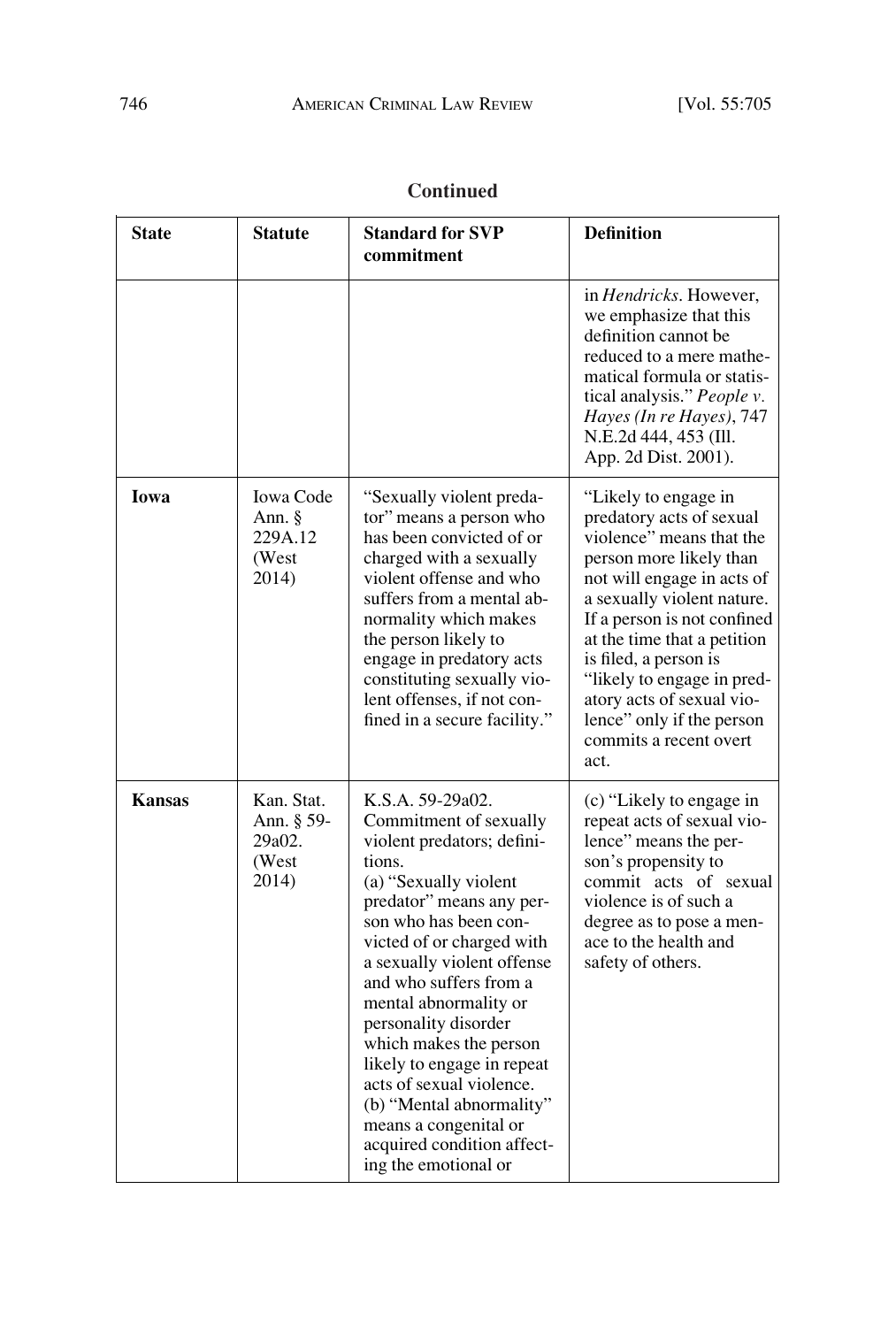| <b>State</b>              | <b>Statute</b>                                         | <b>Standard for SVP</b><br>commitment                                                                                                                                                                                                                                                                                                                                                                                                                                                                                                                                                                                                                                                                                                                                                                                                                                                                                                                                                                                                 | <b>Definition</b>                                                                                                                                                                                                                                                                                                                                                                                                                                                                                                                                                                                                                                                                                                                                                                                                                                                     |
|---------------------------|--------------------------------------------------------|---------------------------------------------------------------------------------------------------------------------------------------------------------------------------------------------------------------------------------------------------------------------------------------------------------------------------------------------------------------------------------------------------------------------------------------------------------------------------------------------------------------------------------------------------------------------------------------------------------------------------------------------------------------------------------------------------------------------------------------------------------------------------------------------------------------------------------------------------------------------------------------------------------------------------------------------------------------------------------------------------------------------------------------|-----------------------------------------------------------------------------------------------------------------------------------------------------------------------------------------------------------------------------------------------------------------------------------------------------------------------------------------------------------------------------------------------------------------------------------------------------------------------------------------------------------------------------------------------------------------------------------------------------------------------------------------------------------------------------------------------------------------------------------------------------------------------------------------------------------------------------------------------------------------------|
|                           |                                                        | volitional capacity which<br>predisposes the person to<br>commit sexually violent<br>offenses in a degree con-<br>stituting such person a<br>menace to the health and<br>safety of others.                                                                                                                                                                                                                                                                                                                                                                                                                                                                                                                                                                                                                                                                                                                                                                                                                                            |                                                                                                                                                                                                                                                                                                                                                                                                                                                                                                                                                                                                                                                                                                                                                                                                                                                                       |
| <b>Massachus-</b><br>etts | Mass. Gen.<br>Laws ch.<br>123A, §§ 1<br>(West<br>2010) | "Sexually dangerous per-<br>son", any person who has<br>been (i) convicted of or<br>adjudicated as a delin-<br>quent juvenile or youthful<br>offender by reason of<br>a sexual offense and who<br>suffers from a mental ab-<br>normality or personality<br>disorder which makes<br>the person likely to<br>engage in sexual offenses<br>if not confined to a secure<br>facility; (ii) charged with<br>a sexual offense and was<br>determined to be incom-<br>petent to stand trial and<br>who suffers from a mental<br>abnormality or personal-<br>ity disorder which makes<br>such person likely to<br>engage in sexual offenses<br>if not confined to a secure<br>facility; or (iii) previously<br>adjudicated as such by a<br>court of the common-<br>wealth and whose mis-<br>conduct in sexual matters<br>indicates a general lack of<br>power to control<br>his sexual impulses, as<br>evidenced by repetitive or<br>compulsive sexual mis-<br>conduct by either vio-<br>lence against any victim,<br>or aggression against any | "Likely" is not explicitly<br>defined in the statute.<br>The cases in the notes of<br>decision repeatedly refer<br>to the definition as<br>"likely to engage in sex-<br>ual offenses if not con-<br>fined".<br>Nothing in Jury<br>Instructions.<br>"While likely indicates<br>more than a mere propen-<br>sity or possibility, it is<br>not bound to the statisti-<br>cal probability inherent<br>in a definition such as<br>"more likely than not,"<br>and the terms are not<br>interchangeable. To con-<br>clude that likely amounts<br>to a quantifiable proba-<br>bility, absent a more spe-<br>cific statutory expression<br>of such a quantity, is to<br>require mathematical<br>precision from a term<br>that, by its plain mean-<br>ing, demands contextual,<br>not statistical, analysis."<br>Commonwealth v.<br>Boucher, 880 N.E.2d 47,<br>50 (Mass. 2002). |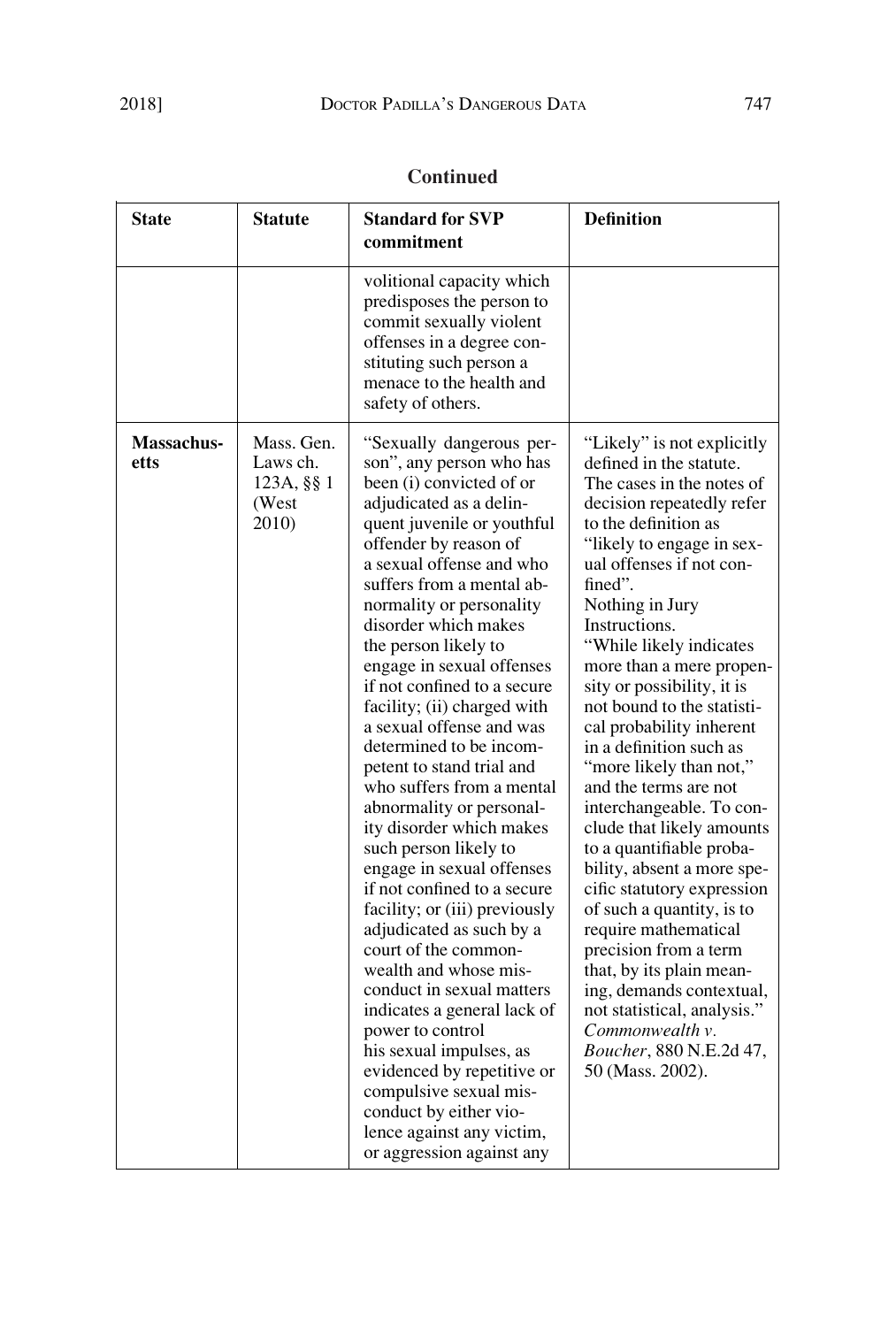| <b>Continued</b> |  |
|------------------|--|
|                  |  |

| <b>State</b>     | <b>Statute</b>                                                                                                                                                                                                | <b>Standard for SVP</b><br>commitment                                                                                                                                                                                                                                                                                                                                                                                                                                                                                                                                                                                                                                                                                                                                                                                                                                         | <b>Definition</b>                                                                                                                                                                                                                                                                                                                                                                                                                                                                                                                                                                                                                                                                                                                                                                                                                                                                                                                                                                                        |
|------------------|---------------------------------------------------------------------------------------------------------------------------------------------------------------------------------------------------------------|-------------------------------------------------------------------------------------------------------------------------------------------------------------------------------------------------------------------------------------------------------------------------------------------------------------------------------------------------------------------------------------------------------------------------------------------------------------------------------------------------------------------------------------------------------------------------------------------------------------------------------------------------------------------------------------------------------------------------------------------------------------------------------------------------------------------------------------------------------------------------------|----------------------------------------------------------------------------------------------------------------------------------------------------------------------------------------------------------------------------------------------------------------------------------------------------------------------------------------------------------------------------------------------------------------------------------------------------------------------------------------------------------------------------------------------------------------------------------------------------------------------------------------------------------------------------------------------------------------------------------------------------------------------------------------------------------------------------------------------------------------------------------------------------------------------------------------------------------------------------------------------------------|
|                  |                                                                                                                                                                                                               | victim under the age of 16<br>years, and who, as a<br>result, is likely to attack<br>or otherwise inflict injury<br>on such victims because<br>of his uncontrolled or<br>uncontrollable desires.                                                                                                                                                                                                                                                                                                                                                                                                                                                                                                                                                                                                                                                                              |                                                                                                                                                                                                                                                                                                                                                                                                                                                                                                                                                                                                                                                                                                                                                                                                                                                                                                                                                                                                          |
| <b>Minnesota</b> | Minn. Stat.<br>Ann. $\S$<br>253D.02<br>(West<br>2013)<br>"Minnesota<br>Commit-<br>ment and<br>Treatment<br>Act:<br>Sexually<br>Dangerous<br>Persons<br>and Sexual<br>Psycho-<br>pathic<br>Personali-<br>ties" | This standard of commit-<br>ment came from the notes<br>of decision. Commitment<br>pursuant to the sexual<br>psychopathic personality<br>statute requires there be<br>$(1)$ a habitual course of<br>misconduct in sexual mat-<br>ters, $(2)$ an utter lack of<br>power to control sexual<br>impulses so that $(3)$ it is<br>likely the person will<br>attack or otherwise inflict<br>injury, loss, pain, or other<br>evil on the objects of their<br>uncontrolled and uncon-<br>trollable desire. In re<br>Preston, App.2001, 629<br>N.W.2d 104, 110 (Minn.<br>2001).<br>A "sexually dangerous<br>person" is defined as a<br>person who has engaged<br>in a course of harmful<br>sexual conduct, has mani-<br>fested a sexual, personal-<br>ity, or other mental<br>disorder or dysfunction,<br>and as a result, is likely to<br>engage in acts of harmful<br>sexual conduct. | From the notes of deci-<br>sion: In a commitment<br>action under the sexual<br>psychopathic personality<br>statute, where utter<br>uncontrollability of sex-<br>ual impulses is found, the<br>district court, in predict-<br>ing serious danger to the<br>public, should consider<br>six factors: (1) the<br>offender's relevant de-<br>mographic characteris-<br>tics, $(2)$ the offender's<br>history of violent behav-<br>ior (with special attention<br>to recency, severity, and<br>frequency of violent<br>$acts)$ , (3) the base rate<br>statistics for violent<br>behavior among individ-<br>uals of this offender's<br>background, (4) the sour-<br>ces of stress in the envi-<br>ronment, $(5)$ the<br>similarity of the present<br>or future context to those<br>contexts in which the<br>person has used violence<br>in the past, and (6) the<br>person's record with<br>respect to sex therapy<br>programs. In re Preston,<br>629 N.W.2d 104 (Minn.<br>App. 2001).<br>No jury instructions. |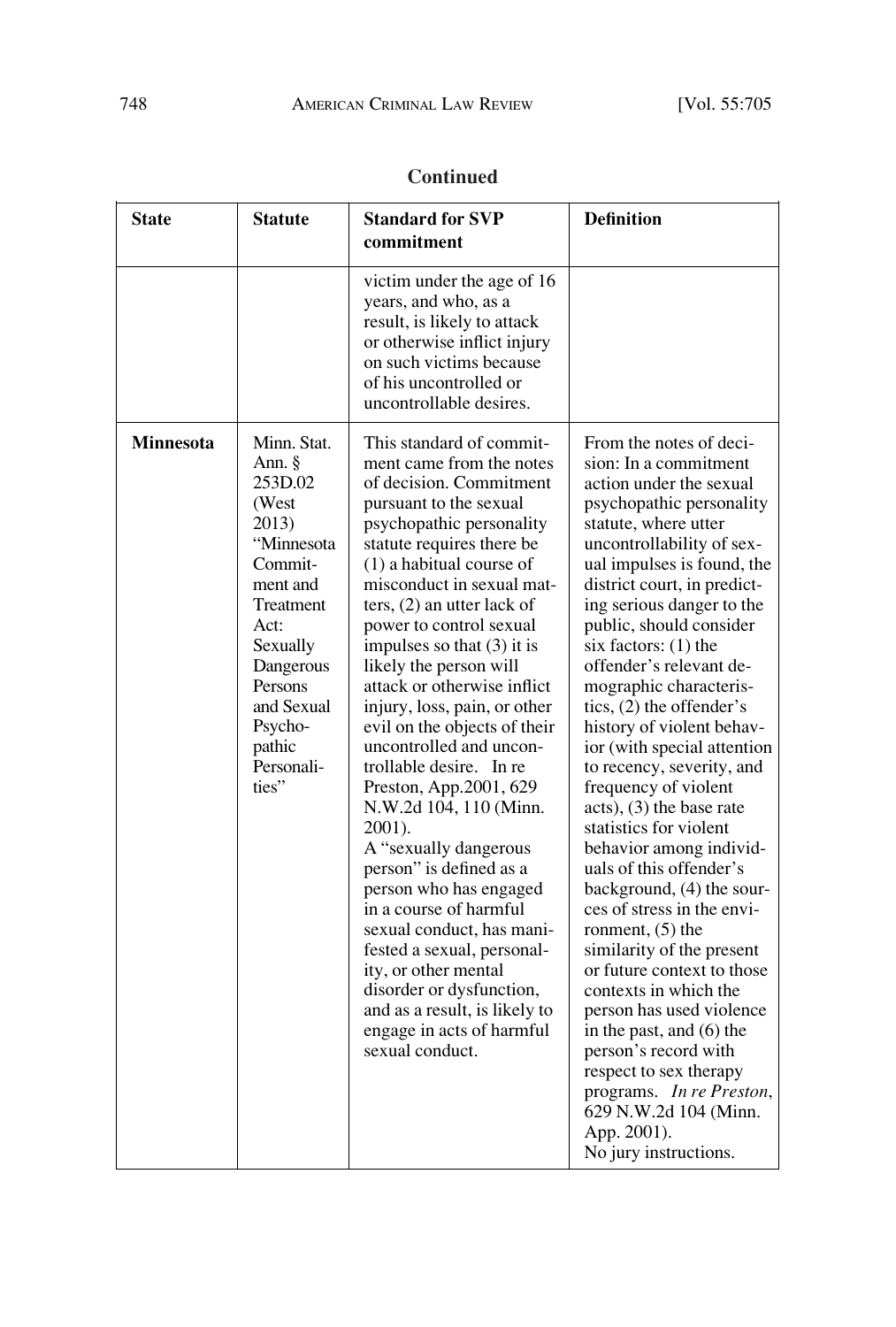| <b>Continued</b> |
|------------------|
|------------------|

| <b>State</b>    | <b>Statute</b>                                     | <b>Standard for SVP</b><br>commitment                                                                                                                                                                                                                                                                                                                                                                                                                                                                                                                                                                                                                  | <b>Definition</b>                                                                                                                                                                                                                                                                                                                                                                                                                                                                                                                                                                                                                                                                                                    |
|-----------------|----------------------------------------------------|--------------------------------------------------------------------------------------------------------------------------------------------------------------------------------------------------------------------------------------------------------------------------------------------------------------------------------------------------------------------------------------------------------------------------------------------------------------------------------------------------------------------------------------------------------------------------------------------------------------------------------------------------------|----------------------------------------------------------------------------------------------------------------------------------------------------------------------------------------------------------------------------------------------------------------------------------------------------------------------------------------------------------------------------------------------------------------------------------------------------------------------------------------------------------------------------------------------------------------------------------------------------------------------------------------------------------------------------------------------------------------------|
|                 |                                                    |                                                                                                                                                                                                                                                                                                                                                                                                                                                                                                                                                                                                                                                        | "We now clarify that the<br>SDP Act allows civil<br>commitment of sexually<br>dangerous persons who<br>have engaged in a prior<br>course of sexually harm-<br>ful behavior and whose<br>present disorder or dys-<br>function does not allow<br>them to adequately con-<br>trol their sexual<br>impulses, making it<br>highly likely that they<br>will engage in harmful<br>sexual acts in the future."<br>In re Linehan, 594 N.<br>W.2d 867, 876 (Minn.<br>1999).                                                                                                                                                                                                                                                    |
| <b>Missouri</b> | Mo. Ann.<br>Stat. §§<br>632.480-<br>.513<br>(2015) | (5) "Sexually violent"<br>predator", any person<br>who suffers from a mental<br>abnormality which makes<br>the person more likely<br>than not to engage in<br>predatory acts of sexual<br>violence if not confined in<br>a secure facility and who:<br>(a) Has pled guilty or<br>been found guilty in this<br>state or any other jurisdic-<br>tion, or been found not<br>guilty by reason of mental<br>disease or defect pursuant<br>to section 552.030, of a<br>sexually violent offense;<br>or<br>(b) Has been committed<br>as a criminal sexual psy-<br>chopath pursuant<br>to section 632.475 and<br>statutes in effect before<br>August 13, 1980. | "Likely" is not defined<br>separately in the statute.<br>With regard to the phrase<br>"more likely than not" in<br>the statute defining a sex-<br>ually violent predator as<br>any person who suffers<br>from a mental abnormal-<br>ity which makes the per-<br>son more likely than not<br>to engage in predatory<br>acts of sexual violence if<br>not confined in a secure<br>facility, there is no nu-<br>merical correlation, it is<br>left to the common sense<br>of the trier of fact, and it<br>is not a matter of whether<br>the actuarials say the per-<br>son is more than 50 per-<br>cent likely to reoffend.<br>Underwood v. State, 519<br>S.W.3d 861, 877 (Mo.<br>App. W. Dist. 2017).<br>$(2)$ "Mental |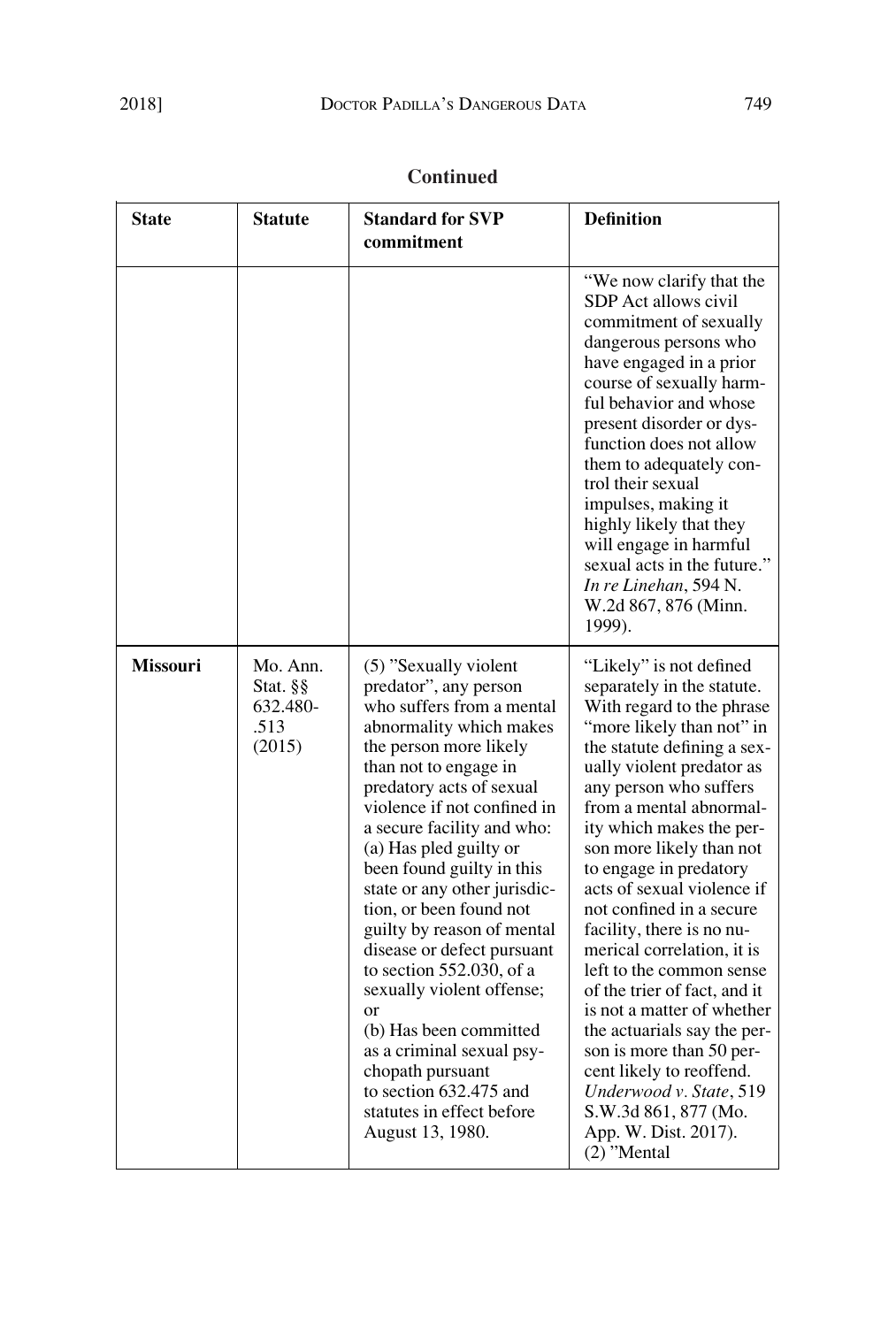| <b>State</b> | <b>Statute</b> | <b>Standard for SVP</b><br>commitment | <b>Definition</b>                                                                                                                                                                                                                                                                                                                                                                                                                                                                                                                                                                                                                                                                                                                                                                                                                                                                                                                                                                                                                                               |
|--------------|----------------|---------------------------------------|-----------------------------------------------------------------------------------------------------------------------------------------------------------------------------------------------------------------------------------------------------------------------------------------------------------------------------------------------------------------------------------------------------------------------------------------------------------------------------------------------------------------------------------------------------------------------------------------------------------------------------------------------------------------------------------------------------------------------------------------------------------------------------------------------------------------------------------------------------------------------------------------------------------------------------------------------------------------------------------------------------------------------------------------------------------------|
|              |                |                                       | abnormality", a congeni-<br>tal or acquired condition<br>affecting the emotional<br>or volitional capacity<br>which predisposes the<br>person to commit sexu-<br>ally violent offenses in a<br>degree constituting such<br>person a menace to the<br>health and safety of<br>others;<br>The court or jury shall<br>determine whether, by<br>clear and convincing evi-<br>dence, the person is a<br>sexually violent predator.<br>The person also must be<br>found to suffer from "a<br>mental abnormality<br>which makes the person<br>more likely than not to<br>engage in predatory acts<br>of sexual violence if not<br>confined in a secure facil-<br>ity."<br>"Although the instruc-<br>tions used below required<br>findings that "the re-<br>spondent is more likely<br>than not to engage in<br>predatory acts of sexual<br>violence if he is not con-<br>fined," this is not enough<br>because they did not<br>require the juries to "dis-<br>tinguish the dangerous<br>sexual offender whose<br>mental illness, abnormal-<br>ity or disorder subjects |
|              |                |                                       | him to civil commitment                                                                                                                                                                                                                                                                                                                                                                                                                                                                                                                                                                                                                                                                                                                                                                                                                                                                                                                                                                                                                                         |

from the dangerous but

typical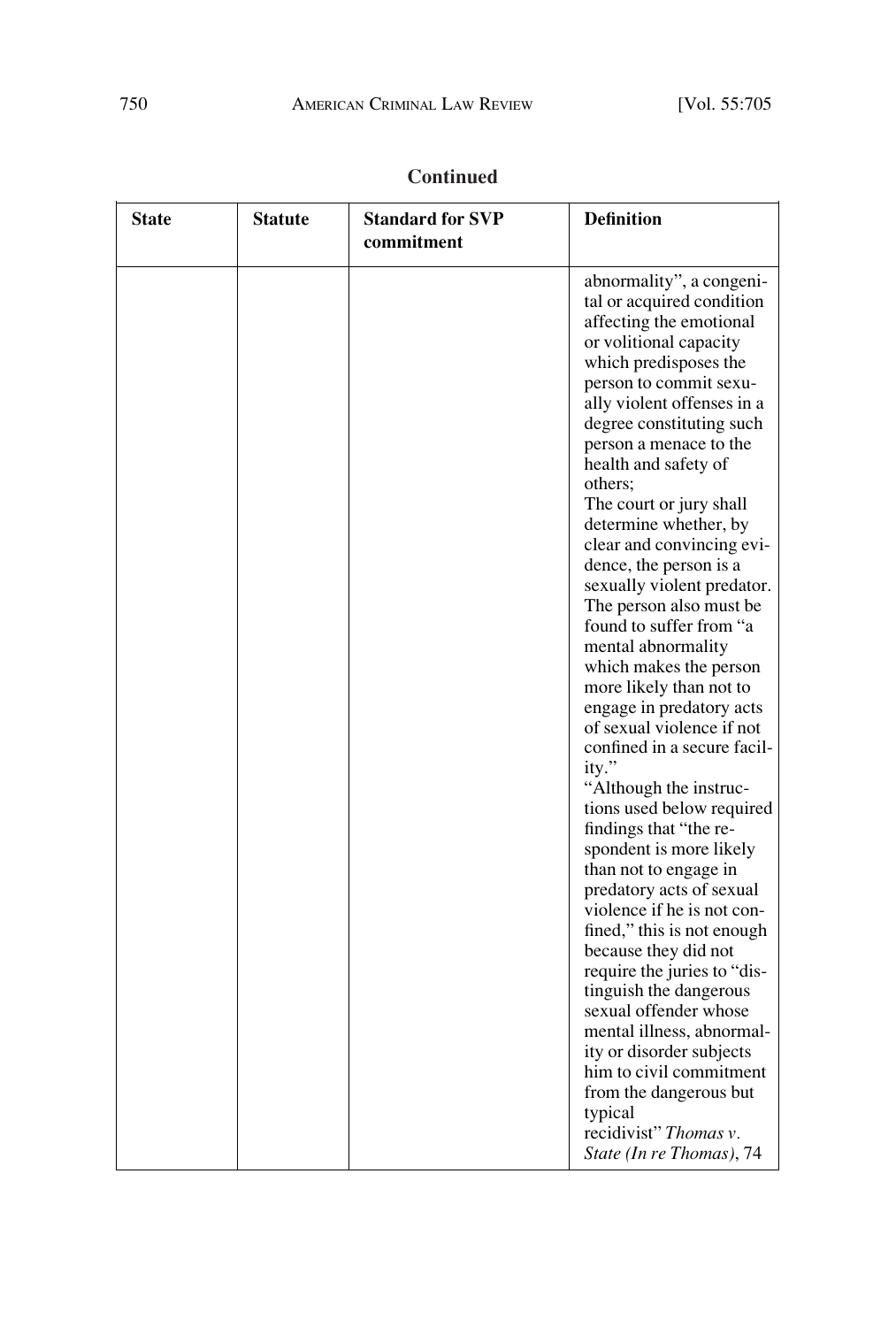| <b>State</b>            | <b>Statute</b>                                          | <b>Standard for SVP</b><br>commitment                                                                                                                                                                                                                                                                                                                                                                                                                                                                                                                                                                                                                                                                                                                        | <b>Definition</b>                                                                                                                                                                                                                                                                                                  |
|-------------------------|---------------------------------------------------------|--------------------------------------------------------------------------------------------------------------------------------------------------------------------------------------------------------------------------------------------------------------------------------------------------------------------------------------------------------------------------------------------------------------------------------------------------------------------------------------------------------------------------------------------------------------------------------------------------------------------------------------------------------------------------------------------------------------------------------------------------------------|--------------------------------------------------------------------------------------------------------------------------------------------------------------------------------------------------------------------------------------------------------------------------------------------------------------------|
|                         |                                                         |                                                                                                                                                                                                                                                                                                                                                                                                                                                                                                                                                                                                                                                                                                                                                              | S.W.3d 789, 792 (Mo.<br>2002).                                                                                                                                                                                                                                                                                     |
| <b>Nebraska</b>         | Neb. Rev.<br>Stat. Ann.<br>$§ 71-1201$<br>to $-1226$    | The statute cross referen-<br>ces the terms defined in<br>section 83-174.01.<br>Dangerous sex offender;<br>terms, defined<br>(1) Dangerous sex offen-<br>der means (a) a person<br>who suffers from a mental<br>illness which makes the<br>person likely to engage in<br>repeat acts of sexual vio-<br>lence, who has been con-<br>victed of one or more sex<br>offenses, and who is sub-<br>stantially unable to con-<br>trol his or her criminal<br>behavior or (b) a person<br>with a personality disor-<br>der which makes the per-<br>son likely to engage in<br>repeat acts of sexual vio-<br>lence, who has been con-<br>victed of two or more sex<br>offenses, and who is sub-<br>stantially unable to con-<br>trol his or her criminal<br>behavior; | (2) Likely to engage in<br>repeat acts of sexual vio-<br>lence means the person's<br>propensity to commit sex<br>offenses resulting in seri-<br>ous harm to others is of<br>such a degree as to pose a<br>menace to the health and<br>safety of the public;                                                        |
| <b>New</b><br>Hampshire | N.H. Rev.<br>Stat. Ann.<br>§ 135-E:1-<br>E:2<br>(2010). | XII. "Sexually violent<br>predator" means any per-<br>son who:<br>(a) Has been convicted of<br>a sexually violent offense;<br>and<br>(b) Suffers from a mental<br>abnormality or personal-<br>ity disorder that makes<br>the person likely to<br>engage in acts of sexual<br>violence if not confined in<br>a secure facility for long-                                                                                                                                                                                                                                                                                                                                                                                                                      | VI. "Likely to engage in<br>acts of sexual violence"<br>means the person's pro-<br>pensity to commit acts of<br>sexual violence is of such<br>a degree that the person<br>has serious difficulty in<br>controlling his or her<br>behavior as to pose a<br>potentially serious likeli-<br>hood of danger to others. |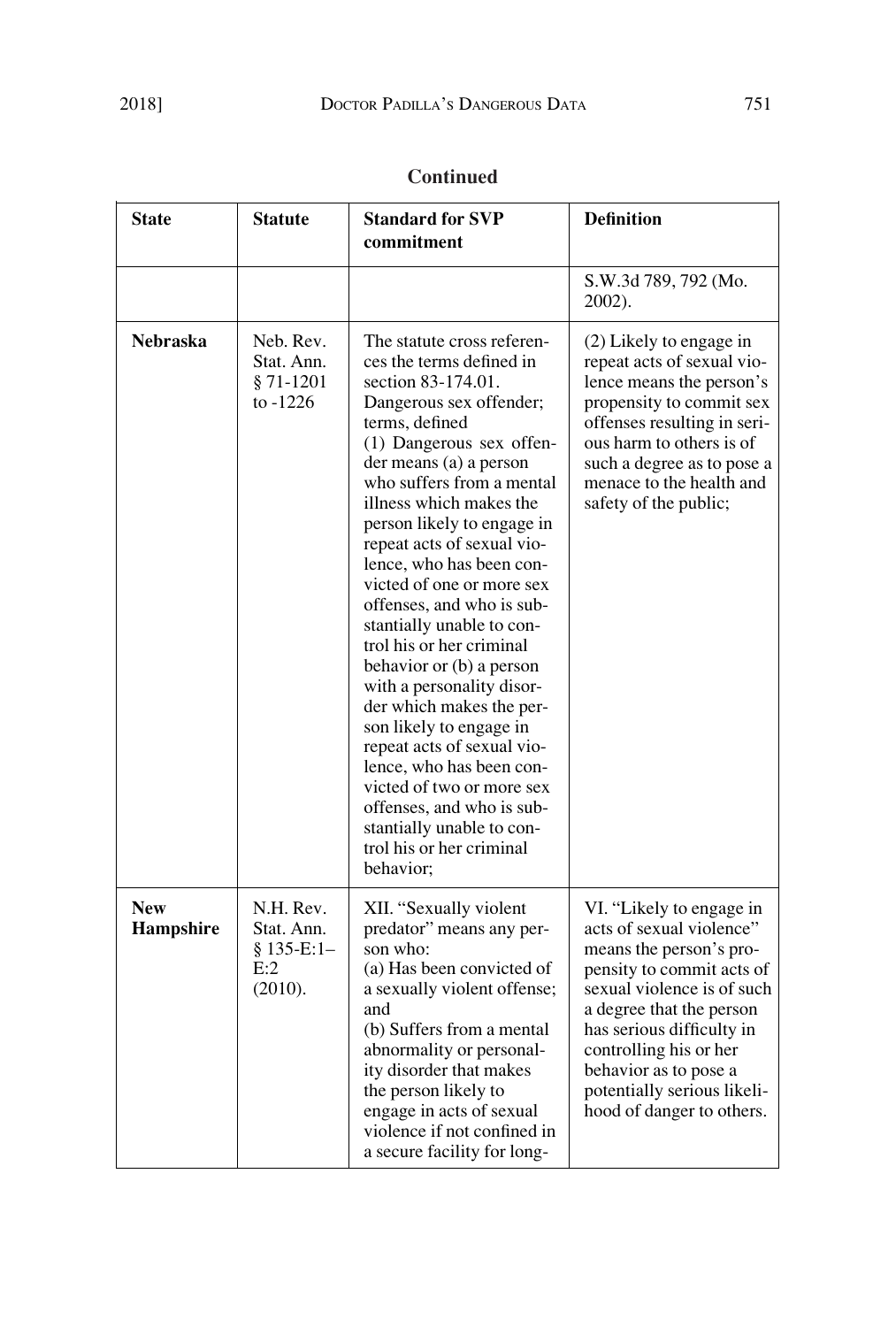| <b>State</b>      | <b>Statute</b>                                                              | <b>Standard for SVP</b><br>commitment                                                                                                                                                                                                                                                                                                                                                                                                                                                                                                                                       | <b>Definition</b>                                                                                                                                                                                                                                                                                                                                                                                                                                                                                                                                                                           |
|-------------------|-----------------------------------------------------------------------------|-----------------------------------------------------------------------------------------------------------------------------------------------------------------------------------------------------------------------------------------------------------------------------------------------------------------------------------------------------------------------------------------------------------------------------------------------------------------------------------------------------------------------------------------------------------------------------|---------------------------------------------------------------------------------------------------------------------------------------------------------------------------------------------------------------------------------------------------------------------------------------------------------------------------------------------------------------------------------------------------------------------------------------------------------------------------------------------------------------------------------------------------------------------------------------------|
|                   |                                                                             | term control, care, and<br>treatment.                                                                                                                                                                                                                                                                                                                                                                                                                                                                                                                                       |                                                                                                                                                                                                                                                                                                                                                                                                                                                                                                                                                                                             |
| <b>New Jersey</b> | N.J. Stat.<br>Ann. §§<br>30:4-27.26<br>(West<br>1999).                      | "Sexually violent preda-<br>tor" means a person who<br>has been convicted, adju-<br>dicated delinquent or<br>found not guilty by reason<br>of insanity for commis-<br>sion of a sexually violent<br>offense, or has been<br>charged with a sexually<br>violent offense but found<br>to be incompetent to stand<br>trial, and suffers from a<br>mental abnormality or<br>personality disorder that<br>makes the person likely to<br>engage in acts of sexual<br>violence if not confined in<br>a secure facility for con-<br>trol, care and treatment.                       | "Likely to engage in acts"<br>of sexual violence"<br>means the propensity of a<br>person to commit acts of<br>sexual violence is of such<br>a degree as to pose a<br>threat to the health and<br>safety of others.                                                                                                                                                                                                                                                                                                                                                                          |
| <b>New York</b>   | N.Y.<br>Mental<br>Hyg. Law<br>$§$ § 10.01-<br>.17<br>(McKinne-<br>y 200167) | (e) "Dangerous sex of-<br>fender requiring confine-<br>ment" means a person<br>who is a detained sex of-<br>fender suffering from a<br>mental abnormality<br>involving such a strong<br>predisposition to commit<br>sex offenses, and such an<br>inability to control behav-<br>ior, that the person is<br>likely to be a danger to<br>others and to commit sex<br>offenses if not confined to<br>a secure treatment facil-<br>ity.<br>(q) "Sex offender requir-<br>ing civil management"<br>means a detained sex of-<br>fender who suffers from a<br>mental abnormality. A | Likely is not defined in<br>the statute. But, the fol-<br>lowing can be found in<br>the "trial" portion of the<br>statute: Section 10.07: If<br>the court finds by clear<br>and convincing evidence<br>that the respondent has a<br>mental abnormality<br>involving such a strong<br>predisposition to commit<br>sex offenses, and such an<br>inability to control<br>behavior, that the re-<br>spondent is likely to be a<br>danger to others and to<br>commit sex offenses if<br>not confined to a secure<br>treatment facility, then<br>the court shall find the re-<br>spondent to be a |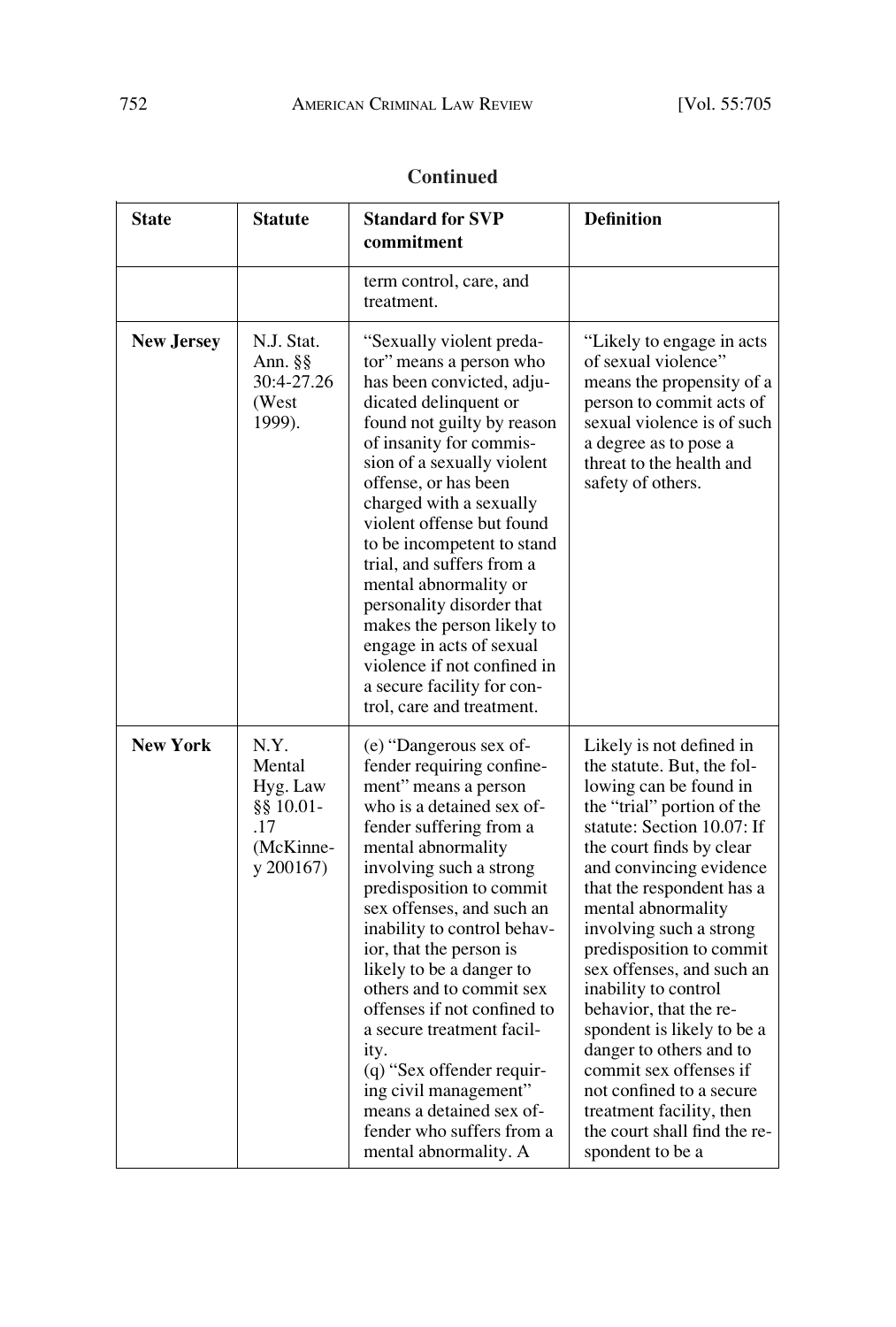| <b>Continued</b> |  |
|------------------|--|
|                  |  |

| <b>State</b>                  | <b>Statute</b>                                                               | <b>Standard for SVP</b><br>commitment                                                                                                                                                                                                                                                                                                                                                                                                                                                                                                                                                                              | <b>Definition</b>                                                                                                                                                                                                                                                                                                                                                                                                                                                                                                                                                                         |
|-------------------------------|------------------------------------------------------------------------------|--------------------------------------------------------------------------------------------------------------------------------------------------------------------------------------------------------------------------------------------------------------------------------------------------------------------------------------------------------------------------------------------------------------------------------------------------------------------------------------------------------------------------------------------------------------------------------------------------------------------|-------------------------------------------------------------------------------------------------------------------------------------------------------------------------------------------------------------------------------------------------------------------------------------------------------------------------------------------------------------------------------------------------------------------------------------------------------------------------------------------------------------------------------------------------------------------------------------------|
|                               |                                                                              | sex offender requiring<br>civil management can, as<br>determined by procedures<br>set forth in this article, be<br>either $(1)$ a dangerous sex<br>offender requiring con-<br>finement or $(2)$ a sex of-<br>fender requiring strict and<br>intensive supervision.<br>(r) "Sex offender requir-<br>ing strict and intensive<br>supervision" means a<br>detained sex offender<br>who suffers from a mental<br>abnormality but is not a<br>dangerous sex offender<br>requiring confinement.                                                                                                                          | dangerous sex offender<br>requiring confinement.<br>This definition applies to<br>New York County only;<br>there is no binding state-<br>wide case law that clari-<br>fies.<br>"It is not enough to find<br>that it is 'more likely<br>than not' that the<br>Respondent meets the<br>requisite criteria. This<br>Court must be satisfied<br>that it is 'highly proba-<br>ble' that the Respondent<br>will commit the kinds of<br>'hands-on' sexual crime<br>which qualifies as a 'sex<br>offense'." State v. P.H.,<br>929 N.Y.S.2d 203, 2011<br>1884732, at *24 (N.Y.<br>Supp. Ct. 2011). |
| <b>North</b><br><b>Dakota</b> | N.D. Cent.<br>Code Ann.<br>$\S\S 25$ -<br>$03.3 - 01 -$<br>24 (West<br>2013) | "Sexually dangerous indi-<br>vidual" means an individ-<br>ual who is shown to have<br>engaged in sexually pred-<br>atory conduct and who<br>has a congenital or<br>acquired condition that is<br>manifested by a sexual<br>disorder, a personality<br>disorder, or other mental<br>disorder or dysfunction<br>that makes that individual<br>likely to engage in further<br>acts of sexually predatory<br>conduct which constitute<br>a danger to the physical<br>or mental health or safety<br>of others. It is a rebuttable<br>presumption that sexually<br>predatory conduct creates<br>a danger to the physical | The phrase "likely to<br>engage in further acts of<br>sexually predatory con-<br>duct," for the purposes of<br>adjudicating a sex of-<br>fender as a sexually dan-<br>gerous person means that<br>the offender's propensity<br>towards sexual violence<br>is of such a degree as to<br>pose a threat to others. N.<br>D. Cent. Code Ann. §<br>$25-03.3-13$ (West 2013).<br>NDCC 25-03.3-13. In re<br><i>B.V.</i> , 708 N.W.2d 877<br>(N.D. 2006).                                                                                                                                         |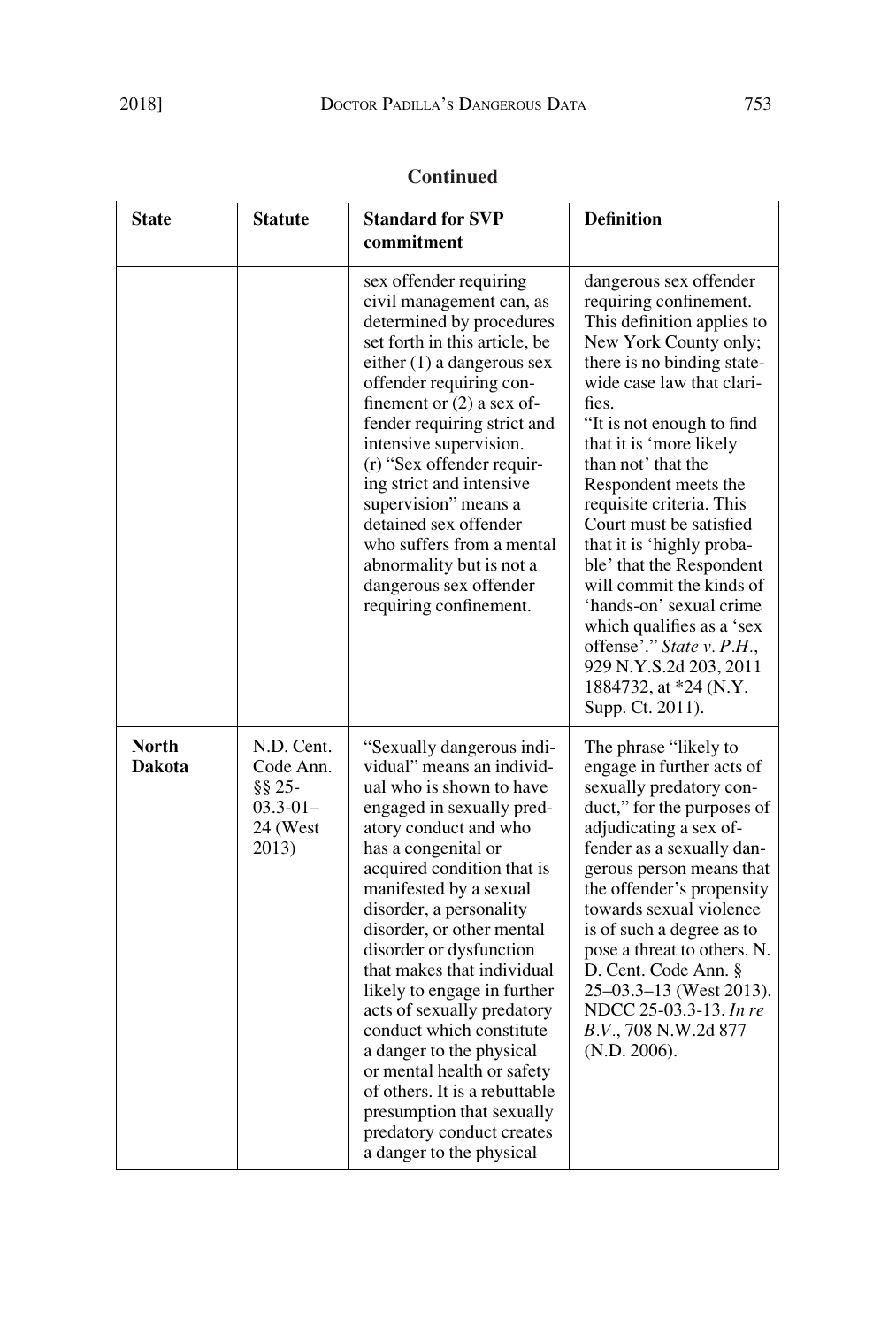| <b>State</b>      | <b>Statute</b>                             | <b>Standard for SVP</b><br>commitment                                                                                                                                                                                                                                                                                                                                                                                                                                                                                                                                                                                                                                                                                                                                                                                                                                                                                                                     | <b>Definition</b>                                                                                                                                                                                                                                                                                                                                                                                                                         |
|-------------------|--------------------------------------------|-----------------------------------------------------------------------------------------------------------------------------------------------------------------------------------------------------------------------------------------------------------------------------------------------------------------------------------------------------------------------------------------------------------------------------------------------------------------------------------------------------------------------------------------------------------------------------------------------------------------------------------------------------------------------------------------------------------------------------------------------------------------------------------------------------------------------------------------------------------------------------------------------------------------------------------------------------------|-------------------------------------------------------------------------------------------------------------------------------------------------------------------------------------------------------------------------------------------------------------------------------------------------------------------------------------------------------------------------------------------------------------------------------------------|
|                   |                                            | or mental health or safety<br>of the victim of the con-<br>duct. For these purposes,<br>intellectual disability is<br>not a sexual disorder, per-<br>sonality disorder, or other<br>mental disorder or<br>dysfunction.                                                                                                                                                                                                                                                                                                                                                                                                                                                                                                                                                                                                                                                                                                                                    |                                                                                                                                                                                                                                                                                                                                                                                                                                           |
| Pennsylva-<br>nia | 42 Pa.<br>Cons. Stat.<br>Ann. §<br>9799.12 | "Sexually violent preda-<br>tor." An individual deter-<br>mined to be<br>a sexually violent predator<br>under section 9795.4<br>(relating to assessments)<br>prior to the effective date<br>of this subchapter or an<br>individual convicted of an<br>offense specified in: $[ \dots ]$<br>or $(9)$<br>who, on or after the effec-<br>tive date of this subchap-<br>ter, is determined to be<br>a sexually<br>violent predator under<br>section 9799.24 (relating<br>to assessments) due to a<br>mental abnormality or<br>personality disorder that<br>makes the individual<br>likely to engage<br>in predatory<br>sexually violent offenses.<br>The term includes an indi-<br>vidual determined to be<br>a sexually<br>violent predator or similar<br>designation where the<br>determination occurred in<br>another jurisdiction, a for-<br>eign country or by court<br>martial following a judi-<br>cial or administrative<br>determination pursuant to | Likely is not defined<br>within the statute.<br>"Mental abnormality." A<br>congenital or acquired<br>condition of a person that<br>affects the emotional or<br>volitional capacity of the<br>person in a manner that<br>predisposes that person<br>to the commission of<br>criminal sexual acts to a<br>degree that makes the<br>person a menace to the<br>health and safety of other<br>persons.<br>Nothing in the jury<br>instructions. |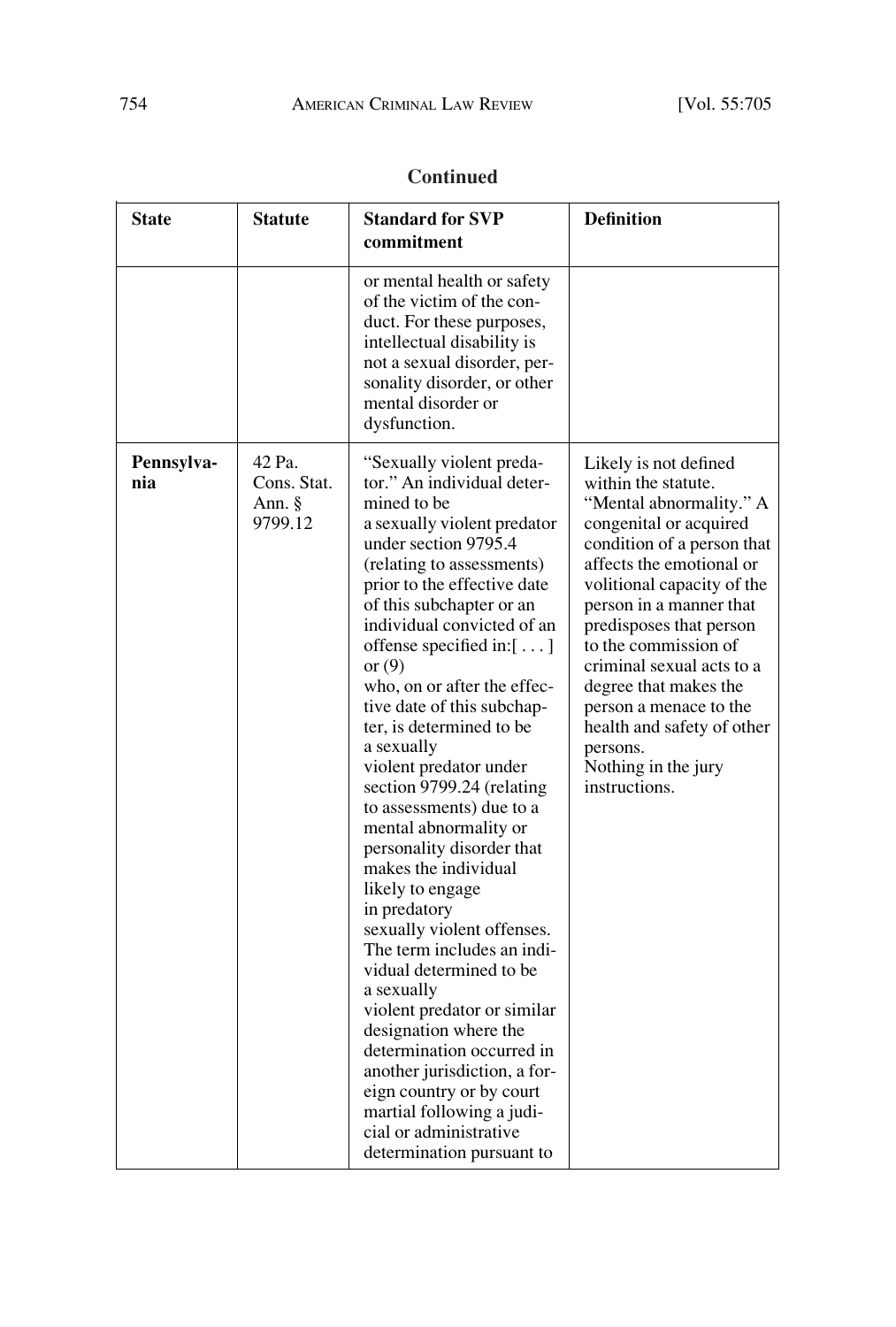| <b>State</b>             | <b>Statute</b>                                     | <b>Standard for SVP</b><br>commitment                                                                                                                                                                                                                                                                                                                                                                                                                                                                                                                                             | <b>Definition</b>                                                                                                                                                                                                       |
|--------------------------|----------------------------------------------------|-----------------------------------------------------------------------------------------------------------------------------------------------------------------------------------------------------------------------------------------------------------------------------------------------------------------------------------------------------------------------------------------------------------------------------------------------------------------------------------------------------------------------------------------------------------------------------------|-------------------------------------------------------------------------------------------------------------------------------------------------------------------------------------------------------------------------|
|                          |                                                    | a process similar to that<br>under section 9799.24.<br>In addition, the term shall<br>include any person con-<br>victed between January<br>23, 2005, and December<br>19, 2012, of any offense<br>set forth in section<br>9799.13(3.1) (relating to<br>applicability) determined<br>by a court to be a sexually<br>violent predator due to a<br>mental abnormality or<br>personality disorder that<br>made the person likely to<br>engage in predatory sexu-<br>ally violent offenses,<br>which person shall be<br>deemed a sexually violent<br>predator under this<br>subchapter. |                                                                                                                                                                                                                         |
| <b>South</b><br>Carolina | S.C. Code<br>Ann. § 44-<br>48-30<br>(West<br>2012) | (1) "Sexually violent"<br>predator" means a person<br>who:<br>(a) has been convicted of<br>a sexually violent offense;<br>and<br>(b) suffers from a mental<br>abnormality or personal-<br>ity disorder that makes<br>the person likely to<br>engage<br>in acts of sexual violence<br>if not confined in a secure<br>facility for long-term con-<br>trol, care, and treatment.<br>(3) "Mental abnormality"<br>means a mental condition<br>affecting a person's emo-<br>tional or volitional<br>capacity that predisposes<br>the person to commit sex-<br>ually violent offenses.   | $(9)$ "Likely to engage"<br>in acts of sexual violence"<br>means the person's pro-<br>pensity to commit acts of<br>sexual violence is of such<br>a degree as to pose a<br>menace to the health and<br>safety of others. |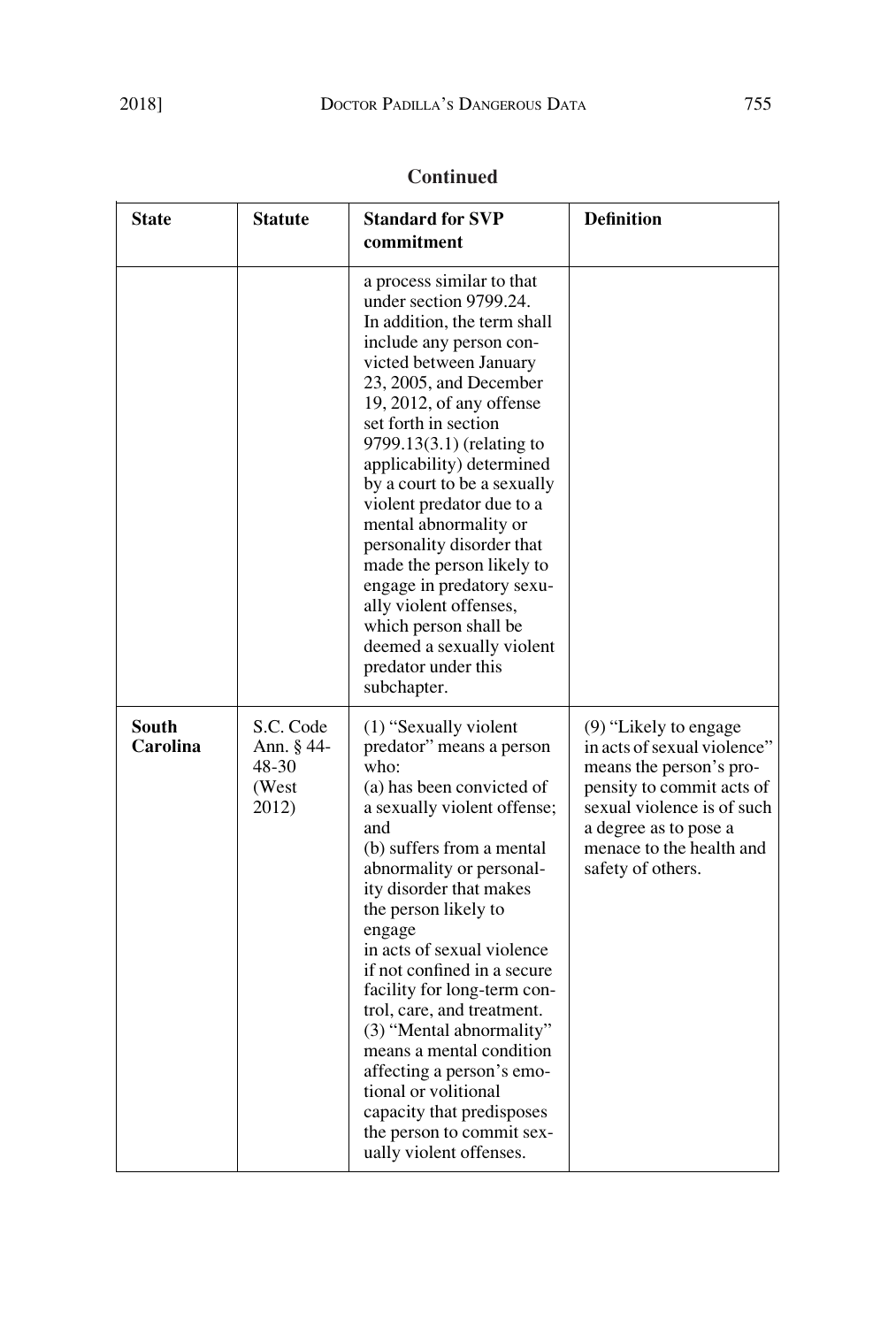| <b>State</b>    | <b>Statute</b>                                                         | <b>Standard for SVP</b><br>commitment                                                                                                                                                                                                                                                                                                                                                                                                                                              | <b>Definition</b>                                                                                                                                                                                                                                                                                                                                                                                                                                                                                                                                                                                               |
|-----------------|------------------------------------------------------------------------|------------------------------------------------------------------------------------------------------------------------------------------------------------------------------------------------------------------------------------------------------------------------------------------------------------------------------------------------------------------------------------------------------------------------------------------------------------------------------------|-----------------------------------------------------------------------------------------------------------------------------------------------------------------------------------------------------------------------------------------------------------------------------------------------------------------------------------------------------------------------------------------------------------------------------------------------------------------------------------------------------------------------------------------------------------------------------------------------------------------|
| <b>Texas</b>    | Tex.<br>Health &<br>Safety<br>Code Ann.<br>§ 841.003<br>(West<br>2015) | a) A person is a sexually<br>violent predator for the<br>purposes of this chapter if<br>the person:<br>$(1)$ is a<br>repeat sexually violent of-<br>fender; and<br>(2) suffers from a behav-<br>ioral abnormality that<br>makes the person likely to<br>engage in a predatory act<br>of sexual violence.                                                                                                                                                                           | "Likely" is not defined,<br>but behavior abnormality<br>is defined as:<br>"Behavioral abnormal-<br>ity" means a congenital<br>or acquired condition<br>that, by affecting a per-<br>son's emotional or voli-<br>tional capacity,<br>predisposes the person to<br>commit a sexually vio-<br>lent offense, to the extent<br>that the person becomes<br>a menace to the health<br>and safety of another per-<br>son. Tex. Health &<br>Safety Code Ann. §<br>841.002 (West 2015)<br>A secondary source con-<br>firms there is no case<br>clarifying a definition for<br>"likely" in Texas.<br>No jury instructions. |
| <b>Virginia</b> | VA Code<br>Ann. §<br>37.2-900<br>to $-920$<br>(West<br>2009)           | "Sexually violent preda-<br>tor" means any person<br>who (i) has been con-<br>victed of a sexually<br>violent offense, or has<br>been charged with<br>a sexually violent offense<br>and is unrestorably<br>incompetent to stand trial<br>pursuant to § 19.2-169.3;<br>and (ii) because of a men-<br>tal abnormality or person-<br>ality disorder, finds it<br>difficult to control<br>his predatory behavior,<br>which makes him likely<br>to engage<br>in sexually violent acts." | "Likely" is not defined<br>within the statute.<br>However, mental abnor-<br>mality or personality dis-<br>order is defined as:<br>"Mental abnormality" or<br>"personality disorder"<br>means a congenital or<br>acquired condition that<br>affects a person's emo-<br>tional or volitional<br>capacity and renders the<br>person so likely to com-<br>mit sexually violent<br>offenses that he consti-<br>tutes a menace to the<br>health and safety of<br>others."<br>Nothing in Jury<br>Instructions.<br>"It is not necessary for an                                                                          |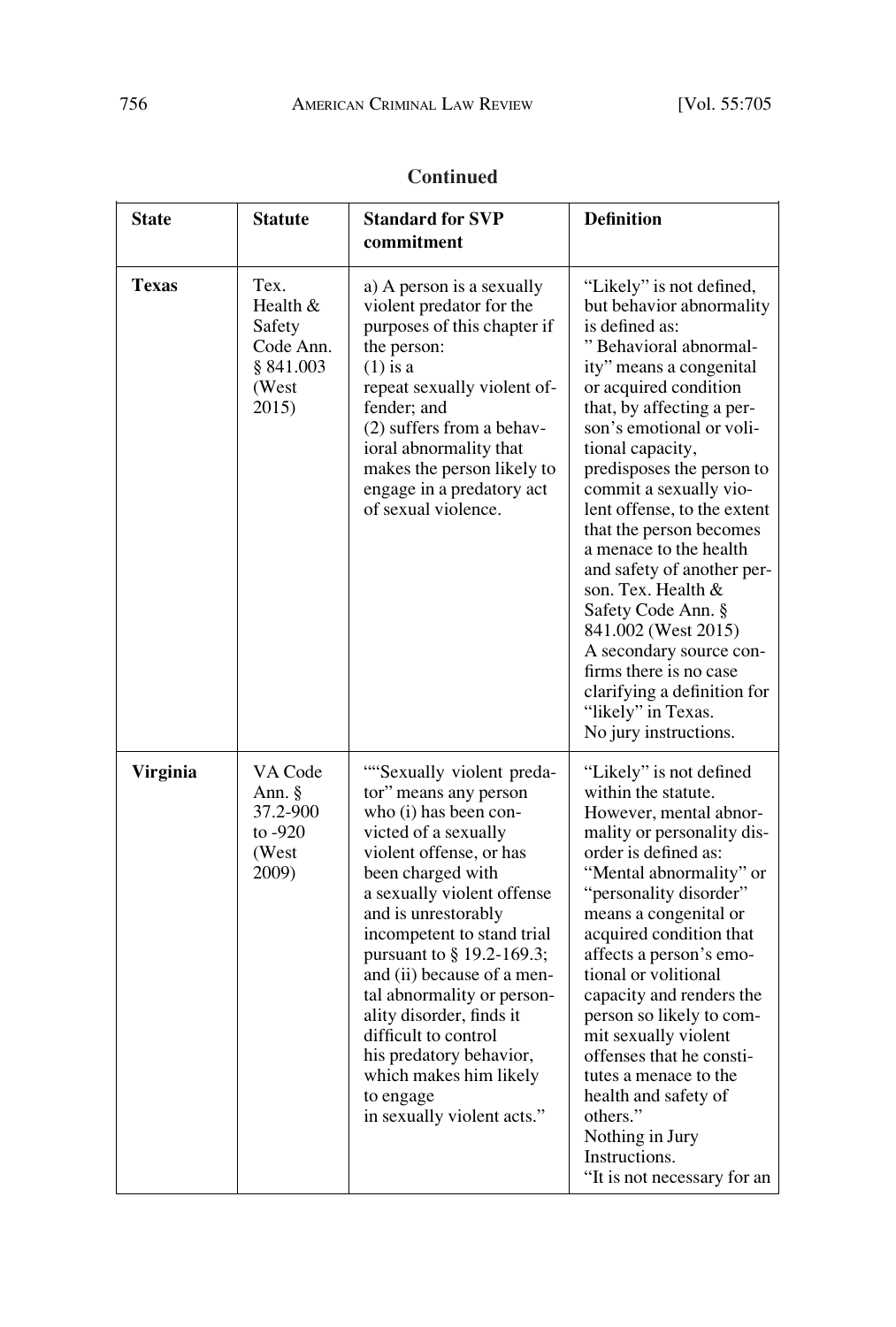| <b>State</b> | <b>Statute</b>                                                   | <b>Standard for SVP</b>                                                                                                                                                                                                                                                                                     | <b>Definition</b>                                                                                                                                                                                                                                                                                                                                                                                                                                                                                          |
|--------------|------------------------------------------------------------------|-------------------------------------------------------------------------------------------------------------------------------------------------------------------------------------------------------------------------------------------------------------------------------------------------------------|------------------------------------------------------------------------------------------------------------------------------------------------------------------------------------------------------------------------------------------------------------------------------------------------------------------------------------------------------------------------------------------------------------------------------------------------------------------------------------------------------------|
|              |                                                                  | commitment                                                                                                                                                                                                                                                                                                  |                                                                                                                                                                                                                                                                                                                                                                                                                                                                                                            |
|              |                                                                  |                                                                                                                                                                                                                                                                                                             | expert to state with speci-<br>ficity that the respondent<br>will likely engage in sex-<br>ually violent acts in the<br>future; rather, the deter-<br>mination whether the re-<br>spondent is likely to<br>engage in sexually vio-<br>lent acts" as defined in<br>Code § 37.2-900 "by<br>clear and convincing evi-<br>dence is an issue of fact<br>to be determined by the<br>court or jury upon con-<br>sideration of the whole<br>record." DeMille v.<br>Commonwealth, 720 S.<br>E.2d 69, 74 (Va. 2012). |
| Washington   | Wash.<br>Rev. Code<br>Ann.<br>§71.09.020<br>$(7)$ (West<br>2015) | "Likely to engage in pred-<br>atory acts of sexual vio-<br>lence if not confined in a<br>secure facility"                                                                                                                                                                                                   | "(T) he person more prob-<br>ably than not will engage<br>in such acts if released<br>unconditionally from<br>detention on the sexually<br>violent predator<br>petition."                                                                                                                                                                                                                                                                                                                                  |
| Wisconsin    | Wis. Stat.<br>Ann.<br>$§$ 980.01-<br>980.14<br>(West<br>2016)    | 980.01(7) "Sexually vio-<br>lent person" means a per-<br>son who has been<br>convicted of a sexually<br>violent offense and<br>who is dangerous because<br>he or she suffers from a<br>mental disorder that<br>makes it likely that the<br>person will engage in one<br>or more acts of sexual<br>violence. | 980.01(1m) "Likely"<br>means more likely than<br>not.                                                                                                                                                                                                                                                                                                                                                                                                                                                      |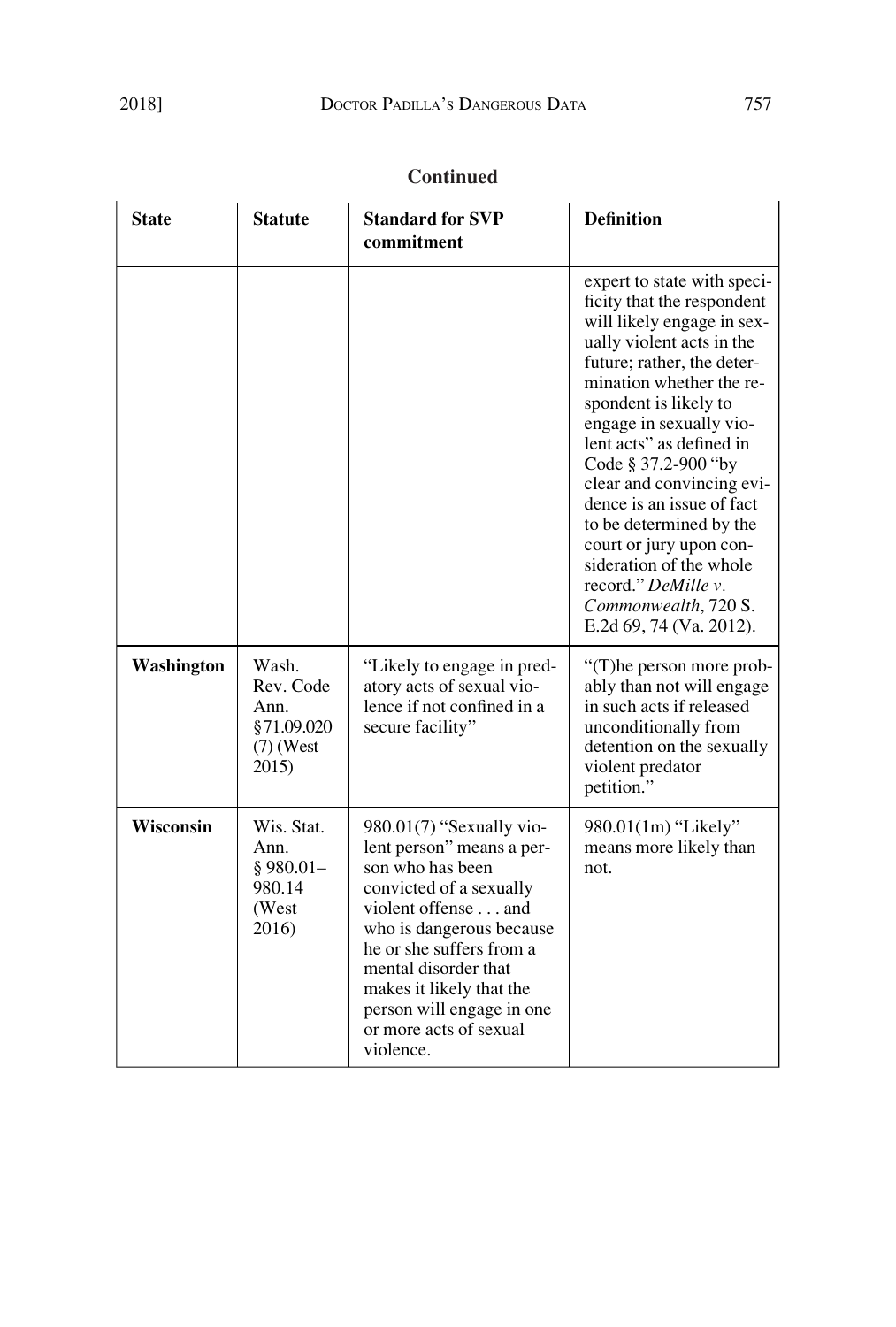### APPENDIX 2

#### **Analysis of Evidence for SVP Dangerousness cited by State Supreme Courts in Upholding Laws**

| <b>State</b>              | Case                                                                                                                        | <b>Mention</b>                                                                                                                                                                                                                                                                              | Data on<br><b>sex</b><br>offenders<br>generally | Data on<br>released<br><b>SVPs</b> |
|---------------------------|-----------------------------------------------------------------------------------------------------------------------------|---------------------------------------------------------------------------------------------------------------------------------------------------------------------------------------------------------------------------------------------------------------------------------------------|-------------------------------------------------|------------------------------------|
| Arizona <sup>250</sup>    | State v. Erhlich, 59<br>P.3d 779, 787 (Ariz.<br>2002)<br>In re Leon G., 59 P.3d<br>779 (Ariz. 2002)<br>(same as above case) | "(T)he legisla-<br>ture noted that,<br>for a 'small<br>but extremely<br>dangerous<br>group of sexu-<br>ally violent<br>predators,' the<br>'likelihood of<br>the sex<br>offenders<br>engaging in<br>repeat acts of<br>predatory sex-<br>ual violence is<br>high." (787)                      | N <sub>o</sub>                                  | No                                 |
| California <sup>251</sup> | Hubbart v. Superior<br>Court, 969 P.2d 584<br>(Cal. 1999)                                                                   | "In recent"<br>years, law-<br>makers across<br>the country<br>have perceived<br>a link between<br>certain diag-<br>nosable mental<br>disorders and<br>violent sexual<br>behavior that<br>is criminal in<br>nature."(587)<br>"In describing<br>the underlying<br>purpose, the<br>Legislature | N <sub>o</sub>                                  | N <sub>o</sub>                     |

<sup>250.</sup> ARIZ. REV. STAT. ANN. § 36-3701(6)(a) (2017).

<sup>251.</sup> CAL. PENAL CODE § 288(a) (West 2017); CAL. WELF. & INS. CODE § 6601(b) (West 2017).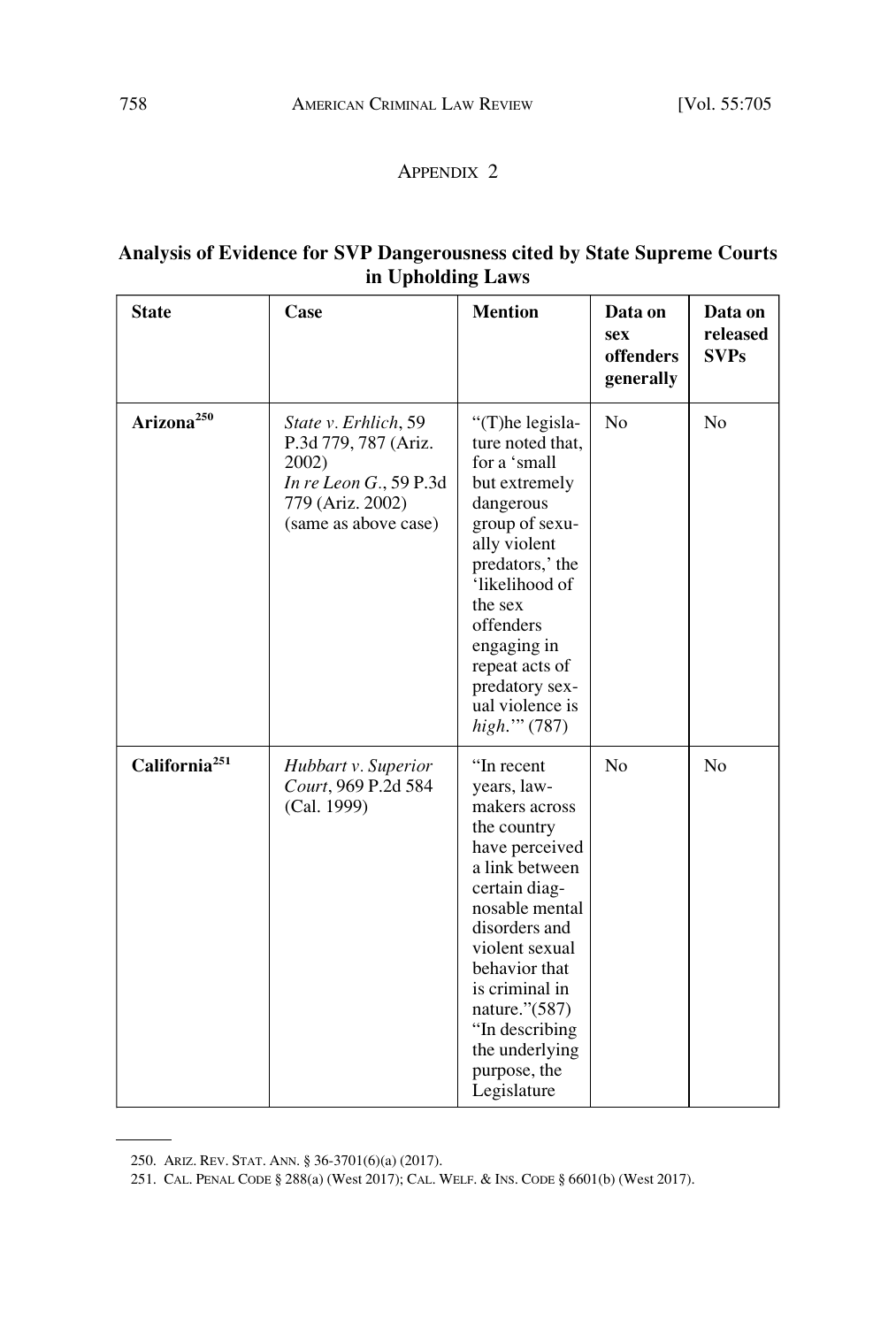| <b>State</b> | Case | <b>Mention</b>            | Data on<br><b>sex</b><br>offenders<br>generally | Data on<br>released<br><b>SVPs</b> |
|--------------|------|---------------------------|-------------------------------------------------|------------------------------------|
|              |      | expressed con-            |                                                 |                                    |
|              |      | cern over a               |                                                 |                                    |
|              |      | select group of           |                                                 |                                    |
|              |      | criminal                  |                                                 |                                    |
|              |      | offenders who             |                                                 |                                    |
|              |      | are extremely             |                                                 |                                    |
|              |      | dangerous as              |                                                 |                                    |
|              |      | the result of             |                                                 |                                    |
|              |      | mental impair-            |                                                 |                                    |
|              |      | ment, and who             |                                                 |                                    |
|              |      | are likely to             |                                                 |                                    |
|              |      | continue com-             |                                                 |                                    |
|              |      | mitting acts of           |                                                 |                                    |
|              |      | sexual vio-               |                                                 |                                    |
|              |      | lence even af-            |                                                 |                                    |
|              |      | ter they have             |                                                 |                                    |
|              |      | been punished<br>for such |                                                 |                                    |
|              |      | crimes."(587)             |                                                 |                                    |
|              |      | "An uncodi-               |                                                 |                                    |
|              |      | fied statement            |                                                 |                                    |
|              |      | accompanying              |                                                 |                                    |
|              |      | the Act reads,            |                                                 |                                    |
|              |      | in full, as fol-          |                                                 |                                    |
|              |      | lows: "The                |                                                 |                                    |
|              |      | Legislature               |                                                 |                                    |
|              |      | finds and                 |                                                 |                                    |
|              |      | declares that a           |                                                 |                                    |
|              |      | small but                 |                                                 |                                    |
|              |      | extremely dan-            |                                                 |                                    |
|              |      | gerous group              |                                                 |                                    |
|              |      | of sexually               |                                                 |                                    |
|              |      | violent preda-            |                                                 |                                    |
|              |      | tors that have            |                                                 |                                    |
|              |      | diagnosable               |                                                 |                                    |
|              |      | mental disor-             |                                                 |                                    |
|              |      | ders can be               |                                                 |                                    |
|              |      | identified                |                                                 |                                    |
|              |      | while they are            |                                                 |                                    |
|              |      | incarcerated.             |                                                 |                                    |
|              |      | These persons             |                                                 |                                    |
|              |      | are not safe to           |                                                 |                                    |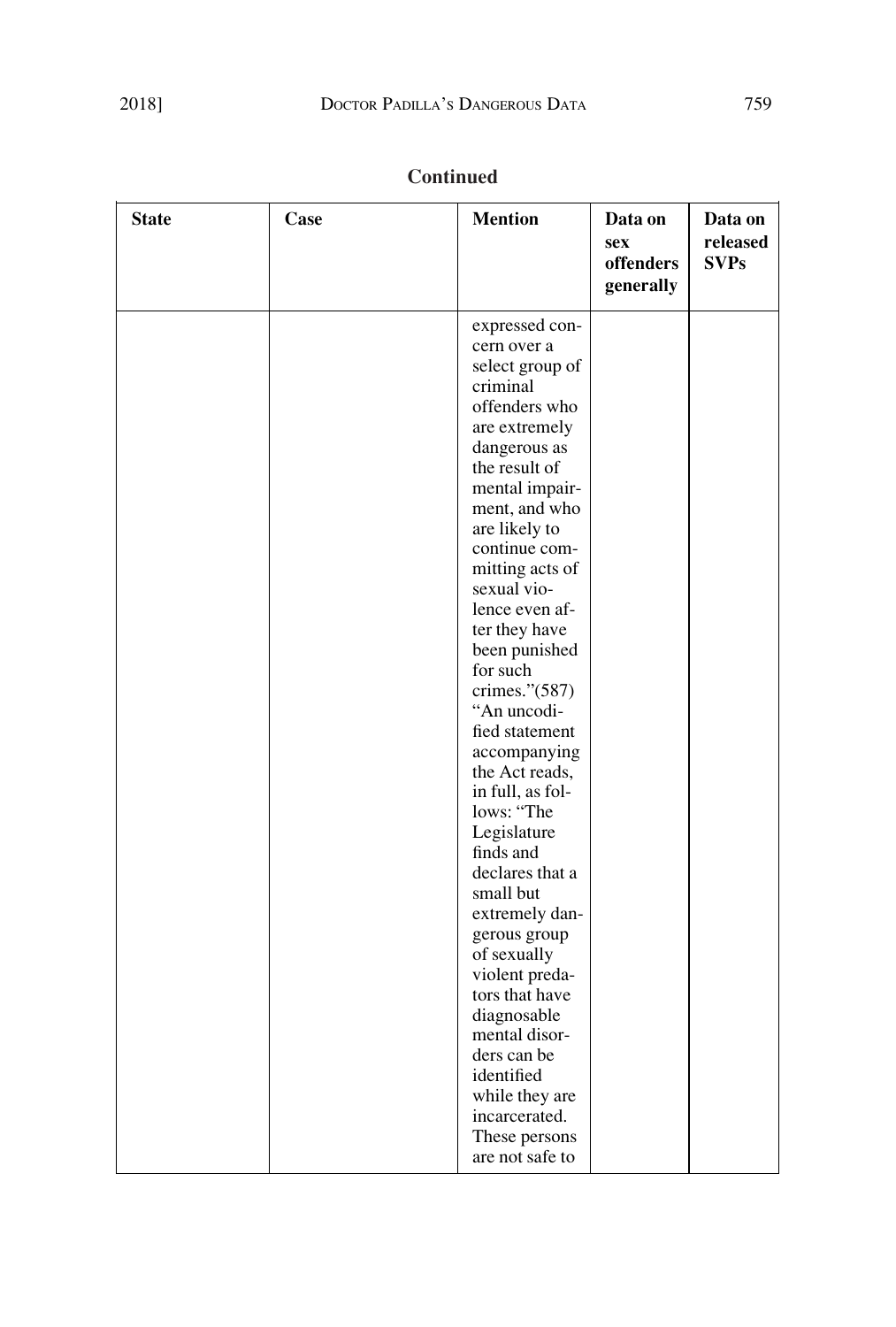| <b>State</b> | Case | <b>Mention</b>                                                                                                                                                                                                                                                                                                                                                                                                                                                                                                                                                                                                                                                              | Data on<br><b>sex</b><br>offenders<br>generally | Data on<br>released<br><b>SVPs</b> |
|--------------|------|-----------------------------------------------------------------------------------------------------------------------------------------------------------------------------------------------------------------------------------------------------------------------------------------------------------------------------------------------------------------------------------------------------------------------------------------------------------------------------------------------------------------------------------------------------------------------------------------------------------------------------------------------------------------------------|-------------------------------------------------|------------------------------------|
|              |      | be at large and<br>if released rep-<br>resent a danger<br>to the health<br>and safety of<br>others in that<br>they are likely<br>to engage in<br>acts of sexual<br>violence<br>The<br>Legislature<br>further finds<br>and declares<br>that while<br>these individu-<br>als have been<br>duly punished<br>for their crimi-<br>nal acts, they<br>are, if adjudi-<br>cated sexually<br>violent preda-<br>tors, a continu-<br>ing threat to<br>society. The<br>continuing<br>danger posed<br>by these indi-<br>viduals and<br>the continuing<br>basis for their<br>judicial com-<br>mitment is a<br>currently diag-<br>nosed mental<br>disorder which<br>predisposes<br>them to |                                                 |                                    |
|              |      | engage in sex-<br>ually violent                                                                                                                                                                                                                                                                                                                                                                                                                                                                                                                                                                                                                                             |                                                 |                                    |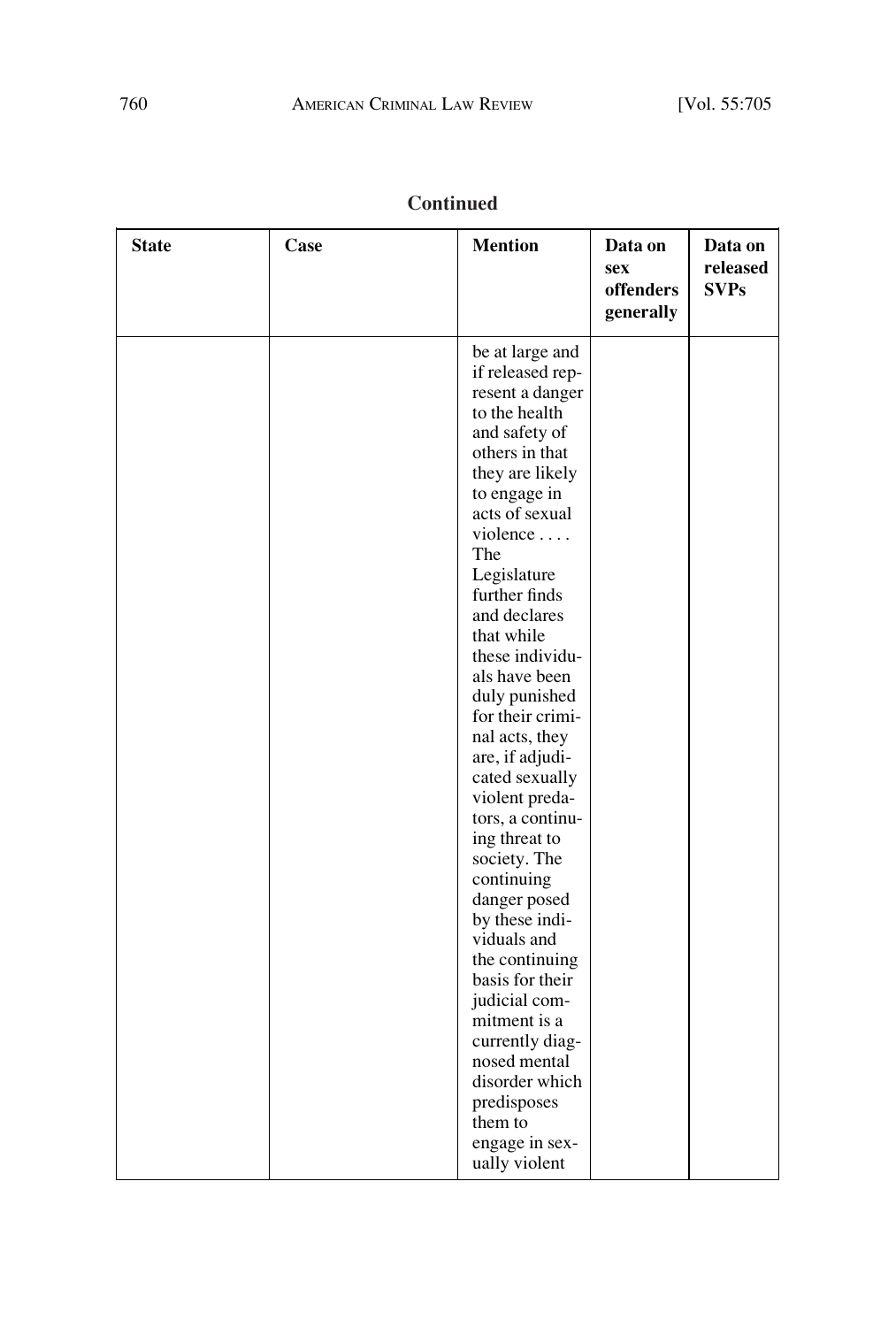| <b>State</b>           | Case                                                    | <b>Mention</b>                                                                                                                                                                                                                                                                                                                             | Data on<br>sex<br>offenders<br>generally | Data on<br>released<br><b>SVPs</b> |
|------------------------|---------------------------------------------------------|--------------------------------------------------------------------------------------------------------------------------------------------------------------------------------------------------------------------------------------------------------------------------------------------------------------------------------------------|------------------------------------------|------------------------------------|
|                        |                                                         | behav-<br>ior."(587, n.5)<br>"The Kansas<br>Legislature<br>found that sex-<br>ually violent<br>predators were<br>highly likely<br>to reoffend,<br>and that con-<br>finement and<br>treatment was<br>necessary to<br>reduce the<br>'risk' such<br>individuals<br>pose to soci-<br>ety."(594) (cit-<br>ing Hendricks,<br>521 U.S. at<br>351) |                                          |                                    |
| Florida <sup>252</sup> | Westerheide v.<br>Florida, 831 So. 2d 93<br>(Fla. 2002) | "The<br>Legislature<br>concluded that<br>the existing<br>involuntary<br>commitment<br>procedures<br>under the<br>Baker Act are<br>inadequate to<br>treat 'a small<br>but extremely<br>dangerous<br>number of sex-<br>ually violent<br>predators.' §<br>394.01- Fla.<br>Stat. (2001)                                                        | N <sub>o</sub>                           | N <sub>o</sub>                     |

252. FLA. STAT. § 800.04 (2017).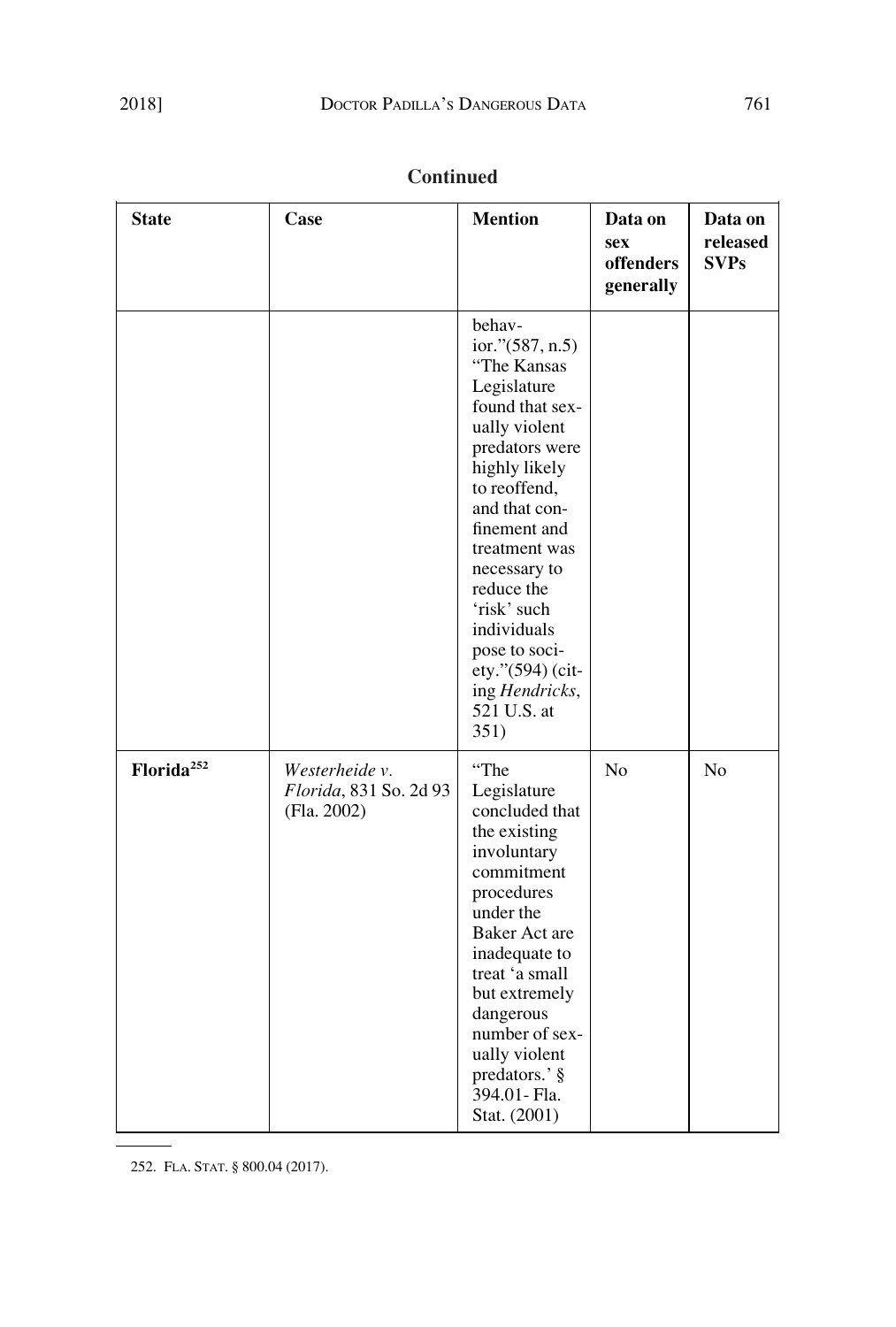$\overline{\phantom{0}}$ 

| <b>State</b> | Case | <b>Mention</b>                                                                                                                                                                                                                                                                                                                                                                                                                                                                                                                                                                       | Data on<br>sex<br>offenders<br>generally | Data on<br>released<br><b>SVPs</b> |
|--------------|------|--------------------------------------------------------------------------------------------------------------------------------------------------------------------------------------------------------------------------------------------------------------------------------------------------------------------------------------------------------------------------------------------------------------------------------------------------------------------------------------------------------------------------------------------------------------------------------------|------------------------------------------|------------------------------------|
|              |      | The<br>Legislature<br>further recog-<br>nized that 'the<br>prognosis for<br>rehabilitating<br>sexually vio-<br>lent predators<br>in a prison set-<br>ting is poor,<br>the treatment<br>needs of this<br>population are<br>very long<br>term, and the<br>treatment<br>modalities for<br>this population<br>are very differ-<br>ent from [those<br>for individuals<br>who are com-<br>mitted] under<br>the Baker<br>Act." (99)<br>"The Supreme<br>Court noted<br>the following<br>factors as evi-<br>dence that the<br>act was not pu-<br>nitive: the<br>State "disa-<br>vowed any pu- |                                          |                                    |
|              |      | nitive intent';<br>limited confine-<br>ment to a small<br>segment of par-<br>ticularly dan-<br>gerous individ-<br>uals $\ldots$ ." (100)<br>"Further, the                                                                                                                                                                                                                                                                                                                                                                                                                            |                                          |                                    |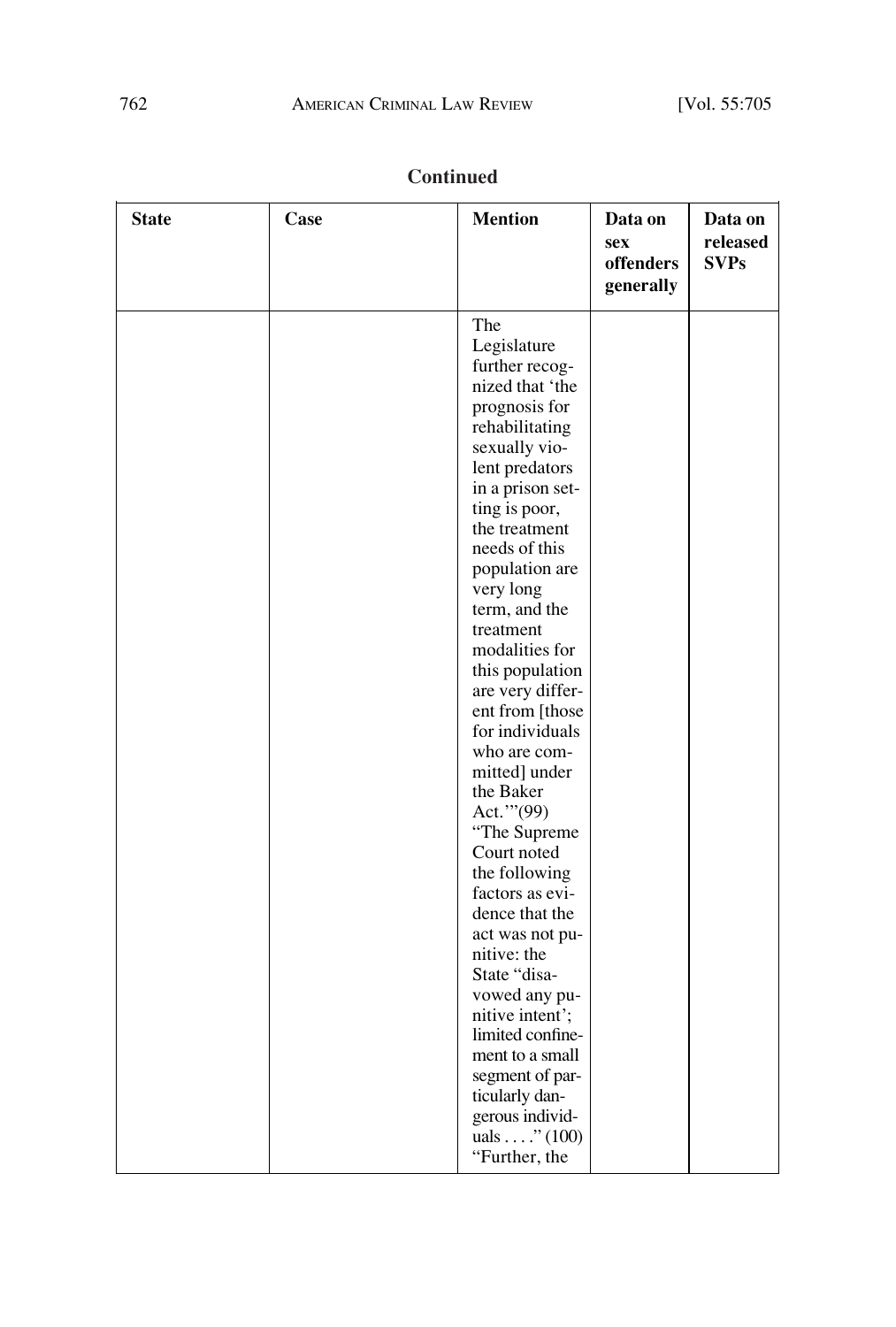| <b>State</b> | Case | <b>Mention</b>                                                                                                                                                                                                                                                                                                                                                                                                                                                                                                                                                                                                                                                       | Data on<br><b>sex</b><br>offenders<br>generally | Data on<br>released<br><b>SVPs</b> |
|--------------|------|----------------------------------------------------------------------------------------------------------------------------------------------------------------------------------------------------------------------------------------------------------------------------------------------------------------------------------------------------------------------------------------------------------------------------------------------------------------------------------------------------------------------------------------------------------------------------------------------------------------------------------------------------------------------|-------------------------------------------------|------------------------------------|
|              |      | affirmative<br>restraint of 'a<br>small but<br>extremely<br>dangerous<br>number of<br>sexually vio-<br>lent predators'<br>who 'pose [a<br>risk] to soci-<br>ety' because<br>they are<br>'likely to<br>engage in<br>criminal, sex-<br>ually violent<br>behavior,'<br>394.910, Fla.<br>Stat. (2001), is<br>a 'classic<br>example of<br>nonpunitive<br>detention."<br>$(100)$ (citing<br>Hendricks,<br>521 U.S. at<br>363).<br>"The<br>Legislature<br>has the final<br>word on decla-<br>rations of pub-<br>lic policy, and<br>the courts are<br>bound to give<br>great weight<br>to legislative<br>determina-<br>tions of facts.<br>Further, legis-<br>lative determi- |                                                 |                                    |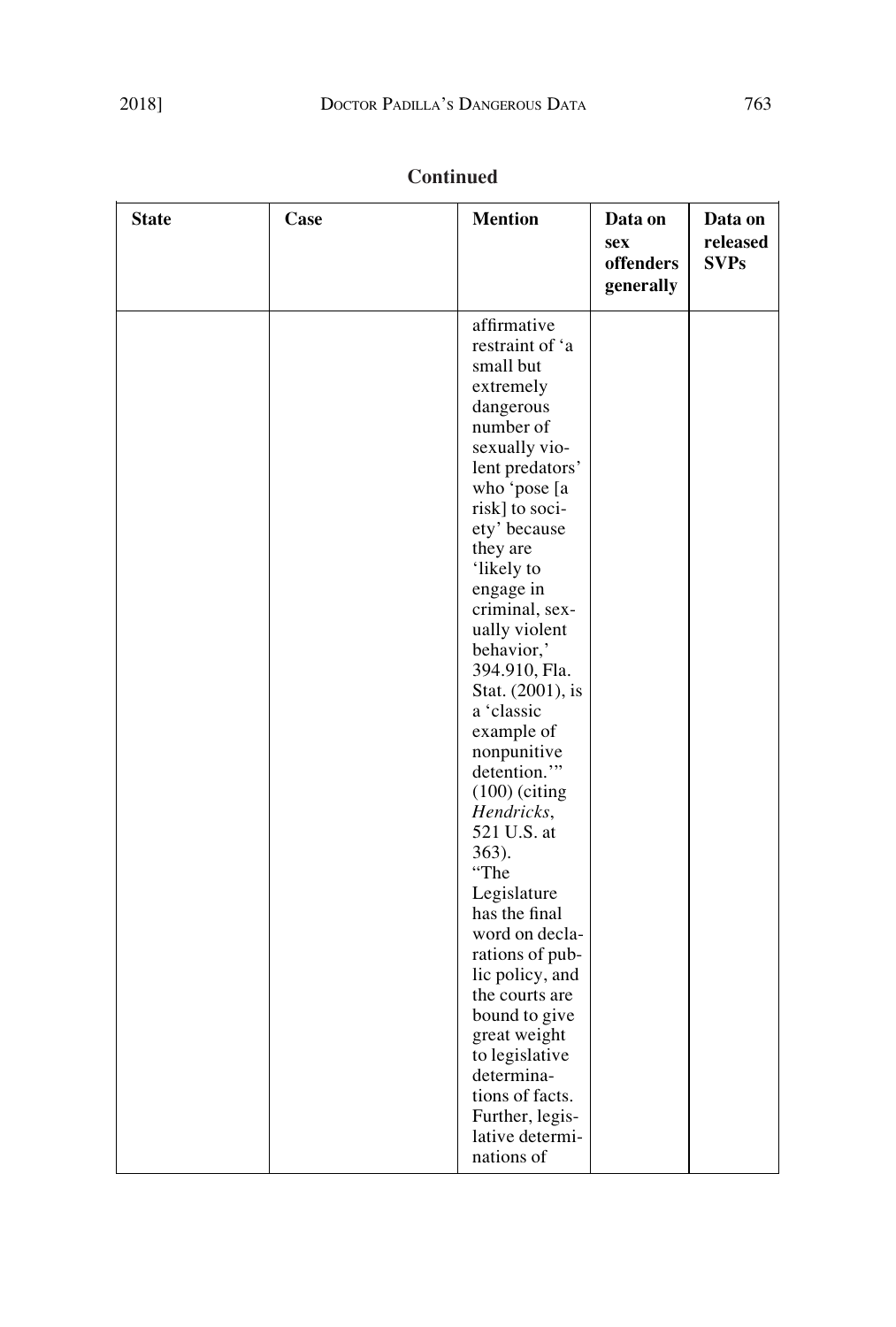| <b>State</b>        | Case                                         | <b>Mention</b>                                                                                                                                                                                                                                                                                                                                                                                                      | Data on<br><b>sex</b><br>offenders<br>generally | Data on<br>released<br><b>SVPs</b> |
|---------------------|----------------------------------------------|---------------------------------------------------------------------------------------------------------------------------------------------------------------------------------------------------------------------------------------------------------------------------------------------------------------------------------------------------------------------------------------------------------------------|-------------------------------------------------|------------------------------------|
|                     |                                              | public purpose<br>and facts are<br>presumed cor-<br>rect and enti-<br>tled to<br>deference,<br>unless clearly<br>erroneous."<br>(Citations<br>omitted" (101)<br>"The<br>Legislature<br>has deter-<br>mined that<br>these individ-<br>uals pose a<br>risk to society<br>because there<br>is a high like-<br>lihood that<br>they will<br>engage in<br>repeat acts of<br>predatory sex-<br>ual vio-<br>lence." $(102)$ |                                                 |                                    |
| Iowa <sup>253</sup> | In re Ewoldt, 634 N.<br>W.2d 622 (Iowa 2001) | "As the State"<br>urges, the<br>legislature has<br>recognized<br>that 'the treat-<br>ment needs of<br>[sexually vio-<br>lent predators]<br>are very long-<br>term." $(624)$                                                                                                                                                                                                                                         | N <sub>o</sub>                                  | N <sub>o</sub>                     |

<sup>253.</sup> IOWA CODE ANN. § 229A.2(11)(b)(4), (d) (West 2017); *id.* at § 725.3.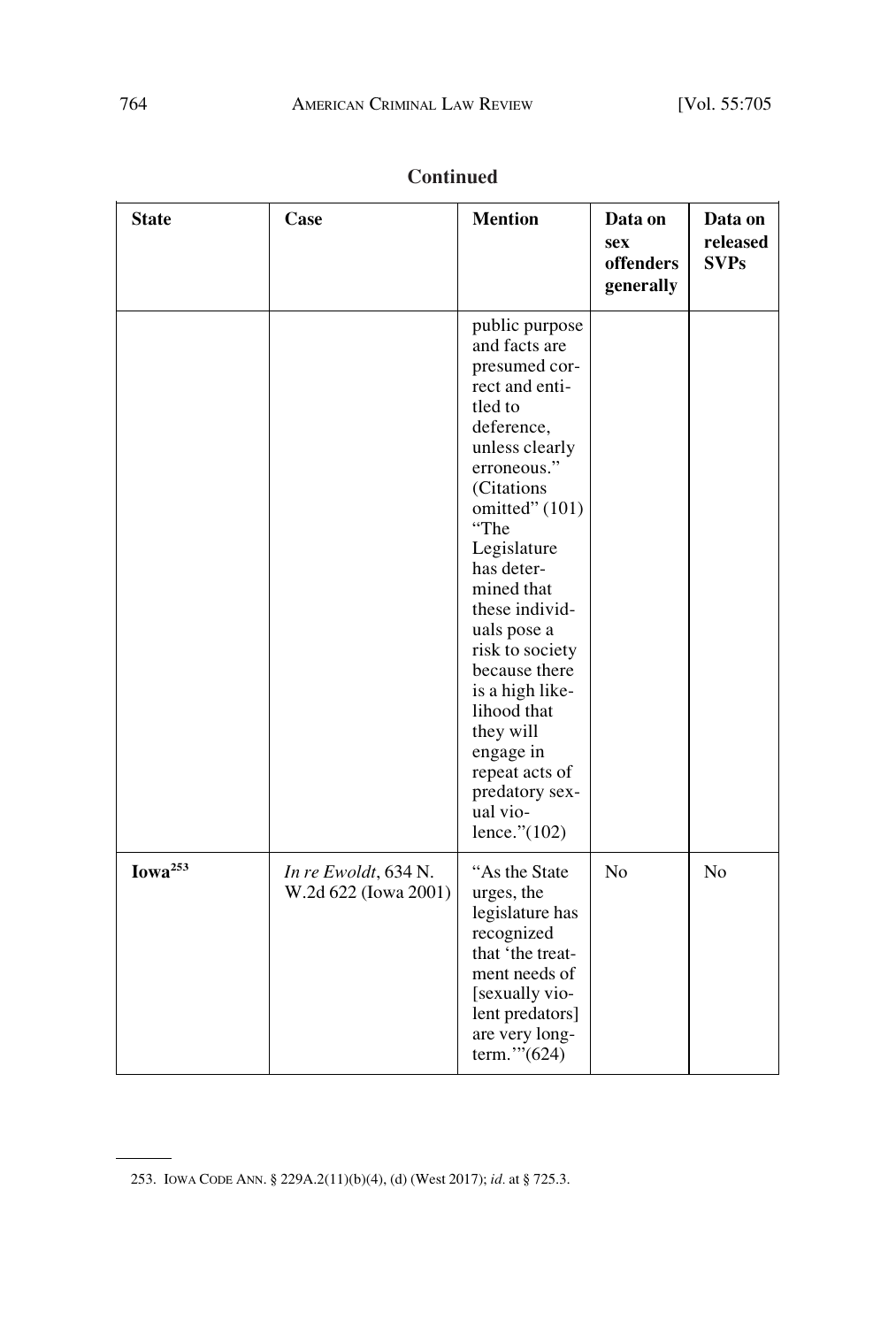| <b>State</b>          | Case                                                                                                                                        | <b>Mention</b>                                                                                                                                                                                                                                                                                                                                                                                                                                                                                                                                                                                                                  | Data on<br><b>sex</b><br>offenders<br>generally | Data on<br>released<br><b>SVPs</b> |
|-----------------------|---------------------------------------------------------------------------------------------------------------------------------------------|---------------------------------------------------------------------------------------------------------------------------------------------------------------------------------------------------------------------------------------------------------------------------------------------------------------------------------------------------------------------------------------------------------------------------------------------------------------------------------------------------------------------------------------------------------------------------------------------------------------------------------|-------------------------------------------------|------------------------------------|
| Kansas <sup>254</sup> | In re Care $\&$<br>Treatment of<br>Hendricks, 912 P.2d<br>129 (Kan. 1996) rev'd<br>sub nom. Kansas v.<br>Hendricks, 521 U.S.<br>346 (1997). | "The Act is a<br>product of the<br>1994 legisla-<br>tive session<br>The legisla-<br>ture's stated<br>reasons for<br>enacting a<br>comprehen-<br>sive scheme<br>for commit-<br>ment of sexu-<br>ally violent<br>predators<br>appear in K.S.<br>A. 59-29a01:<br>'The legisla-<br>ture finds that<br>a small but<br>extremely dan-<br>gerous group<br>of sexually<br>violent preda-<br>tors exist who<br>do not have a<br>mental disease<br>or defect that<br>renders them<br>appropriate for<br>involuntary<br>treatment pur-<br>suant to the<br>treatment act<br>for mentally ill<br>persons<br>defined in K.S.<br>A. 59-2901 et | N <sub>o</sub>                                  | N <sub>o</sub>                     |

 $\overline{\phantom{a}}$ 

<sup>254.</sup> KAN. STAT. ANN. § 59-29a02 e(6) (2015);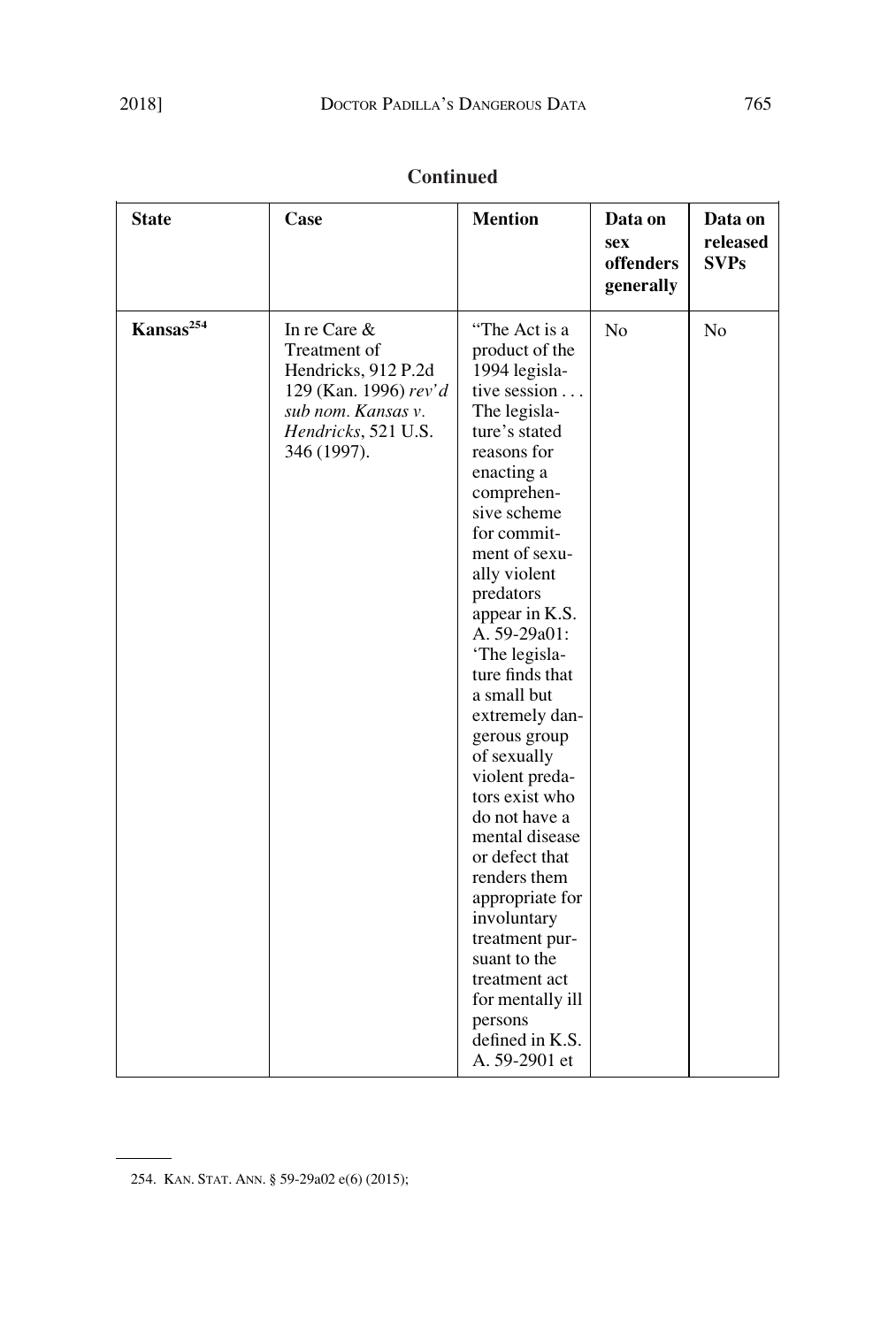| <b>State</b>                 | Case                                                                                                                                    | <b>Mention</b>                                                                                                                                                                                                                                                                          | Data on<br><b>sex</b><br>offenders<br>generally | Data on<br>released<br><b>SVPs</b> |
|------------------------------|-----------------------------------------------------------------------------------------------------------------------------------------|-----------------------------------------------------------------------------------------------------------------------------------------------------------------------------------------------------------------------------------------------------------------------------------------|-------------------------------------------------|------------------------------------|
|                              |                                                                                                                                         | $seq. \ldots$ The<br>legislature fur-<br>ther finds that<br>sexually vio-<br>lent predators'<br>likelihood of<br>engaging in<br>repeat acts of<br>predatory sex-<br>ual violence is<br>high." $(250)$                                                                                   |                                                 |                                    |
| Illinois <sup>255</sup>      | In re Samuelson, 727<br>N.E.2d 228 (Ill.<br>2000).<br>In re Varner, 759 N.<br>E.2d 560 (Ill. 2001),<br>vacated, 537 U.S. 802<br>(2002). |                                                                                                                                                                                                                                                                                         | N <sub>o</sub>                                  | No                                 |
| Massachusetts <sup>256</sup> | Commonwealth v.<br>Bruno, 735 N.E.2d<br>1222 (Mass. 2000).                                                                              | "These partic-<br>ular features of<br>the temporary<br>commitment<br>scheme reflect<br>the<br>Legislature's<br>concern with<br>protecting the<br>public from<br>harm by per-<br>sons who are<br>soon to be<br>released and<br>who are likely<br>to be sexually<br>dangerous."<br>(1233) | N <sub>o</sub>                                  | N <sub>o</sub>                     |

<sup>255. 725</sup> ILL. COMP. STAT. ANN. 207/5 (West 2018); 720 ILL. COMP. STAT. ANN. 5/11-6 (West 2018).

<sup>256.</sup> MASS. GEN. LAWS ANN. ch. 6, § 178C (LexisNexis 2017); *id.* at ch. 272, § 35A.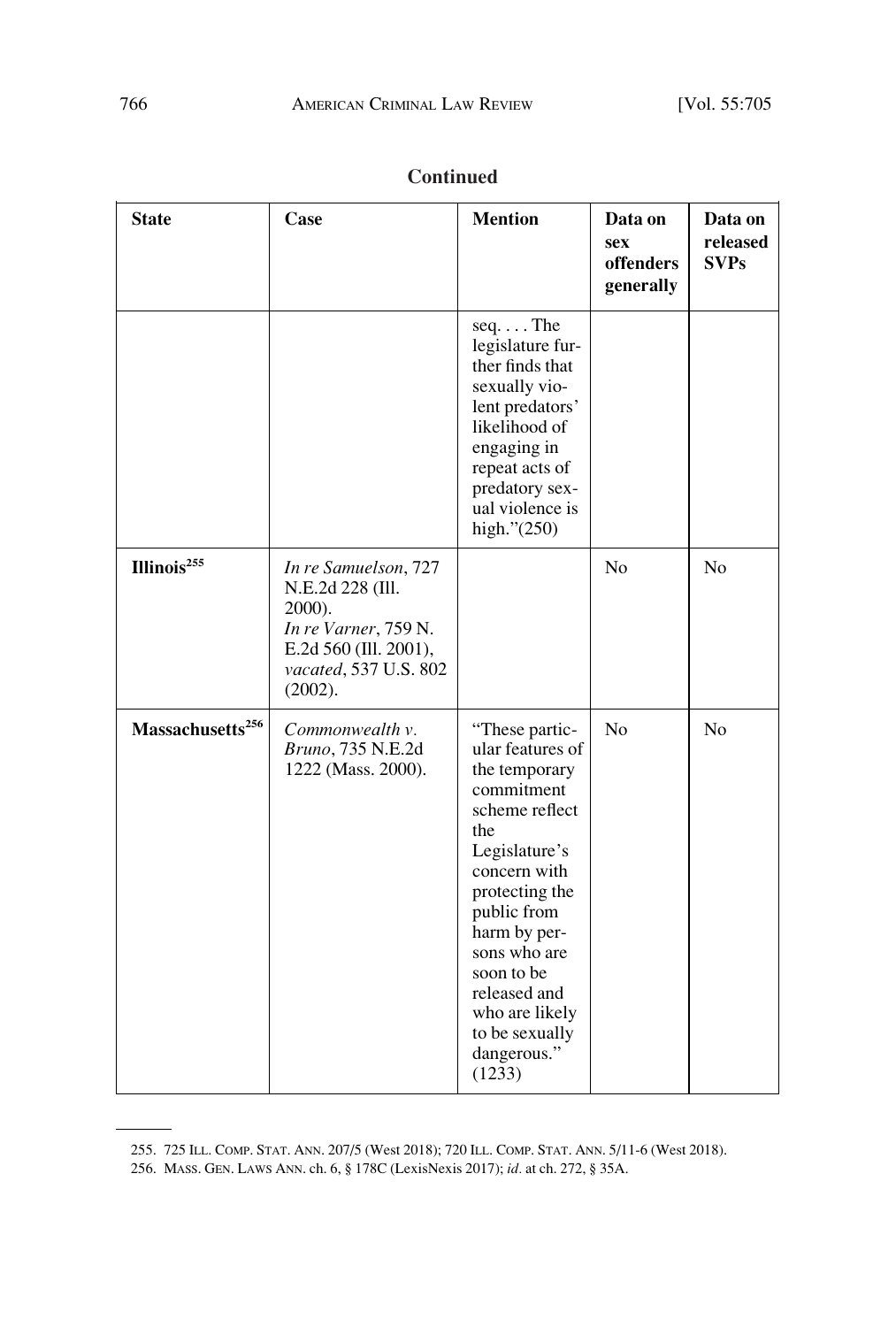| <b>State</b>             | Case                                                                                    | <b>Mention</b>                                                                                                                                                                                                                                                                                                                           | Data on<br>sex<br>offenders<br>generally | Data on<br>released<br><b>SVPs</b> |
|--------------------------|-----------------------------------------------------------------------------------------|------------------------------------------------------------------------------------------------------------------------------------------------------------------------------------------------------------------------------------------------------------------------------------------------------------------------------------------|------------------------------------------|------------------------------------|
| Minnesota <sup>257</sup> | In re Blodgett, 510 N.<br>W.2d 910 (Minn.<br>1994)<br>NOTE: Sexual psy-<br>chopath case | "Here the<br>compelling<br>government<br>interest is the<br>protection of<br>members of<br>the public<br>from persons<br>who have an<br>uncontrollable<br>impulse to sex-<br>ually assault."<br>(914)<br>" the argu-<br>ment ignores<br>the fact that<br>the sexual<br>predator poses<br>a danger that is<br>unlike any<br>other." (917) | No                                       | N <sub>o</sub>                     |
|                          | In re Linehan, 594 N.<br>W.2d 867 (Minn.<br>1999)                                       | "We then<br>reviewed<br>adequate<br>grounds<br>for civil com-<br>mitment of<br>mentally dis-<br>ordered and<br>dangerous per-<br>sons, and con-<br>cluded that the<br>SDP Act was<br>enacted to pro-<br>tect the public<br>from sexual<br>predators with<br>mental                                                                       | No                                       | No                                 |

 $\sim 100$ 

<sup>257.</sup> MINN. STAT. ANN. § 253B.02 (West 2018); *id.* at § 609.345.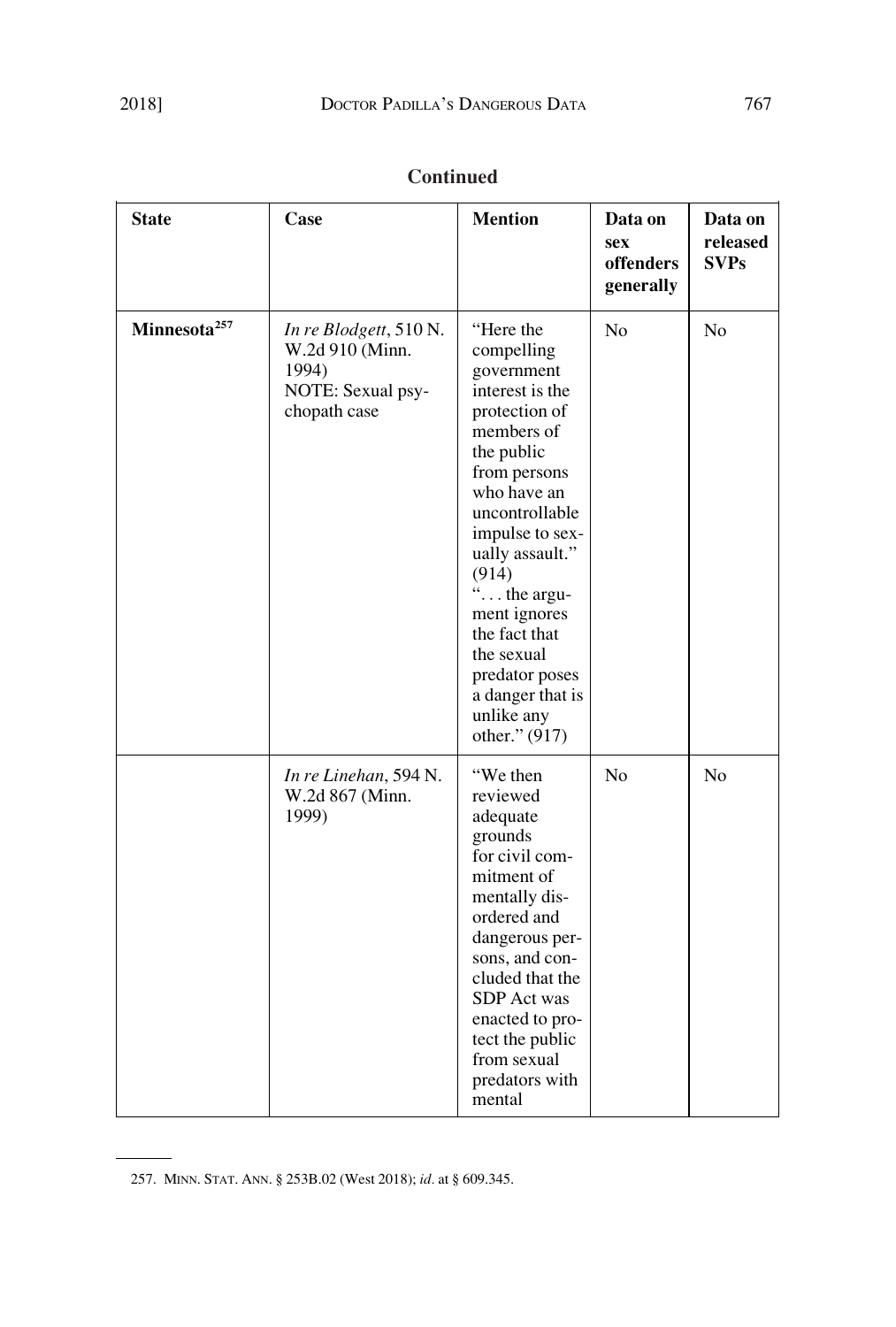| <b>State</b>            | Case                                        | <b>Mention</b>                                                                                                                                                                                                                                                                                                                                                                                                                   | Data on<br><b>sex</b><br>offenders<br>generally | Data on<br>released<br><b>SVPs</b> |
|-------------------------|---------------------------------------------|----------------------------------------------------------------------------------------------------------------------------------------------------------------------------------------------------------------------------------------------------------------------------------------------------------------------------------------------------------------------------------------------------------------------------------|-------------------------------------------------|------------------------------------|
|                         |                                             | disorders 'who<br>retain enough<br>control to<br>'plan, wait,<br>and delay the<br>indulgence of<br>their maladies<br>until repre-<br>sented with a<br>higher proba-<br>bility of suc-<br>cess."" (875)                                                                                                                                                                                                                           |                                                 |                                    |
| Missouri <sup>258</sup> | In re Norton, 123 S.<br>W.3d 170 (Mo. 2003) | "The State has<br>a compelling<br>interest in pro-<br>tecting the<br>public from<br>crime. This in-<br>terest justifies<br>the differential<br>treatment of<br>those persons<br>adjudicated as<br>sexually vio-<br>lent predators<br>when, as deter-<br>mined by the<br>legislature,<br>such mental<br>abnormality<br>makes them<br>distinctively<br>dangerous<br>because of the<br>substantial<br>probability<br>that they will | N <sub>o</sub>                                  | N <sub>o</sub>                     |

<sup>258.</sup> MO. ANN. STAT. § 632.480 (West 2017); *id.* § 566.068.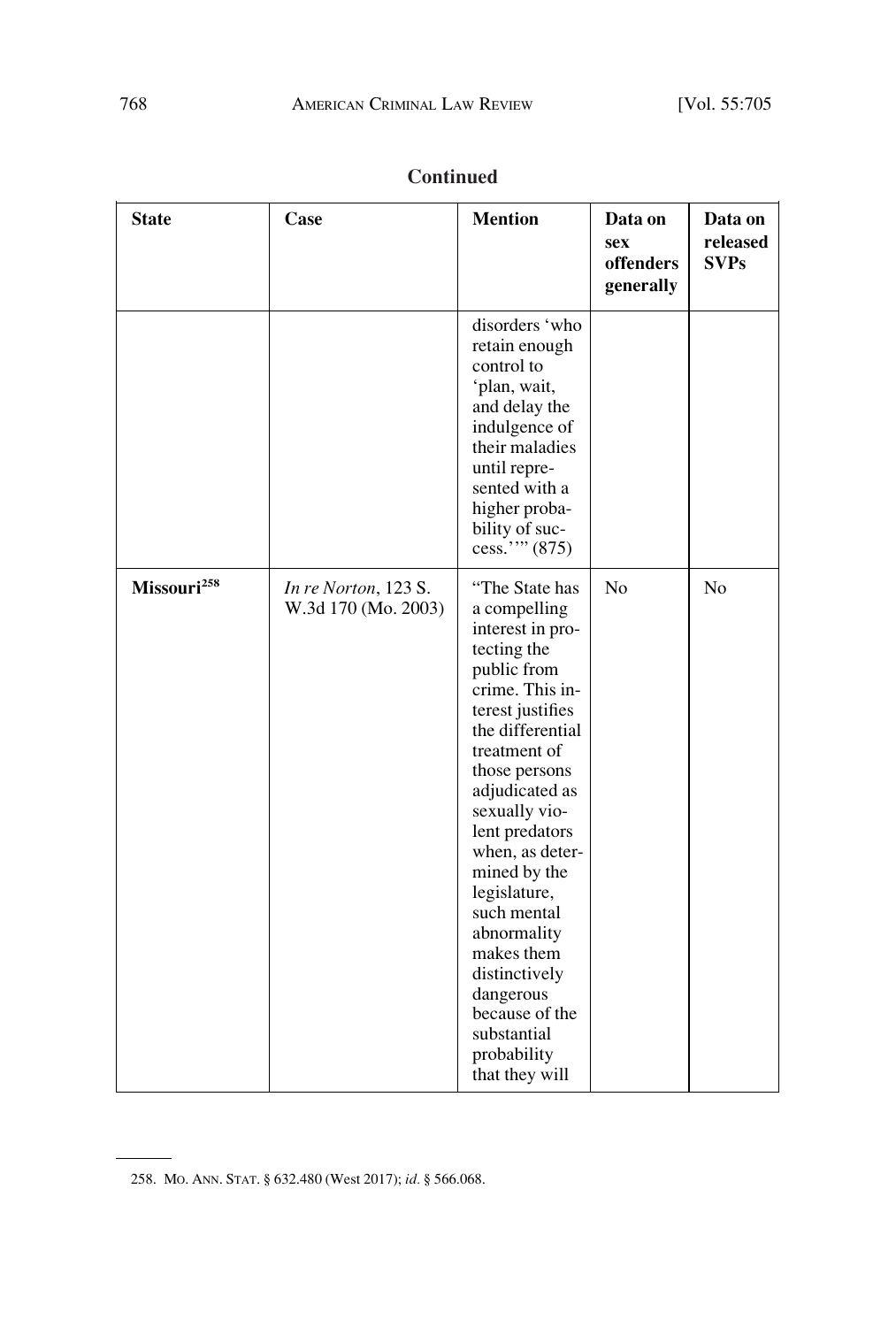| <b>State</b>    | Case                                                        | <b>Mention</b>                                                                                                                                                                                                                                                                                                                                                                                                                                                                                                                                                                               | Data on<br><b>sex</b><br>offenders<br>generally | Data on<br>released<br><b>SVPs</b> |
|-----------------|-------------------------------------------------------------|----------------------------------------------------------------------------------------------------------------------------------------------------------------------------------------------------------------------------------------------------------------------------------------------------------------------------------------------------------------------------------------------------------------------------------------------------------------------------------------------------------------------------------------------------------------------------------------------|-------------------------------------------------|------------------------------------|
|                 |                                                             | commit future<br>crimes of sex-<br>ual violence if<br>not confined in<br>a secure facil-<br>ity." (174)                                                                                                                                                                                                                                                                                                                                                                                                                                                                                      |                                                 |                                    |
| <b>Nebraska</b> | J.R. v. Mental Health<br>Bd., 762 N.W.2d 305<br>(Neb. 2009) | "The explicit<br>purpose of<br>SOCA is to<br>protect the<br>public from<br>sex offenders<br>who continue<br>to pose a threat<br>of harm to<br>others." $(319)$<br>"Mentally ill<br>sex offenders<br>are different<br>from mentally<br>ill persons<br>who are not<br>sex offenders<br>due to the sex-<br>ual nature of<br>their crimes.<br>Sex offenders<br>are generally<br>more danger-<br>ous to others<br>than are the<br>mentally ill,<br>because of the<br>high probabil-<br>ity of recidi-<br>vism and the<br>unique nature<br>of their crimes.<br>The<br>Legislature<br>has defined a | No                                              | N <sub>o</sub>                     |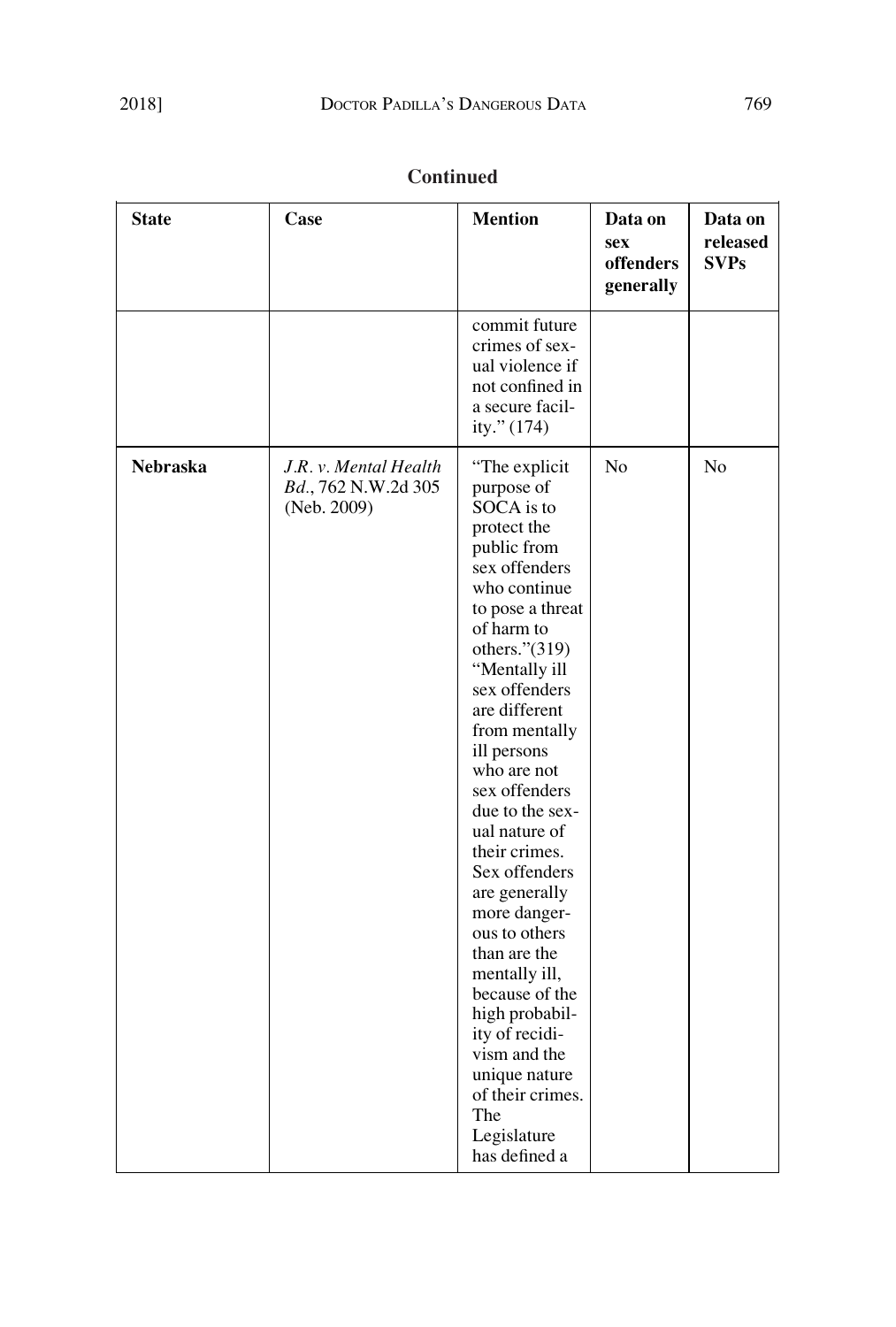| <b>State</b>                           | Case                                       | <b>Mention</b>                                                                                                                                                                                                                                                                                                                                          | Data on<br><b>sex</b><br>offenders<br>generally | Data on<br>released<br><b>SVPs</b> |
|----------------------------------------|--------------------------------------------|---------------------------------------------------------------------------------------------------------------------------------------------------------------------------------------------------------------------------------------------------------------------------------------------------------------------------------------------------------|-------------------------------------------------|------------------------------------|
|                                        |                                            | dangerous sex<br>offender as<br>one who is<br>substantially<br>unable to con-<br>trol his or her<br>desire or urge<br>to commit sex<br>offenses.<br>Dangerous sex<br>offenders pose<br>a greater harm<br>to society<br>because of<br>their inability<br>to control their<br>behavior,<br>which invaria-<br>bly results in<br>harm to<br>others." (323). |                                                 |                                    |
| <b>New</b><br>Hampshire <sup>259</sup> | State v. Ploof, 34 A.3d<br>563 (N.H. 2011) | "In enacting<br>RSA chapter<br>$135-E$ , the<br>legislature ex-<br>plicitly found<br>that sexually<br>violent preda-<br>tors have spe-<br>cial treatment<br>needs and<br>present unique<br>risks to soci-<br>ety. As the<br>statute pro-<br>vides, 'a small<br>but extremely<br>dangerous                                                               | No                                              | N <sub>o</sub>                     |

 $\sim$  100  $\mu$ 

<sup>259.</sup> N.H. REV. STAT. ANN. § 135-E:2(XI) (2017).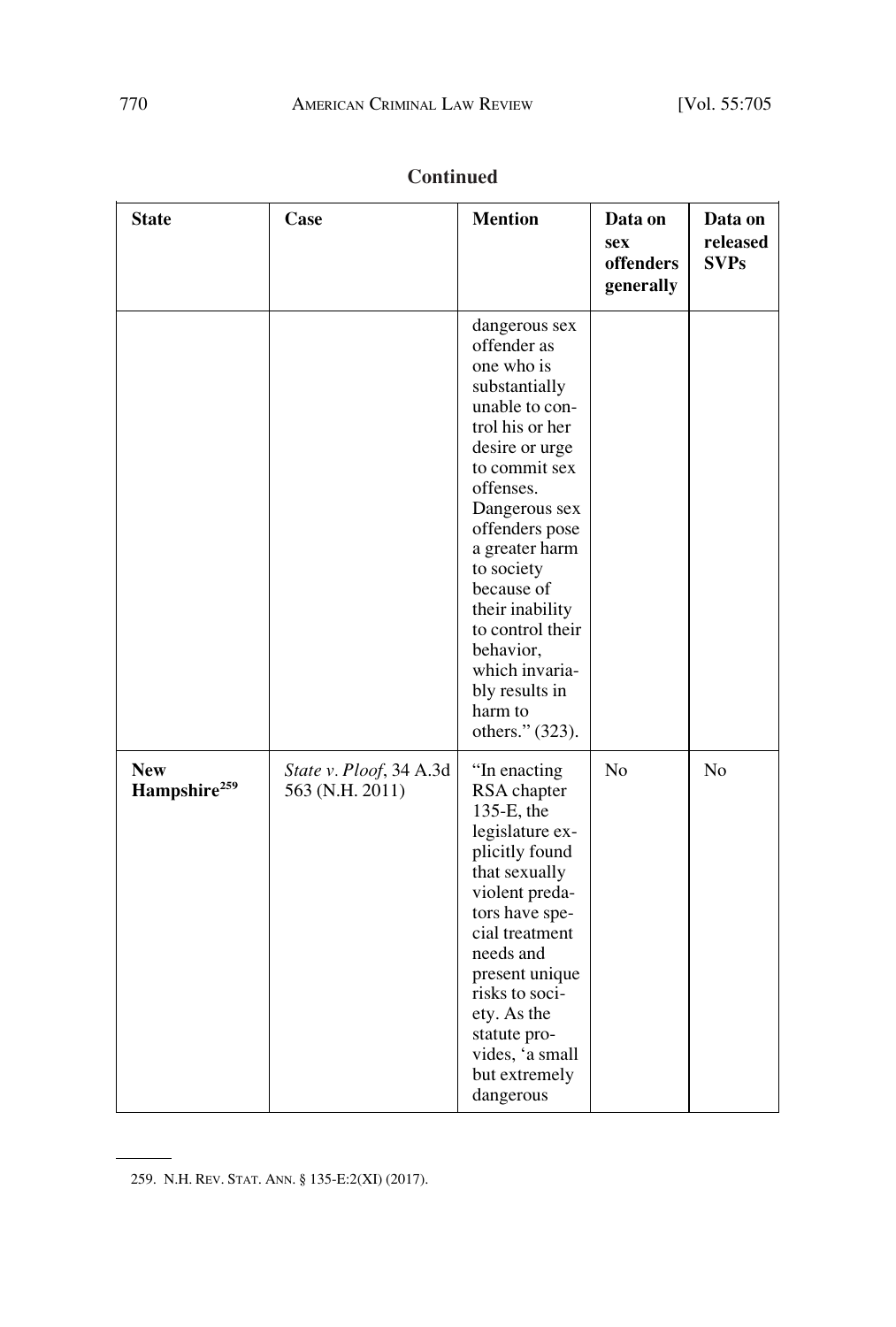| <b>State</b>              | Case                                    | <b>Mention</b>                                                                                                                                                                                                                                                                                                                  | Data on<br><b>sex</b><br>offenders<br>generally | Data on<br>released<br><b>SVPs</b> |
|---------------------------|-----------------------------------------|---------------------------------------------------------------------------------------------------------------------------------------------------------------------------------------------------------------------------------------------------------------------------------------------------------------------------------|-------------------------------------------------|------------------------------------|
|                           |                                         | number of sex-<br>ually violent<br>predators exist<br>who have anti-<br>social person-<br>ality features<br>which are<br>unamenable to<br>existing men-<br>tal illness<br>treatment<br>modalities,<br>and those fea-<br>tures render<br>them likely to<br>engage in<br>criminal, sexu-<br>ally violent<br>behav-<br>ior." (577) |                                                 |                                    |
| New Jersey <sup>260</sup> | In re W.Z., 801 A.2d<br>205 (N.J. 2002) | "In enacting<br>the SVPA, the<br>Legislature<br>found that '[c]<br>ertain individ-<br>uals who com-<br>mit sex<br>offenses suffer<br>from mental<br>abnormalities<br>or personality<br>disorders<br>which make<br>them likely to<br>engage in<br>repeat acts of<br>predatory                                                    | N <sub>o</sub>                                  | N <sub>o</sub>                     |

<sup>260.</sup> N.J. STAT. ANN. § 30:4-27.26 (West 2017); *id.* § 2C:14-3; *id.* § 2C:14-2.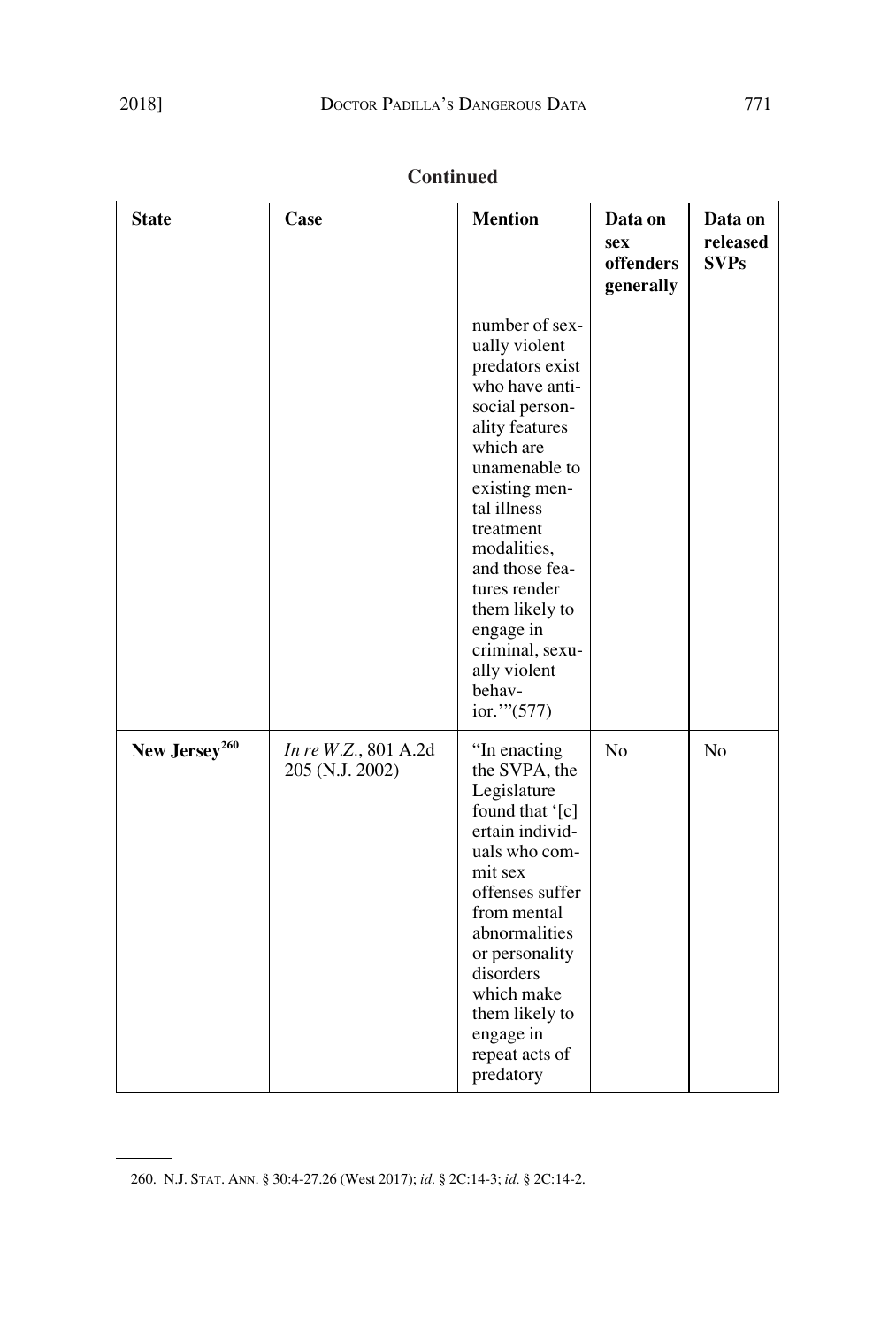| <b>State</b>            | Case                                                                                    | <b>Mention</b>                                                                                                                                                                                                                                                                                                                                                                                                                                                                                                                                                   | Data on<br>sex<br>offenders<br>generally | Data on<br>released<br><b>SVPs</b> |
|-------------------------|-----------------------------------------------------------------------------------------|------------------------------------------------------------------------------------------------------------------------------------------------------------------------------------------------------------------------------------------------------------------------------------------------------------------------------------------------------------------------------------------------------------------------------------------------------------------------------------------------------------------------------------------------------------------|------------------------------------------|------------------------------------|
|                         |                                                                                         | sexual vio-<br>lence if not<br>treated." $(211)$                                                                                                                                                                                                                                                                                                                                                                                                                                                                                                                 |                                          |                                    |
| New York <sup>261</sup> | State of New York v.<br>Robert V., 929 N.Y.<br>S.2d 203, 2011 WL<br>13644522011, at *2. | "Determining<br>that some sex<br>offenders have<br>mental abnor-<br>malities that<br>predispose<br>them to<br>engage in<br>repeated sex<br>offenses, the<br>Legislature<br>enacted<br><b>SOMTA</b><br>which pro-<br>vides that a<br>person who is<br>determined to<br>be a detailed<br>sex offender<br>with a mental<br>abnormality,<br>as those terms<br>are defined in<br>would be<br>subject to civil<br>management<br>after that per-<br>son had served<br>his or her<br>criminal sen-<br>tence." $(4)$<br>"New York is<br>one of 18 other<br>states and the | Yes                                      | N <sub>o</sub>                     |

<sup>261.</sup> N.Y. CORRECT. LAW § 168-a(3)(a)(i) (McKinney 2018); N.Y. PENAL LAW § 130.65 (McKinney 2018).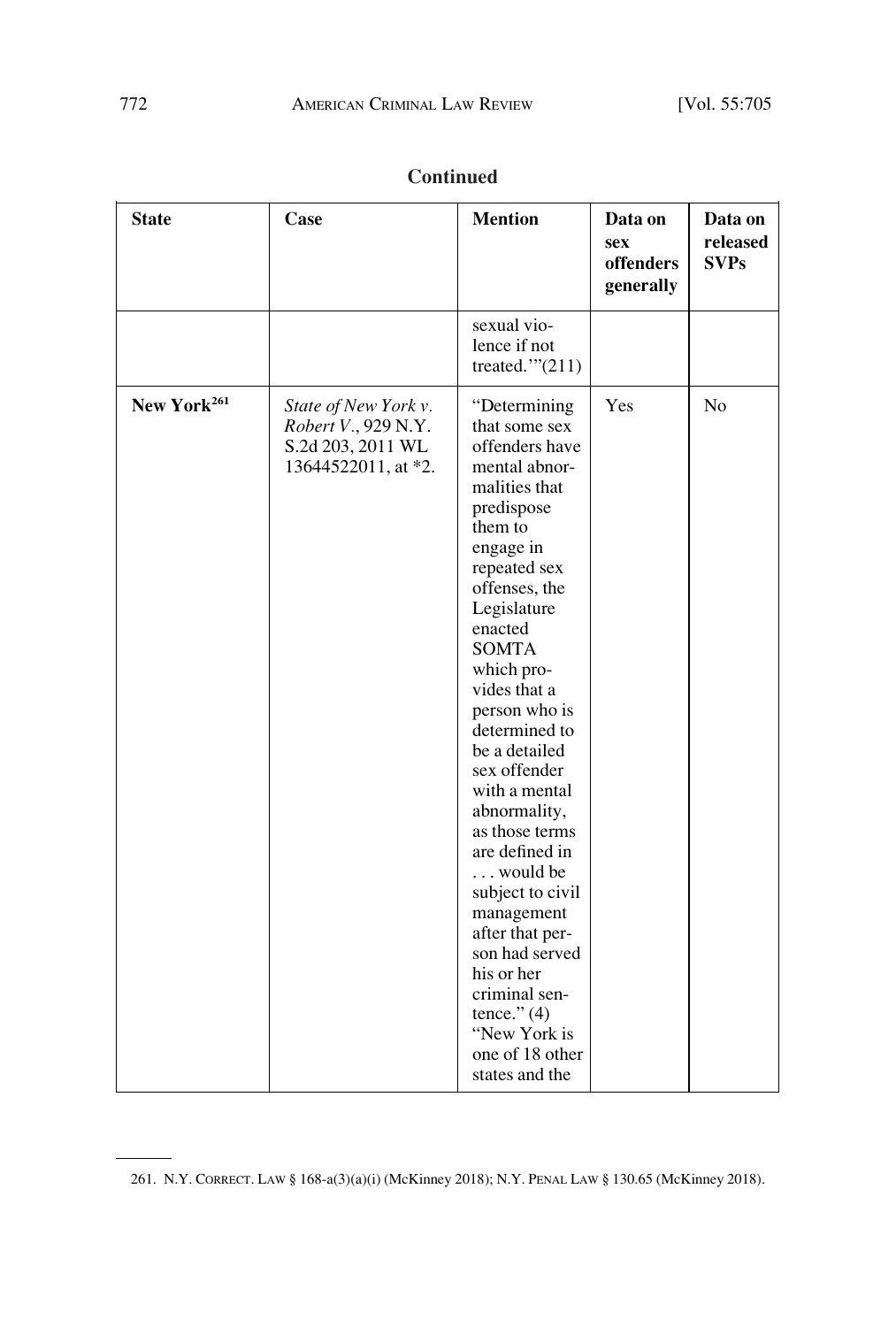| <b>State</b> | Case | <b>Mention</b>                                                                                                                                                                                                                                                                                                                                                                                                                                                                                                                | Data on<br><b>sex</b><br>offenders<br>generally | Data on<br>released<br><b>SVPs</b> |
|--------------|------|-------------------------------------------------------------------------------------------------------------------------------------------------------------------------------------------------------------------------------------------------------------------------------------------------------------------------------------------------------------------------------------------------------------------------------------------------------------------------------------------------------------------------------|-------------------------------------------------|------------------------------------|
|              |      | District of<br>Columbia and<br>the federal<br>government to<br>have enacted<br>civil confine-<br>ment statutes<br>such as<br><b>SOMTA</b> with<br>the intent of<br>addressing 'a<br>compelling<br>$need \dots to$<br>protect resi-<br>dents of this<br>state from sex<br>criminal<br>whose recidi-<br>vism is pre-<br>dictable and<br>uncontrolla-<br>ble." $(7-8)$<br>"According to<br>the legislative<br>history of<br>SOMTA, there<br>is a high rate<br>of recidivism<br>among certain<br>sex offenders<br>and certain sex |                                                 |                                    |
|              |      | offenders suf-<br>fer from a<br>mental abnor-<br>mality that<br>prevents them<br>from control-<br>ling their sex-<br>ual offending<br>behavior<br>Unfortunately,<br>despite these                                                                                                                                                                                                                                                                                                                                             |                                                 |                                    |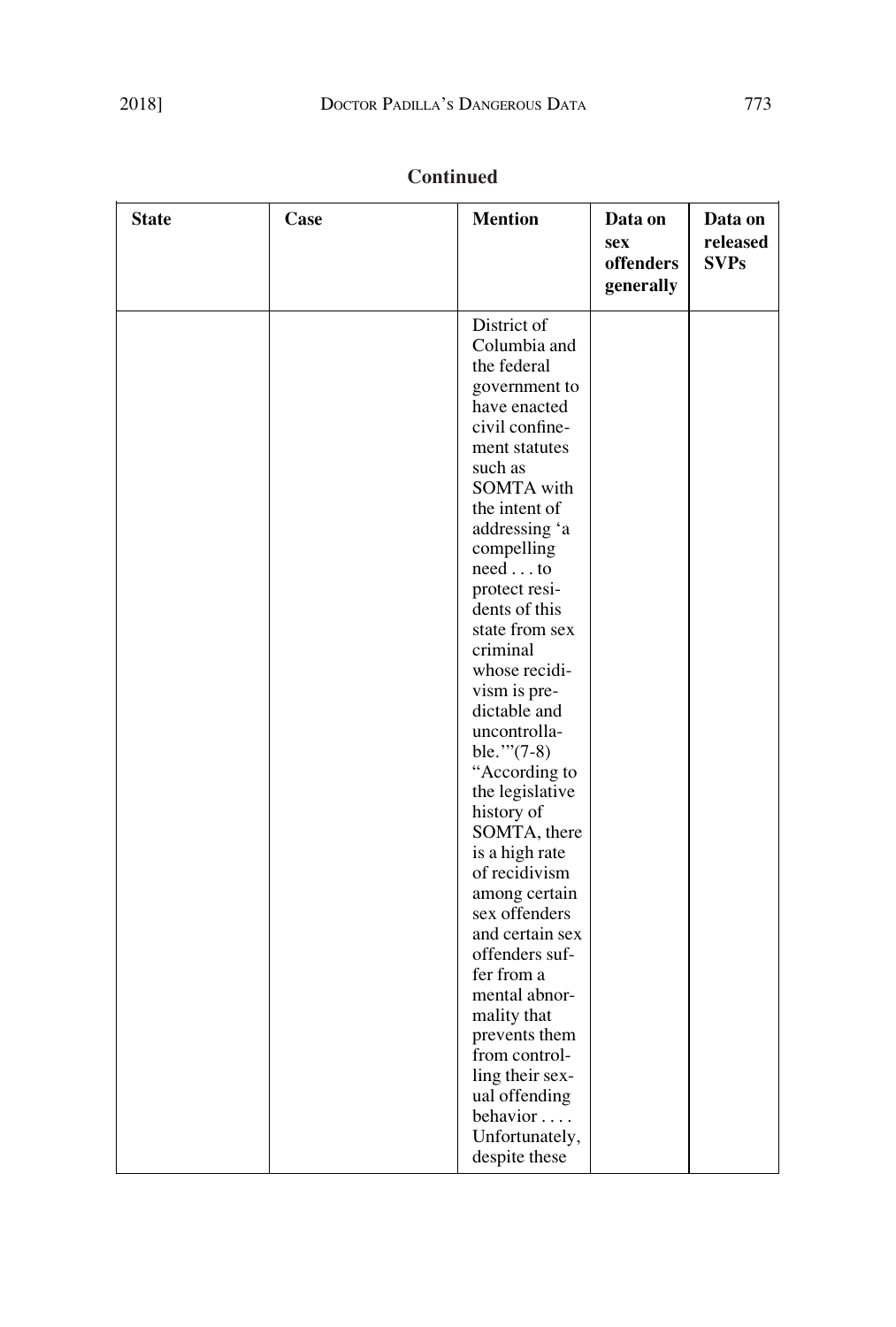| <b>State</b> | Case | <b>Mention</b>                                                                                                                                                                                                                                                                                                                                                                                                                                                                                                                                                                                                                                                             | Data on<br><b>sex</b><br>offenders<br>generally | Data on<br>released<br><b>SVPs</b> |
|--------------|------|----------------------------------------------------------------------------------------------------------------------------------------------------------------------------------------------------------------------------------------------------------------------------------------------------------------------------------------------------------------------------------------------------------------------------------------------------------------------------------------------------------------------------------------------------------------------------------------------------------------------------------------------------------------------------|-------------------------------------------------|------------------------------------|
|              |      | legislative<br>decrees, there<br>is scant empir-<br>ical evidence<br>to support the<br>bases asserted<br>by the<br>Legislature in<br>enacting<br>SOMTA. With<br>respect to the<br>rate of recidi-<br>vism of sex<br>offenders,<br>numerous<br>studies have<br>found that the<br>recidivism rate<br>for sex<br>offenders in<br>the United<br>States is quite<br>$low \ldots$ .<br>Indeed, sex<br>offenders<br>apparently re-<br>offend at lower<br>rates than non-<br>sex offenders<br>Notwithstand-<br>ing the errone-<br>ous and unsup-<br>ported founda-<br>tions upon<br>which the<br>legislature<br>premised<br>SOMTA, in a<br>5-4 decision in<br>1997 in<br>Kansas v. |                                                 |                                    |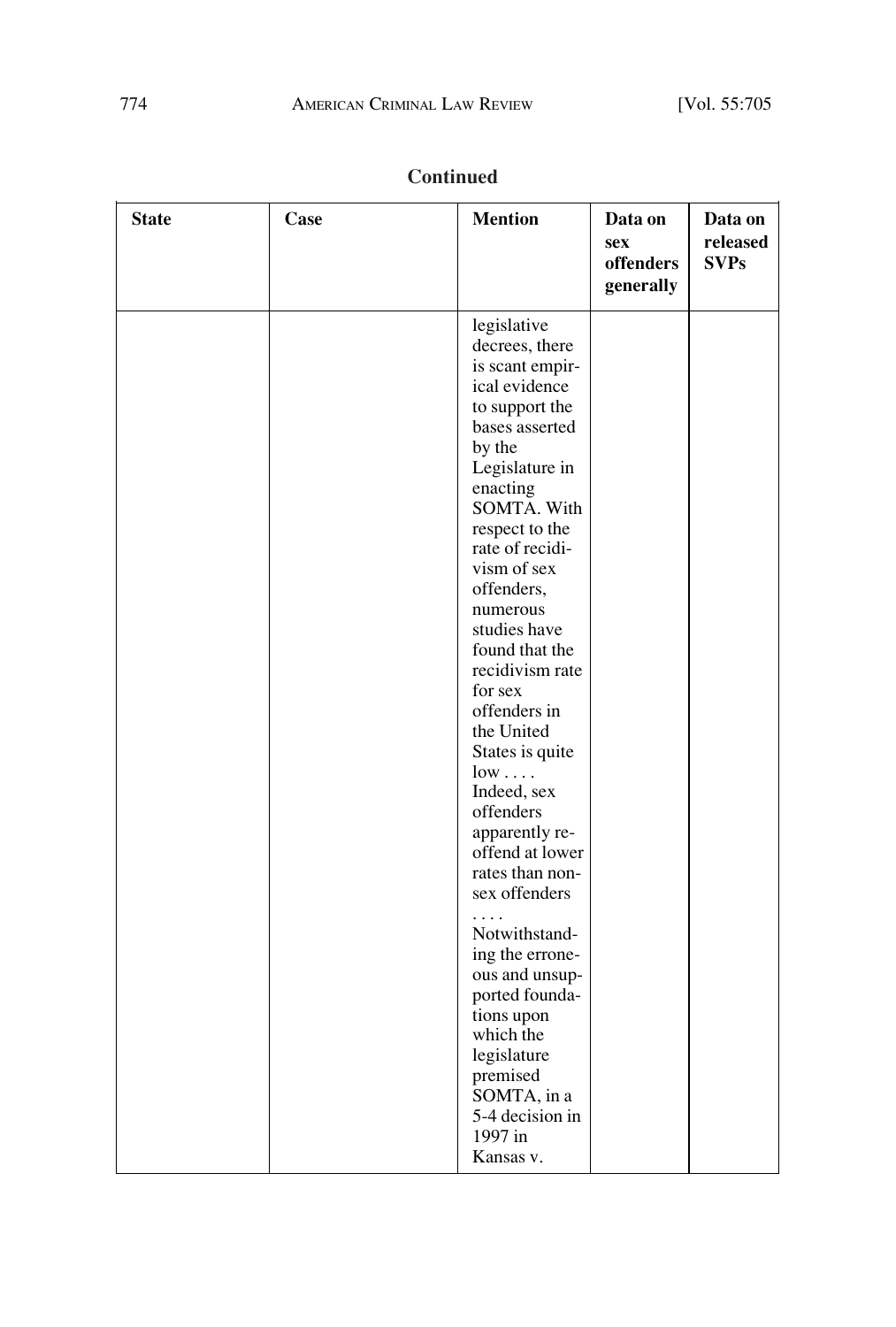| <b>State</b> | Case | <b>Mention</b>                                                                                                                                                                                                                                                                                                                                                                                                                                                                                                                                                                                       | Data on<br><b>sex</b><br>offenders<br>generally | Data on<br>released<br><b>SVPs</b> |
|--------------|------|------------------------------------------------------------------------------------------------------------------------------------------------------------------------------------------------------------------------------------------------------------------------------------------------------------------------------------------------------------------------------------------------------------------------------------------------------------------------------------------------------------------------------------------------------------------------------------------------------|-------------------------------------------------|------------------------------------|
|              |      | Hendricks, the<br>Supreme<br>Court deferred<br>to these same<br>legislative<br>misconcep-<br>tions in<br>upholding the<br>constitutional-<br>ity of a compa-<br>rable statutory<br>scheme<br>Despite the<br>weak bases on<br>which the<br>Kansas legisla-<br>ture and, sub-<br>sequently, the<br>New York<br>legislature,<br>built its sex<br>offenders civil<br>management<br>statute, the<br>Supreme<br>Court has<br>deferred to<br>these legisla-<br>tive findings in<br>upholding the<br>constitutional-<br>ity of its statu-<br>tory scheme.<br>As set forth<br>further below,<br>this Court is |                                                 |                                    |
|              |      | constrained to<br>follow the<br>precedent<br>established by<br>the Supreme<br>Court."(8-12).                                                                                                                                                                                                                                                                                                                                                                                                                                                                                                         |                                                 |                                    |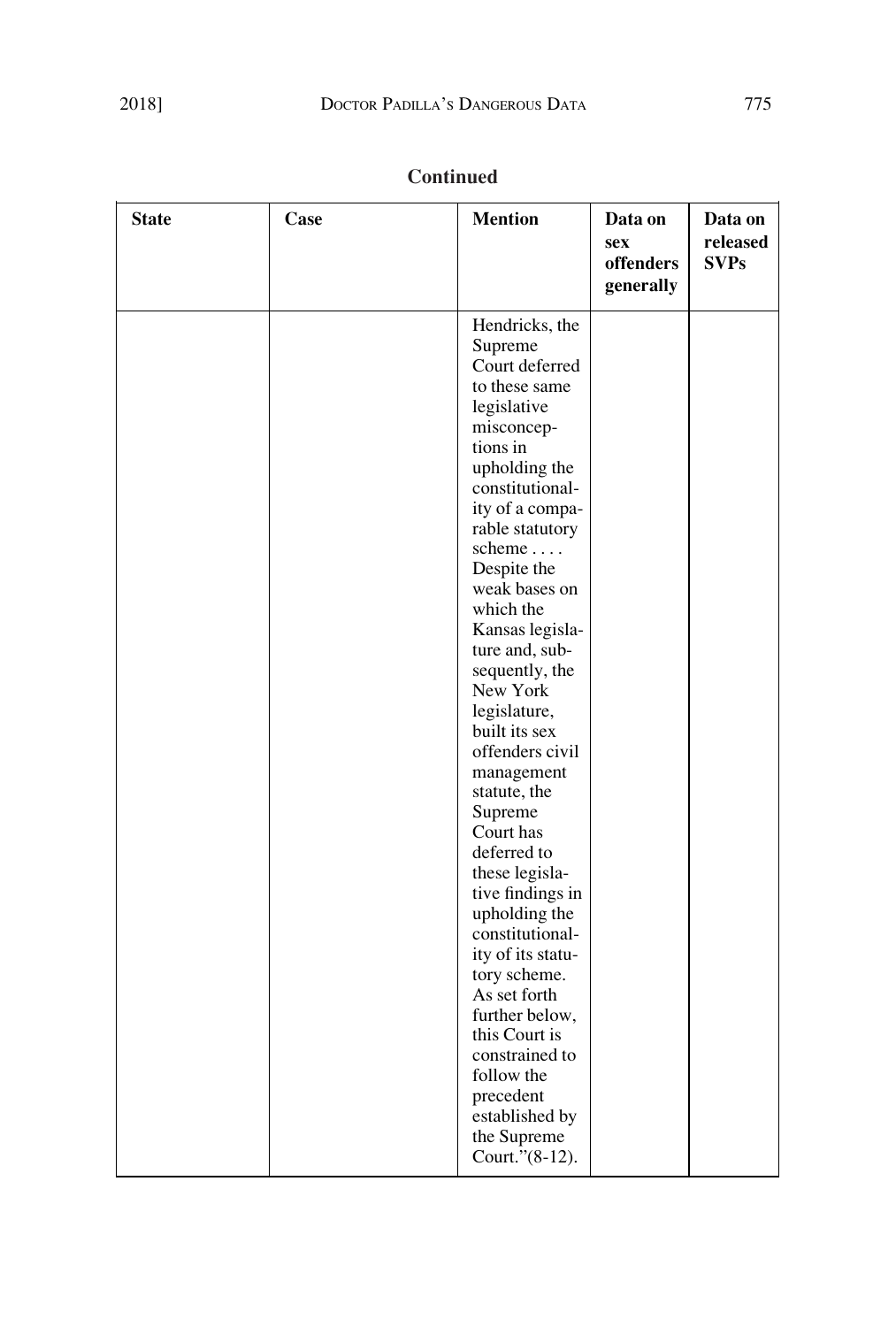| <b>State</b>                | Case                                         | <b>Mention</b>                                                                                                                                                                                                                                                                                                                                                                                                                                                                                                                                                                         | Data on<br><b>sex</b><br>offenders<br>generally | Data on<br>released<br><b>SVPs</b> |
|-----------------------------|----------------------------------------------|----------------------------------------------------------------------------------------------------------------------------------------------------------------------------------------------------------------------------------------------------------------------------------------------------------------------------------------------------------------------------------------------------------------------------------------------------------------------------------------------------------------------------------------------------------------------------------------|-------------------------------------------------|------------------------------------|
| North Dakota <sup>262</sup> | In re G.R.H., 711 N.<br>W.2d 587 (N.D. 2006) | "North Dakota<br>law defines a<br>'sexually dan-<br>gerous individ-<br>ual' as an<br>individual who<br>has engaged in<br>sexually pred-<br>atory conduct<br>and has a con-<br>genital or<br>acquired con-<br>dition that is<br>manifested by<br>a sexual disor-<br>der, a person-<br>ality disorder,<br>or other men-<br>tal order or<br>dysfunction<br>that makes the<br>individual<br>likely to<br>engage in fur-<br>ther acts of<br>sexually pred-<br>atory conduct<br>which consti-<br>tute a danger<br>to the physical<br>or mental<br>health or<br>safety of<br>others." $(594)$ | No                                              | N <sub>o</sub>                     |

<sup>262.</sup> N.D. CENT. CODE ANN. § 25-03.3-01(7), (9)(a)(4), (9)(a)(7) (2017).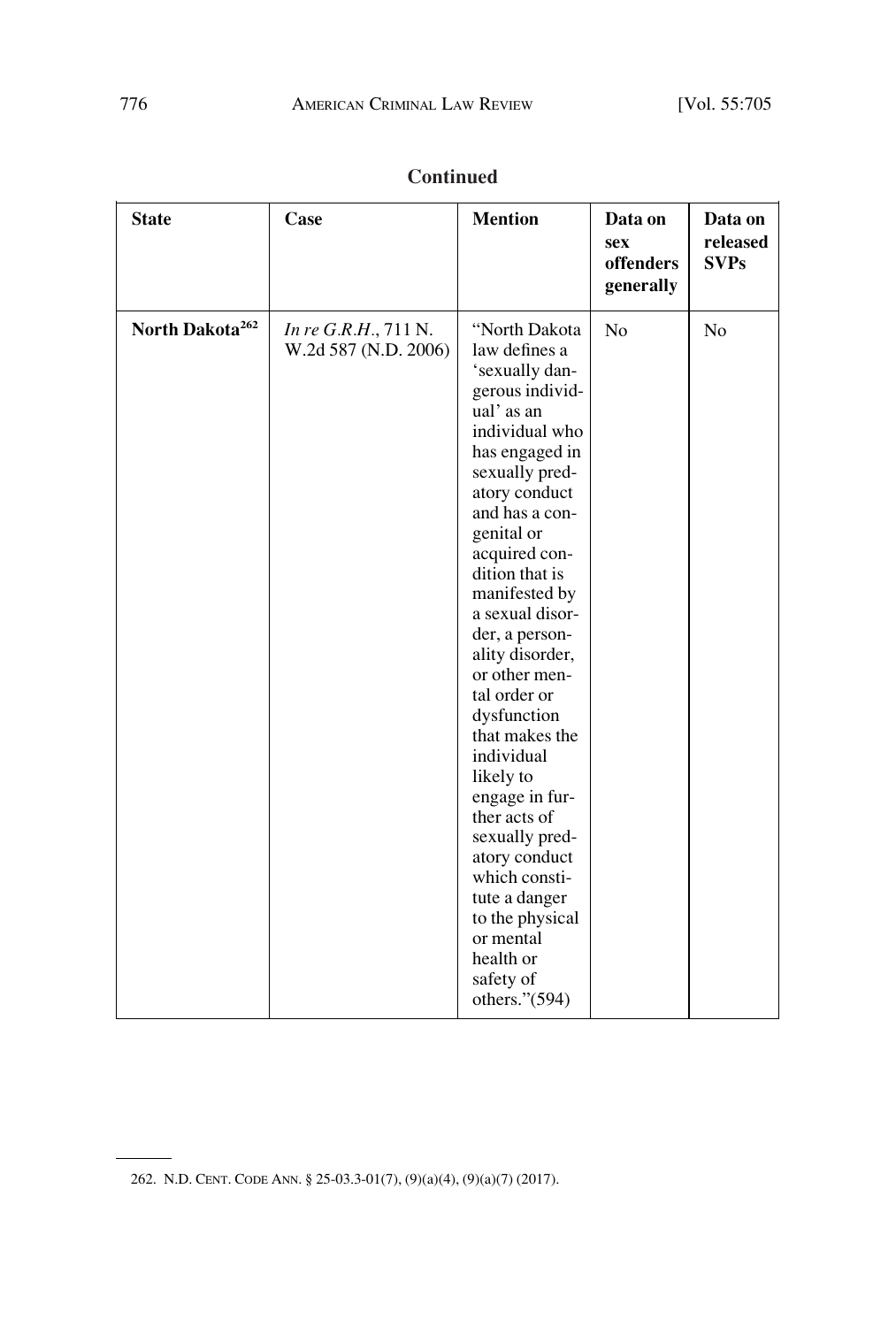| <b>State</b>                            | Case                                                                                                                                                  | <b>Mention</b>                                                                                                                                                                                                                                                                                                                                                                                                                                                                                            | Data on<br>sex<br>offenders<br>generally | Data on<br>released<br><b>SVPs</b> |
|-----------------------------------------|-------------------------------------------------------------------------------------------------------------------------------------------------------|-----------------------------------------------------------------------------------------------------------------------------------------------------------------------------------------------------------------------------------------------------------------------------------------------------------------------------------------------------------------------------------------------------------------------------------------------------------------------------------------------------------|------------------------------------------|------------------------------------|
| Pennsylvania <sup>263</sup>             | Commonwealth v.<br>Lee, 935 A.2d 865<br>(Pa. 2007)                                                                                                    | "We begin our<br>analysis by<br>reviewing the<br>legislative<br>findings that<br>the General<br>Assembly fur-<br>nished in sup-<br>port of its<br>enactment of<br>Megan's Law:<br>'These sexu-<br>ally violent<br>predators pose<br>a high risk of<br>engaging in<br>further<br>offenses even<br>after being<br>released form<br>incarceration<br>or commit-<br>ments and that<br>protection of<br>the public<br>from this type<br>of offender is a<br>paramount gov-<br>ernmental inter-<br>est."' (880) | N <sub>0</sub>                           | N <sub>0</sub>                     |
| <b>South</b><br>Carolina <sup>264</sup> | In re McCracken, 551<br>S.E.2d 235 (S.C.<br>2001)<br>In re Matthews, 550 S.<br>E.2d 311 (S.C. 2001)<br>State v. Gaster, 564 S.<br>E.2d 87 (S.C. 2002) | "Likewise, the<br>South Carolina<br>Act permits<br>involuntary<br>confinement<br>based upon the<br>determination<br>the person                                                                                                                                                                                                                                                                                                                                                                            | N <sub>0</sub>                           | N <sub>0</sub>                     |

263. 18 PA. STAT. AND CONS. STAT. ANN. § 3126(a)(7)-(8) (West 2018).

264. S.C. CODE ANN. § 44-48-30 (2012); *id.* § 16-15-120.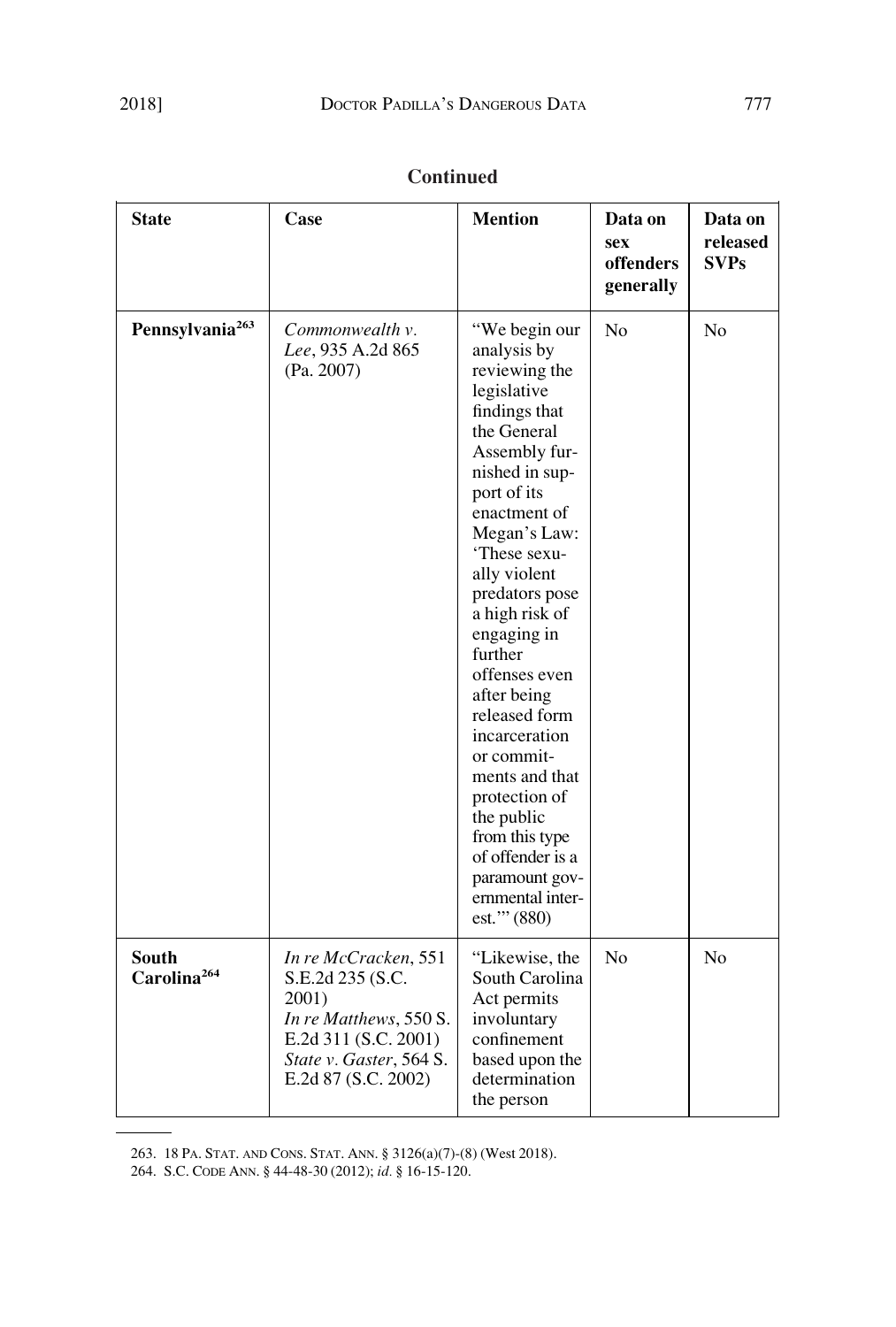| <b>State</b>         | Case                                         | <b>Mention</b>                                                                                                                                                                                                                                                                                                                                                                    | Data on<br><b>sex</b><br>offenders<br>generally | Data on<br>released<br><b>SVPs</b> |
|----------------------|----------------------------------------------|-----------------------------------------------------------------------------------------------------------------------------------------------------------------------------------------------------------------------------------------------------------------------------------------------------------------------------------------------------------------------------------|-------------------------------------------------|------------------------------------|
|                      |                                              | currently suf-<br>fers from both<br>a mental ab-<br>normality or<br>personality<br>disorder and is<br>likely to<br>engage in acts<br>of sexual<br>violence."(Ga-<br>ster, 564 S.<br>E.2d at 90).                                                                                                                                                                                  |                                                 |                                    |
| Texas <sup>265</sup> | In re Fisher, 164 S.<br>W.3d 637 (Tex. 2004) | "In 1999, the<br>Legislature<br>enacted the<br>Civil<br>Commitment<br>of Sexually<br>Violent<br>Predators<br>ActIn so<br>doing, the<br>Legislature<br>found that:<br>'[A] small but<br>extremely dan-<br>gerous group<br>of sexually<br>violent preda-<br>tors exists,<br>and those<br>predators have<br>a behavioral<br>abnormality<br>that is not<br>amenable to<br>traditional | No                                              | N <sub>o</sub>                     |

<sup>265.</sup> TEX. HEALTH & SAFETY CODE ANN. § 841.002(8) (West 2014); TEX. PENAL CODE ANN. § 21.11 (West 2014).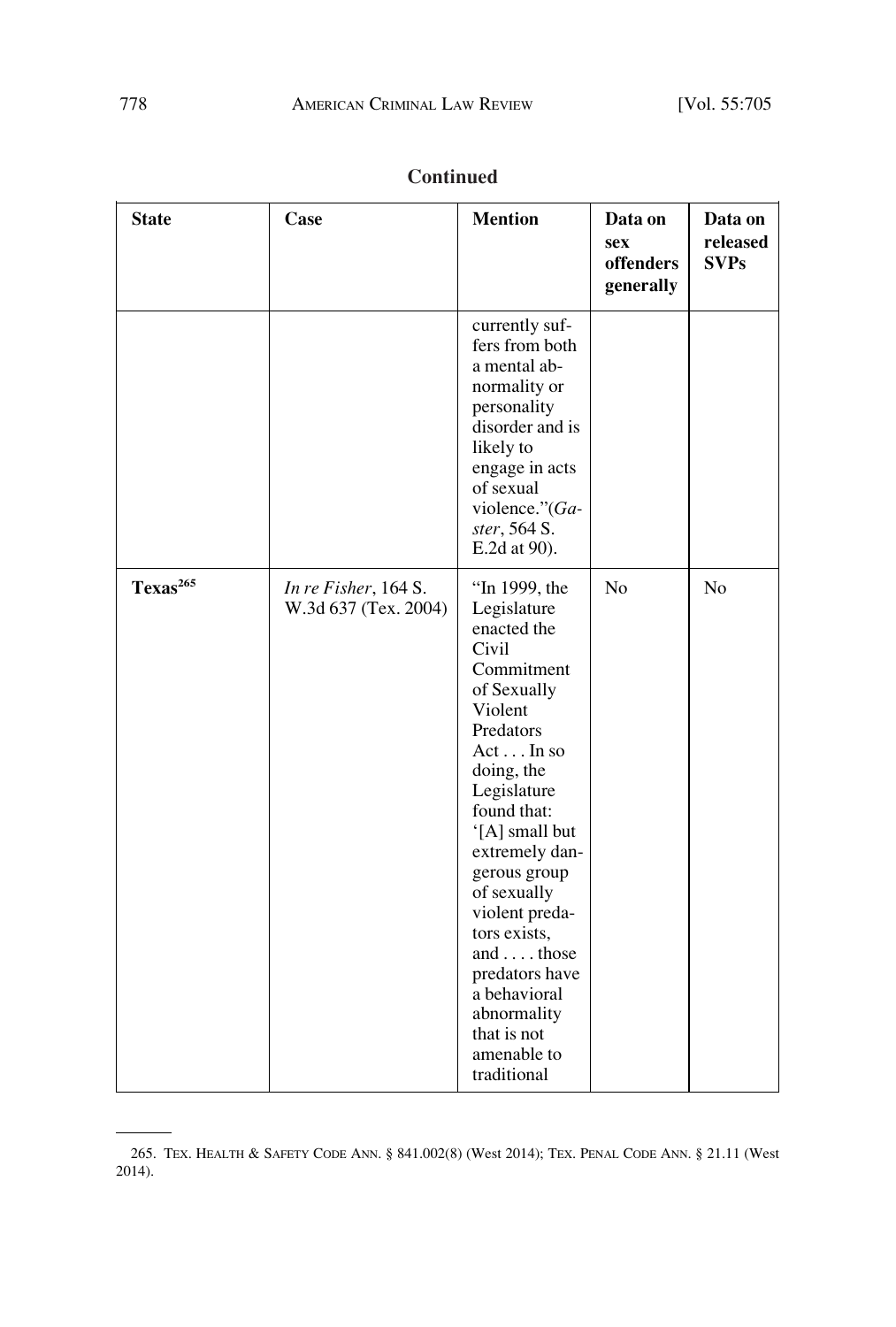| <b>State</b>         | Case                                        | <b>Mention</b>                                                                                                                                                                                                                                                                                                                                                                                                                                                                                                                        | Data on<br><b>sex</b><br>offenders<br>generally | Data on<br>released<br><b>SVPs</b> |
|----------------------|---------------------------------------------|---------------------------------------------------------------------------------------------------------------------------------------------------------------------------------------------------------------------------------------------------------------------------------------------------------------------------------------------------------------------------------------------------------------------------------------------------------------------------------------------------------------------------------------|-------------------------------------------------|------------------------------------|
|                      |                                             | mental illness<br>treatment<br>modalities and<br>that makes the<br>predators<br>likely to<br>engage in<br>repeated acts<br>of sexual vio-<br>lence." (639)                                                                                                                                                                                                                                                                                                                                                                            |                                                 |                                    |
| <b>United States</b> | Kansas v. Hendricks,<br>521 U.S. 346 (1997) | "In the Act's<br>preamble, the<br>legislature<br>explained:<br>'[A] small but<br>extremely dan-<br>gerous group<br>of sexually<br>violent preda-<br>tors exist who<br>do not have a<br>mental disease<br>or defect that<br>renders them<br>appropriate for<br>involuntary<br>treatment pur-<br>suant to the<br>[general invol-<br>untary civil<br>commitment<br>statute] $\dots$ In<br>contrast to per-<br>sons appropri-<br>ate for civil<br>commitment<br>under the [gen-<br>eral involun-<br>tary civil<br>commitment<br>statute], | No                                              | No                                 |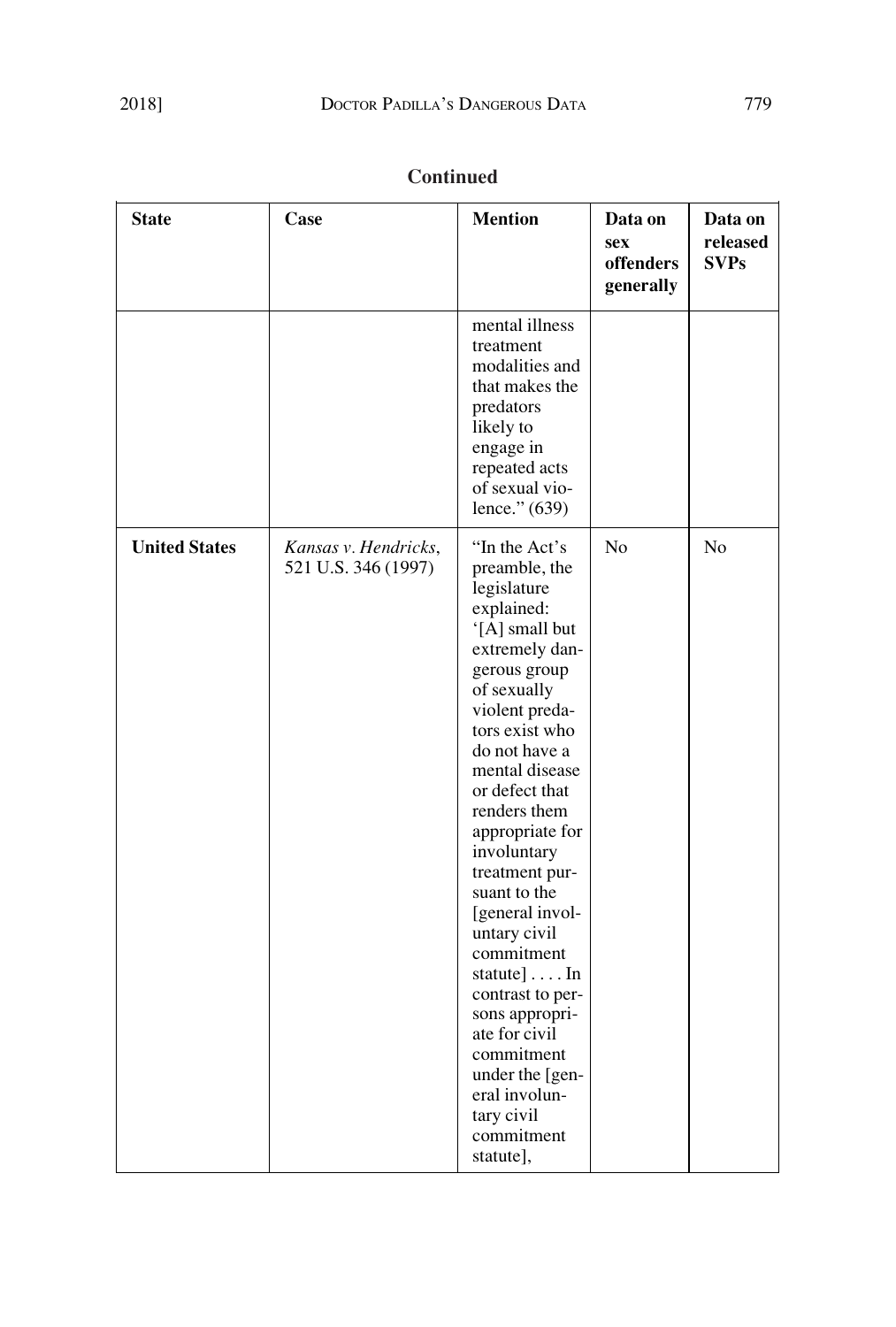| <b>State</b> | Case | <b>Mention</b>                    | Data on<br>sex<br>offenders<br>generally | Data on<br>released<br><b>SVPs</b> |
|--------------|------|-----------------------------------|------------------------------------------|------------------------------------|
|              |      | sexually vio-                     |                                          |                                    |
|              |      | lent predators                    |                                          |                                    |
|              |      | generally have                    |                                          |                                    |
|              |      | anti-social per-                  |                                          |                                    |
|              |      | sonality fea-                     |                                          |                                    |
|              |      | tures which                       |                                          |                                    |
|              |      | are unamen-<br>able to exist-     |                                          |                                    |
|              |      | ing mental                        |                                          |                                    |
|              |      | illness treat-                    |                                          |                                    |
|              |      | ment modal-                       |                                          |                                    |
|              |      | ities and those                   |                                          |                                    |
|              |      | features render                   |                                          |                                    |
|              |      | them likely to                    |                                          |                                    |
|              |      | engage in sex-                    |                                          |                                    |
|              |      | ually violent                     |                                          |                                    |
|              |      | behavior. The                     |                                          |                                    |
|              |      | legislature fur-                  |                                          |                                    |
|              |      | ther finds that                   |                                          |                                    |
|              |      | sexually vio-                     |                                          |                                    |
|              |      | lent predators'                   |                                          |                                    |
|              |      | likelihood of<br>engaging in      |                                          |                                    |
|              |      | repeat acts of                    |                                          |                                    |
|              |      | predatory sex-                    |                                          |                                    |
|              |      | ual violence is                   |                                          |                                    |
|              |      | high. The                         |                                          |                                    |
|              |      | existing invol-                   |                                          |                                    |
|              |      | untary com-                       |                                          |                                    |
|              |      | mitment pro-                      |                                          |                                    |
|              |      | cedure is                         |                                          |                                    |
|              |      | inadequate to                     |                                          |                                    |
|              |      | address the                       |                                          |                                    |
|              |      | risk these sex-                   |                                          |                                    |
|              |      | ually violent                     |                                          |                                    |
|              |      | predators pose<br>to society. The |                                          |                                    |
|              |      | legislature fur-                  |                                          |                                    |
|              |      | ther finds that                   |                                          |                                    |
|              |      | the prognosis                     |                                          |                                    |
|              |      | for rehabilitat-                  |                                          |                                    |
|              |      | ing sexually                      |                                          |                                    |
|              |      |                                   |                                          |                                    |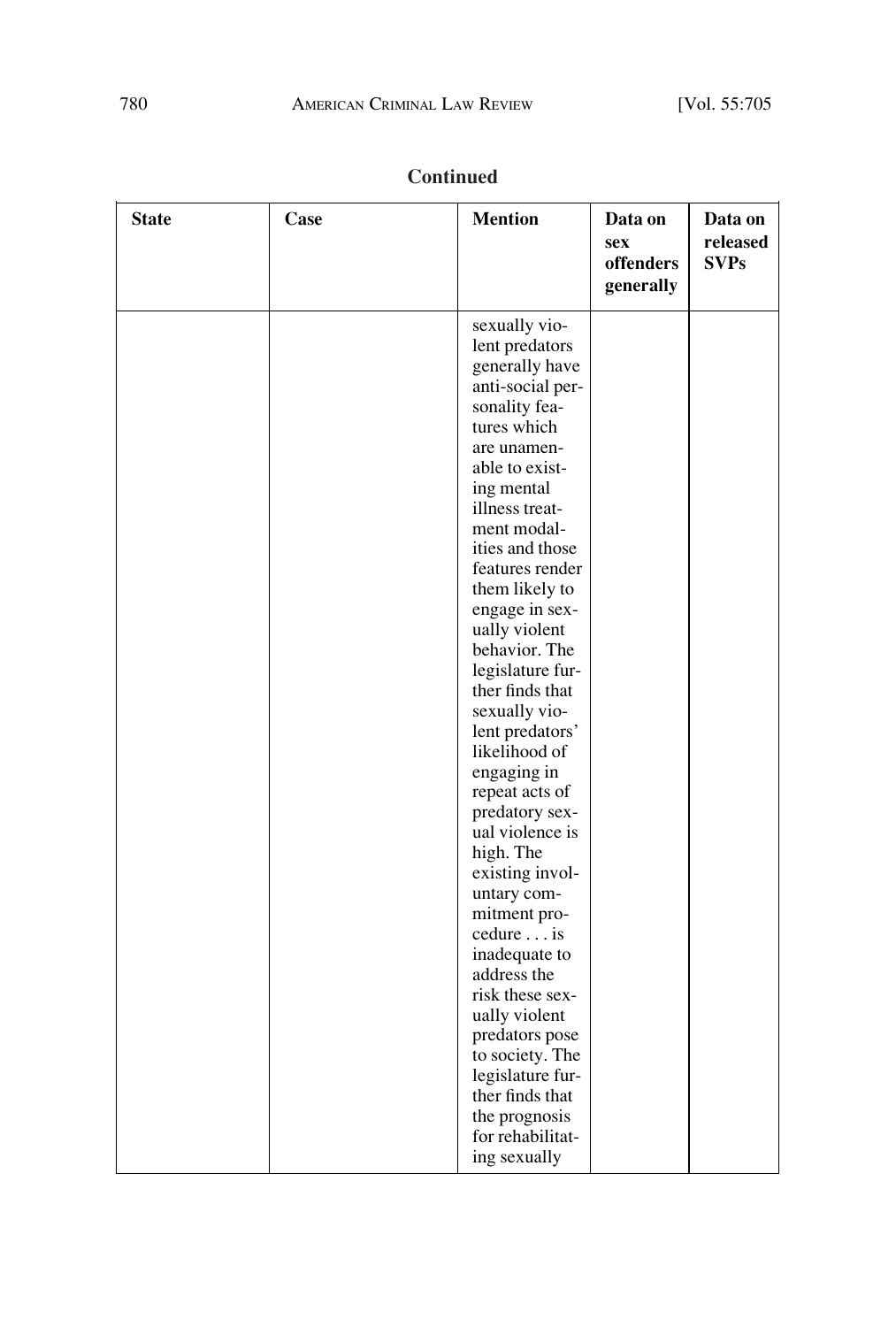| <b>State</b> | Case | <b>Mention</b>                                                                                                                                                                                                                                                                                                                                                                                                                                                                                                                                                                                                                                                                                                             | Data on<br><b>sex</b><br>offenders<br>generally | Data on<br>released<br><b>SVPs</b> |
|--------------|------|----------------------------------------------------------------------------------------------------------------------------------------------------------------------------------------------------------------------------------------------------------------------------------------------------------------------------------------------------------------------------------------------------------------------------------------------------------------------------------------------------------------------------------------------------------------------------------------------------------------------------------------------------------------------------------------------------------------------------|-------------------------------------------------|------------------------------------|
|              |      | violent preda-<br>tors in a prison<br>setting is poor,<br>the treatment<br>needs of this<br>population are<br>very long term<br>and the treat-<br>ment modal-<br>ities for this<br>population are<br>very different<br>than the tradi-<br>tional treat-<br>ment modal-<br>ities for people<br>appropriate for<br>commitment<br>under the [gen-<br>eral involun-<br>tary civil<br>commitment<br>statute].<br>"''(351)<br>"Those per-<br>sons commit-<br>ted under the<br>Act are, by<br>definition, suf-<br>fering from a<br>"mental abnor-<br>mality" or a<br>"personality<br>disorder" that<br>prevents them<br>from exercis-<br>ing adequate<br>control over<br>their behav-<br>ior." $(362)$<br>"Where the<br>State has |                                                 |                                    |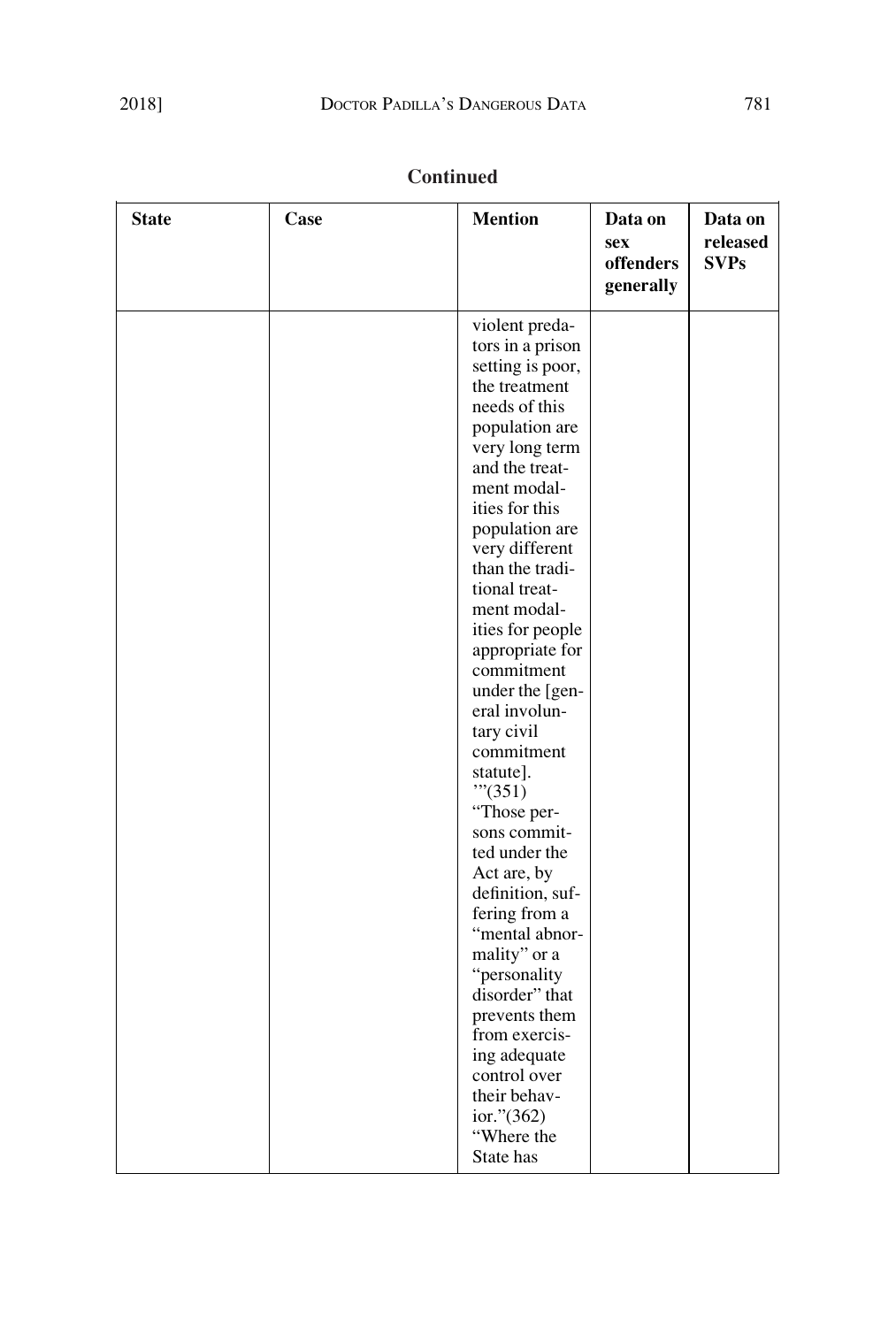| "disavowed<br>any punitive<br>intent"; lim-<br>ited confine-<br>ment to a<br>small segment<br>of particularly<br>dangerous<br>individuals;<br>provided strict<br>procedural<br>safeguards;<br>directed that<br>confined per-<br>sons be segre-<br>gated from the<br>general prison<br>population and<br>afforded the<br>same status as<br>others who<br>have been civ-<br>illy commit-<br>ted; recom-<br>mended treat-<br>ment if such is<br>possible; and<br>permitted im- | <b>State</b> | Case | <b>Mention</b> | Data on<br><b>sex</b><br>offenders<br>generally | Data on<br>released<br><b>SVPs</b> |
|-----------------------------------------------------------------------------------------------------------------------------------------------------------------------------------------------------------------------------------------------------------------------------------------------------------------------------------------------------------------------------------------------------------------------------------------------------------------------------|--------------|------|----------------|-------------------------------------------------|------------------------------------|
| release upon a<br>showing that<br>the individual<br>is no longer<br>dangerous or<br>mentally<br>impaired, we<br>cannot say that<br>it acted with<br>punitive<br>intent."(368-9)                                                                                                                                                                                                                                                                                             |              |      | mediate        |                                                 |                                    |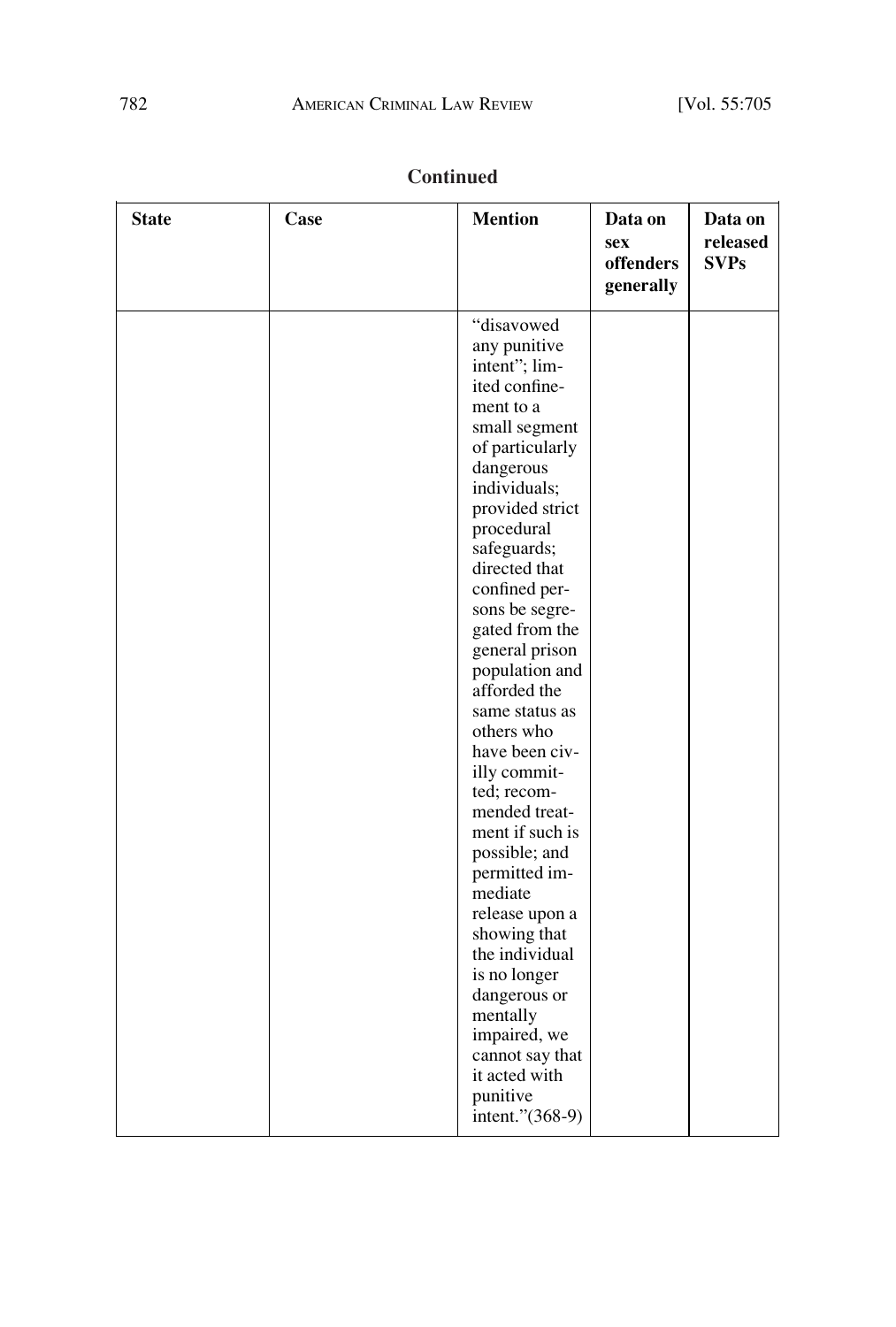| <b>State</b> | Case                                    | <b>Mention</b>                                                                                                                                                                                                                                                                                                                                                                                                                                                                                                                                                                                                                                                                                                              | Data on<br>sex<br>offenders<br>generally | Data on<br>released<br><b>SVPs</b> |
|--------------|-----------------------------------------|-----------------------------------------------------------------------------------------------------------------------------------------------------------------------------------------------------------------------------------------------------------------------------------------------------------------------------------------------------------------------------------------------------------------------------------------------------------------------------------------------------------------------------------------------------------------------------------------------------------------------------------------------------------------------------------------------------------------------------|------------------------------------------|------------------------------------|
|              | Kansas v. Crane, 534<br>U.S. 407 (2002) | "We agree that<br><i>Hendricks</i> lim-<br>ited its discus-<br>sion to<br>volitional dis-<br>abilities. And<br>that fact is not<br>surprising. The<br>case involved<br>an individual<br>suffering from<br>$pedophilia - a$<br>mental abnor-<br>mality that<br>critically<br>involves what<br>a lay person<br>might describe<br>as a lack of<br>control.<br>Hendricks<br>himself stated<br>that he could<br>not "control<br>the urge"to<br>molest chil-<br>dren. 521 U.S.<br>at 360. In addi-<br>tion, our cases<br>suggest that<br>civil commit-<br>ment of dan-<br>gerous sexual<br>offenders will<br>normally<br>involve indi-<br>viduals who<br>find it particu-<br>larly difficult<br>to control their<br>behavior – in | No                                       | No                                 |

the general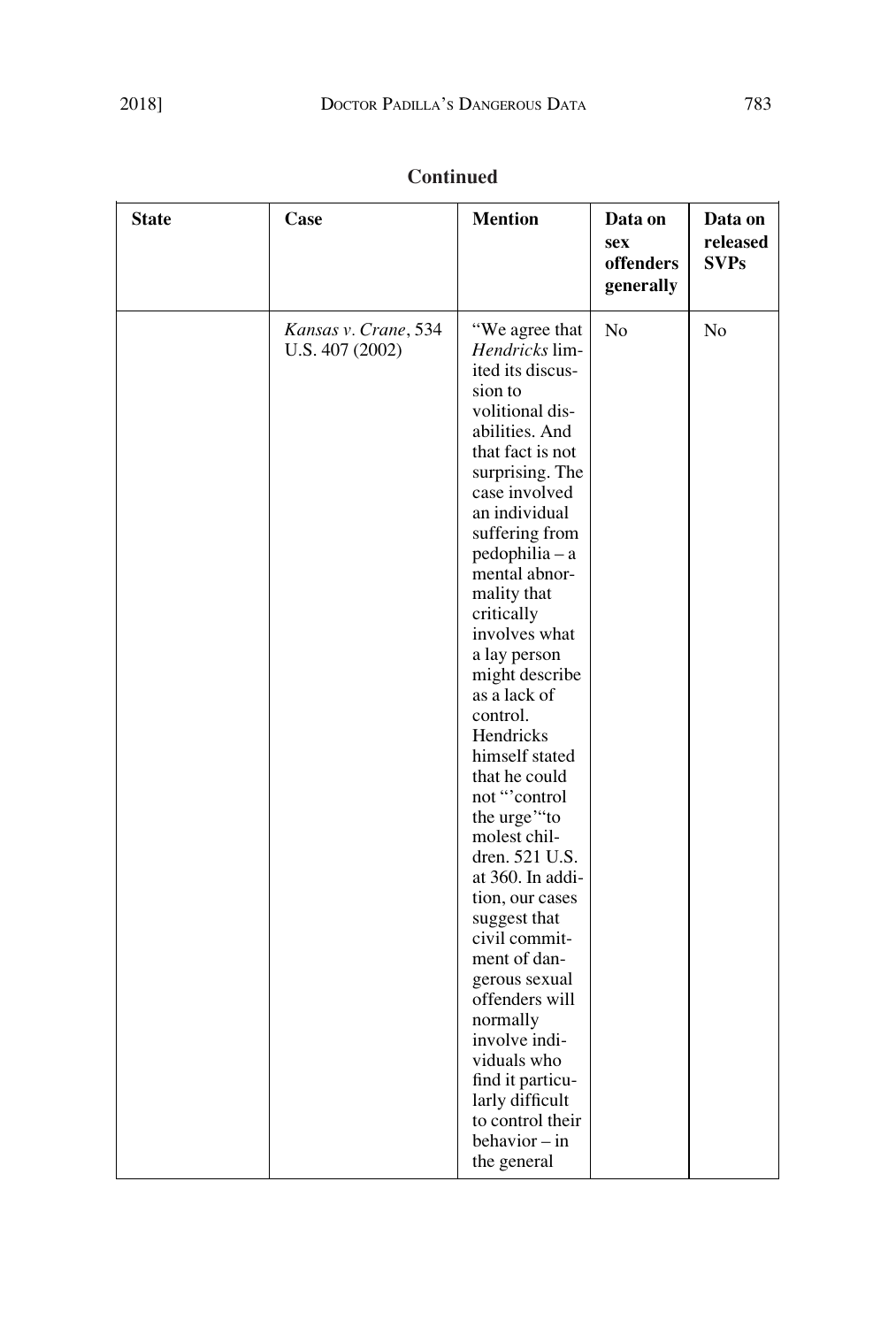$\overline{\phantom{0}}$ 

| <b>State</b> | Case | <b>Mention</b>                                                                                                                                                                                                                                                                                                                                                                                                                                                                                                                                                                                                                                                        | Data on<br><b>sex</b><br>offenders<br>generally | Data on<br>released<br><b>SVPs</b> |
|--------------|------|-----------------------------------------------------------------------------------------------------------------------------------------------------------------------------------------------------------------------------------------------------------------------------------------------------------------------------------------------------------------------------------------------------------------------------------------------------------------------------------------------------------------------------------------------------------------------------------------------------------------------------------------------------------------------|-------------------------------------------------|------------------------------------|
|              |      | sense<br>described<br>above. Cf.<br>Seling v.<br>Young, 531 U.<br>S. 250, 256,<br>148 L. Ed. 2d<br>734, 121 S. Ct.<br>727 (2001);<br>Abel &<br>Rouleau, Male<br>Sex Offenders,<br>in Handbook<br>of Outpatient<br>Treatment of<br>Adults:<br>Nonpsychotic<br>Mental<br>Disorders 271<br>(M. Thase, B.<br>Edelstein, &<br>M. Hersen eds.<br>1990) (sex<br>offenders'<br>"compulsive,<br>repetitive,<br>driven behav-<br>ior appears<br>to fit the crite-<br>ria of an emo-<br>tional or<br>psychiatric ill-<br>ness"). And it<br>is often appro-<br>priate to say of<br>such individu-<br>als, in ordinary<br>English, that<br>they are<br>"unable to<br>control their |                                                 |                                    |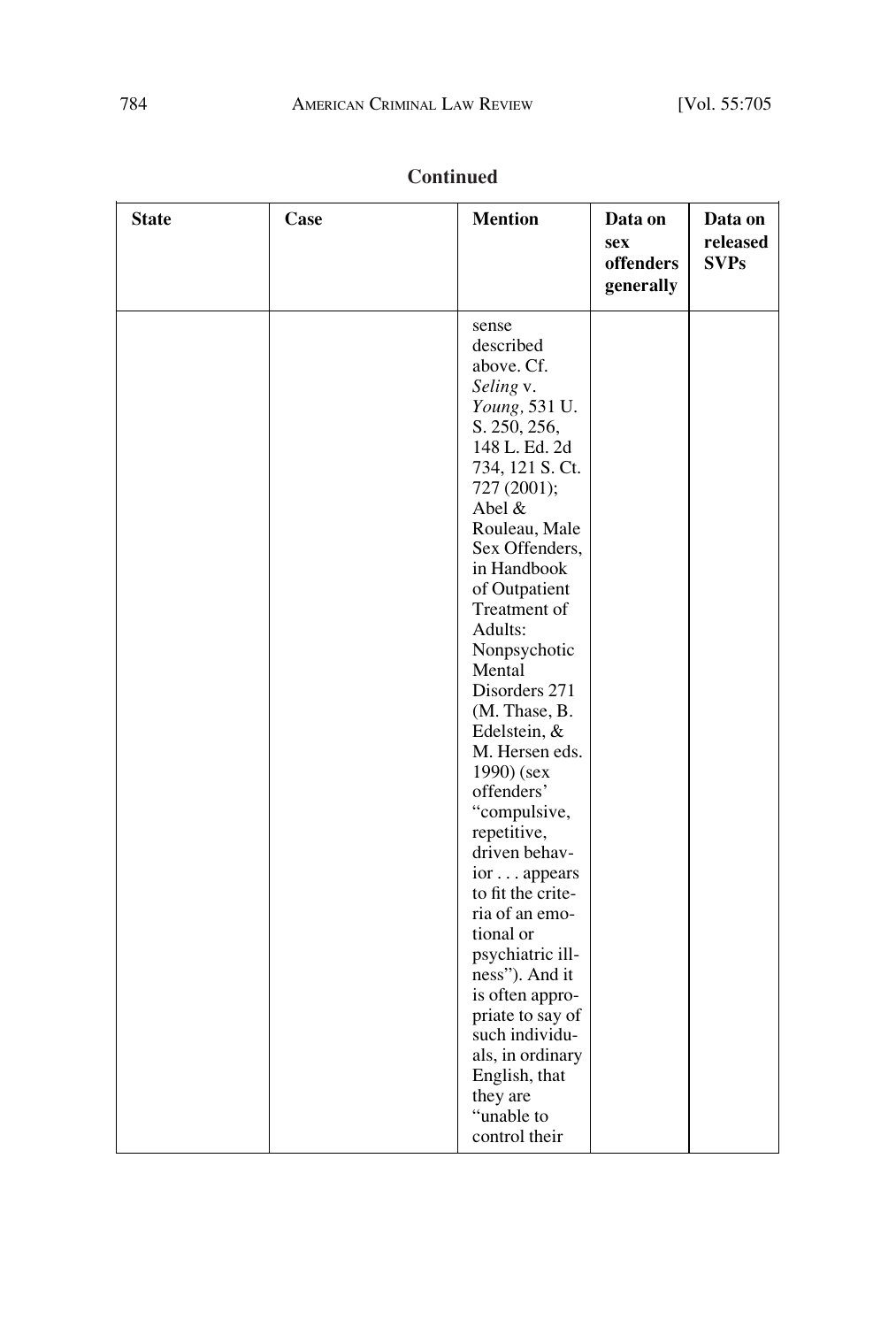| <b>State</b>            | Case                                                     | <b>Mention</b>                                                                                                                                                                                                                                                                                                                                                                                              | Data on<br><b>sex</b><br>offenders<br>generally | Data on<br>released<br><b>SVPs</b> |
|-------------------------|----------------------------------------------------------|-------------------------------------------------------------------------------------------------------------------------------------------------------------------------------------------------------------------------------------------------------------------------------------------------------------------------------------------------------------------------------------------------------------|-------------------------------------------------|------------------------------------|
|                         |                                                          | dangerous-<br>ness." $(414-15)$                                                                                                                                                                                                                                                                                                                                                                             |                                                 |                                    |
|                         | United States v.<br>Comstock, 560 U.S.<br>126 (2010)     | "Congress<br>could have<br>reasonably<br>concluded that<br>federal<br>inmates who<br>suffer from a<br>mental illness<br>that causes<br>them to "have"<br>serious diffi-<br>culty in<br>refraining<br>from sexually<br>violent con-<br>duct," § 4247<br>$(a)(6)$ , would<br>pose an espe-<br>cially high<br>danger to the<br>public if<br>released."<br>$(127)$ Cf. H. R.<br>Rep. No. 109-<br>218, at 22-23. |                                                 |                                    |
| Virginia <sup>266</sup> | Shivaee v.<br>Commonwealth, 613<br>S.E.2d 570 (Va. 2005) |                                                                                                                                                                                                                                                                                                                                                                                                             | No                                              | No                                 |

<sup>266.</sup> VA. CODE ANN. §§ 9.1-902(E)(1), 18.2-63 (2017).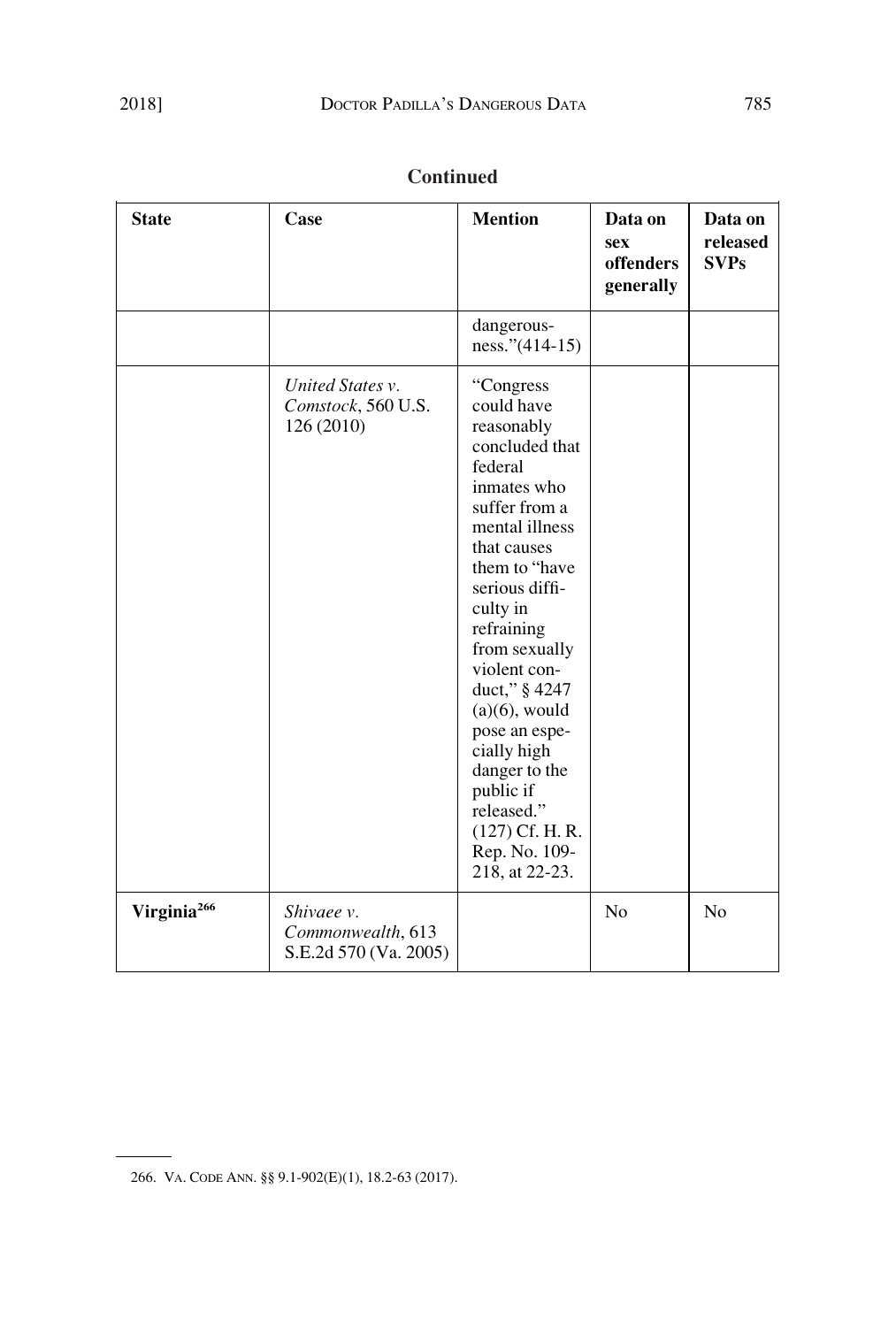| <b>State</b>              | Case                                      | <b>Mention</b>                                                                                                                                                                                                                                                                                                                                                                                                                                                                                                                                                                                                                                                                                | Data on<br><b>sex</b><br>offenders<br>generally | Data on<br>released<br><b>SVPs</b> |
|---------------------------|-------------------------------------------|-----------------------------------------------------------------------------------------------------------------------------------------------------------------------------------------------------------------------------------------------------------------------------------------------------------------------------------------------------------------------------------------------------------------------------------------------------------------------------------------------------------------------------------------------------------------------------------------------------------------------------------------------------------------------------------------------|-------------------------------------------------|------------------------------------|
| Washington <sup>267</sup> | In re Young, 857 P.2d<br>989 (Wash. 1993) | "The<br>Legislature<br>enacted exten-<br>sive findings.<br>Among those,<br>the Legislature<br>stated: 'In con-<br>trast to persons<br>appropriate for<br>civil commit-<br>ment under<br>chapter 71.05<br>RCW, sexu-<br>ally violent<br>predators have<br>antisocial per-<br>sonality fea-<br>tures which<br>are unamen-<br>able to exist-<br>ing mental<br>illness treat-<br>ment modal-<br>ities and those<br>features render<br>them likely to<br>engage in sex-<br>ually violent<br>behaviorT-<br>he legislature<br>further finds<br>that the prog-<br>nosis for cur-<br>ing sexually<br>violent preda-<br>tors is poor,<br>the treatment<br>needs of this<br>populations<br>are very long | N <sub>o</sub>                                  | N <sub>o</sub>                     |

267. WASH. REV. CODE ANN. §§ 71.09.020 (West 2017); *id.* § 9A.44.076–.100.